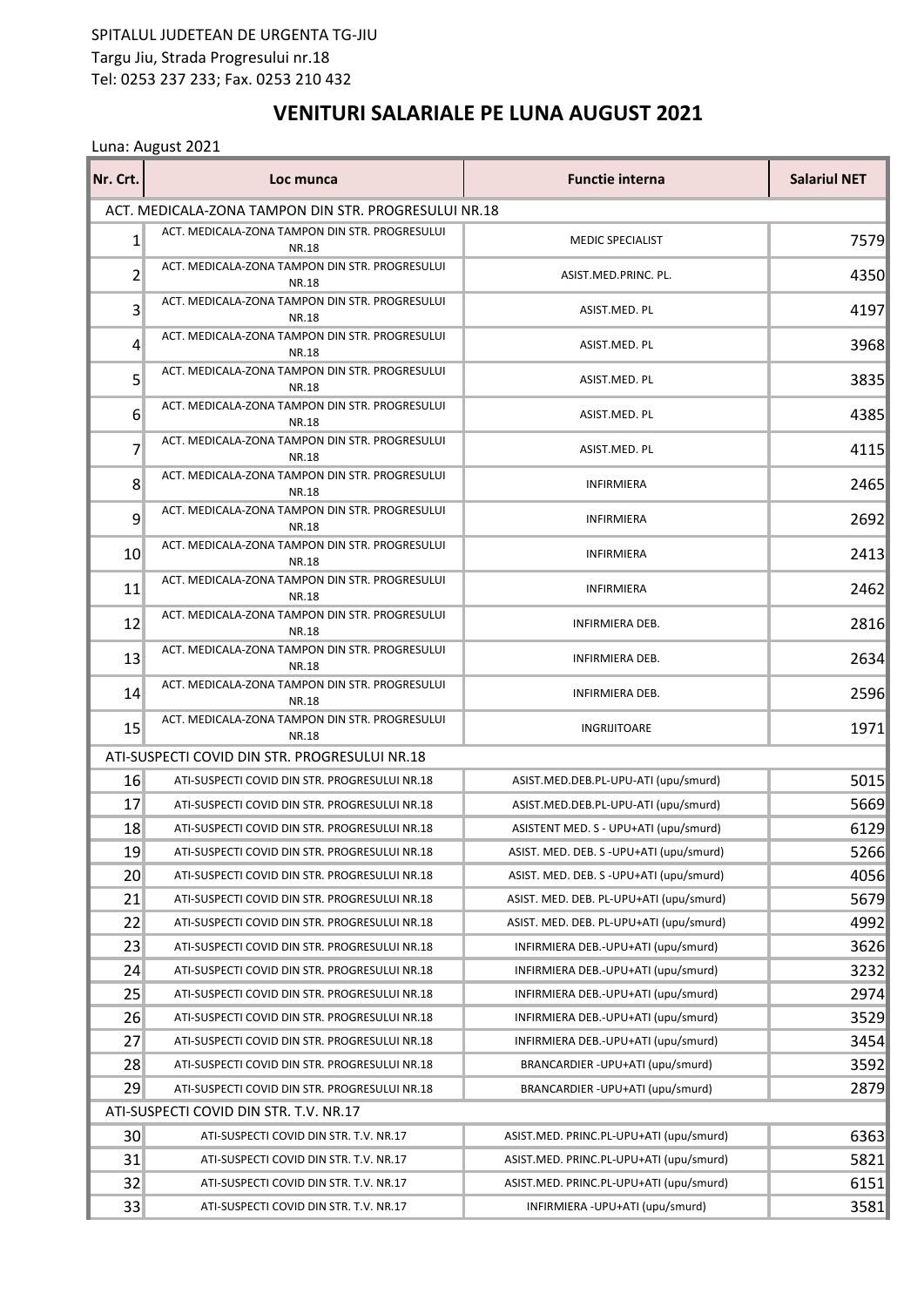| Nr. Crt.        | Loc munca                               | <b>Functie interna</b>              | <b>Salariul NET</b> |
|-----------------|-----------------------------------------|-------------------------------------|---------------------|
| 34              | ATI-SUSPECTI COVID DIN STR. T.V. NR.17  | INFIRMIERA - UPU+ATI (upu/smurd)    | 3262                |
| 35              | ATI-SUSPECTI COVID DIN STR. T.V. NR.17  | INFIRMIERA DEB.-UPU+ATI (upu/smurd) | 3536                |
|                 | BIROU ADMINISTRATIV-COMP. SPALATORIE    |                                     |                     |
| 36              | BIROU ADMINISTRATIV-COMP. SPALATORIE    | SPALATOREASA                        | 2161                |
| 37              | BIROU ADMINISTRATIV-COMP. SPALATORIE    | SPALATOREASA                        | 1994                |
| 38              | BIROU ADMINISTRATIV-COMP. SPALATORIE    | SPALATOREASA                        | 2111                |
| 39              | BIROU ADMINISTRATIV-COMP. SPALATORIE    | SPALATOREASA                        | 2157                |
| 40              | BIROU ADMINISTRATIV-COMP. SPALATORIE    | SPALATOREASA                        | 2143                |
| 41              | BIROU ADMINISTRATIV-COMP. SPALATORIE    | SPALATOREASA                        | 2211                |
| 42              | BIROU ADMINISTRATIV-COMP. SPALATORIE    | SPALATOREASA                        | 2111                |
| 43              | BIROU ADMINISTRATIV-COMP. SPALATORIE    | SPALATOREASA                        | 2306                |
| 44              | BIROU ADMINISTRATIV-COMP. SPALATORIE    | SPALATOREASA                        | 2009                |
| 45              | BIROU ADMINISTRATIV-COMP. SPALATORIE    | SPALATOREASA                        | 2123                |
| 46              | BIROU ADMINISTRATIV-COMP. SPALATORIE    | SPALATOREASA                        | 2026                |
|                 | <b>BIROU DE INTERNARI</b>               |                                     |                     |
| 47              | <b>BIROU DE INTERNARI</b>               | REGISTRATOR MED. PRINC.             | 2515                |
| 48              | <b>BIROU DE INTERNARI</b>               | <b>REGISTRATOR MED. PRINC.</b>      | 2518                |
| 49              | <b>BIROU DE INTERNARI</b>               | REGISTRATOR MED.                    | 38                  |
| 50              | <b>BIROU DE INTERNARI</b>               | REGISTRATOR MED.                    | 2468                |
|                 | <b>BLOC NASTERI</b>                     |                                     |                     |
| 51              | <b>BLOC NASTERI</b>                     | <b>MOASA PRINCIPALS</b>             | 4695                |
| 52              | <b>BLOC NASTERI</b>                     | <b>MOASA PRINCIPALS</b>             | 4950                |
| 53              | <b>BLOC NASTERI</b>                     | <b>MOASA PRINCIPALS</b>             | 5558                |
| 54              | <b>BLOC NASTERI</b>                     | <b>MOASA PRINCIPALS</b>             | 4956                |
| 55              | <b>BLOC NASTERI</b>                     | MOASA S                             | 4163                |
|                 | BLOC OPERATOR (STR. PROGRESULUI)        |                                     |                     |
| 56              | BLOC OPERATOR (STR. PROGRESULUI)        | MOASA PRINCIPAL S SEF               | 6950                |
| 57              | BLOC OPERATOR (STR. PROGRESULUI)        | MOASA PRINCIPAL S                   | 6204                |
| 58              | BLOC OPERATOR (STR. PROGRESULUI)        | <b>MOASA PRINCIPALS</b>             | 6495                |
| 59              | BLOC OPERATOR (STR. PROGRESULUI)        | <b>MOASA PRINCIPALS</b>             | 6058                |
| 60 <sup>°</sup> | <b>BLOC OPERATOR (STR. PROGRESULUI)</b> | <b>MOASA PRINCIPALS</b>             | 6211                |
| 61              | <b>BLOC OPERATOR (STR. PROGRESULUI)</b> | <b>MOASA PRINCIPALS</b>             | 5936                |
| 62              | BLOC OPERATOR (STR. PROGRESULUI)        | <b>MOASA PRINCIPALS</b>             | 6556                |
| 63              | <b>BLOC OPERATOR (STR. PROGRESULUI)</b> | <b>INFIRMIERA</b>                   | 3537                |
| 64              | BLOC OPERATOR (STR. PROGRESULUI)        | <b>INFIRMIERA</b>                   | 3537                |
| 65              | BLOC OPERATOR (STR. PROGRESULUI)        | <b>INFIRMIERA</b>                   | 3216                |
| 66              | BLOC OPERATOR (STR. PROGRESULUI)        | <b>INFIRMIERA</b>                   | 3455                |
| 67              | BLOC OPERATOR (STR. PROGRESULUI)        | <b>INFIRMIERA</b>                   | 3216                |
| 68              | BLOC OPERATOR (STR. PROGRESULUI)        | INGRIJITOARE                        | 2864                |
| 69              | BLOC OPERATOR (STR. PROGRESULUI)        | INGRIJITOARE                        | 2859                |
|                 | BLOC OPERATOR (STR. TUDOR VLADIMIRESCU) |                                     |                     |
| 70              | BLOC OPERATOR (STR. TUDOR VLADIMIRESCU) | ASIST.MED.PRINC.S SEF               | 6813                |
| 71              | BLOC OPERATOR (STR. TUDOR VLADIMIRESCU) | ASISTENT MED. PRINC. S              | 5964                |
| 72              | BLOC OPERATOR (STR. TUDOR VLADIMIRESCU) | ASISTENT MED. PRINC. S              | 6304                |
| 73              | BLOC OPERATOR (STR. TUDOR VLADIMIRESCU) | <b>ASISTENT MED. PRINC. S</b>       | 6288                |
| 74              | BLOC OPERATOR (STR. TUDOR VLADIMIRESCU) | ASISTENT MED. PRINC. S              | 5798                |
| 75              | BLOC OPERATOR (STR. TUDOR VLADIMIRESCU) | ASISTENT MED. PRINC. S              | 6304                |
| 76              | BLOC OPERATOR (STR. TUDOR VLADIMIRESCU) | ASISTENT MED. PRINC. S              | 5941                |
| 77              | BLOC OPERATOR (STR. TUDOR VLADIMIRESCU) | ASISTENT MED. PRINC. S              | 6290                |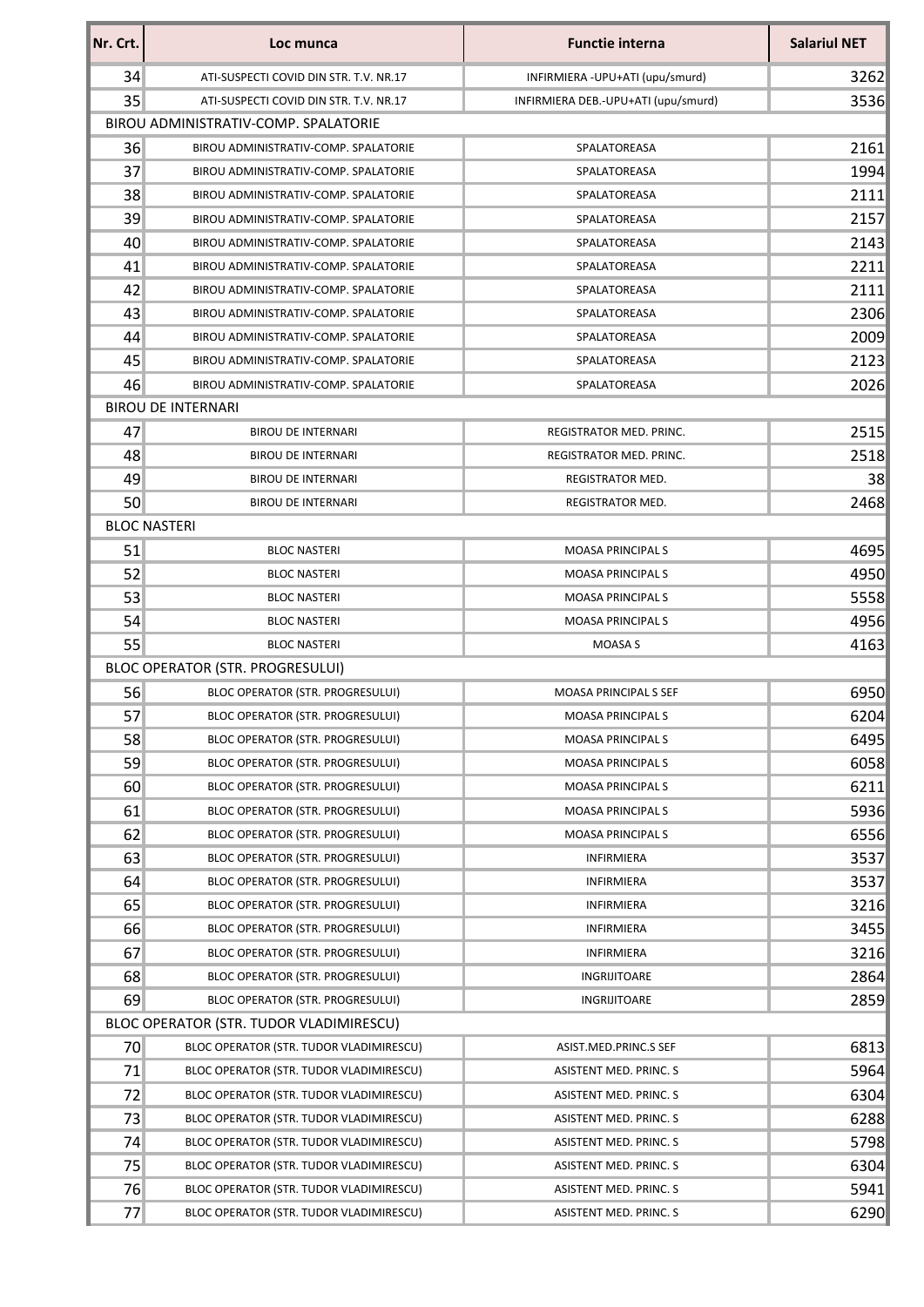| Nr. Crt.                                                                | Loc munca                                           | <b>Functie interna</b>        | <b>Salariul NET</b> |  |
|-------------------------------------------------------------------------|-----------------------------------------------------|-------------------------------|---------------------|--|
| 78                                                                      | BLOC OPERATOR (STR. TUDOR VLADIMIRESCU)             | ASISTENT MED. PRINC. S        | 5976                |  |
| 79                                                                      | BLOC OPERATOR (STR. TUDOR VLADIMIRESCU)             | <b>ASISTENT MED. PRINC. S</b> | 6132                |  |
| 80                                                                      | BLOC OPERATOR (STR. TUDOR VLADIMIRESCU)             | ASISTENT MED. PRINC. S        | 5781                |  |
| 81                                                                      | BLOC OPERATOR (STR. TUDOR VLADIMIRESCU)             | ASISTENT MED. PRINC. S        | 6093                |  |
| 82                                                                      | BLOC OPERATOR (STR. TUDOR VLADIMIRESCU)             | ASISTENT MED. PRINC. S        | 6290                |  |
| 83                                                                      | BLOC OPERATOR (STR. TUDOR VLADIMIRESCU)             | ASISTENT MED. PRINC. S        | 5970                |  |
| 84                                                                      | BLOC OPERATOR (STR. TUDOR VLADIMIRESCU)             | ASISTENT MED. PRINC. S        | 5657                |  |
| 85                                                                      | BLOC OPERATOR (STR. TUDOR VLADIMIRESCU)             | ASISTENT MED. PRINC. S        | 5964                |  |
| 86                                                                      | BLOC OPERATOR (STR. TUDOR VLADIMIRESCU)             | ASISTENT MED. PRINC. S        | 6288                |  |
| 87                                                                      | BLOC OPERATOR (STR. TUDOR VLADIMIRESCU)             | ASIST.MED.PRINC. PL.          | 5323                |  |
| 88                                                                      | BLOC OPERATOR (STR. TUDOR VLADIMIRESCU)             | ASIST.MED.PRINC. PL.          | 5632                |  |
| 89                                                                      | BLOC OPERATOR (STR. TUDOR VLADIMIRESCU)             | ASIST.MED.PRINC. PL.          | 5326                |  |
| 90                                                                      | BLOC OPERATOR (STR. TUDOR VLADIMIRESCU)             | ASIST.MED.PRINC. PL.          | 5459                |  |
| 91                                                                      | BLOC OPERATOR (STR. TUDOR VLADIMIRESCU)             | ASIST.MED.PRINC. PL.          | 5618                |  |
| 92                                                                      | BLOC OPERATOR (STR. TUDOR VLADIMIRESCU)             | ASIST.MED.PRINC. PL.          | 5617                |  |
| 93                                                                      | BLOC OPERATOR (STR. TUDOR VLADIMIRESCU)             | ASIST.MED.PRINC. PL.          | 5619                |  |
| 94                                                                      | BLOC OPERATOR (STR. TUDOR VLADIMIRESCU)             | ASIST.MED.PRINC. PL.          | 5348                |  |
| 95                                                                      | BLOC OPERATOR (STR. TUDOR VLADIMIRESCU)             | ASIST.MED.PRINC. PL.          | 5605                |  |
| 96                                                                      | BLOC OPERATOR (STR. TUDOR VLADIMIRESCU)             | ASIST.MED.PRINC. PL.          | 5619                |  |
| 97                                                                      | BLOC OPERATOR (STR. TUDOR VLADIMIRESCU)             | ASIST.MED.PRINC. PL.          | 5584                |  |
| 98                                                                      | BLOC OPERATOR (STR. TUDOR VLADIMIRESCU)             | ASIST.MED.PRINC. PL.          | 5527                |  |
| 99                                                                      | BLOC OPERATOR (STR. TUDOR VLADIMIRESCU)             | ASIST.MED.PRINC. PL.          | 5392                |  |
| 100                                                                     | BLOC OPERATOR (STR. TUDOR VLADIMIRESCU)             | ASIST.MED.PRINC. PL.          | 5326                |  |
| 101                                                                     | BLOC OPERATOR (STR. TUDOR VLADIMIRESCU)             | ASIST.MED.PRINC. PL.          | 5317                |  |
| 102                                                                     | BLOC OPERATOR (STR. TUDOR VLADIMIRESCU)             | <b>INFIRMIERA</b>             | 3117                |  |
| 103                                                                     | BLOC OPERATOR (STR. TUDOR VLADIMIRESCU)             | <b>INFIRMIERA</b>             | 3220                |  |
| 104                                                                     | BLOC OPERATOR (STR. TUDOR VLADIMIRESCU)             | <b>INFIRMIERA</b>             | 3265                |  |
| 105                                                                     | BLOC OPERATOR (STR. TUDOR VLADIMIRESCU)             | <b>INFIRMIERA</b>             | 3372                |  |
| 106                                                                     | BLOC OPERATOR (STR. TUDOR VLADIMIRESCU)             | <b>INFIRMIERA</b>             | 3265                |  |
| 107                                                                     | BLOC OPERATOR (STR. TUDOR VLADIMIRESCU)             | INFIRMIERA                    | 3136                |  |
| 108                                                                     | BLOC OPERATOR (STR. TUDOR VLADIMIRESCU)             | <b>INFIRMIERA</b>             | 3081                |  |
| 109                                                                     | BLOC OPERATOR (STR. TUDOR VLADIMIRESCU)             | INFIRMIERA                    | 3022                |  |
| 110                                                                     | BLOC OPERATOR (STR. TUDOR VLADIMIRESCU)             | <b>INFIRMIERA</b>             | 3080                |  |
| 111                                                                     | BLOC OPERATOR (STR. TUDOR VLADIMIRESCU)             | <b>BRANCARDIER</b>            | 2424                |  |
| 112                                                                     | BLOC OPERATOR (STR. TUDOR VLADIMIRESCU)             | <b>BRANCARDIER</b>            | 2754                |  |
| 113                                                                     | BLOC OPERATOR (STR. TUDOR VLADIMIRESCU)             | INGRIJITOARE                  | 2556                |  |
|                                                                         | <b>CABINET ALERGOLOGIE</b>                          |                               |                     |  |
| 114                                                                     | <b>CABINET ALERGOLOGIE</b>                          | <b>MEDIC SPECIALIST</b>       | 0                   |  |
| 115                                                                     | <b>CABINET ALERGOLOGIE</b>                          | <b>MEDIC SPECIALIST</b>       | 8128                |  |
| 116                                                                     | <b>CABINET ALERGOLOGIE</b>                          | ASISTENT MED. PRINC. S        | 3587                |  |
| <b>CABINET BOLI INFECTIOASE</b>                                         |                                                     |                               |                     |  |
| 117                                                                     | CABINET BOLI INFECTIOASE                            | MEDIC PRIMAR SEF SECTIE       | 17655               |  |
| 118                                                                     | CABINET BOLI INFECTIOASE                            | ASISTENT MED. PRINC. S        | 3869                |  |
| CABINET DE ASISTENTA SOCIALA                                            |                                                     |                               |                     |  |
| 119<br>4754<br>CABINET DE ASISTENTA SOCIALA<br>ASISTENT SOCIAL PRINC. S |                                                     |                               |                     |  |
| CABINET DIABET ZAHARAT, NUTRITIE SI BOLI METABOLICE                     |                                                     |                               |                     |  |
| 120                                                                     | CABINET DIABET ZAHARAT, NUTRITIE SI BOLI METABOLICE | <b>MEDIC SPECIALIST</b>       | $\overline{0}$      |  |
| 121                                                                     | CABINET DIABET ZAHARAT, NUTRITIE SI BOLI METABOLICE | <b>MEDIC SPECIALIST</b>       | $\overline{0}$      |  |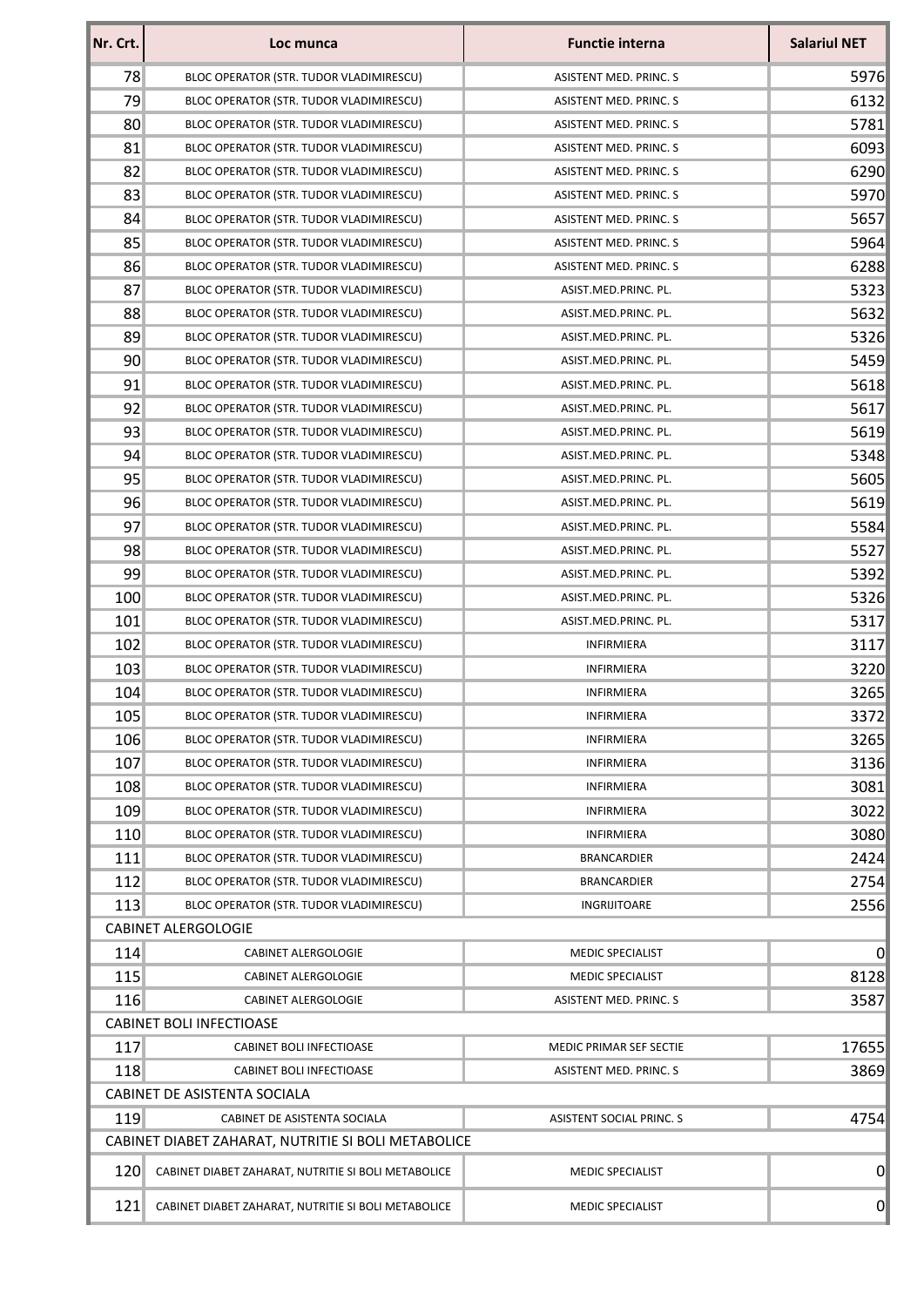| Nr. Crt.                            | Loc munca                                                              | <b>Functie interna</b>               | <b>Salariul NET</b> |  |
|-------------------------------------|------------------------------------------------------------------------|--------------------------------------|---------------------|--|
| 122                                 | CABINET DIABET ZAHARAT, NUTRITIE SI BOLI METABOLICE                    | <b>MEDIC SPECIALIST</b>              | 3307                |  |
| 123                                 | CABINET DIABET ZAHARAT, NUTRITIE SI BOLI METABOLICE                    | <b>ASISTENT MED. PRINC. S</b>        | 3368                |  |
|                                     | CABINET IN SPECIALITATEA CARDIOLOGIE                                   |                                      |                     |  |
| 124                                 | CABINET IN SPECIALITATEA CARDIOLOGIE                                   | ASIST.MED.PRINC. PL.                 | 3404                |  |
| 125                                 | CABINET IN SPECIALITATEA CARDIOLOGIE                                   | ASIST.MED.PRINC. PL.                 | 3254                |  |
|                                     | CABINET IN SPECIALITATEA CHIRURGIE GENERALA                            |                                      |                     |  |
| 126                                 | CABINET IN SPECIALITATEA CHIRURGIE GENERALA                            | ASISTENT MED. PRINC. S               | 3599                |  |
|                                     | CABINET IN SPECIALITATEA DERMATO-VENEROLOGIE                           |                                      |                     |  |
| 127                                 | CABINET IN SPECIALITATEA DERMATO-VENEROLOGIE                           | ASIST.MED.PRINC. PL.                 | 3486                |  |
|                                     | CABINET IN SPECIALITATEA ENDOCRINOLOGIE                                |                                      |                     |  |
| 128                                 | CABINET IN SPECIALITATEA ENDOCRINOLOGIE                                | ASIST.MED.PRINC. PL.                 | 3255                |  |
|                                     | CABINET IN SPECIALITATEA GASTROENTEROLOGIE                             |                                      |                     |  |
| 129                                 | CABINET IN SPECIALITATEA GASTROENTEROLOGIE                             | ASISTENT MED. PRINC. S               | 3599                |  |
|                                     | CABINET IN SPECIALITATEA MEDICINA INTERNA                              |                                      |                     |  |
| 130                                 | CABINET IN SPECIALITATEA MEDICINA INTERNA                              | ASIST.MED.PRINC. PL.                 | 3965                |  |
|                                     | CABINET IN SPECIALITATEA NEUROLOGIE                                    |                                      |                     |  |
| 131                                 | CABINET IN SPECIALITATEA NEUROLOGIE                                    | ASIST.MED. PL                        | 3041                |  |
|                                     | CABINET IN SPECIALITATEA O.R.L                                         |                                      |                     |  |
| 132                                 | CABINET IN SPECIALITATEA O.R.L                                         | <b>ASISTENT MED. PRINC. S</b>        | 3595                |  |
| 133                                 | CABINET IN SPECIALITATEA O.R.L                                         | ASIST.MED. PL                        | 3068                |  |
|                                     | CABINET IN SPECIALITATEA OBSTETRICA-GINECOLOGIE                        |                                      |                     |  |
| 134                                 | CABINET IN SPECIALITATEA OBSTETRICA-GINECOLOGIE                        | ASIST.MED.PRINC. PL.                 | 3254                |  |
|                                     | CABINET IN SPECIALITATEA OFTALMOLOGIE                                  |                                      |                     |  |
| 135                                 | CABINET IN SPECIALITATEA OFTALMOLOGIE                                  | ASIST.MED.PRINC. PL.                 | 3252                |  |
|                                     | CABINET IN SPECIALITATEA ORTOPEDIE SI TRAUMATOLOGIE                    |                                      |                     |  |
| 136                                 | CABINET IN SPECIALITATEA ORTOPEDIE SI TRAUMATOLOGIE                    | ASISTENT MED. PRINC. S               | 3609                |  |
|                                     | CABINET IN SPECIALITATEA PEDIATRIE                                     |                                      |                     |  |
| 137                                 | CABINET IN SPECIALITATEA PEDIATRIE                                     | <b>ASISTENT MED. PRINC. S</b>        | 3604                |  |
|                                     | CABINET IN SPECIALITATEA PSIHIATRIE                                    |                                      |                     |  |
| 138                                 | CABINET IN SPECIALITATEA PSIHIATRIE                                    | ASIST.MED.PRINC. PL.                 | 4211                |  |
|                                     | CABINET IN SPECIALITATEA RECUPERARE, MEDICINA FIZICA SI BALNEOLOGIE    |                                      |                     |  |
| 139                                 | CABINET IN SPECIALITATEA RECUPERARE, MEDICINA FIZICA SI<br>BALNEOLOGIE | ASIST.MED.PRINC. PL.                 | 5162                |  |
|                                     | CABINET IN SPECIALITATEA UROLOGIE                                      |                                      |                     |  |
| 140                                 | CABINET IN SPECIALITATEA UROLOGIE                                      | ASIST.MED.PRINC. PL.                 | 3254                |  |
|                                     | CABINET IN SPECIALITATEA PNEUMOLOGIE                                   |                                      |                     |  |
| 141                                 | CABINET IN SPECIALITATEA PNEUMOLOGIE                                   | ASIST.MED.PRINC. PL.                 | 3255                |  |
|                                     | CABINET IN SPECIALITATEA PSIHOLOGIE                                    |                                      |                     |  |
| 142                                 | CABINET IN SPECIALITATEA PSIHOLOGIE                                    | PSIHOLOG PRACTICANT                  | 3694                |  |
| 143                                 | CABINET IN SPECIALITATEA PSIHOLOGIE                                    | ASISTENT MED. PRINC. S               | 3599                |  |
| CABINET MEDICINA DENTARA DE URGENTA |                                                                        |                                      |                     |  |
| 144                                 | CABINET MEDICINA DENTARA DE URGENTA                                    | MEDIC PRIMAR-UPU+ATI (upu/smurd)     | 0                   |  |
| 145                                 | CABINET MEDICINA DENTARA DE URGENTA                                    | MEDIC SPECIALIST-UPU+ATI (upu/smurd) | 12533               |  |
| 146                                 | CABINET MEDICINA DENTARA DE URGENTA                                    | MEDIC SPECIALIST-UPU+ATI (upu/smurd) | $\mathbf 0$         |  |
| 147                                 | CABINET MEDICINA DENTARA DE URGENTA                                    | MEDIC-UPU+ATI (upu/smurd)            | 8110                |  |
| 148                                 | CABINET MEDICINA DENTARA DE URGENTA                                    | MEDIC-UPU+ATI (upu/smurd)            | 0                   |  |
| 149                                 | CABINET MEDICINA DENTARA DE URGENTA                                    | MEDIC-UPU+ATI (upu/smurd)            | $\overline{0}$      |  |
| 150                                 | CABINET MEDICINA DENTARA DE URGENTA                                    | MEDIC-UPU+ATI                        | 0                   |  |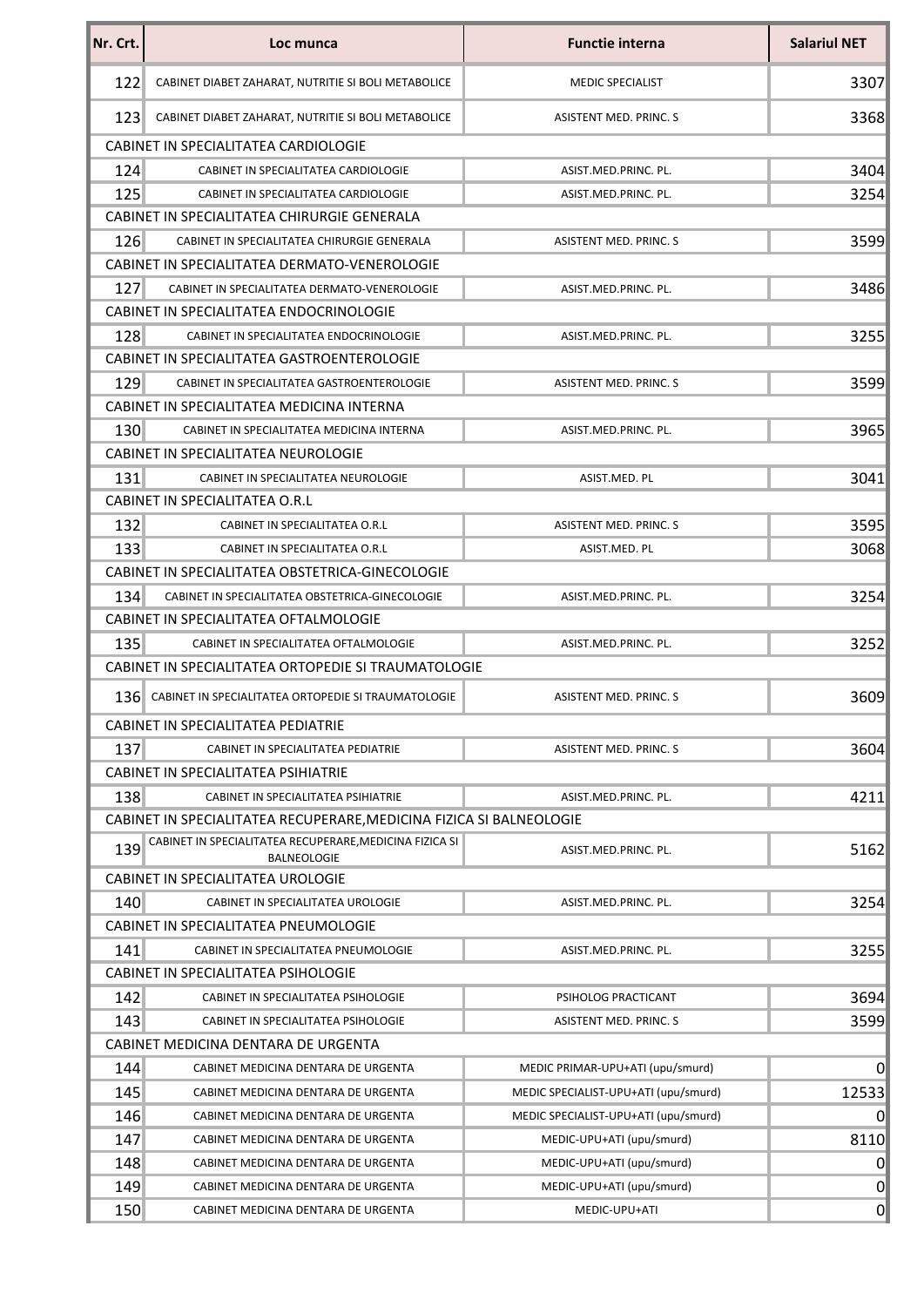| Nr. Crt. | Loc munca                           | <b>Functie interna</b>                  | <b>Salariul NET</b> |  |  |
|----------|-------------------------------------|-----------------------------------------|---------------------|--|--|
| 151      | CABINET MEDICINA DENTARA DE URGENTA | ASIST.MED. PRINC. S-UPU+ATI (upu/smurd) | 6124                |  |  |
| 152      | CABINET MEDICINA DENTARA DE URGENTA | ASIST.MED. PRINC.PL-UPU+ATI (upu/smurd) | 5568                |  |  |
|          | <b>CABINET MEDICINA MUNCIL</b>      |                                         |                     |  |  |
| 153      | CABINET MEDICINA MUNCII             | <b>MEDIC PRIMAR</b>                     | 9948                |  |  |
| 154      | CABINET MEDICINA MUNCII             | <b>MEDIC SPECIALIST</b>                 | 7186                |  |  |
| 155      | CABINET MEDICINA MUNCII             | ASIST.MED.PRINC. PL.                    | 3199                |  |  |
|          | CABINET MEDICINA SPORTIVA           |                                         |                     |  |  |
| 156      | CABINET MEDICINA SPORTIVA           | <b>MEDIC SPECIALIST</b>                 | 7529                |  |  |
| 157      | <b>CABINET MEDICINA SPORTIVA</b>    | ASIST.MED.PRINC. PL.                    | 3058                |  |  |
|          | CABINET NEURO-PSIHIATRIE INFANTILA  |                                         |                     |  |  |
| 158      | CABINET NEURO-PSIHIATRIE INFANTILA  | MEDIC REZID. AN IV                      | $\overline{0}$      |  |  |
|          | <b>CABINET ONCOLOGIE MEDICALA</b>   |                                         |                     |  |  |
| 159      | CABINET ONCOLOGIE MEDICALA          | <b>MEDIC PRIMAR</b>                     | 12244               |  |  |
| 160      | CABINET ONCOLOGIE MEDICALA          | <b>ASISTENT MED. PRINC. S</b>           | 3534                |  |  |
|          | CABINET PLANIFICARE FAMILIALA       |                                         |                     |  |  |
| 161      | CABINET PLANIFICARE FAMILIALA       | <b>MEDIC PRIMAR</b>                     | 10060               |  |  |
| 162      | CABINET PLANIFICARE FAMILIALA       | <b>MEDIC SPECIALIST</b>                 | 6749                |  |  |
| 163      | CABINET PLANIFICARE FAMILIALA       | ASIST.MED.PRINC. PL.                    | 3195                |  |  |
|          | <b>CAMERA DE GARDA</b>              |                                         |                     |  |  |
| 164      | <b>CAMERA DE GARDA</b>              | <b>ASISTENT MED. PRINC. S</b>           | 4169                |  |  |
| 165      | CAMERA DE GARDA                     | ASISTENT MED. PRINC. S                  | 4811                |  |  |
| 166      | CAMERA DE GARDA                     | <b>ASISTENT MED. PRINC. S</b>           | 5015                |  |  |
| 167      | CAMERA DE GARDA                     | ASISTENT MED. PRINC. S                  | 4966                |  |  |
| 168      | CAMERA DE GARDA                     | ASISTENT MED. PRINC. S                  | 4823                |  |  |
| 169      | CAMERA DE GARDA                     | ASISTENT MED. PRINC. S                  | 4886                |  |  |
| 170      | CAMERA DE GARDA                     | ASIST.MED.PRINC. PL.                    | 3878                |  |  |
| 171      | CAMERA DE GARDA                     | ASIST.MED.PRINC. PL.                    | 4739                |  |  |
| 172      | CAMERA DE GARDA                     | ASIST.MED.PRINC. PL.                    | 4684                |  |  |
| 173      | CAMERA DE GARDA                     | ASIST.MED.PRINC. PL.                    | 4456                |  |  |
| 174      | CAMERA DE GARDA                     | ASIST.MED.PRINC. PL.                    | 3923                |  |  |
| 175      | CAMERA DE GARDA                     | ASIST.MED.PRINC. PL.                    | 4212                |  |  |
| 176      | CAMERA DE GARDA                     | ASIST.MED.PRINC. PL.                    | 5533                |  |  |
| 177      | CAMERA DE GARDA                     | ASIST.MED.PRINC. PL.                    | 4074                |  |  |
| 178      | CAMERA DE GARDA                     | ASIST.MED.PRINC. PL.                    | 4750                |  |  |
| 179      | CAMERA DE GARDA                     | ASIST.MED. PL                           | 3627                |  |  |
| 180      | CAMERA DE GARDA                     | ASIST.MED. PL                           | 3843                |  |  |
| 181      | CAMERA DE GARDA                     | ASIST.MED. PL                           | 3921                |  |  |
| 182      | CAMERA DE GARDA                     | ASIST.MED. PL                           | 3944                |  |  |
| 183      | CAMERA DE GARDA                     | ASIST.MED. PL                           | 3773                |  |  |
| 184      | CAMERA DE GARDA                     | <b>BRANCARDIER</b>                      | 2455                |  |  |
| 185      | CAMERA DE GARDA                     | BRANCARDIER                             | 2658                |  |  |
| 186      | CAMERA DE GARDA                     | <b>BRANCARDIER</b>                      | 2543                |  |  |
| 187      | CAMERA DE GARDA                     | BRANCARDIER                             | 2078                |  |  |
| 188      | CAMERA DE GARDA                     | <b>BRANCARDIER</b>                      | 2507                |  |  |
| 189      | CAMERA DE GARDA                     | <b>BRANCARDIER</b>                      | 2481                |  |  |
| 190      | CAMERA DE GARDA                     | BRANCARDIER                             | 2526                |  |  |
| 191      | CAMERA DE GARDA                     | BRANCARDIER                             | 2545                |  |  |
| 192      | CAMERA DE GARDA                     | BRANCARDIER                             | 2446                |  |  |
| 193      | CAMERA DE GARDA                     | <b>BRANCARDIER</b>                      | 2296                |  |  |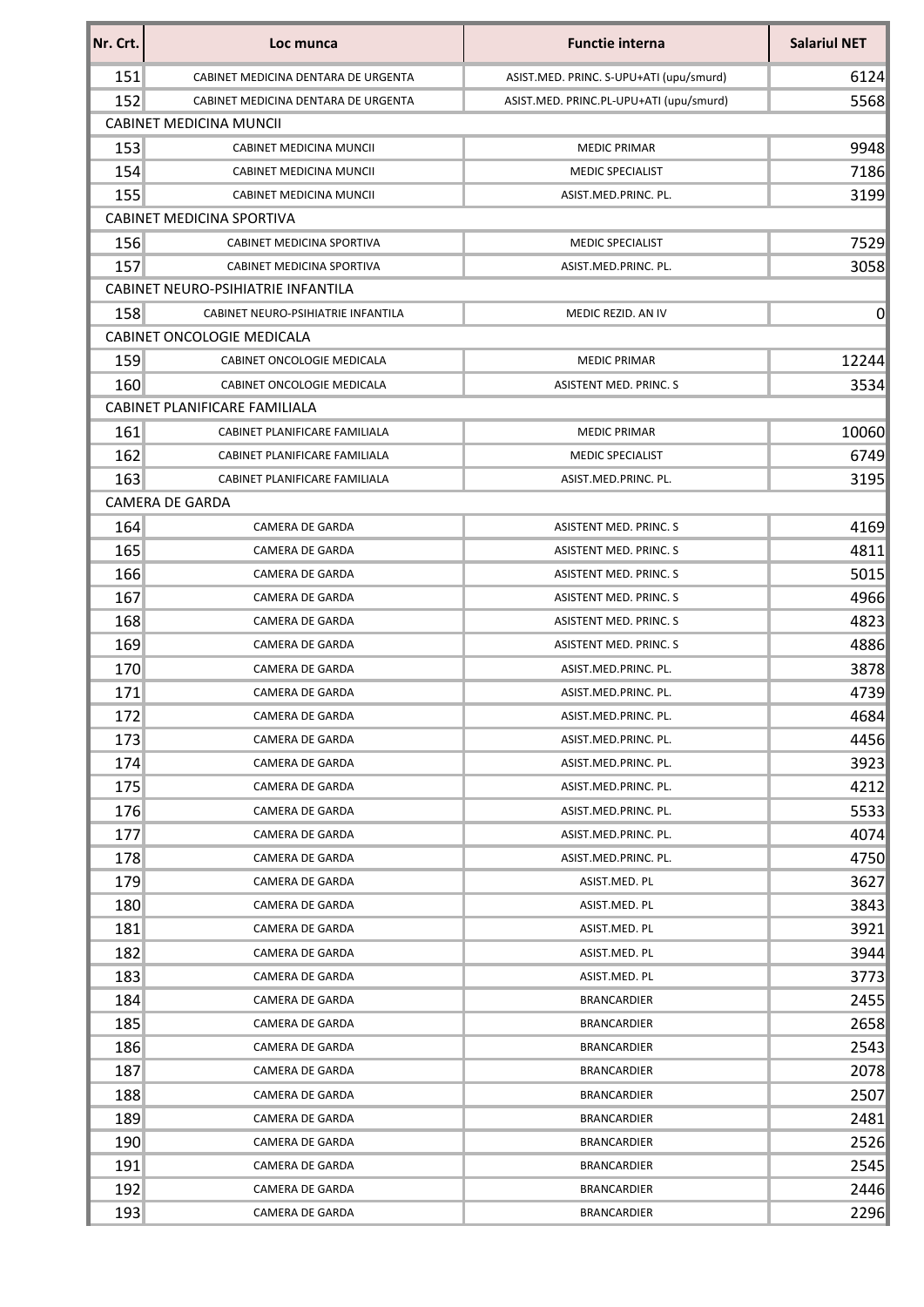| Nr. Crt. | Loc munca                                         | <b>Functie interna</b>       | <b>Salariul NET</b> |
|----------|---------------------------------------------------|------------------------------|---------------------|
| 194      | <b>CAMERA DE GARDA</b>                            | <b>BRANCARDIER</b>           | 2056                |
| 195      | CAMERA DE GARDA                                   | <b>BRANCARDIER</b>           | 2447                |
|          | <b>CAMERA DE GARDA - PEDIATRIE</b>                |                              |                     |
| 196      | CAMERA DE GARDA - PEDIATRIE                       | ASISTENT MED. PRINC. S       | 4386                |
| 197      | CAMERA DE GARDA - PEDIATRIE                       | ASIST.MED. PL                | 4480                |
| 198      | CAMERA DE GARDA - PEDIATRIE                       | ASIST.MED. PL                | 3863                |
|          | CAMERA DE GARDA OBST.-GINECOLOGIE                 |                              |                     |
| 199      | CAMERA DE GARDA OBST.-GINECOLOGIE                 | <b>MOASA PRINCIPALS</b>      | 4727                |
| 200      | CAMERA DE GARDA OBST.-GINECOLOGIE                 | ASIST.MED. PL                | 4070                |
|          | CENTRU DE SANATATE MINTALA                        |                              |                     |
| 201      | CENTRU DE SANATATE MINTALA                        | <b>MEDIC PRIMAR</b>          | 15131               |
| 202      | CENTRU DE SANATATE MINTALA                        | ASISTENT SOCIAL PRINC. S     | 4240                |
| 203      | CENTRU DE SANATATE MINTALA                        | PSIHOLOG SPECIALIST          | 5153                |
| 204      | CENTRU DE SANATATE MINTALA                        | ASIST.MED.PRINC. PL.         | 4525                |
| 205      | CENTRU DE SANATATE MINTALA                        | ASIST.MED.PRINC. PL.         | 4405                |
| 206      | <b>CENTRU DE SANATATE MINTALA</b>                 | ASIST.MED.PRINC. PL.         | 4513                |
|          | COMP. ASISTENTA RELIGIOASA                        |                              |                     |
| 207      | COMP. ASISTENTA RELIGIOASA                        | PREOT GRADUL I               | 3642                |
| 208      | COMP. ASISTENTA RELIGIOASA                        | PREOT GRADUL I               | 3699                |
|          | COMP. CHIRURGIE ORALA SI MAXILO-FACIALA-8 PATURI  |                              |                     |
| 209      | COMP. CHIRURGIE ORALA SI MAXILO-FACIALA- 8 PATURI | <b>MEDIC PRIMAR</b>          | 12263               |
| 210      | COMP. CHIRURGIE ORALA SI MAXILO-FACIALA- 8 PATURI | ASIST.MED.PRINC. PL.         | 4169                |
|          | Comp. SSM, PSI, Protectie civila, Sit. urg        |                              |                     |
| 211      | Comp. SSM, PSI, Protectie civila, Sit. urg        | <b>INGINER SPECIALIST IA</b> | 3932                |
| 212      | Comp. SSM, PSI, Protectie civila, Sit. urg        | <b>INGINER SPECIALIST IA</b> | 3547                |
|          | Comp. Tehnic, Proiectare, Urmarire, Investitii    |                              |                     |
| 213      | Comp. Tehnic, Proiectare, Urmarire, Investitii    | SEF ECHIPA - MAISTRU II      | 2985                |
| 214      | Comp. Tehnic, Proiectare, Urmarire, Investitii    | INGINER SPECIALIST IA        | 3544                |
| 215      | Comp. Tehnic, Proiectare, Urmarire, Investitii    | INGINER SPECIALIST IA        | 4394                |
|          | Comp. tehnic-Formatia de intret. si rep. cladiri  |                              |                     |
| 216      | Comp. tehnic-Formatia de intret. si rep. cladiri  | MUNCITOR CALIFICAT I         | 2811                |
| 217      | Comp. tehnic-Formatia de intret. si rep. cladiri  | MUNCITOR CALIFICAT I         | 2959                |
| 218      | Comp. tehnic-Formatia de intret. si rep. cladiri  | MUNCITOR CALIFICAT I         | 2952                |
| 219      | Comp. tehnic-Formatia de intret. si rep. cladiri  | MUNCITOR CALIFICAT I         | 2890                |
| 220      | Comp. tehnic-Formatia de intret. si rep. cladiri  | MUNCITOR CALIFICAT I         | 2814                |
| 221      | Comp. tehnic-Formatia de intret. si rep. cladiri  | MUNCITOR CALIFICAT I         | 2623                |
| 222      | Comp. tehnic-Formatia de intret. si rep. cladiri  | MUNCITOR CALIFICAT I         | 2774                |
| 223      | Comp. tehnic-Formatia de intret. si rep. cladiri  | MUNCITOR CALIFICAT I         | 2894                |
| 224      | Comp. tehnic-Formatia de intret. si rep. cladiri  | MUNCITOR CALIFICAT I         | 2953                |
| 225      | Comp. tehnic-Formatia de intret. si rep. cladiri  | MUNCITOR CALIFICAT I         | 2394                |
| 226      | Comp. tehnic-Formatia de intret. si rep. cladiri  | MUNCITOR CALIFICAT I         | 2894                |
| 227      | Comp. tehnic-Formatia de intret. si rep. cladiri  | MUNCITOR CALIFICAT I         | 2894                |
| 228      | Comp. tehnic-Formatia de intret. si rep. cladiri  | MUNCITOR CALIFICAT I         | 2743                |
| 229      | Comp. tehnic-Formatia de intret. si rep. cladiri  | MUNCITOR CALIFICAT II        | 2325                |
| 230      | Comp. tehnic-Formatia de intret. si rep. cladiri  | MUNCITOR CALIFICAT II        | 2199                |
| 231      | Comp. tehnic-Formatia de intret. si rep. cladiri  | MUNCITOR CALIFICAT II        | 2309                |
| 232      | Comp. tehnic-Formatia de intret. si rep. cladiri  | MUNCITOR CALIFICAT II        | 2685                |
| 233      | Comp. tehnic-Formatia de intret. si rep. cladiri  | MUNCITOR CALIFICAT II        | 2661                |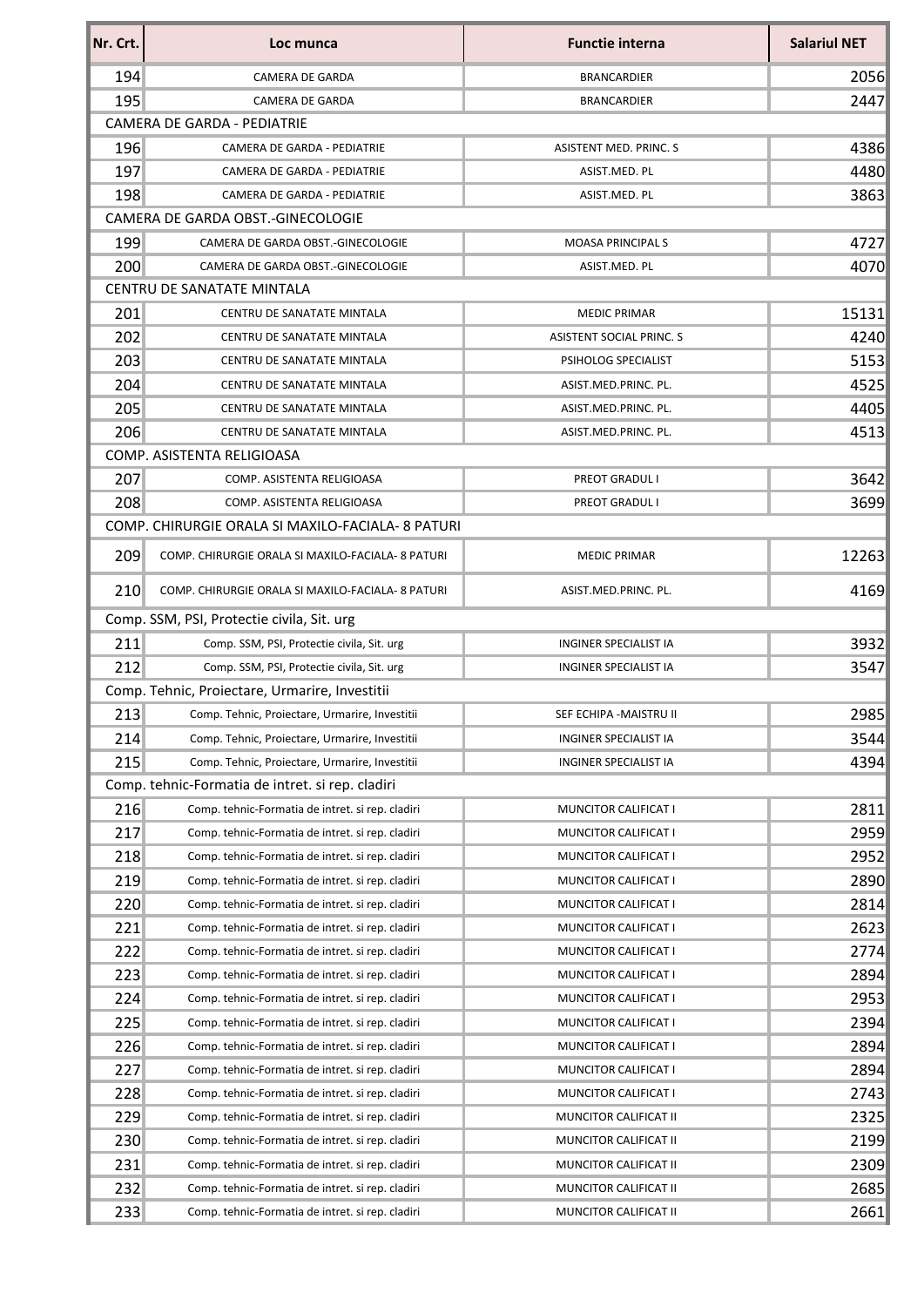| Nr. Crt. | Loc munca                                                            | <b>Functie interna</b>      | <b>Salariul NET</b> |
|----------|----------------------------------------------------------------------|-----------------------------|---------------------|
| 234      | Comp. tehnic-Formatia de intret. si rep. cladiri                     | MUNCITOR CALIFICAT III      | 2510                |
| 235      | Comp. tehnic-Formatia de intret. si rep. cladiri                     | MUNCITOR CALIFICAT III      | 2476                |
| 236      | Comp. tehnic-Formatia de intret. si rep. cladiri                     | MUNCITOR CALIFICAT IV       | 2216                |
| 237      | Comp. tehnic-Formatia de intret. si rep. cladiri                     | MUNCITOR CALIFICAT IV       | 2149                |
|          | Comp. tehnic-Formatia de intret. si rep. instalatii sub presiune     |                             |                     |
|          | 238 Comp. tehnic-Formatia de intret. si rep. instalatii sub presiune | MUNCITOR CALIFICAT I        | 3020                |
|          | 239 Comp. tehnic-Formatia de intret. si rep. instalatii sub presiune | MUNCITOR CALIFICAT I        | 3149                |
|          | 240 Comp. tehnic-Formatia de intret. si rep. instalatii sub presiune | <b>MUNCITOR CALIFICAT I</b> | 2872                |
|          | 241 Comp. tehnic-Formatia de intret. si rep. instalatii sub presiune | <b>MUNCITOR CALIFICAT I</b> | 3020                |
|          | 242 Comp. tehnic-Formatia de intret. si rep. instalatii sub presiune | MUNCITOR CALIFICAT I        | 2963                |
|          | 243 Comp. tehnic-Formatia de intret. si rep. instalatii sub presiune | MUNCITOR CALIFICAT I        | 2684                |
|          | 244 Comp. tehnic-Formatia de intret. si rep. instalatii sub presiune | MUNCITOR CALIFICAT I        | 2962                |
|          | 245 Comp. tehnic-Formatia de intret. si rep. instalatii sub presiune | MUNCITOR CALIFICAT I        | 2769                |
|          | 246 Comp. tehnic-Formatia de intret. si rep. instalatii sub presiune | MUNCITOR CALIFICAT I        | 2769                |
|          | 247 Comp. tehnic-Formatia de intret. si rep. instalatii sub presiune | MUNCITOR CALIFICAT I        | 2598                |
|          | 248 Comp. tehnic-Formatia de intret. si rep. instalatii sub presiune | MUNCITOR CALIFICAT I        | 2962                |
|          | 249 Comp. tehnic-Formatia de intret. si rep. instalatii sub presiune | MUNCITOR CALIFICAT I        | 2844                |
|          | 250 Comp. tehnic-Formatia de intret. si rep. instalatii sub presiune | MUNCITOR CALIFICAT I        | 2645                |
|          | 251 Comp. tehnic-Formatia de intret. si rep. instalatii sub presiune | MUNCITOR CALIFICAT I        | 2645                |
|          | 252 Comp. tehnic-Formatia de intret. si rep. instalatii sub presiune | MUNCITOR CALIFICAT I        | 2746                |
|          | 253 Comp. tehnic-Formatia de intret. si rep. instalatii sub presiune | MUNCITOR CALIFICAT I        | 2963                |
|          | 254 Comp. tehnic-Formatia de intret. si rep. instalatii sub presiune | MUNCITOR CALIFICAT I        | 2610                |
|          | 255 Comp. tehnic-Formatia de intret. si rep. instalatii sub presiune | MUNCITOR CALIFICAT I        | 2732                |
|          | 256 Comp. tehnic-Formatia de intret. si rep. instalatii sub presiune | MUNCITOR CALIFICAT I        | 2627                |
| 2571     | Comp. tehnic-Formatia de intret. si rep. instalatii sub presiune     | <b>MUNCITOR CALIFICAT I</b> | 2733                |
|          | 258 Comp. tehnic-Formatia de intret. si rep. instalatii sub presiune | <b>MUNCITOR CALIFICAT I</b> | 2894                |
|          | 259 Comp. tehnic-Formatia de intret. si rep. instalatii sub presiune | <b>MUNCITOR CALIFICAT I</b> | 2779                |
|          | 260 Comp. tehnic-Formatia de intret. si rep. instalatii sub presiune | MUNCITOR CALIFICAT II       | 2871                |
|          | 261 Comp. tehnic-Formatia de intret. si rep. instalatii sub presiune | MUNCITOR CALIFICAT II       | 2757                |
|          | 262 Comp. tehnic-Formatia de intret. si rep. instalatii sub presiune | MUNCITOR CALIFICAT II       | 2839                |
|          | 263 Comp. tehnic-Formatia de intret. si rep. instalatii sub presiune | MUNCITOR CALIFICAT III      | 2733                |
|          | 264 Comp. tehnic-Formatia de intret. si rep. instalatii sub presiune | MUNCITOR CALIFICAT III      | 2745                |
|          | 265 Comp. tehnic-Formatia de intret. si rep. instalatii sub presiune | MUNCITOR CALIFICAT III      | 2888                |
|          | 266 Comp. tehnic-Formatia de intret. si rep. instalatii sub presiune | MUNCITOR CALIFICAT III      | 2888                |
| 2671     | Comp. tehnic-Formatia de intret. si rep. instalatii sub presiune     | MUNCITOR CALIFICAT III      | 2558                |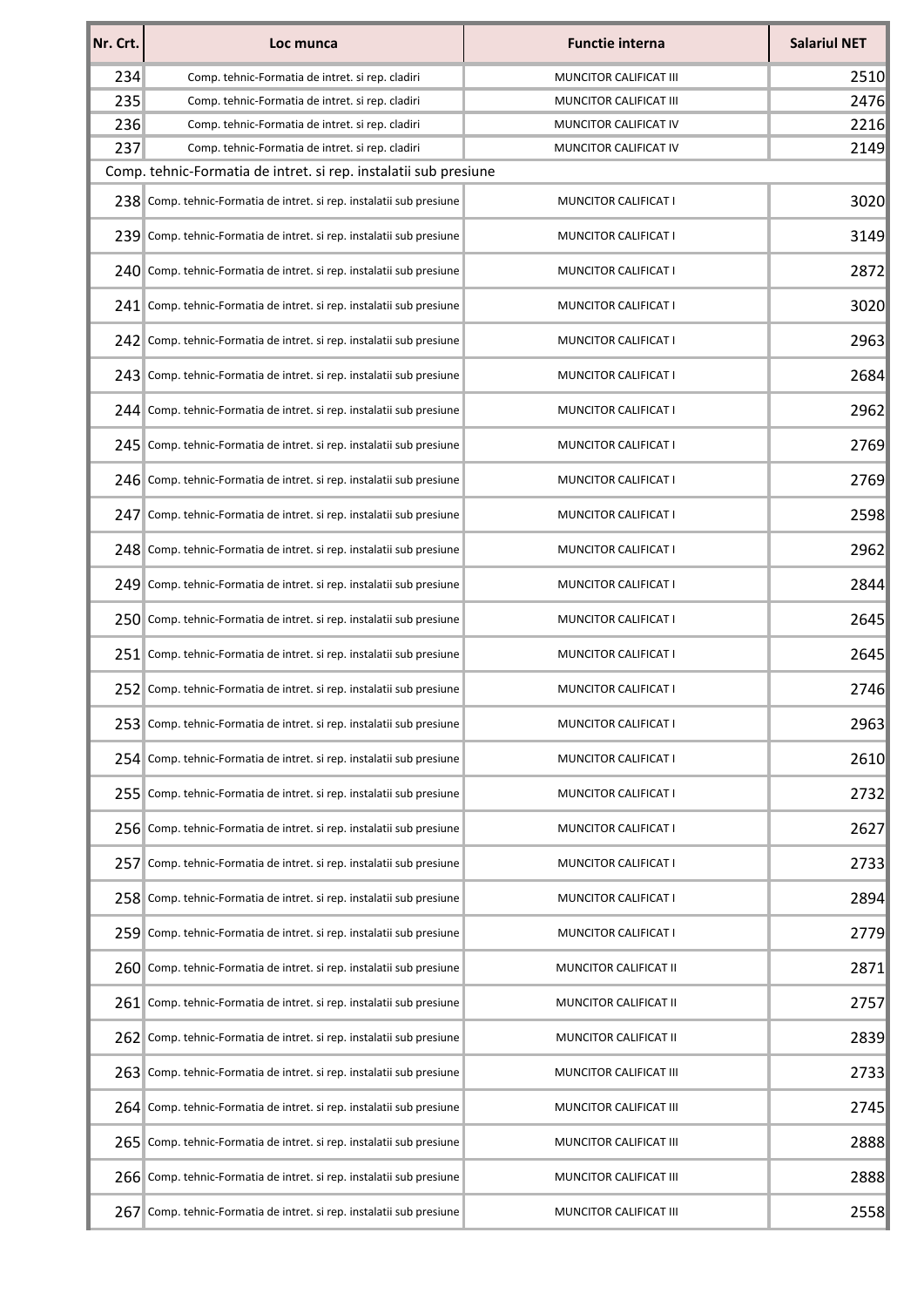| Nr. Crt.                                | Loc munca                                                            | <b>Functie interna</b>                     | <b>Salariul NET</b> |
|-----------------------------------------|----------------------------------------------------------------------|--------------------------------------------|---------------------|
|                                         | 268 Comp. tehnic-Formatia de intret. si rep. instalatii sub presiune | MUNCITOR CALIFICAT III                     | 2595                |
|                                         | 269 Comp. tehnic-Formatia de intret. si rep. instalatii sub presiune | <b>MUNCITOR CALIFICAT III</b>              | 2349                |
|                                         | 270 Comp. tehnic-Formatia de intret. si rep. instalatii sub presiune | MUNCITOR CALIFICAT III                     | 2603                |
|                                         | 271 Comp. tehnic-Formatia de intret. si rep. instalatii sub presiune | MUNCITOR CALIFICAT III                     | 2557                |
|                                         | 272 Comp. tehnic-Formatia de intret. si rep. instalatii sub presiune | MUNCITOR CALIFICAT III                     | 2583                |
|                                         | 273 Comp. tehnic-Formatia de intret. si rep. instalatii sub presiune | MUNCITOR CALIFICAT III                     | 2696                |
|                                         | 274 Comp. tehnic-Formatia de intret. si rep. instalatii sub presiune | MUNCITOR CALIFICAT IV                      | 2833                |
|                                         | 275 Comp. tehnic-Formatia de intret. si rep. instalatii sub presiune | MUNCITOR CALIFICAT IV                      | 2476                |
|                                         | <b>COMPARTIMENT ATI-COVID</b>                                        |                                            |                     |
| 276                                     | <b>COMPARTIMENT ATI-COVID</b>                                        | ASIST.MED.DEB.PL-UPU-ATI (upu/smurd)       | 5113                |
| 277                                     | <b>COMPARTIMENT ATI-COVID</b>                                        | ASIST.MED.DEB.PL-UPU-ATI (upu/smurd)       | 5022                |
| 278                                     | COMPARTIMENT ATI-COVID                                               | ASIST.MED.DEB.PL-UPU-ATI (upu/smurd)       | 4468                |
| 279                                     | COMPARTIMENT ATI-COVID                                               | ASIST.MED.DEB.PL-UPU-ATI (upu/smurd)       | 5006                |
| 280                                     | COMPARTIMENT ATI-COVID                                               | ASIST.MED.DEB.PL-UPU-ATI (upu/smurd)       | 5661                |
| 281                                     | <b>COMPARTIMENT ATI-COVID</b>                                        | ASIST.MED.PRINC.PL SEF-UPU+ATI (upu/smurd) | 8497                |
| 282                                     | COMPARTIMENT ATI-COVID                                               | ASIST.MED. PRINC.PL-UPU+ATI (upu/smurd)    | 6060                |
| 283                                     | COMPARTIMENT ATI-COVID                                               | ASIST.MED. PRINC.PL-UPU+ATI (upu/smurd)    | 6049                |
| 284                                     | COMPARTIMENT ATI-COVID                                               | ASIST.MED. PRINC.PL-UPU+ATI (upu/smurd)    | 6480                |
| 285                                     | COMPARTIMENT ATI-COVID                                               | ASIST.MED. PRINC.PL-UPU+ATI (upu/smurd)    | 4746                |
| 286                                     | COMPARTIMENT ATI-COVID                                               | ASIST.MED. PL                              | 5843                |
| 287                                     | COMPARTIMENT ATI-COVID                                               | ASIST.MED. PL                              | 4080                |
| 288                                     | <b>COMPARTIMENT ATI-COVID</b>                                        | ASIST.MED. PL                              | 4985                |
| 289                                     | COMPARTIMENT ATI-COVID                                               | ASIST. MED. PL-UPU+ATI (upu/smurd)         | 6394                |
| 290                                     | COMPARTIMENT ATI-COVID                                               | ASIST. MED. PL-UPU+ATI (upu/smurd)         | 5387                |
| 291                                     | COMPARTIMENT ATI-COVID                                               | ASIST. MED. PL-UPU+ATI (upu/smurd)         | 4562                |
| 292                                     | COMPARTIMENT ATI-COVID                                               | ASIST. MED. PL-UPU+ATI (upu/smurd)         | 3621                |
| 293                                     | COMPARTIMENT ATI-COVID                                               | ASIST. MED. PL-UPU+ATI (upu/smurd)         | 5735                |
| 294                                     | COMPARTIMENT ATI-COVID                                               | ASIST. MED. PL-UPU+ATI (upu/smurd)         | 4887                |
| 295                                     | COMPARTIMENT ATI-COVID                                               | ASIST. MED. PL-UPU+ATI (upu/smurd)         | 3611                |
| 296                                     | COMPARTIMENT ATI-COVID                                               | INFIRMIERA DEB.-UPU+ATI (upu/smurd)        | 3314                |
| 297                                     | COMPARTIMENT ATI-COVID                                               | INFIRMIERA DEB.-UPU+ATI (upu/smurd)        | 4447                |
| 298                                     | COMPARTIMENT ATI-COVID                                               | INFIRMIERA DEB.-UPU+ATI (upu/smurd)        | 2665                |
| 299                                     | COMPARTIMENT ATI-COVID                                               | INFIRMIERA DEB.-UPU+ATI (upu/smurd)        | 3132                |
| 300                                     | COMPARTIMENT ATI-COVID                                               | INFIRMIERA DEB.-UPU+ATI (upu/smurd)        | 2769                |
| 301                                     | COMPARTIMENT ATI-COVID                                               | INFIRMIERA DEB.-UPU+ATI (upu/smurd)        | 3584                |
| 302                                     | COMPARTIMENT ATI-COVID                                               | INFIRMIERA DEB.-UPU+ATI (upu/smurd)        | 3827                |
| 303                                     | <b>COMPARTIMENT ATI-COVID</b>                                        | BRANCARDIER - UPU+ATI (upu/smurd)          | 3106                |
| 304                                     | COMPARTIMENT ATI-COVID                                               | BRANCARDIER - UPU+ATI (upu/smurd)          | 2234                |
| <b>COMPARTIMENT AUDIT PUBLIC INTERN</b> |                                                                      |                                            |                     |
| 305                                     | COMPARTIMENT AUDIT PUBLIC INTERN                                     | <b>AUDITOR GRADUL I</b>                    | 3803                |
| 306                                     | COMPARTIMENT AUDIT PUBLIC INTERN                                     | <b>AUDITOR PUBLIC INTERN I</b>             | 3734                |
|                                         | COMPARTIMENT D.Z.N.B.M. - 16 PATURI                                  |                                            |                     |
| 307                                     |                                                                      |                                            | 7651                |
|                                         | COMPARTIMENT D.Z.N.B.M. - 16 PATURI                                  | MEDIC SPECIALIST                           |                     |
| 308                                     | COMPARTIMENT D.Z.N.B.M. - 16 PATURI                                  | ASISTENT MED. PRINC. S                     | 4366                |
| 309                                     | COMPARTIMENT D.Z.N.B.M. - 16 PATURI                                  | ASISTENT MED. PRINC. S                     | 4635                |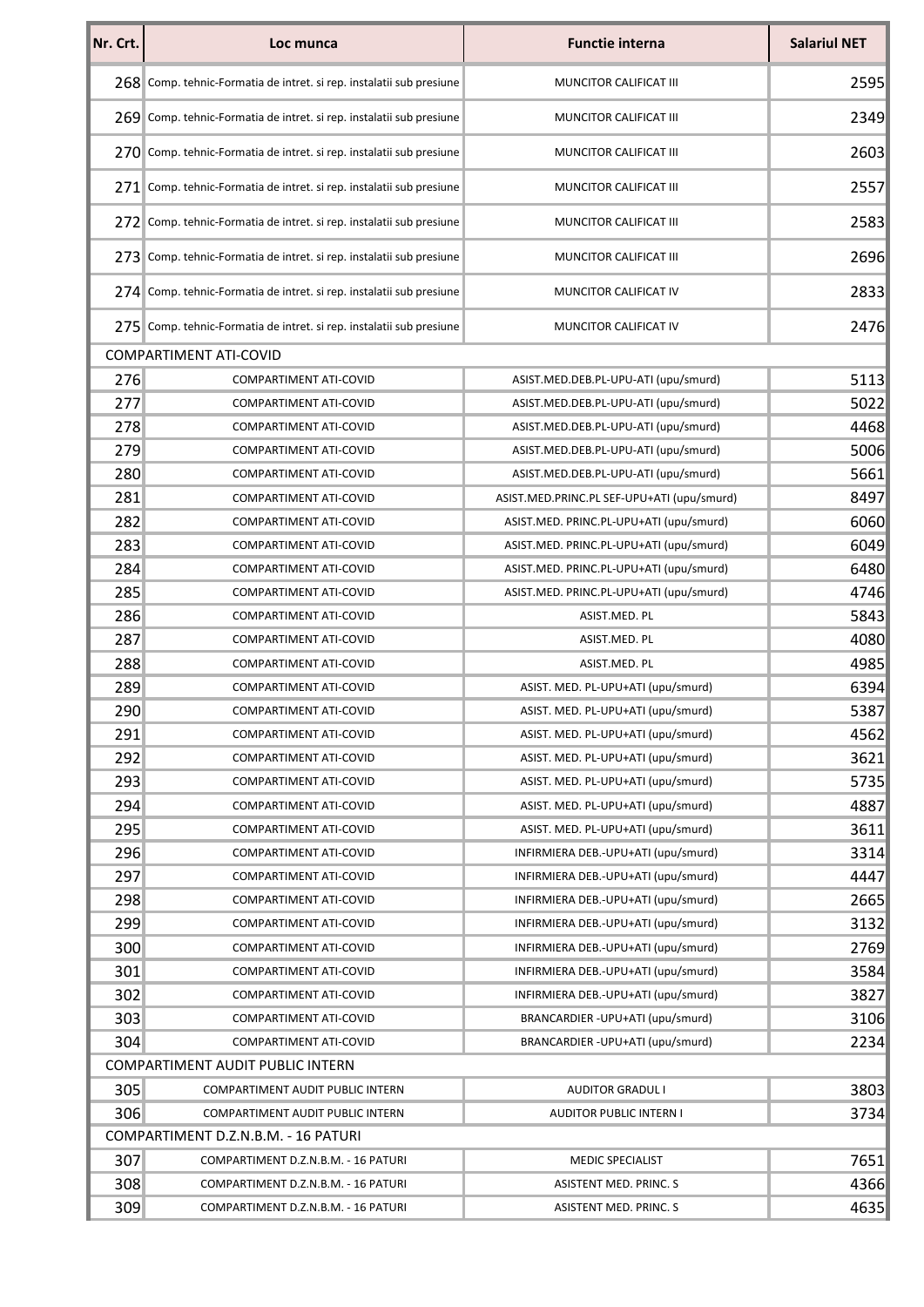| Nr. Crt.         | Loc munca                                           | <b>Functie interna</b>                  | <b>Salariul NET</b> |
|------------------|-----------------------------------------------------|-----------------------------------------|---------------------|
| 310              | COMPARTIMENT D.Z.N.B.M. - 16 PATURI                 | ASISTENT MED. PRINC. S                  | 4776                |
| 311              | COMPARTIMENT D.Z.N.B.M. - 16 PATURI                 | ASIST.MED. PL                           | 3844                |
|                  | COMPARTIMENT ENDOSCOPIE DIGESTIVA                   |                                         |                     |
| 312              | COMPARTIMENT ENDOSCOPIE DIGESTIVA                   | ASIST.MED.PRINC. PL.                    | 3122                |
|                  | COMPARTIMENT GERIATRIE SI GERONTOLOGIE - 15 PATURI  |                                         |                     |
| 313              | COMPARTIMENT GERIATRIE SI GERONTOLOGIE - 15 PATURI  | <b>MEDIC PRIMAR</b>                     | 10825               |
| 314              | COMPARTIMENT GERIATRIE SI GERONTOLOGIE - 15 PATURI  | <b>MEDIC PRIMAR</b>                     | 6973                |
| 315              | COMPARTIMENT GERIATRIE SI GERONTOLOGIE - 15 PATURI  | ASISTENT MED. PRINC. S                  | 4475                |
| 316              | COMPARTIMENT GERIATRIE SI GERONTOLOGIE - 15 PATURI  | ASIST.MED.PRINC. PL.                    | 4107                |
| 317              | COMPARTIMENT GERIATRIE SI GERONTOLOGIE - 15 PATURI  | ASIST.MED.PRINC. PL.                    | 4057                |
| 318              | COMPARTIMENT GERIATRIE SI GERONTOLOGIE - 15 PATURI  | ASIST.MED.PRINC. PL.                    | 3996                |
| 319              | COMPARTIMENT GERIATRIE SI GERONTOLOGIE - 15 PATURI  | ASIST.MED.PRINC. PL.                    | 4022                |
|                  | <b>COMPARTIMENT JURIDIC</b>                         |                                         |                     |
| 320              | <b>COMPARTIMENT JURIDIC</b>                         | <b>CONSILIER GRADUL I</b>               | 263                 |
| 321              | <b>COMPARTIMENT JURIDIC</b>                         | CONSILIER JURIDIC GRADUL IA             | 3892                |
| 322              | <b>COMPARTIMENT JURIDIC</b>                         | CONSILIER JURIDIC GRADUL IA             | 3787                |
|                  | <b>COMPARTIMENT NEFROLOGIE - 8 PATURI</b>           |                                         |                     |
| 323              | <b>COMPARTIMENT NEFROLOGIE - 8 PATURI</b>           | <b>MEDIC PRIMAR</b>                     | 11803               |
| 324              | <b>COMPARTIMENT NEFROLOGIE - 8 PATURI</b>           | <b>MEDIC SPECIALIST</b>                 | 12937               |
| 325              | <b>COMPARTIMENT NEFROLOGIE - 8 PATURI</b>           | ASIST.MED.PRINC. PL.                    | 4121                |
| 326              | <b>COMPARTIMENT NEFROLOGIE - 8 PATURI</b>           | ASIST.MED. PL                           | 3682                |
|                  | COMPARTIMENT T.I. NEONATOLOGIE - 7 PATURI           |                                         |                     |
| 327              | COMPARTIMENT T.I. NEONATOLOGIE - 7 PATURI           | MEDIC PRIMAR SEF-UPU+ATI (upu/smurd)    | 18257               |
| 328              | COMPARTIMENT T.I. NEONATOLOGIE - 7 PATURI           | ASIST.MED. PRINC. S-UPU+ATI (upu/smurd) | 7075                |
| 329              | COMPARTIMENT T.I. NEONATOLOGIE - 7 PATURI           | ASIST.MED. PRINC. S-UPU+ATI (upu/smurd) | 7014                |
| 330              | COMPARTIMENT T.I. NEONATOLOGIE - 7 PATURI           | ASIST.MED. PRINC.PL-UPU+ATI (upu/smurd) | 6217                |
| 331              | COMPARTIMENT T.I. NEONATOLOGIE - 7 PATURI           | ASIST.MED. PRINC.PL-UPU+ATI (upu/smurd) | 6294                |
| 332              | COMPARTIMENT T.I. NEONATOLOGIE - 7 PATURI           | ASIST.MED. PRINC.PL-UPU+ATI (upu/smurd) | 6205                |
| 333              | COMPARTIMENT T.I. NEONATOLOGIE - 7 PATURI           | ASIST.MED. PRINC.PL-UPU+ATI (upu/smurd) | 6192                |
| 334              | COMPARTIMENT T.I. NEONATOLOGIE - 7 PATURI           | ASIST.MED. PRINC.PL-UPU+ATI (upu/smurd) | 5988                |
| 335              | COMPARTIMENT T.I. NEONATOLOGIE - 7 PATURI           | ASIST.MED. PRINC.PL-UPU+ATI (upu/smurd) | 6109                |
|                  | CONDUCEREA                                          |                                         |                     |
| 336              | CONDUCEREA                                          | MANAGER                                 | 10866               |
| 337              | CONDUCEREA                                          | DIR. MEDICAL                            | 9570                |
| 338              | CONDUCEREA                                          | DIR. FIN. CONTABIL                      | 5872                |
| 339              | CONDUCEREA                                          | DIRECTOR DE INGRIJIRI                   | 4950                |
| <b>DIETETICA</b> |                                                     |                                         |                     |
| 340              | <b>DIETETICA</b>                                    | ASISTENT MED. PRINC. S                  | 3658                |
| 341              | <b>DIETETICA</b>                                    | ASIST.MED.PRINC. PL.                    | 3689                |
|                  | DIR. TH.-ADMIN. SI DE PATRIM. - COMPART. PATRIMONIU |                                         |                     |
| 342              | DIR. TH.-ADMIN. SI DE PATRIM. - COMPART. PATRIMONIU | <b>REFERENT IA</b>                      | 2675                |
|                  | DIR. TH. - ADM. SI DE PATRIM. - BIROU ADMINISTRATIV |                                         |                     |
| 343              | DIR.TH.-ADM.SI DE PATRIM. - BIROU ADMINISTRATIV     | <b>REFERENT I</b>                       | 2981                |
| 344              | DIR.TH.-ADM.SI DE PATRIM. - BIROU ADMINISTRATIV     | SEF BIROU - GRADUL II                   | 3148                |
| 345              | DIR.TH.-ADM.SI DE PATRIM. - BIROU ADMINISTRATIV     | ECONOMIST SPECIALIST IA                 | 3608                |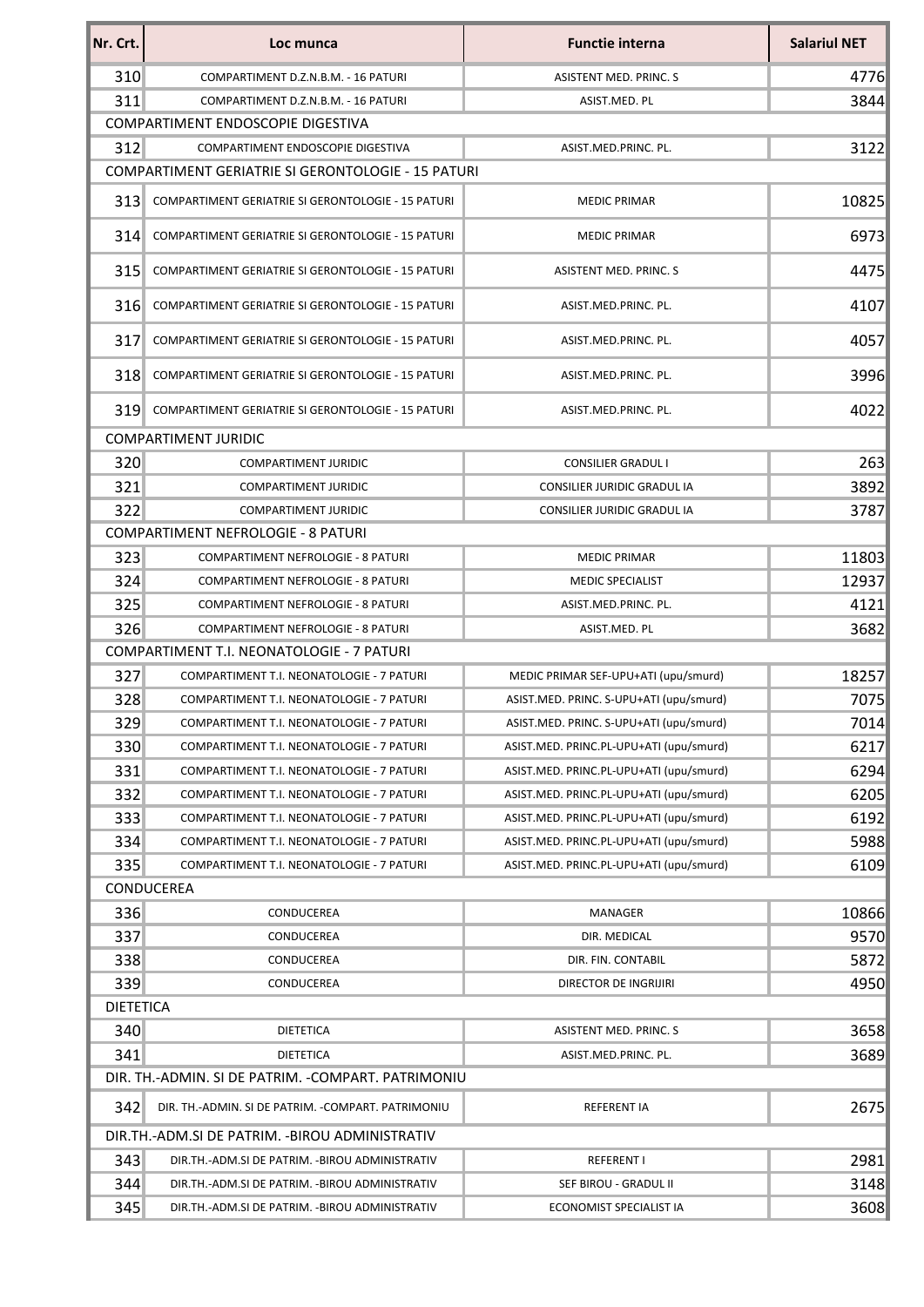| Nr. Crt.             | Loc munca                                          | <b>Functie interna</b>                         | <b>Salariul NET</b> |  |
|----------------------|----------------------------------------------------|------------------------------------------------|---------------------|--|
| 346                  | DIR.TH.-ADM.SI DE PATRIM. - BIROU ADMINISTRATIV    | DACTILOGRAF IA                                 | 2799                |  |
| 347                  | DIR.TH.-ADM.SI DE PATRIM. - BIROU ADMINISTRATIV    | ARHIVAR                                        | 2362                |  |
| 348                  | DIR.TH.-ADM.SI DE PATRIM. - BIROU ADMINISTRATIV    | LENJEREASA                                     | 1841                |  |
| 349                  | DIR.TH.-ADM.SI DE PATRIM. - BIROU ADMINISTRATIV    | MUNCITOR CALIFICAT III                         | 2860                |  |
| 350                  | DIR.TH.-ADM.SI DE PATRIM. -BIROU ADMINISTRATIV     | MUNCITOR CALIFICAT III                         | 2658                |  |
| 351                  | DIR.TH.-ADM.SI DE PATRIM. - BIROU ADMINISTRATIV    | <b>MUNCITOR CALIFICAT III</b>                  | 2117                |  |
| 352                  | DIR.TH.-ADM.SI DE PATRIM. - BIROU ADMINISTRATIV    | MUNCITOR CALIFICAT III                         | 2940                |  |
| 353                  | DIR.TH.-ADM.SI DE PATRIM. -BIROU ADMINISTRATIV     | MUNCITOR CALIFICAT III                         | 2861                |  |
| 354                  | DIR.TH.-ADM.SI DE PATRIM. -BIROU ADMINISTRATIV     | MUNCITOR CALIFICAT III                         | 2623                |  |
| 355                  | DIR.TH.-ADM.SI DE PATRIM. -BIROU ADMINISTRATIV     | MUNCITOR CALIFICAT IV                          | 2122                |  |
| 356                  | DIR.TH.-ADM.SI DE PATRIM. - BIROU ADMINISTRATIV    | MUNCITOR NECALIFICAT I                         | 1726                |  |
| 357                  | DIR.TH.-ADM.SI DE PATRIM. -BIROU ADMINISTRATIV     | MUNCITOR NECALIFICAT                           | 1681                |  |
|                      | DIR.TH.-ADM.SI DE PATRIM-BIR. ADM.-PERS.AUX.SANIT. |                                                |                     |  |
| 358                  | DIR.TH.-ADM.SI DE PATRIM-BIR. ADM.-PERS.AUX.SANIT. | <b>INFIRMIERA</b>                              | 2650                |  |
| 359                  | DIR.TH.-ADM.SI DE PATRIM-BIR. ADM.-PERS.AUX.SANIT. | <b>INFIRMIERA</b>                              | 2737                |  |
| 360                  | DIR.TH.-ADM.SI DE PATRIM-BIR. ADM.-PERS.AUX.SANIT. | <b>INFIRMIERA</b>                              | 2610                |  |
| 361                  | DIR.TH.-ADM.SI DE PATRIM-BIR. ADM.-PERS.AUX.SANIT. | <b>INFIRMIERA</b>                              | 2737                |  |
| 362                  | DIR.TH.-ADM.SI DE PATRIM-BIR. ADM.-PERS.AUX.SANIT. | INFIRMIERA                                     | 2625                |  |
| 363                  | DIR.TH.-ADM.SI DE PATRIM-BIR. ADM.-PERS.AUX.SANIT. | <b>INFIRMIERA</b>                              | 2602                |  |
| 364                  | DIR.TH.-ADM.SI DE PATRIM-BIR. ADM.-PERS.AUX.SANIT. | INFIRMIERA                                     | 2498                |  |
| 365                  | DIR.TH.-ADM.SI DE PATRIM-BIR. ADM.-PERS.AUX.SANIT. | INFIRMIERA                                     | 2491                |  |
| 366                  | DIR.TH.-ADM.SI DE PATRIM-BIR. ADM.-PERS.AUX.SANIT. | <b>INFIRMIERA</b>                              | 2588                |  |
| 367                  | DIR.TH.-ADM.SI DE PATRIM-BIR. ADM.-PERS.AUX.SANIT. | <b>INFIRMIERA</b>                              | 2736                |  |
| 368                  | DIR.TH.-ADM.SI DE PATRIM-BIR. ADM.-PERS.AUX.SANIT. | <b>INFIRMIERA DEB.</b>                         | $\overline{0}$      |  |
| 369                  | DIR.TH.-ADM.SI DE PATRIM-BIR. ADM.-PERS.AUX.SANIT. | INGRIJITOARE                                   | 1932                |  |
| 370                  | DIR.TH.-ADM.SI DE PATRIM-BIR. ADM.-PERS.AUX.SANIT. | <b>INGRIJITOARE</b>                            | 1932                |  |
| 371                  | DIR.TH.-ADM.SI DE PATRIM-BIR. ADM.-PERS.AUX.SANIT. | INGRIJITOARE                                   | 1889                |  |
| 372                  | DIR.TH.-ADM.SI DE PATRIM-BIR. ADM.-PERS.AUX.SANIT. | INGRIJITOARE                                   | 1814                |  |
| 373                  | DIR.TH.-ADM.SI DE PATRIM-BIR. ADM.-PERS.AUX.SANIT. | INGRIJITOARE                                   | 1971                |  |
|                      | DIRECTIA TEHNIC-ADMINISTRATIV SI DE PATRIMONIU     |                                                |                     |  |
| 374                  | DIRECTIA TEHNIC-ADMINISTRATIV SI DE PATRIMONIU     | DIRECTOR TEHNIC-ADMINISTRATIV SI DE PATRIMONIU | 5173                |  |
| <b>DISPENSAR TBC</b> |                                                    |                                                |                     |  |
| 375                  | <b>DISPENSAR TBC</b>                               | <b>MEDIC PRIMAR</b>                            | 17838               |  |
| 376                  | DISPENSAR TBC                                      | <b>MEDIC PRIMAR</b>                            | 16427               |  |
| 377                  | DISPENSAR TBC                                      | <b>MEDIC PRIMAR</b>                            | 16416               |  |
| 378                  | DISPENSAR TBC                                      | <b>MEDIC PRIMAR</b>                            | 16986               |  |
| 379                  | DISPENSAR TBC                                      | ASISTENT MED. PRINC. S                         | 5835                |  |
| 380                  | DISPENSAR TBC                                      | ASISTENT MED. PRINC. S                         | 6984                |  |
| 381                  | <b>DISPENSAR TBC</b>                               | ASIST.MED.PRINC. PL.                           | 5251                |  |
| 382                  | <b>DISPENSAR TBC</b>                               | ASIST.MED.PRINC. PL.                           | 5196                |  |
| 383                  | DISPENSAR TBC                                      | ASIST.MED.PRINC. PL.                           | 5765                |  |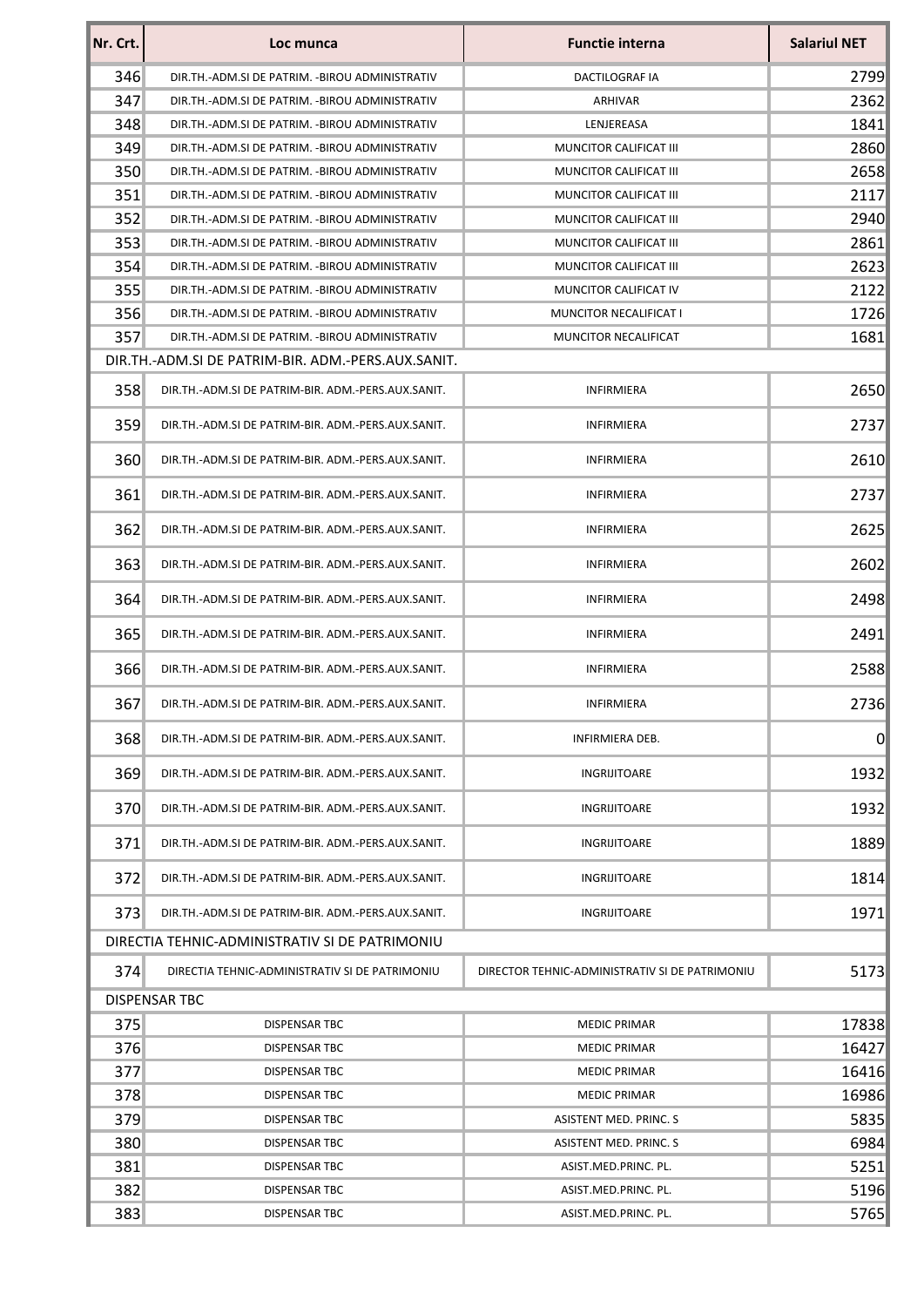| Nr. Crt. | Loc munca                                                                     | <b>Functie interna</b>     | <b>Salariul NET</b> |
|----------|-------------------------------------------------------------------------------|----------------------------|---------------------|
| 384      | DISPENSAR TBC                                                                 | ASIST.MED.PRINC. PL.       | 5234                |
| 385      | DISPENSAR TBC                                                                 | ASIST.MED.PRINC. PL.       | 5251                |
| 386      | DISPENSAR TBC                                                                 | ASIST.MED.PRINC. PL.       | 5111                |
| 387      | DISPENSAR TBC                                                                 | INGRIJITOARE               | 2820                |
| 388      | DISPENSAR TBC                                                                 | INGRIJITOARE               | 2829                |
|          | FARMACIA CENTRALA - STR. PROGRESULUI, NR.18                                   |                            |                     |
| 389      | FARMACIA CENTRALA - STR. PROGRESULUI, NR.18                                   | <b>FARMACIST SEF</b>       | 5579                |
| 390      | FARMACIA CENTRALA - STR. PROGRESULUI, NR.18                                   | FARM.PRIMAR                | 6058                |
| 391      | FARMACIA CENTRALA - STR. PROGRESULUI, NR.18                                   | <b>ASIST. FARMACIE PL</b>  | 3236                |
| 392      | FARMACIA CENTRALA - STR. PROGRESULUI, NR.18                                   | ASIST. FARMACIE PR.PL      | 3441                |
| 393      | FARMACIA CENTRALA - STR. PROGRESULUI, NR.18                                   | ASIST. FARMACIE PR.PL      | 3261                |
| 394      | FARMACIA CENTRALA - STR. PROGRESULUI, NR.18                                   | ASIST. FARMACIE PR.PL      | 3534                |
| 395      | FARMACIA CENTRALA - STR. PROGRESULUI, NR.18                                   | ASISTENT FARMACIE PL       | 2804                |
| 396      | FARMACIA CENTRALA - STR. PROGRESULUI, NR.18                                   | ASIST. FARM. DEB. S        | 2867                |
| 397      | FARMACIA CENTRALA - STR. PROGRESULUI, NR.18                                   | INGRIJITOARE               | 1849                |
|          | FISIER ADULTI AMBULATORIU                                                     |                            |                     |
| 398      | <b>FISIER ADULTI AMBULATORIU</b>                                              | REGISTRATOR MED.           | 1979                |
|          | <b>FISIER COPII AMBULATORIU</b>                                               |                            |                     |
| 399      | FISIER COPII AMBULATORIU                                                      | REGISTRATOR MED. PRINC.    | 2975                |
| 400      | FISIER COPII AMBULATORIU                                                      | REGISTRATOR MED.           | 2300                |
|          | LAB. ANALIZE MEDICALE-ECHIPAMENT DE MICROBIOLOGIE MOLECULARA DE TIP RT-PCR    |                            |                     |
| 401      | LAB. ANALIZE MEDICALE-ECHIPAMENT DE MICROBIOLOGIE<br>MOLECULARA DE TIP RT-PCR | BIOLOG MEDICAL DEB.        | 4157                |
| 402      | LAB. ANALIZE MEDICALE-ECHIPAMENT DE MICROBIOLOGIE<br>MOLECULARA DE TIP RT-PCR | BIOLOG MEDICAL DEB.        | 4403                |
| 403      | LAB. ANALIZE MEDICALE-ECHIPAMENT DE MICROBIOLOGIE<br>MOLECULARA DE TIP RT-PCR | ASIST.MED.PRINC. PL.       | 6072                |
| 404      | LAB. ANALIZE MEDICALE-ECHIPAMENT DE MICROBIOLOGIE<br>MOLECULARA DE TIP RT-PCR | ASIST.MED.PRINC. PL.       | 5929                |
| 405      | LAB. ANALIZE MEDICALE-ECHIPAMENT DE MICROBIOLOGIE<br>MOLECULARA DE TIP RT-PCR | ASIST.MED.PRINC. PL.       | 5929                |
|          | LABORATOR ANALIZE MEDICALE                                                    |                            |                     |
| 406      | LABORATOR ANALIZE MEDICALE                                                    | MEDIC PRIMAR SEF LABORATOR | 17785               |
| 407      | LABORATOR ANALIZE MEDICALE                                                    | <b>MEDIC PRIMAR</b>        | 16956               |
| 408      | LABORATOR ANALIZE MEDICALE                                                    | <b>MEDIC PRIMAR</b>        | 17106               |
| 409      | LABORATOR ANALIZE MEDICALE                                                    | <b>MEDIC PRIMAR</b>        | 17466               |
| 410      | LABORATOR ANALIZE MEDICALE                                                    | <b>MEDIC PRIMAR</b>        | 5767                |
| 411      | LABORATOR ANALIZE MEDICALE                                                    | <b>MEDIC PRIMAR</b>        | 7584                |
| 412      | LABORATOR ANALIZE MEDICALE                                                    | <b>MEDIC PRIMAR</b>        | 7917                |
| 413      | LABORATOR ANALIZE MEDICALE                                                    | <b>MEDIC PRIMAR</b>        | 1900                |
| 414      | LABORATOR ANALIZE MEDICALE                                                    | <b>MEDIC PRIMAR</b>        | 16483               |
| 415      | LABORATOR ANALIZE MEDICALE                                                    | <b>MEDIC SPECIALIST</b>    | 946                 |
| 416      | LABORATOR ANALIZE MEDICALE                                                    | <b>MEDIC SPECIALIST</b>    | 12505               |
| 417      | LABORATOR ANALIZE MEDICALE                                                    | CHIMIST PRINC.             | 6909                |
| 418      | LABORATOR ANALIZE MEDICALE                                                    | CHIMIST PRINC.             | 6917                |
| 419      | LABORATOR ANALIZE MEDICALE                                                    | CHIMIST PRINC.             | 6775                |
| 420      | LABORATOR ANALIZE MEDICALE                                                    | CHIMIST PRINC.             | 4171                |
| 421      | LABORATOR ANALIZE MEDICALE                                                    | <b>BIOLOG SPECIALIST</b>   | 6180                |
| 422      | LABORATOR ANALIZE MEDICALE                                                    | <b>BIOLOG SPECIALIST</b>   | 5936                |
| 423      | LABORATOR ANALIZE MEDICALE                                                    | <b>BIOLOG SPECIALIST</b>   | 2659                |
| 424      | LABORATOR ANALIZE MEDICALE                                                    | <b>BIOLOG SPECIALIST</b>   | 2116                |
| 425      | LABORATOR ANALIZE MEDICALE                                                    | <b>BIOLOG PRINCIPAL</b>    | 2313                |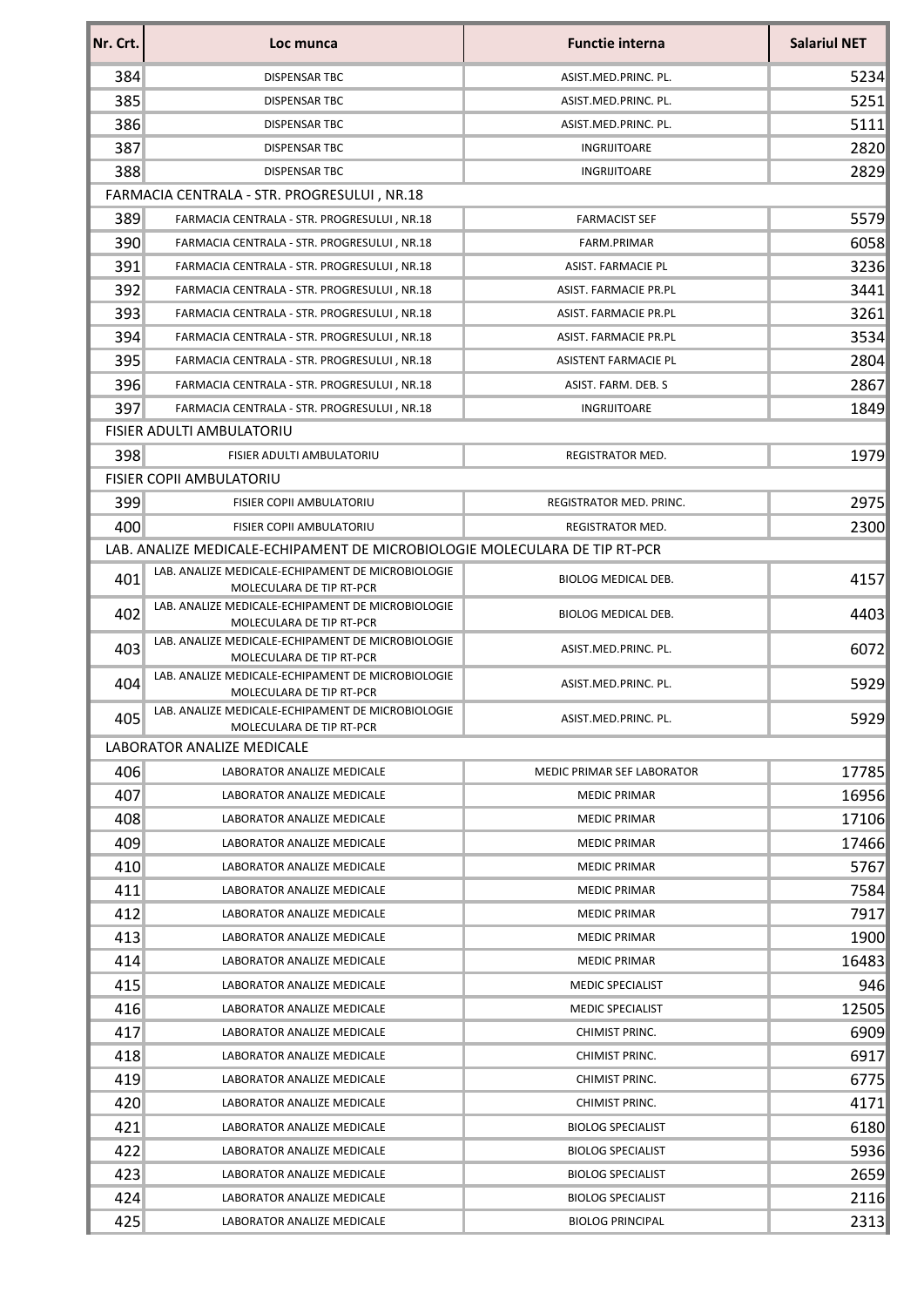| Nr. Crt. | Loc munca                                  | <b>Functie interna</b>                  | <b>Salariul NET</b> |
|----------|--------------------------------------------|-----------------------------------------|---------------------|
| 426      | LABORATOR ANALIZE MEDICALE                 | <b>BIOLOG MEDICAL DEB.</b>              | 234                 |
| 427      | LABORATOR ANALIZE MEDICALE                 | <b>BIOLOG MEDICAL DEB.</b>              | 681                 |
| 428      | LABORATOR ANALIZE MEDICALE                 | <b>BIOLOG</b>                           | 3255                |
| 429      | LABORATOR ANALIZE MEDICALE                 | <b>CHIMIST</b>                          | 0                   |
| 430      | LABORATOR ANALIZE MEDICALE                 | <b>CHIMIST</b>                          | $\overline{0}$      |
| 431      | LABORATOR ANALIZE MEDICALE                 | ASIST.MED.PRINC.PL SEF                  | 7424                |
| 432      | LABORATOR ANALIZE MEDICALE                 | ASISTENT MED. PRINC. S                  | 6803                |
| 433      | LABORATOR ANALIZE MEDICALE                 | ASISTENT MED. PRINC. S                  | 6738                |
| 434      | LABORATOR ANALIZE MEDICALE                 | <b>ASISTENT MEDICAL S</b>               | 6495                |
| 435      | LABORATOR ANALIZE MEDICALE                 | ASIST.MED.PRINC. PL.                    | 6283                |
| 436      | LABORATOR ANALIZE MEDICALE                 | ASIST.MED.PRINC. PL.                    | 5926                |
| 437      | LABORATOR ANALIZE MEDICALE                 | ASIST.MED.PRINC. PL.                    | 5872                |
| 438      | LABORATOR ANALIZE MEDICALE                 | ASIST.MED.PRINC. PL.                    | 5924                |
| 439      | LABORATOR ANALIZE MEDICALE                 | ASIST.MED.PRINC. PL.                    | 6091                |
| 440      | LABORATOR ANALIZE MEDICALE                 | ASIST.MED.PRINC. PL.                    | 6225                |
| 441      | LABORATOR ANALIZE MEDICALE                 | ASIST.MED.PRINC. PL.                    | 6838                |
| 442      | LABORATOR ANALIZE MEDICALE                 | ASIST.MED.PRINC. PL.                    | 5979                |
| 443      | LABORATOR ANALIZE MEDICALE                 | ASIST.MED.PRINC. PL.                    | 6385                |
| 444      | LABORATOR ANALIZE MEDICALE                 | ASIST.MED.PRINC. PL.                    | 5498                |
| 445      | LABORATOR ANALIZE MEDICALE                 | ASIST.MED.PRINC. PL.                    | 6188                |
| 446      | LABORATOR ANALIZE MEDICALE                 | ASIST.MED.PRINC. PL.                    | 5308                |
| 447      | LABORATOR ANALIZE MEDICALE                 | ASIST.MED.PRINC. PL.                    | 6189                |
| 448      | LABORATOR ANALIZE MEDICALE                 | ASIST.MED.PRINC. PL.                    | 5902                |
| 449      | LABORATOR ANALIZE MEDICALE                 | ASIST.MED.PRINC. PL.                    | 4164                |
| 450      | LABORATOR ANALIZE MEDICALE                 | ASIST.MED.PRINC. PL.                    | 5552                |
| 451      | LABORATOR ANALIZE MEDICALE                 | ASIST.MED.PRINC. PL.                    | 5777                |
| 452      | LABORATOR ANALIZE MEDICALE                 | ASIST.MED.PRINC. PL.                    | 6044                |
| 453      | LABORATOR ANALIZE MEDICALE                 | ASIST.MED. PL                           | 3554                |
| 454      | LABORATOR ANALIZE MEDICALE                 | ASIST.MED. PL                           | 3232                |
| 455      | LABORATOR ANALIZE MEDICALE                 | INGRIJITOARE                            | 3223                |
| 456      | LABORATOR ANALIZE MEDICALE                 | INGRIJITOARE                            | 3038                |
| 457      | LABORATOR ANALIZE MEDICALE                 | INGRIJITOARE                            | 3120                |
|          | <b>LABORATOR BK</b>                        |                                         |                     |
| 458      | <b>LABORATOR BK</b>                        | <b>MEDIC PRIMAR</b>                     | 16349               |
| 459      | <b>LABORATOR BK</b>                        | ASIST.MED.PRINC. PL.                    | 5229                |
| 460      | <b>LABORATOR BK</b>                        | ASIST.MED.PRINC. PL.                    | 5261                |
| 461      | <b>LABORATOR BK</b>                        | ASIST.MED.PRINC. PL.                    | 5284                |
|          | LABORATOR EXPLORARI FUNCTIONALE            |                                         |                     |
| 462      | LABORATOR EXPLORARI FUNCTIONALE            | MEDIC SPECIALIST- SEF LAB. EXPL. FUNCT. | 8963                |
| 463      | LABORATOR EXPLORARI FUNCTIONALE            | ASISTENT MED. PRINC. S                  | 3956                |
| 464      | LABORATOR EXPLORARI FUNCTIONALE            | ASIST.MED.PRINC. PL.                    | 3485                |
| 465      | LABORATOR EXPLORARI FUNCTIONALE            | ASIST.MED.PRINC. PL.                    | 3486                |
| 466      | LABORATOR EXPLORARI FUNCTIONALE            | ASIST.MED.PRINC. PL.                    | 3522                |
| 467      | LABORATOR EXPLORARI FUNCTIONALE            | ASIST.MED.PRINC. PL.                    | 3489                |
|          | LABORATOR RADIOLOGIE - IMAGISTICA MEDICALA |                                         |                     |
| 468      | LABORATOR RADIOLOGIE - IMAGISTICA MEDICALA | <b>MEDIC SPECIALIST - SEF LABORATOR</b> | 8616                |
| 469      | LABORATOR RADIOLOGIE - IMAGISTICA MEDICALA | <b>MEDIC PRIMAR</b>                     | 11410               |
| 470      | LABORATOR RADIOLOGIE - IMAGISTICA MEDICALA | <b>MEDIC PRIMAR</b>                     | 11310               |
| 471      | LABORATOR RADIOLOGIE - IMAGISTICA MEDICALA | <b>MEDIC PRIMAR</b>                     | 11146               |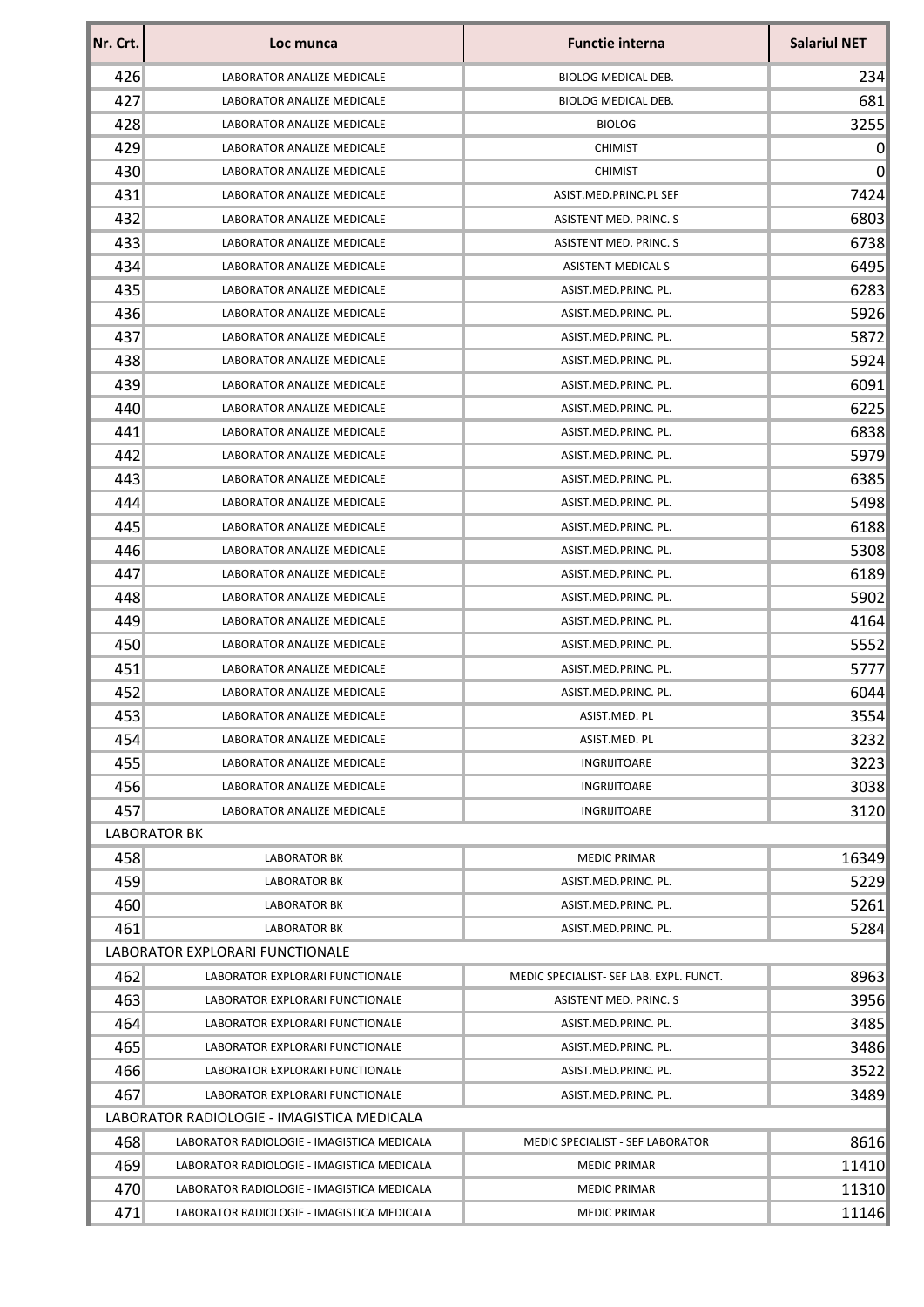| Nr. Crt. | Loc munca                                  | <b>Functie interna</b>    | <b>Salariul NET</b> |
|----------|--------------------------------------------|---------------------------|---------------------|
| 472      | LABORATOR RADIOLOGIE - IMAGISTICA MEDICALA | <b>MEDIC PRIMAR</b>       | 11466               |
| 473      | LABORATOR RADIOLOGIE - IMAGISTICA MEDICALA | <b>MEDIC PRIMAR</b>       | 11374               |
| 474      | LABORATOR RADIOLOGIE - IMAGISTICA MEDICALA | <b>MEDIC PRIMAR</b>       | 4723                |
| 475      | LABORATOR RADIOLOGIE - IMAGISTICA MEDICALA | <b>MEDIC PRIMAR</b>       | 6016                |
| 476      | LABORATOR RADIOLOGIE - IMAGISTICA MEDICALA | <b>MEDIC PRIMAR</b>       | 3299                |
| 477      | LABORATOR RADIOLOGIE - IMAGISTICA MEDICALA | <b>MEDIC PRIMAR</b>       | 5305                |
| 478      | LABORATOR RADIOLOGIE - IMAGISTICA MEDICALA | <b>MEDIC PRIMAR</b>       | 4464                |
| 479      | LABORATOR RADIOLOGIE - IMAGISTICA MEDICALA | <b>MEDIC PRIMAR</b>       | 2717                |
| 480      | LABORATOR RADIOLOGIE - IMAGISTICA MEDICALA | <b>MEDIC PRIMAR</b>       | 6054                |
| 481      | LABORATOR RADIOLOGIE - IMAGISTICA MEDICALA | <b>MEDIC PRIMAR</b>       | 13886               |
| 482      | LABORATOR RADIOLOGIE - IMAGISTICA MEDICALA | <b>MEDIC PRIMAR</b>       | 11603               |
| 483      | LABORATOR RADIOLOGIE - IMAGISTICA MEDICALA | <b>MEDIC SPECIALIST</b>   | 8077                |
| 484      | LABORATOR RADIOLOGIE - IMAGISTICA MEDICALA | <b>MEDIC SPECIALIST</b>   | 4887                |
| 485      | LABORATOR RADIOLOGIE - IMAGISTICA MEDICALA | <b>MEDIC SPECIALIST</b>   | 3272                |
| 486      | LABORATOR RADIOLOGIE - IMAGISTICA MEDICALA | <b>MEDIC SPECIALIST</b>   | 3272                |
| 487      | LABORATOR RADIOLOGIE - IMAGISTICA MEDICALA | <b>MEDIC SPECIALIST</b>   | $\Omega$            |
| 488      | LABORATOR RADIOLOGIE - IMAGISTICA MEDICALA | <b>MEDIC SPECIALIST</b>   | $\overline{0}$      |
| 489      | LABORATOR RADIOLOGIE - IMAGISTICA MEDICALA | <b>MEDIC SPECIALIST</b>   | 3685                |
| 490      | LABORATOR RADIOLOGIE - IMAGISTICA MEDICALA | <b>MEDIC SPECIALIST</b>   | 7811                |
| 491      | LABORATOR RADIOLOGIE - IMAGISTICA MEDICALA | <b>MEDIC SPECIALIST</b>   | 8156                |
| 492      | LABORATOR RADIOLOGIE - IMAGISTICA MEDICALA | MEDIC REZID. AN IV        | 0                   |
| 493      | LABORATOR RADIOLOGIE - IMAGISTICA MEDICALA | MEDIC REZID. AN III       | 0                   |
| 494      | LABORATOR RADIOLOGIE - IMAGISTICA MEDICALA | <b>FIZICIAN MEDICAL S</b> | 4391                |
| 495      | LABORATOR RADIOLOGIE - IMAGISTICA MEDICALA | <b>FIZICIAN MEDICAL S</b> | 4204                |
| 496      | LABORATOR RADIOLOGIE - IMAGISTICA MEDICALA | ASIST.MED.PRINC.PL SEF    | 5820                |
| 497      | LABORATOR RADIOLOGIE - IMAGISTICA MEDICALA | <b>ASISTENT MEDICAL S</b> | 3861                |
| 498      | LABORATOR RADIOLOGIE - IMAGISTICA MEDICALA | ASIST.MED.PRINC. PL.      | 4377                |
| 499      | LABORATOR RADIOLOGIE - IMAGISTICA MEDICALA | ASIST.MED.PRINC. PL.      | 4384                |
| 500      | LABORATOR RADIOLOGIE - IMAGISTICA MEDICALA | ASIST.MED.PRINC. PL.      | 4365                |
| 501      | LABORATOR RADIOLOGIE - IMAGISTICA MEDICALA | ASIST.MED.PRINC. PL.      | 4377                |
| 502      | LABORATOR RADIOLOGIE - IMAGISTICA MEDICALA | ASIST.MED.PRINC. PL.      | 4348                |
| 503      | LABORATOR RADIOLOGIE - IMAGISTICA MEDICALA | ASIST.MED.PRINC. PL.      | 4328                |
| 504      | LABORATOR RADIOLOGIE - IMAGISTICA MEDICALA | ASIST.MED.PRINC. PL.      | 4240                |
| 505      | LABORATOR RADIOLOGIE - IMAGISTICA MEDICALA | ASIST.MED.PRINC. PL.      | 5330                |
| 506      | LABORATOR RADIOLOGIE - IMAGISTICA MEDICALA | ASIST.MED.PRINC. PL.      | 4232                |
| 507      | LABORATOR RADIOLOGIE - IMAGISTICA MEDICALA | ASIST.MED.PRINC. PL.      | 4398                |
| 508      | LABORATOR RADIOLOGIE - IMAGISTICA MEDICALA | ASIST.MED.PRINC. PL.      | 3466                |
| 509      | LABORATOR RADIOLOGIE - IMAGISTICA MEDICALA | ASIST.MED.PRINC. PL.      | 4333                |
| 510      | LABORATOR RADIOLOGIE - IMAGISTICA MEDICALA | ASIST.MED.PRINC. PL.      | 4201                |
| 511      | LABORATOR RADIOLOGIE - IMAGISTICA MEDICALA | ASIST.MED.PRINC. PL.      | 4172                |
| 512      | LABORATOR RADIOLOGIE - IMAGISTICA MEDICALA | ASIST.MED.PRINC. PL.      | 4308                |
| 513      | LABORATOR RADIOLOGIE - IMAGISTICA MEDICALA | ASIST.MED.PRINC. PL.      | 4530                |
| 514      | LABORATOR RADIOLOGIE - IMAGISTICA MEDICALA | ASIST.MED.PRINC. PL.      | 4229                |
| 515      | LABORATOR RADIOLOGIE - IMAGISTICA MEDICALA | ASIST.MED.PRINC. PL.      | 4127                |
| 516      | LABORATOR RADIOLOGIE - IMAGISTICA MEDICALA | ASIST.MED.PRINC. PL.      | 4466                |
| 517      | LABORATOR RADIOLOGIE - IMAGISTICA MEDICALA | ASIST.MED.PRINC. PL.      | 5713                |
| 518      | LABORATOR RADIOLOGIE - IMAGISTICA MEDICALA | ASIST.MED.PRINC. PL.      | 4075                |
| 519      | LABORATOR RADIOLOGIE - IMAGISTICA MEDICALA | ASIST.MED. PL             | 4296                |
| 520      | LABORATOR RADIOLOGIE - IMAGISTICA MEDICALA | ASIST.MED. PL             | $\Omega$            |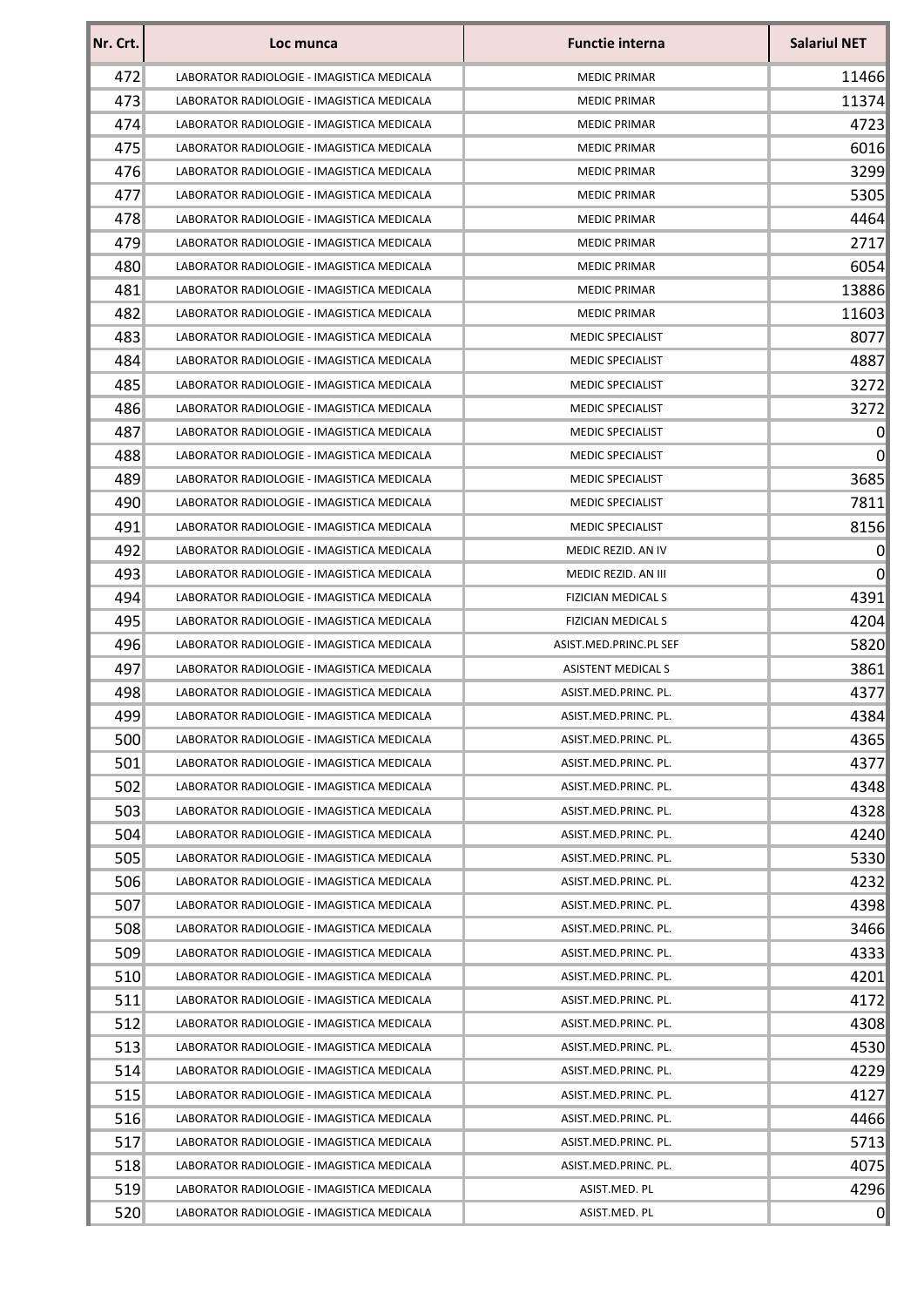| Nr. Crt. | Loc munca                                                | <b>Functie interna</b>                | <b>Salariul NET</b> |
|----------|----------------------------------------------------------|---------------------------------------|---------------------|
| 521      | LABORATOR RADIOLOGIE - IMAGISTICA MEDICALA               | ASIST.MED. PL                         | 3750                |
| 522      | LABORATOR RADIOLOGIE - IMAGISTICA MEDICALA               | ASIST.MED. PL                         | 4110                |
| 523      | LABORATOR RADIOLOGIE - IMAGISTICA MEDICALA               | ASIST.MED. PL                         | $\vert 0 \vert$     |
| 524      | LABORATOR RADIOLOGIE - IMAGISTICA MEDICALA               | INGRIJITOARE                          | 2025                |
| 525      | LABORATOR RADIOLOGIE - IMAGISTICA MEDICALA               | <b>INGRIJITOARE</b>                   | 2096                |
| 526      | LABORATOR RADIOLOGIE - IMAGISTICA MEDICALA               | INGRIJITOARE                          | 2011                |
| 527      | LABORATOR RADIOLOGIE - IMAGISTICA MEDICALA               | INGRIJITOARE                          | 2213                |
|          | LABORATOR RECUPERARE, MEDICINA FIZICA SI BALNEOLOGIE     |                                       |                     |
|          | 528 LABORATOR RECUPERARE, MEDICINA FIZICA SI BALNEOLOGIE | FIZIOKINETOTERAPEUT SPEC.             | 4179                |
|          | 529 LABORATOR RECUPERARE, MEDICINA FIZICA SI BALNEOLOGIE | KINETOTERAPEUT                        | 0                   |
|          | 530 LABORATOR RECUPERARE, MEDICINA FIZICA SI BALNEOLOGIE | KINETOTERAPEUT                        | 3755                |
|          | 531 LABORATOR RECUPERARE, MEDICINA FIZICA SI BALNEOLOGIE | ASISTENT MED. PRINC. S                | 3868                |
|          | 532 LABORATOR RECUPERARE, MEDICINA FIZICA SI BALNEOLOGIE | <b>ASISTENT MED. PRINC. S</b>         | 3777                |
|          | 533 LABORATOR RECUPERARE, MEDICINA FIZICA SI BALNEOLOGIE | ASIST.MED.PRINC. PL.                  | 3412                |
|          | 534 LABORATOR RECUPERARE, MEDICINA FIZICA SI BALNEOLOGIE | ASIST.MED.PRINC. PL.                  | 4364                |
|          | 535 LABORATOR RECUPERARE, MEDICINA FIZICA SI BALNEOLOGIE | ASIST.MED.PRINC. PL.                  | 3490                |
|          | 536 LABORATOR RECUPERARE, MEDICINA FIZICA SI BALNEOLOGIE | ASIST.MED.PRINC. PL.                  | 3325                |
|          | 537 LABORATOR RECUPERARE, MEDICINA FIZICA SI BALNEOLOGIE | ASIST.MED.PRINC. PL.                  | 3416                |
|          | 538 LABORATOR RECUPERARE, MEDICINA FIZICA SI BALNEOLOGIE | ASIST.MED.PRINC. PL.                  | 3500                |
|          | LABORATOR TOXICOLOGIE - ALCOOLEMIE DIN CADRUL SERV       |                                       |                     |
| 539      | LABORATOR TOXICOLOGIE - ALCOOLEMIE DIN CADRUL SERV       | BIOLOG PRINCIPAL APML (a.p./m.l.)     | 9466                |
|          | 540 LABORATOR TOXICOLOGIE - ALCOOLEMIE DIN CADRUL SERV   | ASIST.MED.PRINC. PL. APML (a.p./m.l.) | 6681                |
|          | MEDICI REZID.                                            |                                       |                     |
| 541      | MEDICI REZID.                                            | MEDIC REZID. AN V                     | 7788                |
| 542      | MEDICI REZID.                                            | MEDIC REZID. AN V                     | 7778                |
| 543      | MEDICI REZID.                                            | MEDIC REZID. AN V                     | 5483                |
| 544      | MEDICI REZID.                                            | MEDIC REZID. AN V                     | 7089                |
| 545      | MEDICI REZID.                                            | MEDIC REZID. AN IV                    | $\Omega$            |
| 546      | MEDICI REZID.                                            | MEDIC REZID. AN V-UPU+ATI (upu/smurd) | 2246                |
| 547      | MEDICI REZID.                                            | MEDIC REZID. AN VI                    | 6203                |
|          | PCT. DE LUCRU FARMACEUTIC. NR.2-STR.T.V. NR.17           |                                       |                     |
| 548      | PCT. DE LUCRU FARMACEUTIC. NR.2-STR.T.V. NR.17           | FARM.PRIMAR                           | 6057                |
| 549      | PCT. DE LUCRU FARMACEUTIC. NR.2-STR.T.V. NR.17           | ASIST. FARMACIE PL                    | 3087                |
| 550      | PCT. DE LUCRU FARMACEUTIC. NR.2-STR.T.V. NR.17           | ASIST. FARMACIE PR.PL                 | 3361                |
| 551      | PCT. DE LUCRU FARMACEUTIC. NR.2-STR.T.V. NR.17           | ASIST.FARMACIE PRINC. S               | 3809                |
| 552      | PCT. DE LUCRU FARMACEUTIC. NR.2-STR.T.V. NR.17           | ASIST.FARMACIE PRINC. S               | 3823                |
| 553      | PCT. DE LUCRU FARMACEUTIC. NR.2-STR.T.V. NR.17           | ASIST.FARMACIE PRINC. S               | 3695                |
| 554      | PCT. DE LUCRU FARMACEUTIC. NR.2-STR.T.V. NR.17           | INGRIJITOARE                          | 1701                |
|          | PCT.DE LUCRU FARMACEUTIC NR.1-STR. A.I.CUZA, NR1         |                                       |                     |
| 555      | PCT.DE LUCRU FARMACEUTIC NR.1-STR. A.I.CUZA, NR1         | ASIST. FARMACIE DEB. PL               | 3068                |
| 556      | PCT.DE LUCRU FARMACEUTIC NR.1-STR. A.I.CUZA, NR1         | ASIST. FARMACIE PR.PL                 | 3265                |
| 557      | PCT.DE LUCRU FARMACEUTIC NR.1-STR. A.I.CUZA, NR1         | ASIST. FARMACIE PR.PL                 | 3261                |
| 558      | PCT.DE LUCRU FARMACEUTIC NR.1-STR. A.I.CUZA, NR1         | INGRIJITOARE                          | 1804                |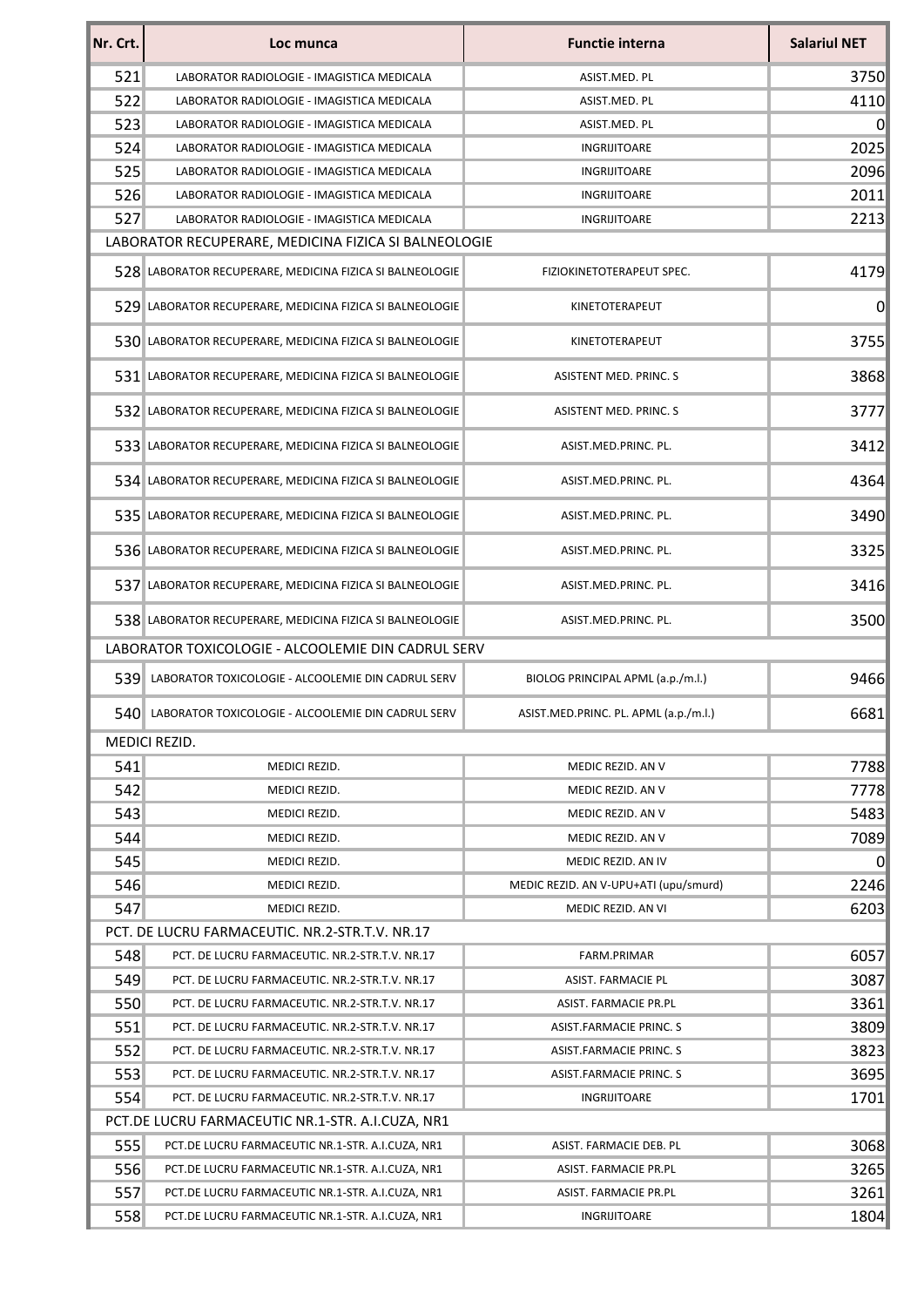| Nr. Crt. | Loc munca                                          | <b>Functie interna</b>                      | <b>Salariul NET</b> |
|----------|----------------------------------------------------|---------------------------------------------|---------------------|
|          | PERSONAL AUXILIAR SANITAR AMBULATORIU              |                                             |                     |
| 559      | PERSONAL AUXILIAR SANITAR AMBULATORIU              | <b>INGRIJITOARE</b>                         | 893                 |
| 560      | PERSONAL AUXILIAR SANITAR AMBULATORIU              | INGRIJITOARE                                | 891                 |
| 561      | PERSONAL AUXILIAR SANITAR AMBULATORIU              | INGRIJITOARE                                | 1994                |
| 562      | PERSONAL AUXILIAR SANITAR AMBULATORIU              | <b>INGRIJITOARE</b>                         | 1990                |
|          | S. CHIR. GEN. II-COMP. CHIR. SI ORT. INF. -9 PATUR |                                             |                     |
| 563      | S. CHIR. GEN. II-COMP. CHIR. SI ORT. INF. -9 PATUR | <b>MEDIC PRIMAR</b>                         | 14708               |
| 564      | S. CHIR. GEN. II-COMP. CHIR. SI ORT. INF. -9 PATUR | <b>MEDIC PRIMAR</b>                         | 4963                |
| 565      | S. CHIR. GEN. II-COMP. CHIR. SI ORT. INF. -9 PATUR | <b>MEDIC SPECIALIST</b>                     | 0                   |
|          | SECTIA ATI -I-15 PATURI                            |                                             |                     |
| 566      | SECTIA ATI -I-15 PATURI                            | MEDIC PRIMAR SEF-UPU+ATI (upu/smurd)        | 18293               |
| 567      | SECTIA ATI -I-15 PATURI                            | MEDIC PRIMAR-UPU+ATI (upu/smurd)            | 19706               |
| 568      | SECTIA ATI -I-15 PATURI                            | MEDIC PRIMAR-UPU+ATI (upu/smurd)            | 5849                |
| 569      | SECTIA ATI -I-15 PATURI                            | MEDIC PRIMAR-UPU+ATI (upu/smurd)            | 4343                |
| 570      | SECTIA ATI -I-15 PATURI                            | MEDIC SPECIALIST-UPU+ATI (upu/smurd)        | 12507               |
| 571      | SECTIA ATI -I-15 PATURI                            | MEDIC SPECIALIST-UPU+ATI (upu/smurd)        | 13356               |
| 572      | SECTIA ATI -I-15 PATURI                            | MEDIC SPECIALIST-UPU+ATI (upu/smurd)        | $\Omega$            |
| 573      | SECTIA ATI -I-15 PATURI                            | MEDIC SPECIALIST-UPU+ATI (upu/smurd)        | 13898               |
| 574      | SECTIA ATI -I-15 PATURI                            | MEDIC SPECIALIST-UPU+ATI (upu/smurd)        | 13180               |
| 575      | SECTIA ATI -I-15 PATURI                            | MEDIC SPECIALIST-UPU+ATI (upu/smurd)        | 4269                |
| 576      | SECTIA ATI -I-15 PATURI                            | MEDIC SPECIALIST-UPU+ATI (upu/smurd)        | 4952                |
| 577      | SECTIA ATI -I-15 PATURI                            | MEDIC SPECIALIST-UPU+ATI (upu/smurd)        | 3237                |
| 578      | SECTIA ATI -I-15 PATURI                            | MEDIC SPECIALIST-UPU+ATI (upu/smurd)        | 3172                |
| 579      | SECTIA ATI -I-15 PATURI                            | MEDIC SPECIALIST-UPU+ATI (upu/smurd)        | 4488                |
| 580      | SECTIA ATI -I-15 PATURI                            | MEDIC SPECIALIST-UPU+ATI (upu/smurd)        | 4723                |
| 581      | SECTIA ATI -I-15 PATURI                            | KINETOTERAPEUT - UPU+ATI (upu/smurd)        | 4797                |
| 582      | SECTIA ATI -I-15 PATURI                            | PSIHOLOG PRINCIPAL-UPU+ATI(upu/smurd)       | 7224                |
| 583      | SECTIA ATI -I-15 PATURI                            | ASIST.MED.PRINC.S - SEF UPU+ATI (upu/smurd) | 8284                |
| 584      | SECTIA ATI -I-15 PATURI                            | ASIST.MED. PRINC. S-UPU+ATI (upu/smurd)     | 7138                |
| 585      | SECTIA ATI -I-15 PATURI                            | ASIST.MED. PRINC. S-UPU+ATI (upu/smurd)     | 6949                |
| 586      | SECTIA ATI -I-15 PATURI                            | ASIST.MED. PRINC. S-UPU+ATI (upu/smurd)     | 7138                |
| 587      | SECTIA ATI -I-15 PATURI                            | ASIST.MED. PRINC. S-UPU+ATI (upu/smurd)     | 7007                |
| 588      | SECTIA ATI -I-15 PATURI                            | ASIST.MED. PRINC. S-UPU+ATI (upu/smurd)     | 6987                |
| 589      | SECTIA ATI -I-15 PATURI                            | ASIST.MED. PRINC. S-UPU+ATI (upu/smurd)     | 7474                |
| 590      | SECTIA ATI -I-15 PATURI                            | ASIST.MED. PRINC. S-UPU+ATI (upu/smurd)     | 6565                |
| 591      | SECTIA ATI -I-15 PATURI                            | ASIST.MED. PRINC. S-UPU+ATI (upu/smurd)     | 6600                |
| 592      | SECTIA ATI -I-15 PATURI                            | ASIST.MED. PRINC. S-UPU+ATI (upu/smurd)     | 10669               |
| 593      | SECTIA ATI -I-15 PATURI                            | ASIST.MED. PRINC. S-UPU+ATI (upu/smurd)     | 6947                |
| 594      | SECTIA ATI -I-15 PATURI                            | ASIST.MED. PRINC. S-UPU+ATI (upu/smurd)     | 7440                |
| 595      | SECTIA ATI -I-15 PATURI                            | ASIST.MED. PRINC. S-UPU+ATI (upu/smurd)     | 6760                |
| 596      | SECTIA ATI -I-15 PATURI                            | ASIST.MED. PRINC. S-UPU+ATI (upu/smurd)     | 6993                |
| 597      | SECTIA ATI -I-15 PATURI                            | ASISTENT MED. S - UPU+ATI (upu/smurd)       | 5642                |
| 598      | SECTIA ATI -I-15 PATURI                            | ASISTENT MED. S - UPU+ATI (upu/smurd)       | 5455                |
| 599      | SECTIA ATI -I-15 PATURI                            | ASIST.MED. PRINC.PL-UPU+ATI (upu/smurd)     | 6312                |
| 600      | SECTIA ATI -I-15 PATURI                            | ASIST.MED. PRINC.PL-UPU+ATI (upu/smurd)     | 6261                |
| 601      | SECTIA ATI -I-15 PATURI                            | ASIST.MED. PRINC.PL-UPU+ATI (upu/smurd)     | 6051                |
| 602      | SECTIA ATI -I-15 PATURI                            | ASIST.MED. PRINC.PL-UPU+ATI (upu/smurd)     | 6431                |
| 603      | SECTIA ATI -I-15 PATURI                            | ASIST.MED. PRINC.PL-UPU+ATI (upu/smurd)     | 6160                |
| 604      | SECTIA ATI -I-15 PATURI                            | ASIST.MED. PRINC.PL-UPU+ATI (upu/smurd)     | 7054                |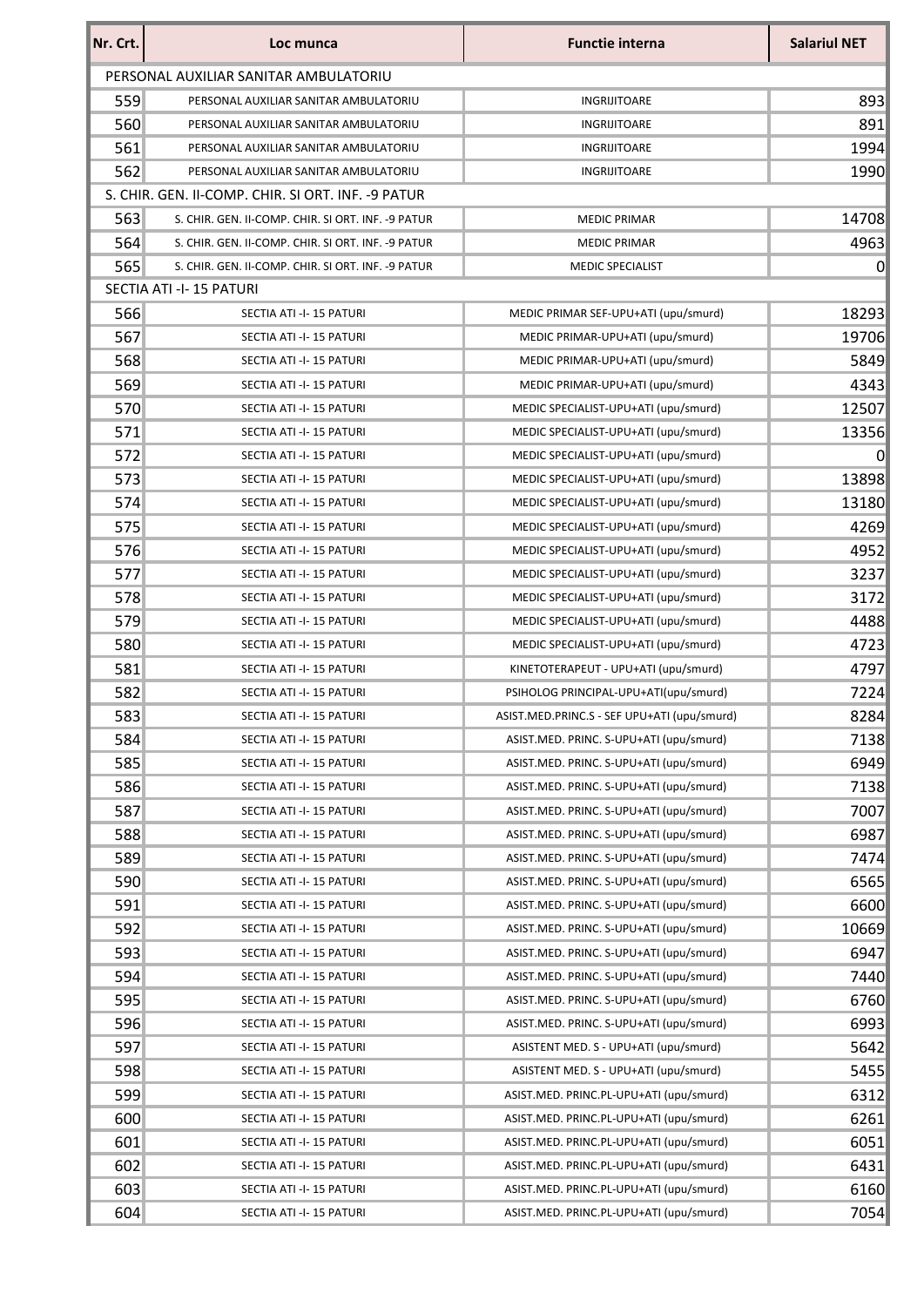| 605<br>SECTIA ATI -I-15 PATURI<br>ASIST.MED. PRINC.PL-UPU+ATI (upu/smurd)<br>606<br>SECTIA ATI -I-15 PATURI<br>ASIST. MED. PL-UPU+ATI (upu/smurd)<br>607<br>SECTIA ATI -I-15 PATURI<br>ASIST. MED. PL-UPU+ATI (upu/smurd)<br>608<br>INFIRMIERA - UPU+ATI (upu/smurd)<br>SECTIA ATI -I-15 PATURI<br>609<br>INFIRMIERA - UPU+ATI (upu/smurd)<br>SECTIA ATI -I-15 PATURI<br>610<br>SECTIA ATI -I-15 PATURI<br>INFIRMIERA - UPU+ATI (upu/smurd)<br>611<br>SECTIA ATI -I-15 PATURI<br>INFIRMIERA - UPU+ATI (upu/smurd)<br>612<br>INFIRMIERA - UPU+ATI (upu/smurd)<br>SECTIA ATI -I-15 PATURI<br>613<br>INFIRMIERA - UPU+ATI (upu/smurd)<br>SECTIA ATI -I-15 PATURI<br>614<br>BRANCARDIER-UPU+ATI (upu/smurd)<br>SECTIA ATI -I-15 PATURI<br>615<br>BRANCARDIER-UPU+ATI (upu/smurd)<br>SECTIA ATI -I-15 PATURI<br>616<br>INGRIJITOARE-UPU+ATI (upu/smurd)<br>SECTIA ATI -I-15 PATURI<br>617<br>SECTIA ATI -I-15 PATURI<br>MEDIC REZID. AN V-UPU+ATI (upu/smurd)<br>618<br>SECTIA ATI -I-15 PATURI<br>MEDIC REZID. AN V-UPU+ATI (upu/smurd)<br>SECTIA ATI -II- 25 PATURI<br>619<br>SECTIA ATI -II- 25 PATURI<br>MEDIC PRIMAR SEF-UPU+ATI (upu/smurd)<br>620<br>MEDIC PRIMAR-UPU+ATI (upu/smurd)<br>SECTIA ATI -II- 25 PATURI<br>621<br>SECTIA ATI -II- 25 PATURI<br>MEDIC PRIMAR-UPU+ATI (upu/smurd)<br>622<br>MEDIC PRIMAR-UPU+ATI (upu/smurd)<br>SECTIA ATI -II- 25 PATURI<br>623<br>SECTIA ATI -II- 25 PATURI<br>MEDIC PRIMAR-UPU+ATI (upu/smurd)<br>624<br>MEDIC PRIMAR-UPU+ATI (upu/smurd)<br>SECTIA ATI -II- 25 PATURI<br>625<br>MEDIC PRIMAR-UPU+ATI (upu/smurd)<br>SECTIA ATI -II- 25 PATURI<br>626<br>MEDIC PRIMAR-UPU+ATI (upu/smurd)<br>SECTIA ATI -II- 25 PATURI<br>627<br>MEDIC SPECIALIST-UPU+ATI (upu/smurd)<br>SECTIA ATI -II- 25 PATURI<br>628<br>SECTIA ATI -II- 25 PATURI<br>MEDIC SPECIALIST-UPU+ATI (upu/smurd)<br>629<br>MEDIC SPECIALIST-UPU+ATI (upu/smurd)<br>SECTIA ATI -II- 25 PATURI<br>630<br>SECTIA ATI -II- 25 PATURI<br>MEDIC SPECIALIST-UPU+ATI (upu/smurd)<br>631<br>MEDIC SPECIALIST-UPU+ATI (upu/smurd)<br>SECTIA ATI -II- 25 PATURI<br>632<br>MEDIC SPECIALIST-UPU+ATI (upu/smurd)<br>SECTIA ATI -II- 25 PATURI<br>633<br>SECTIA ATI -II- 25 PATURI<br>MEDIC SPECIALIST-UPU+ATI (upu/smurd)<br>634<br>SECTIA ATI -II- 25 PATURI<br>MEDIC SPECIALIST-UPU+ATI (upu/smurd)<br>635<br>SECTIA ATI -II- 25 PATURI<br>MEDIC SPECIALIST-UPU+ATI (upu/smurd)<br>636<br>MEDIC SPECIALIST-UPU+ATI (upu/smurd)<br>SECTIA ATI -II- 25 PATURI<br>637<br>MEDIC REZID. AN IV-UPU+ATI (upu/smurd)<br>SECTIA ATI -II- 25 PATURI<br>638<br>SECTIA ATI -II- 25 PATURI<br>MEDIC REZID. AN IV-UPU+ATI (upu/smurd)<br>639<br>SECTIA ATI -II- 25 PATURI<br>MEDIC REZID. AN IV-UPU+ATI (upu/smurd)<br>640<br>PSIHOLOG PRINCIPAL-UPU+ATI(upu/smurd)<br>SECTIA ATI -II- 25 PATURI<br>641<br>SECTIA ATI -II- 25 PATURI<br>ASIST.MED.PRINC.S - SEF UPU+ATI (upu/smurd)<br>642<br>ASIST.MED. PRINC. S-UPU+ATI (upu/smurd)<br>SECTIA ATI -II- 25 PATURI<br>643<br>SECTIA ATI -II- 25 PATURI<br>ASIST.MED. PRINC. S-UPU+ATI (upu/smurd)<br>644<br>SECTIA ATI -II- 25 PATURI<br>ASIST.MED. PRINC. S-UPU+ATI (upu/smurd)<br>645<br>ASIST.MED. PRINC. S-UPU+ATI (upu/smurd)<br>SECTIA ATI -II- 25 PATURI<br>646<br>ASIST.MED. PRINC. S-UPU+ATI (upu/smurd)<br>SECTIA ATI -II- 25 PATURI<br>647<br>ASIST.MED. PRINC. S-UPU+ATI (upu/smurd)<br>SECTIA ATI -II- 25 PATURI<br>648<br>ASIST.MED. PRINC. S-UPU+ATI (upu/smurd)<br>SECTIA ATI -II- 25 PATURI<br>649<br>ASIST.MED. PRINC. S-UPU+ATI (upu/smurd)<br>SECTIA ATI -II- 25 PATURI<br>650<br>SECTIA ATI -II- 25 PATURI<br>ASIST.MED. PRINC. S-UPU+ATI (upu/smurd)<br>651<br>ASIST.MED. PRINC. S-UPU+ATI (upu/smurd)<br>SECTIA ATI -II- 25 PATURI<br>652<br>SECTIA ATI -II- 25 PATURI<br>ASISTENT MED. S - UPU+ATI (upu/smurd) | Nr. Crt. | Loc munca | <b>Functie interna</b> | <b>Salariul NET</b> |
|---------------------------------------------------------------------------------------------------------------------------------------------------------------------------------------------------------------------------------------------------------------------------------------------------------------------------------------------------------------------------------------------------------------------------------------------------------------------------------------------------------------------------------------------------------------------------------------------------------------------------------------------------------------------------------------------------------------------------------------------------------------------------------------------------------------------------------------------------------------------------------------------------------------------------------------------------------------------------------------------------------------------------------------------------------------------------------------------------------------------------------------------------------------------------------------------------------------------------------------------------------------------------------------------------------------------------------------------------------------------------------------------------------------------------------------------------------------------------------------------------------------------------------------------------------------------------------------------------------------------------------------------------------------------------------------------------------------------------------------------------------------------------------------------------------------------------------------------------------------------------------------------------------------------------------------------------------------------------------------------------------------------------------------------------------------------------------------------------------------------------------------------------------------------------------------------------------------------------------------------------------------------------------------------------------------------------------------------------------------------------------------------------------------------------------------------------------------------------------------------------------------------------------------------------------------------------------------------------------------------------------------------------------------------------------------------------------------------------------------------------------------------------------------------------------------------------------------------------------------------------------------------------------------------------------------------------------------------------------------------------------------------------------------------------------------------------------------------------------------------------------------------------------------------------------------------------------------------------------------------------------------------------------------------------------------------------------------------------------------------------------------------------------------------------------------------------------------------------------------------------------------------------------------------------------------------------------------------------------------------------------------------------------------------------------------------------------------------------------------------------------------------------|----------|-----------|------------------------|---------------------|
|                                                                                                                                                                                                                                                                                                                                                                                                                                                                                                                                                                                                                                                                                                                                                                                                                                                                                                                                                                                                                                                                                                                                                                                                                                                                                                                                                                                                                                                                                                                                                                                                                                                                                                                                                                                                                                                                                                                                                                                                                                                                                                                                                                                                                                                                                                                                                                                                                                                                                                                                                                                                                                                                                                                                                                                                                                                                                                                                                                                                                                                                                                                                                                                                                                                                                                                                                                                                                                                                                                                                                                                                                                                                                                                                                                           |          |           |                        | 6351                |
|                                                                                                                                                                                                                                                                                                                                                                                                                                                                                                                                                                                                                                                                                                                                                                                                                                                                                                                                                                                                                                                                                                                                                                                                                                                                                                                                                                                                                                                                                                                                                                                                                                                                                                                                                                                                                                                                                                                                                                                                                                                                                                                                                                                                                                                                                                                                                                                                                                                                                                                                                                                                                                                                                                                                                                                                                                                                                                                                                                                                                                                                                                                                                                                                                                                                                                                                                                                                                                                                                                                                                                                                                                                                                                                                                                           |          |           |                        | 5559                |
|                                                                                                                                                                                                                                                                                                                                                                                                                                                                                                                                                                                                                                                                                                                                                                                                                                                                                                                                                                                                                                                                                                                                                                                                                                                                                                                                                                                                                                                                                                                                                                                                                                                                                                                                                                                                                                                                                                                                                                                                                                                                                                                                                                                                                                                                                                                                                                                                                                                                                                                                                                                                                                                                                                                                                                                                                                                                                                                                                                                                                                                                                                                                                                                                                                                                                                                                                                                                                                                                                                                                                                                                                                                                                                                                                                           |          |           |                        | 4936                |
|                                                                                                                                                                                                                                                                                                                                                                                                                                                                                                                                                                                                                                                                                                                                                                                                                                                                                                                                                                                                                                                                                                                                                                                                                                                                                                                                                                                                                                                                                                                                                                                                                                                                                                                                                                                                                                                                                                                                                                                                                                                                                                                                                                                                                                                                                                                                                                                                                                                                                                                                                                                                                                                                                                                                                                                                                                                                                                                                                                                                                                                                                                                                                                                                                                                                                                                                                                                                                                                                                                                                                                                                                                                                                                                                                                           |          |           |                        | 3438                |
|                                                                                                                                                                                                                                                                                                                                                                                                                                                                                                                                                                                                                                                                                                                                                                                                                                                                                                                                                                                                                                                                                                                                                                                                                                                                                                                                                                                                                                                                                                                                                                                                                                                                                                                                                                                                                                                                                                                                                                                                                                                                                                                                                                                                                                                                                                                                                                                                                                                                                                                                                                                                                                                                                                                                                                                                                                                                                                                                                                                                                                                                                                                                                                                                                                                                                                                                                                                                                                                                                                                                                                                                                                                                                                                                                                           |          |           |                        | 3768                |
|                                                                                                                                                                                                                                                                                                                                                                                                                                                                                                                                                                                                                                                                                                                                                                                                                                                                                                                                                                                                                                                                                                                                                                                                                                                                                                                                                                                                                                                                                                                                                                                                                                                                                                                                                                                                                                                                                                                                                                                                                                                                                                                                                                                                                                                                                                                                                                                                                                                                                                                                                                                                                                                                                                                                                                                                                                                                                                                                                                                                                                                                                                                                                                                                                                                                                                                                                                                                                                                                                                                                                                                                                                                                                                                                                                           |          |           |                        | 3799                |
|                                                                                                                                                                                                                                                                                                                                                                                                                                                                                                                                                                                                                                                                                                                                                                                                                                                                                                                                                                                                                                                                                                                                                                                                                                                                                                                                                                                                                                                                                                                                                                                                                                                                                                                                                                                                                                                                                                                                                                                                                                                                                                                                                                                                                                                                                                                                                                                                                                                                                                                                                                                                                                                                                                                                                                                                                                                                                                                                                                                                                                                                                                                                                                                                                                                                                                                                                                                                                                                                                                                                                                                                                                                                                                                                                                           |          |           |                        | 3558                |
|                                                                                                                                                                                                                                                                                                                                                                                                                                                                                                                                                                                                                                                                                                                                                                                                                                                                                                                                                                                                                                                                                                                                                                                                                                                                                                                                                                                                                                                                                                                                                                                                                                                                                                                                                                                                                                                                                                                                                                                                                                                                                                                                                                                                                                                                                                                                                                                                                                                                                                                                                                                                                                                                                                                                                                                                                                                                                                                                                                                                                                                                                                                                                                                                                                                                                                                                                                                                                                                                                                                                                                                                                                                                                                                                                                           |          |           |                        | 3806                |
|                                                                                                                                                                                                                                                                                                                                                                                                                                                                                                                                                                                                                                                                                                                                                                                                                                                                                                                                                                                                                                                                                                                                                                                                                                                                                                                                                                                                                                                                                                                                                                                                                                                                                                                                                                                                                                                                                                                                                                                                                                                                                                                                                                                                                                                                                                                                                                                                                                                                                                                                                                                                                                                                                                                                                                                                                                                                                                                                                                                                                                                                                                                                                                                                                                                                                                                                                                                                                                                                                                                                                                                                                                                                                                                                                                           |          |           |                        | 3649                |
|                                                                                                                                                                                                                                                                                                                                                                                                                                                                                                                                                                                                                                                                                                                                                                                                                                                                                                                                                                                                                                                                                                                                                                                                                                                                                                                                                                                                                                                                                                                                                                                                                                                                                                                                                                                                                                                                                                                                                                                                                                                                                                                                                                                                                                                                                                                                                                                                                                                                                                                                                                                                                                                                                                                                                                                                                                                                                                                                                                                                                                                                                                                                                                                                                                                                                                                                                                                                                                                                                                                                                                                                                                                                                                                                                                           |          |           |                        | 3131                |
|                                                                                                                                                                                                                                                                                                                                                                                                                                                                                                                                                                                                                                                                                                                                                                                                                                                                                                                                                                                                                                                                                                                                                                                                                                                                                                                                                                                                                                                                                                                                                                                                                                                                                                                                                                                                                                                                                                                                                                                                                                                                                                                                                                                                                                                                                                                                                                                                                                                                                                                                                                                                                                                                                                                                                                                                                                                                                                                                                                                                                                                                                                                                                                                                                                                                                                                                                                                                                                                                                                                                                                                                                                                                                                                                                                           |          |           |                        | 3063                |
|                                                                                                                                                                                                                                                                                                                                                                                                                                                                                                                                                                                                                                                                                                                                                                                                                                                                                                                                                                                                                                                                                                                                                                                                                                                                                                                                                                                                                                                                                                                                                                                                                                                                                                                                                                                                                                                                                                                                                                                                                                                                                                                                                                                                                                                                                                                                                                                                                                                                                                                                                                                                                                                                                                                                                                                                                                                                                                                                                                                                                                                                                                                                                                                                                                                                                                                                                                                                                                                                                                                                                                                                                                                                                                                                                                           |          |           |                        | 3329                |
|                                                                                                                                                                                                                                                                                                                                                                                                                                                                                                                                                                                                                                                                                                                                                                                                                                                                                                                                                                                                                                                                                                                                                                                                                                                                                                                                                                                                                                                                                                                                                                                                                                                                                                                                                                                                                                                                                                                                                                                                                                                                                                                                                                                                                                                                                                                                                                                                                                                                                                                                                                                                                                                                                                                                                                                                                                                                                                                                                                                                                                                                                                                                                                                                                                                                                                                                                                                                                                                                                                                                                                                                                                                                                                                                                                           |          |           |                        | 3621                |
|                                                                                                                                                                                                                                                                                                                                                                                                                                                                                                                                                                                                                                                                                                                                                                                                                                                                                                                                                                                                                                                                                                                                                                                                                                                                                                                                                                                                                                                                                                                                                                                                                                                                                                                                                                                                                                                                                                                                                                                                                                                                                                                                                                                                                                                                                                                                                                                                                                                                                                                                                                                                                                                                                                                                                                                                                                                                                                                                                                                                                                                                                                                                                                                                                                                                                                                                                                                                                                                                                                                                                                                                                                                                                                                                                                           |          |           |                        | 9063                |
|                                                                                                                                                                                                                                                                                                                                                                                                                                                                                                                                                                                                                                                                                                                                                                                                                                                                                                                                                                                                                                                                                                                                                                                                                                                                                                                                                                                                                                                                                                                                                                                                                                                                                                                                                                                                                                                                                                                                                                                                                                                                                                                                                                                                                                                                                                                                                                                                                                                                                                                                                                                                                                                                                                                                                                                                                                                                                                                                                                                                                                                                                                                                                                                                                                                                                                                                                                                                                                                                                                                                                                                                                                                                                                                                                                           |          |           |                        |                     |
|                                                                                                                                                                                                                                                                                                                                                                                                                                                                                                                                                                                                                                                                                                                                                                                                                                                                                                                                                                                                                                                                                                                                                                                                                                                                                                                                                                                                                                                                                                                                                                                                                                                                                                                                                                                                                                                                                                                                                                                                                                                                                                                                                                                                                                                                                                                                                                                                                                                                                                                                                                                                                                                                                                                                                                                                                                                                                                                                                                                                                                                                                                                                                                                                                                                                                                                                                                                                                                                                                                                                                                                                                                                                                                                                                                           |          |           |                        | 18656               |
|                                                                                                                                                                                                                                                                                                                                                                                                                                                                                                                                                                                                                                                                                                                                                                                                                                                                                                                                                                                                                                                                                                                                                                                                                                                                                                                                                                                                                                                                                                                                                                                                                                                                                                                                                                                                                                                                                                                                                                                                                                                                                                                                                                                                                                                                                                                                                                                                                                                                                                                                                                                                                                                                                                                                                                                                                                                                                                                                                                                                                                                                                                                                                                                                                                                                                                                                                                                                                                                                                                                                                                                                                                                                                                                                                                           |          |           |                        | 17681               |
|                                                                                                                                                                                                                                                                                                                                                                                                                                                                                                                                                                                                                                                                                                                                                                                                                                                                                                                                                                                                                                                                                                                                                                                                                                                                                                                                                                                                                                                                                                                                                                                                                                                                                                                                                                                                                                                                                                                                                                                                                                                                                                                                                                                                                                                                                                                                                                                                                                                                                                                                                                                                                                                                                                                                                                                                                                                                                                                                                                                                                                                                                                                                                                                                                                                                                                                                                                                                                                                                                                                                                                                                                                                                                                                                                                           |          |           |                        | 17639               |
|                                                                                                                                                                                                                                                                                                                                                                                                                                                                                                                                                                                                                                                                                                                                                                                                                                                                                                                                                                                                                                                                                                                                                                                                                                                                                                                                                                                                                                                                                                                                                                                                                                                                                                                                                                                                                                                                                                                                                                                                                                                                                                                                                                                                                                                                                                                                                                                                                                                                                                                                                                                                                                                                                                                                                                                                                                                                                                                                                                                                                                                                                                                                                                                                                                                                                                                                                                                                                                                                                                                                                                                                                                                                                                                                                                           |          |           |                        | 17599               |
|                                                                                                                                                                                                                                                                                                                                                                                                                                                                                                                                                                                                                                                                                                                                                                                                                                                                                                                                                                                                                                                                                                                                                                                                                                                                                                                                                                                                                                                                                                                                                                                                                                                                                                                                                                                                                                                                                                                                                                                                                                                                                                                                                                                                                                                                                                                                                                                                                                                                                                                                                                                                                                                                                                                                                                                                                                                                                                                                                                                                                                                                                                                                                                                                                                                                                                                                                                                                                                                                                                                                                                                                                                                                                                                                                                           |          |           |                        | 2206                |
|                                                                                                                                                                                                                                                                                                                                                                                                                                                                                                                                                                                                                                                                                                                                                                                                                                                                                                                                                                                                                                                                                                                                                                                                                                                                                                                                                                                                                                                                                                                                                                                                                                                                                                                                                                                                                                                                                                                                                                                                                                                                                                                                                                                                                                                                                                                                                                                                                                                                                                                                                                                                                                                                                                                                                                                                                                                                                                                                                                                                                                                                                                                                                                                                                                                                                                                                                                                                                                                                                                                                                                                                                                                                                                                                                                           |          |           |                        | 3559                |
|                                                                                                                                                                                                                                                                                                                                                                                                                                                                                                                                                                                                                                                                                                                                                                                                                                                                                                                                                                                                                                                                                                                                                                                                                                                                                                                                                                                                                                                                                                                                                                                                                                                                                                                                                                                                                                                                                                                                                                                                                                                                                                                                                                                                                                                                                                                                                                                                                                                                                                                                                                                                                                                                                                                                                                                                                                                                                                                                                                                                                                                                                                                                                                                                                                                                                                                                                                                                                                                                                                                                                                                                                                                                                                                                                                           |          |           |                        | 7341                |
|                                                                                                                                                                                                                                                                                                                                                                                                                                                                                                                                                                                                                                                                                                                                                                                                                                                                                                                                                                                                                                                                                                                                                                                                                                                                                                                                                                                                                                                                                                                                                                                                                                                                                                                                                                                                                                                                                                                                                                                                                                                                                                                                                                                                                                                                                                                                                                                                                                                                                                                                                                                                                                                                                                                                                                                                                                                                                                                                                                                                                                                                                                                                                                                                                                                                                                                                                                                                                                                                                                                                                                                                                                                                                                                                                                           |          |           |                        | 2570                |
|                                                                                                                                                                                                                                                                                                                                                                                                                                                                                                                                                                                                                                                                                                                                                                                                                                                                                                                                                                                                                                                                                                                                                                                                                                                                                                                                                                                                                                                                                                                                                                                                                                                                                                                                                                                                                                                                                                                                                                                                                                                                                                                                                                                                                                                                                                                                                                                                                                                                                                                                                                                                                                                                                                                                                                                                                                                                                                                                                                                                                                                                                                                                                                                                                                                                                                                                                                                                                                                                                                                                                                                                                                                                                                                                                                           |          |           |                        | 13973               |
|                                                                                                                                                                                                                                                                                                                                                                                                                                                                                                                                                                                                                                                                                                                                                                                                                                                                                                                                                                                                                                                                                                                                                                                                                                                                                                                                                                                                                                                                                                                                                                                                                                                                                                                                                                                                                                                                                                                                                                                                                                                                                                                                                                                                                                                                                                                                                                                                                                                                                                                                                                                                                                                                                                                                                                                                                                                                                                                                                                                                                                                                                                                                                                                                                                                                                                                                                                                                                                                                                                                                                                                                                                                                                                                                                                           |          |           |                        | 12587               |
|                                                                                                                                                                                                                                                                                                                                                                                                                                                                                                                                                                                                                                                                                                                                                                                                                                                                                                                                                                                                                                                                                                                                                                                                                                                                                                                                                                                                                                                                                                                                                                                                                                                                                                                                                                                                                                                                                                                                                                                                                                                                                                                                                                                                                                                                                                                                                                                                                                                                                                                                                                                                                                                                                                                                                                                                                                                                                                                                                                                                                                                                                                                                                                                                                                                                                                                                                                                                                                                                                                                                                                                                                                                                                                                                                                           |          |           |                        | 2621                |
|                                                                                                                                                                                                                                                                                                                                                                                                                                                                                                                                                                                                                                                                                                                                                                                                                                                                                                                                                                                                                                                                                                                                                                                                                                                                                                                                                                                                                                                                                                                                                                                                                                                                                                                                                                                                                                                                                                                                                                                                                                                                                                                                                                                                                                                                                                                                                                                                                                                                                                                                                                                                                                                                                                                                                                                                                                                                                                                                                                                                                                                                                                                                                                                                                                                                                                                                                                                                                                                                                                                                                                                                                                                                                                                                                                           |          |           |                        | 0                   |
|                                                                                                                                                                                                                                                                                                                                                                                                                                                                                                                                                                                                                                                                                                                                                                                                                                                                                                                                                                                                                                                                                                                                                                                                                                                                                                                                                                                                                                                                                                                                                                                                                                                                                                                                                                                                                                                                                                                                                                                                                                                                                                                                                                                                                                                                                                                                                                                                                                                                                                                                                                                                                                                                                                                                                                                                                                                                                                                                                                                                                                                                                                                                                                                                                                                                                                                                                                                                                                                                                                                                                                                                                                                                                                                                                                           |          |           |                        | 1541                |
|                                                                                                                                                                                                                                                                                                                                                                                                                                                                                                                                                                                                                                                                                                                                                                                                                                                                                                                                                                                                                                                                                                                                                                                                                                                                                                                                                                                                                                                                                                                                                                                                                                                                                                                                                                                                                                                                                                                                                                                                                                                                                                                                                                                                                                                                                                                                                                                                                                                                                                                                                                                                                                                                                                                                                                                                                                                                                                                                                                                                                                                                                                                                                                                                                                                                                                                                                                                                                                                                                                                                                                                                                                                                                                                                                                           |          |           |                        | 4374                |
|                                                                                                                                                                                                                                                                                                                                                                                                                                                                                                                                                                                                                                                                                                                                                                                                                                                                                                                                                                                                                                                                                                                                                                                                                                                                                                                                                                                                                                                                                                                                                                                                                                                                                                                                                                                                                                                                                                                                                                                                                                                                                                                                                                                                                                                                                                                                                                                                                                                                                                                                                                                                                                                                                                                                                                                                                                                                                                                                                                                                                                                                                                                                                                                                                                                                                                                                                                                                                                                                                                                                                                                                                                                                                                                                                                           |          |           |                        | 12463               |
|                                                                                                                                                                                                                                                                                                                                                                                                                                                                                                                                                                                                                                                                                                                                                                                                                                                                                                                                                                                                                                                                                                                                                                                                                                                                                                                                                                                                                                                                                                                                                                                                                                                                                                                                                                                                                                                                                                                                                                                                                                                                                                                                                                                                                                                                                                                                                                                                                                                                                                                                                                                                                                                                                                                                                                                                                                                                                                                                                                                                                                                                                                                                                                                                                                                                                                                                                                                                                                                                                                                                                                                                                                                                                                                                                                           |          |           |                        | $\overline{0}$      |
|                                                                                                                                                                                                                                                                                                                                                                                                                                                                                                                                                                                                                                                                                                                                                                                                                                                                                                                                                                                                                                                                                                                                                                                                                                                                                                                                                                                                                                                                                                                                                                                                                                                                                                                                                                                                                                                                                                                                                                                                                                                                                                                                                                                                                                                                                                                                                                                                                                                                                                                                                                                                                                                                                                                                                                                                                                                                                                                                                                                                                                                                                                                                                                                                                                                                                                                                                                                                                                                                                                                                                                                                                                                                                                                                                                           |          |           |                        | 13240               |
|                                                                                                                                                                                                                                                                                                                                                                                                                                                                                                                                                                                                                                                                                                                                                                                                                                                                                                                                                                                                                                                                                                                                                                                                                                                                                                                                                                                                                                                                                                                                                                                                                                                                                                                                                                                                                                                                                                                                                                                                                                                                                                                                                                                                                                                                                                                                                                                                                                                                                                                                                                                                                                                                                                                                                                                                                                                                                                                                                                                                                                                                                                                                                                                                                                                                                                                                                                                                                                                                                                                                                                                                                                                                                                                                                                           |          |           |                        | 13751               |
|                                                                                                                                                                                                                                                                                                                                                                                                                                                                                                                                                                                                                                                                                                                                                                                                                                                                                                                                                                                                                                                                                                                                                                                                                                                                                                                                                                                                                                                                                                                                                                                                                                                                                                                                                                                                                                                                                                                                                                                                                                                                                                                                                                                                                                                                                                                                                                                                                                                                                                                                                                                                                                                                                                                                                                                                                                                                                                                                                                                                                                                                                                                                                                                                                                                                                                                                                                                                                                                                                                                                                                                                                                                                                                                                                                           |          |           |                        | $\vert 0 \vert$     |
|                                                                                                                                                                                                                                                                                                                                                                                                                                                                                                                                                                                                                                                                                                                                                                                                                                                                                                                                                                                                                                                                                                                                                                                                                                                                                                                                                                                                                                                                                                                                                                                                                                                                                                                                                                                                                                                                                                                                                                                                                                                                                                                                                                                                                                                                                                                                                                                                                                                                                                                                                                                                                                                                                                                                                                                                                                                                                                                                                                                                                                                                                                                                                                                                                                                                                                                                                                                                                                                                                                                                                                                                                                                                                                                                                                           |          |           |                        | 1146                |
|                                                                                                                                                                                                                                                                                                                                                                                                                                                                                                                                                                                                                                                                                                                                                                                                                                                                                                                                                                                                                                                                                                                                                                                                                                                                                                                                                                                                                                                                                                                                                                                                                                                                                                                                                                                                                                                                                                                                                                                                                                                                                                                                                                                                                                                                                                                                                                                                                                                                                                                                                                                                                                                                                                                                                                                                                                                                                                                                                                                                                                                                                                                                                                                                                                                                                                                                                                                                                                                                                                                                                                                                                                                                                                                                                                           |          |           |                        | 1482                |
|                                                                                                                                                                                                                                                                                                                                                                                                                                                                                                                                                                                                                                                                                                                                                                                                                                                                                                                                                                                                                                                                                                                                                                                                                                                                                                                                                                                                                                                                                                                                                                                                                                                                                                                                                                                                                                                                                                                                                                                                                                                                                                                                                                                                                                                                                                                                                                                                                                                                                                                                                                                                                                                                                                                                                                                                                                                                                                                                                                                                                                                                                                                                                                                                                                                                                                                                                                                                                                                                                                                                                                                                                                                                                                                                                                           |          |           |                        | 6946                |
|                                                                                                                                                                                                                                                                                                                                                                                                                                                                                                                                                                                                                                                                                                                                                                                                                                                                                                                                                                                                                                                                                                                                                                                                                                                                                                                                                                                                                                                                                                                                                                                                                                                                                                                                                                                                                                                                                                                                                                                                                                                                                                                                                                                                                                                                                                                                                                                                                                                                                                                                                                                                                                                                                                                                                                                                                                                                                                                                                                                                                                                                                                                                                                                                                                                                                                                                                                                                                                                                                                                                                                                                                                                                                                                                                                           |          |           |                        | 7812                |
|                                                                                                                                                                                                                                                                                                                                                                                                                                                                                                                                                                                                                                                                                                                                                                                                                                                                                                                                                                                                                                                                                                                                                                                                                                                                                                                                                                                                                                                                                                                                                                                                                                                                                                                                                                                                                                                                                                                                                                                                                                                                                                                                                                                                                                                                                                                                                                                                                                                                                                                                                                                                                                                                                                                                                                                                                                                                                                                                                                                                                                                                                                                                                                                                                                                                                                                                                                                                                                                                                                                                                                                                                                                                                                                                                                           |          |           |                        | 6804                |
|                                                                                                                                                                                                                                                                                                                                                                                                                                                                                                                                                                                                                                                                                                                                                                                                                                                                                                                                                                                                                                                                                                                                                                                                                                                                                                                                                                                                                                                                                                                                                                                                                                                                                                                                                                                                                                                                                                                                                                                                                                                                                                                                                                                                                                                                                                                                                                                                                                                                                                                                                                                                                                                                                                                                                                                                                                                                                                                                                                                                                                                                                                                                                                                                                                                                                                                                                                                                                                                                                                                                                                                                                                                                                                                                                                           |          |           |                        | 6844                |
|                                                                                                                                                                                                                                                                                                                                                                                                                                                                                                                                                                                                                                                                                                                                                                                                                                                                                                                                                                                                                                                                                                                                                                                                                                                                                                                                                                                                                                                                                                                                                                                                                                                                                                                                                                                                                                                                                                                                                                                                                                                                                                                                                                                                                                                                                                                                                                                                                                                                                                                                                                                                                                                                                                                                                                                                                                                                                                                                                                                                                                                                                                                                                                                                                                                                                                                                                                                                                                                                                                                                                                                                                                                                                                                                                                           |          |           |                        | 6890                |
|                                                                                                                                                                                                                                                                                                                                                                                                                                                                                                                                                                                                                                                                                                                                                                                                                                                                                                                                                                                                                                                                                                                                                                                                                                                                                                                                                                                                                                                                                                                                                                                                                                                                                                                                                                                                                                                                                                                                                                                                                                                                                                                                                                                                                                                                                                                                                                                                                                                                                                                                                                                                                                                                                                                                                                                                                                                                                                                                                                                                                                                                                                                                                                                                                                                                                                                                                                                                                                                                                                                                                                                                                                                                                                                                                                           |          |           |                        | 6915                |
|                                                                                                                                                                                                                                                                                                                                                                                                                                                                                                                                                                                                                                                                                                                                                                                                                                                                                                                                                                                                                                                                                                                                                                                                                                                                                                                                                                                                                                                                                                                                                                                                                                                                                                                                                                                                                                                                                                                                                                                                                                                                                                                                                                                                                                                                                                                                                                                                                                                                                                                                                                                                                                                                                                                                                                                                                                                                                                                                                                                                                                                                                                                                                                                                                                                                                                                                                                                                                                                                                                                                                                                                                                                                                                                                                                           |          |           |                        | 6915                |
|                                                                                                                                                                                                                                                                                                                                                                                                                                                                                                                                                                                                                                                                                                                                                                                                                                                                                                                                                                                                                                                                                                                                                                                                                                                                                                                                                                                                                                                                                                                                                                                                                                                                                                                                                                                                                                                                                                                                                                                                                                                                                                                                                                                                                                                                                                                                                                                                                                                                                                                                                                                                                                                                                                                                                                                                                                                                                                                                                                                                                                                                                                                                                                                                                                                                                                                                                                                                                                                                                                                                                                                                                                                                                                                                                                           |          |           |                        | 6768                |
|                                                                                                                                                                                                                                                                                                                                                                                                                                                                                                                                                                                                                                                                                                                                                                                                                                                                                                                                                                                                                                                                                                                                                                                                                                                                                                                                                                                                                                                                                                                                                                                                                                                                                                                                                                                                                                                                                                                                                                                                                                                                                                                                                                                                                                                                                                                                                                                                                                                                                                                                                                                                                                                                                                                                                                                                                                                                                                                                                                                                                                                                                                                                                                                                                                                                                                                                                                                                                                                                                                                                                                                                                                                                                                                                                                           |          |           |                        | 6840                |
|                                                                                                                                                                                                                                                                                                                                                                                                                                                                                                                                                                                                                                                                                                                                                                                                                                                                                                                                                                                                                                                                                                                                                                                                                                                                                                                                                                                                                                                                                                                                                                                                                                                                                                                                                                                                                                                                                                                                                                                                                                                                                                                                                                                                                                                                                                                                                                                                                                                                                                                                                                                                                                                                                                                                                                                                                                                                                                                                                                                                                                                                                                                                                                                                                                                                                                                                                                                                                                                                                                                                                                                                                                                                                                                                                                           |          |           |                        | 6814                |
|                                                                                                                                                                                                                                                                                                                                                                                                                                                                                                                                                                                                                                                                                                                                                                                                                                                                                                                                                                                                                                                                                                                                                                                                                                                                                                                                                                                                                                                                                                                                                                                                                                                                                                                                                                                                                                                                                                                                                                                                                                                                                                                                                                                                                                                                                                                                                                                                                                                                                                                                                                                                                                                                                                                                                                                                                                                                                                                                                                                                                                                                                                                                                                                                                                                                                                                                                                                                                                                                                                                                                                                                                                                                                                                                                                           |          |           |                        | 6676                |
|                                                                                                                                                                                                                                                                                                                                                                                                                                                                                                                                                                                                                                                                                                                                                                                                                                                                                                                                                                                                                                                                                                                                                                                                                                                                                                                                                                                                                                                                                                                                                                                                                                                                                                                                                                                                                                                                                                                                                                                                                                                                                                                                                                                                                                                                                                                                                                                                                                                                                                                                                                                                                                                                                                                                                                                                                                                                                                                                                                                                                                                                                                                                                                                                                                                                                                                                                                                                                                                                                                                                                                                                                                                                                                                                                                           |          |           |                        | 6816                |
|                                                                                                                                                                                                                                                                                                                                                                                                                                                                                                                                                                                                                                                                                                                                                                                                                                                                                                                                                                                                                                                                                                                                                                                                                                                                                                                                                                                                                                                                                                                                                                                                                                                                                                                                                                                                                                                                                                                                                                                                                                                                                                                                                                                                                                                                                                                                                                                                                                                                                                                                                                                                                                                                                                                                                                                                                                                                                                                                                                                                                                                                                                                                                                                                                                                                                                                                                                                                                                                                                                                                                                                                                                                                                                                                                                           |          |           |                        | 5936                |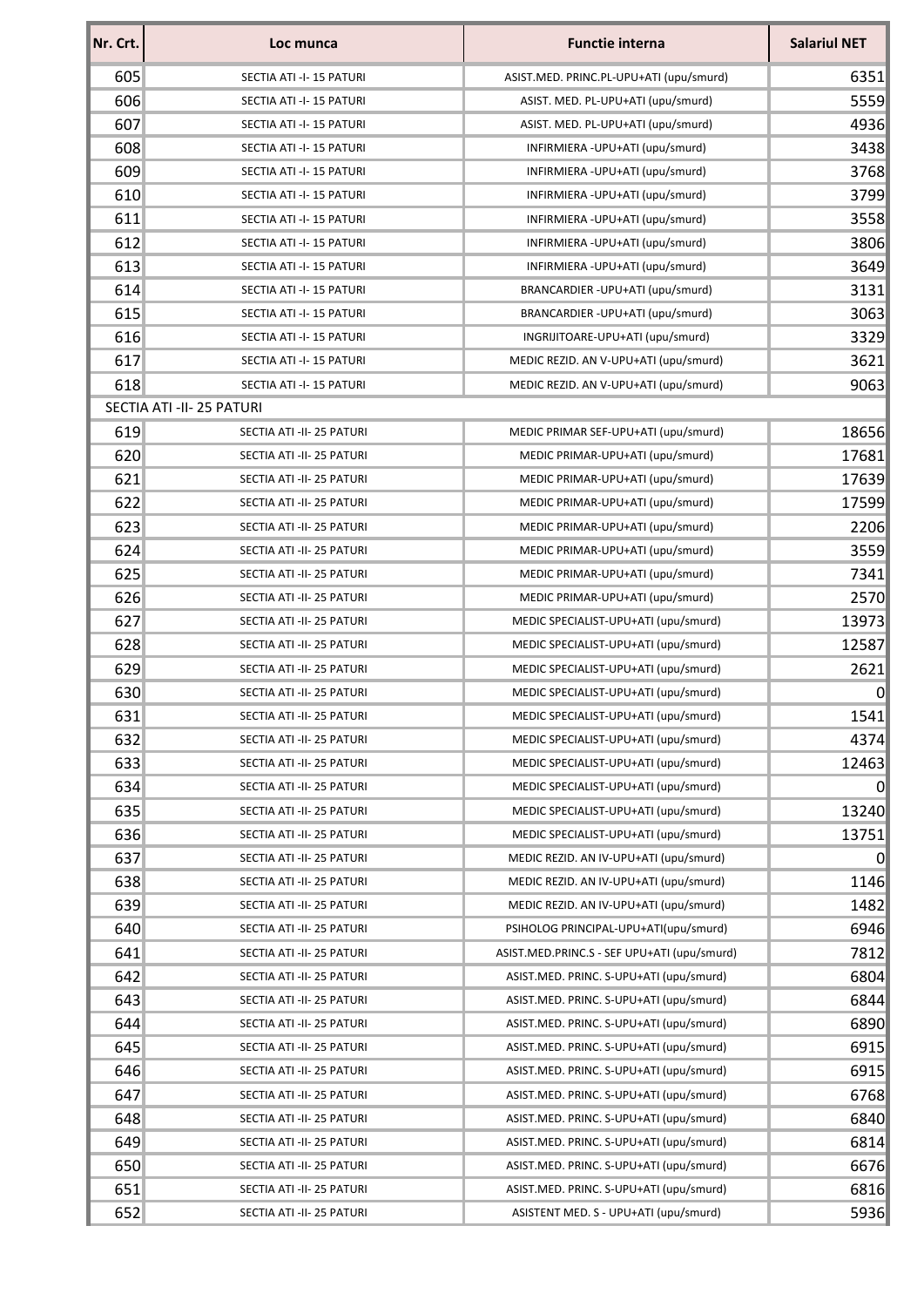| Nr. Crt. | Loc munca                                          | <b>Functie interna</b>                  | <b>Salariul NET</b> |
|----------|----------------------------------------------------|-----------------------------------------|---------------------|
| 653      | SECTIA ATI -II- 25 PATURI                          | ASIST.MED. PRINC.PL-UPU+ATI (upu/smurd) | 6133                |
| 654      | SECTIA ATI -II- 25 PATURI                          | ASIST.MED. PRINC.PL-UPU+ATI (upu/smurd) | 6109                |
| 655      | SECTIA ATI -II- 25 PATURI                          | ASIST.MED. PRINC.PL-UPU+ATI (upu/smurd) | 6194                |
| 656      | SECTIA ATI -II- 25 PATURI                          | ASIST.MED. PRINC.PL-UPU+ATI (upu/smurd) | 6194                |
| 657      | SECTIA ATI -II- 25 PATURI                          | ASIST.MED. PRINC.PL-UPU+ATI (upu/smurd) | 6107                |
| 658      | SECTIA ATI -II- 25 PATURI                          | ASIST.MED. PRINC.PL-UPU+ATI (upu/smurd) | 6135                |
| 659      | SECTIA ATI -II- 25 PATURI                          | ASIST.MED. PRINC.PL-UPU+ATI (upu/smurd) | 6217                |
| 660      | SECTIA ATI -II- 25 PATURI                          | ASIST.MED. PRINC.PL-UPU+ATI (upu/smurd) | 6163                |
| 661      | SECTIA ATI -II- 25 PATURI                          | ASIST.MED. PRINC.PL-UPU+ATI (upu/smurd) | 6054                |
| 662      | SECTIA ATI -II- 25 PATURI                          | ASIST.MED. PRINC.PL-UPU+ATI (upu/smurd) | 6210                |
| 663      | SECTIA ATI -II- 25 PATURI                          | ASIST.MED. PRINC.PL-UPU+ATI (upu/smurd) | 6223                |
| 664      | SECTIA ATI -II- 25 PATURI                          | ASIST.MED. PRINC.PL-UPU+ATI (upu/smurd) | 5641                |
| 665      | SECTIA ATI -II- 25 PATURI                          | ASIST.MED. PRINC.PL-UPU+ATI (upu/smurd) | 5942                |
| 666      | SECTIA ATI -II- 25 PATURI                          | ASIST. MED. PL-UPU+ATI (upu/smurd)      | 5434                |
| 667      | SECTIA ATI -II- 25 PATURI                          | ASIST. MED. PL-UPU+ATI (upu/smurd)      | 5608                |
| 668      | SECTIA ATI -II- 25 PATURI                          | ASIST. MED. PL-UPU+ATI (upu/smurd)      | 5412                |
| 669      | SECTIA ATI -II- 25 PATURI                          | ASIST. MED. PL-UPU+ATI (upu/smurd)      | 4806                |
| 670      | SECTIA ATI -II- 25 PATURI                          | ASIST. MED. PL-UPU+ATI (upu/smurd)      | 5412                |
| 671      | SECTIA ATI -II- 25 PATURI                          | INFIRMIERA - UPU+ATI (upu/smurd)        | 3678                |
| 672      | SECTIA ATI -II- 25 PATURI                          | INFIRMIERA - UPU+ATI (upu/smurd)        | 3384                |
| 673      | SECTIA ATI -II- 25 PATURI                          | INFIRMIERA - UPU+ATI (upu/smurd)        | 3649                |
| 674      | SECTIA ATI -II- 25 PATURI                          | INFIRMIERA - UPU+ATI (upu/smurd)        | 3634                |
| 675      | SECTIA ATI -II- 25 PATURI                          | INFIRMIERA - UPU+ATI (upu/smurd)        | 3623                |
| 676      | SECTIA ATI -II- 25 PATURI                          | INFIRMIERA - UPU+ATI (upu/smurd)        | 3615                |
| 677      | SECTIA ATI -II- 25 PATURI                          | INFIRMIERA - UPU+ATI (upu/smurd)        | 3557                |
| 678      | SECTIA ATI -II- 25 PATURI                          | INGRIJITOARE-UPU+ATI (upu/smurd)        | 3285                |
| 679      | SECTIA ATI -II- 25 PATURI                          | INGRIJITOARE-UPU+ATI (upu/smurd)        | 3200                |
| 680      | SECTIA ATI -II- 25 PATURI                          | INGRIJITOARE-UPU+ATI (upu/smurd)        | 3069                |
|          | SECTIA BOLI INFECT.-55 PATURI DIN CARE COMP. HIV/S |                                         |                     |
| 681      | SECTIA BOLI INFECT.-55 PATURI DIN CARE COMP. HIV/S | <b>MEDIC PRIMAR</b>                     | 4783                |
| 682      | SECTIA BOLI INFECT.-55 PATURI DIN CARE COMP. HIV/S | <b>MEDIC PRIMAR</b>                     | 5088                |
| 683      | SECTIA BOLI INFECT.-55 PATURI DIN CARE COMP. HIV/S | <b>MEDIC PRIMAR</b>                     | 1939                |
| 684      | SECTIA BOLI INFECT.-55 PATURI DIN CARE COMP. HIV/S | <b>MEDIC PRIMAR</b>                     | 16237               |
| 685      | SECTIA BOLI INFECT.-55 PATURI DIN CARE COMP. HIV/S | <b>MEDIC SPECIALIST</b>                 | 12395               |
| 686      | SECTIA BOLI INFECT.-55 PATURI DIN CARE COMP. HIV/S | <b>MEDIC SPECIALIST</b>                 | 2959                |
| 687      | SECTIA BOLI INFECT.-55 PATURI DIN CARE COMP. HIV/S | <b>MEDIC SPECIALIST</b>                 | $\Omega$            |
| 688      | SECTIA BOLI INFECT.-55 PATURI DIN CARE COMP. HIV/S | <b>MEDIC SPECIALIST</b>                 | 827                 |
| 689      | SECTIA BOLI INFECT.-55 PATURI DIN CARE COMP. HIV/S | <b>MEDIC SPECIALIST</b>                 | 2011                |
| 690      | SECTIA BOLI INFECT.-55 PATURI DIN CARE COMP. HIV/S | MEDIC REZID. AN V                       | 979                 |
| 691      | SECTIA BOLI INFECT.-55 PATURI DIN CARE COMP. HIV/S | ASIST.MED.PRINC.PL SEF                  | 8057                |
| 692      | SECTIA BOLI INFECT.-55 PATURI DIN CARE COMP. HIV/S | ASIST.MED.PRINC. PL.                    | 6259                |
| 693      | SECTIA BOLI INFECT.-55 PATURI DIN CARE COMP. HIV/S | ASIST.MED.PRINC. PL.                    | 6385                |
| 694      | SECTIA BOLI INFECT.-55 PATURI DIN CARE COMP. HIV/S | ASIST.MED.PRINC. PL.                    | 5988                |
| 695      | SECTIA BOLI INFECT.-55 PATURI DIN CARE COMP. HIV/S | ASIST.MED.PRINC. PL.                    | 9400                |
| 696      | SECTIA BOLI INFECT.-55 PATURI DIN CARE COMP. HIV/S | ASIST.MED.PRINC. PL.                    | 6350                |
| 697      | SECTIA BOLI INFECT.-55 PATURI DIN CARE COMP. HIV/S | ASIST.MED.PRINC. PL.                    | 6323                |
| 698      | SECTIA BOLI INFECT.-55 PATURI DIN CARE COMP. HIV/S | ASIST.MED.PRINC. PL.                    | 6072                |
| 699      | SECTIA BOLI INFECT.-55 PATURI DIN CARE COMP. HIV/S | ASIST.MED.PRINC. PL.                    | 6072                |
| 700      | SECTIA BOLI INFECT.-55 PATURI DIN CARE COMP. HIV/S | ASIST.MED. PL                           | 4665                |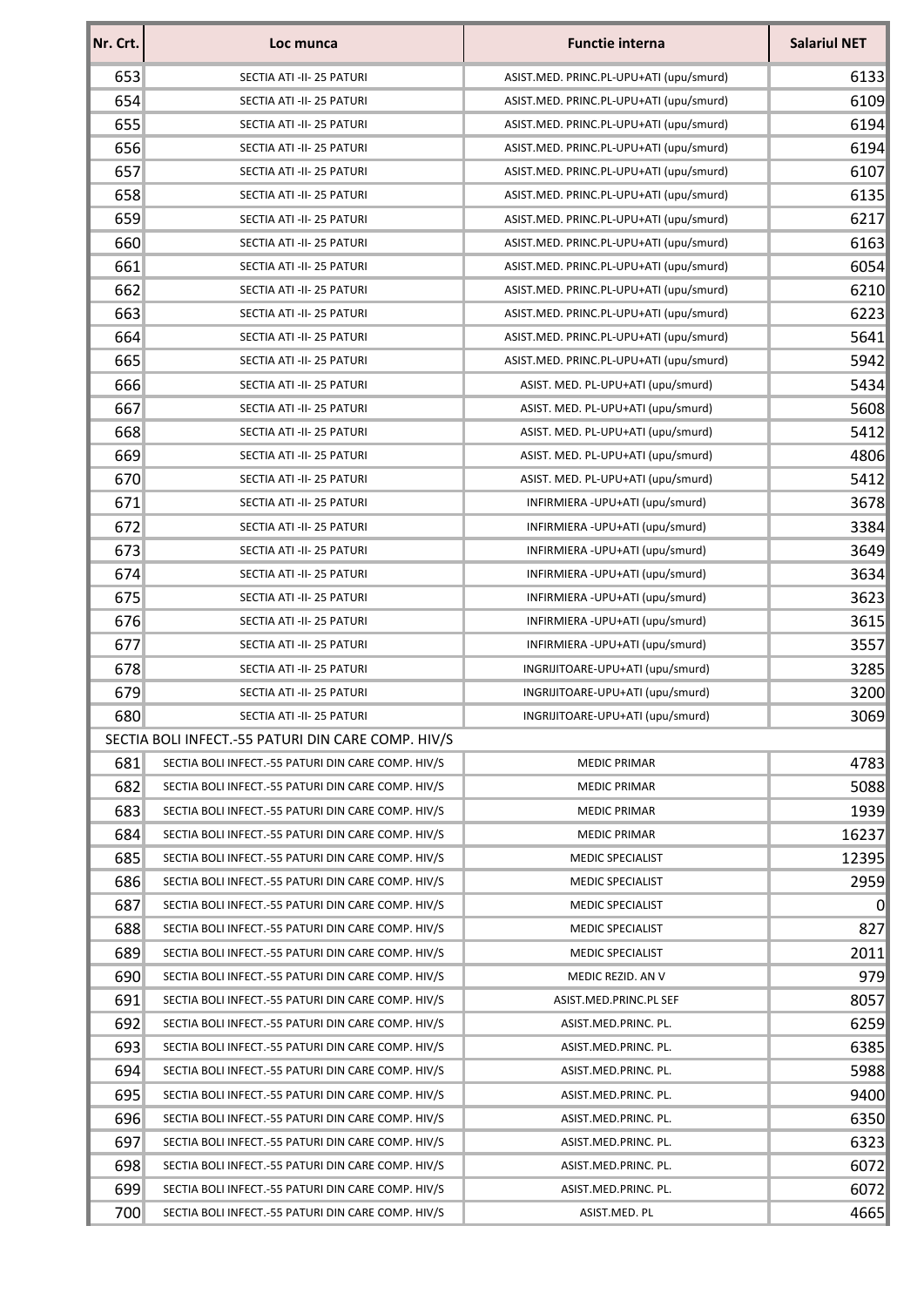| Nr. Crt. | Loc munca                                          | <b>Functie interna</b>  | <b>Salariul NET</b> |
|----------|----------------------------------------------------|-------------------------|---------------------|
| 701      | SECTIA BOLI INFECT.-55 PATURI DIN CARE COMP. HIV/S | ASIST.MED. PL           | 5636                |
| 702      | SECTIA BOLI INFECT.-55 PATURI DIN CARE COMP. HIV/S | ASIST.MED. PL           | 4204                |
| 703      | SECTIA BOLI INFECT.-55 PATURI DIN CARE COMP. HIV/S | ASIST.MED. PL           | 4103                |
| 704      | SECTIA BOLI INFECT.-55 PATURI DIN CARE COMP. HIV/S | ASIST.MED. PL           | 5613                |
| 705      | SECTIA BOLI INFECT.-55 PATURI DIN CARE COMP. HIV/S | ASIST.MED. PL           | 5862                |
| 706      | SECTIA BOLI INFECT.-55 PATURI DIN CARE COMP. HIV/S | <b>INFIRMIERA</b>       | 3744                |
| 707      | SECTIA BOLI INFECT.-55 PATURI DIN CARE COMP. HIV/S | <b>INFIRMIERA</b>       | 3459                |
| 708      | SECTIA BOLI INFECT.-55 PATURI DIN CARE COMP. HIV/S | <b>INFIRMIERA</b>       | 3313                |
| 709      | SECTIA BOLI INFECT.-55 PATURI DIN CARE COMP. HIV/S | <b>INFIRMIERA</b>       | 3699                |
| 710      | SECTIA BOLI INFECT.-55 PATURI DIN CARE COMP. HIV/S | <b>INFIRMIERA</b>       | 3513                |
| 711      | SECTIA BOLI INFECT.-55 PATURI DIN CARE COMP. HIV/S | <b>INFIRMIERA</b>       | 3570                |
| 712      | SECTIA BOLI INFECT.-55 PATURI DIN CARE COMP. HIV/S | <b>INFIRMIERA</b>       | 4280                |
| 713      | SECTIA BOLI INFECT.-55 PATURI DIN CARE COMP. HIV/S | INFIRMIERA DEB.         | 3213                |
| 714      | SECTIA BOLI INFECT.-55 PATURI DIN CARE COMP. HIV/S | <b>INFIRMIERA DEB.</b>  | 2651                |
| 715      | SECTIA BOLI INFECT.-55 PATURI DIN CARE COMP. HIV/S | INGRIJITOARE            | 3102                |
| 716      | SECTIA BOLI INFECT.-55 PATURI DIN CARE COMP. HIV/S | INGRIJITOARE            | 3243                |
| 717      | SECTIA BOLI INFECT.-55 PATURI DIN CARE COMP. HIV/S | INGRIJITOARE            | 3243                |
| 718      | SECTIA BOLI INFECT.-55 PATURI DIN CARE COMP. HIV/S | INGRIJITOARE            | 2833                |
|          | SECTIA CARDIOLOGIE-65 PATURI DIN CARE COMP. USTACC |                         |                     |
| 719      | SECTIA CARDIOLOGIE-65 PATURI DIN CARE COMP. USTACC | <b>MEDIC PRIMAR</b>     | 10254               |
| 720      | SECTIA CARDIOLOGIE-65 PATURI DIN CARE COMP. USTACC | <b>MEDIC PRIMAR</b>     | 4160                |
| 721      | SECTIA CARDIOLOGIE-65 PATURI DIN CARE COMP. USTACC | <b>MEDIC PRIMAR</b>     | 1746                |
| 722      | SECTIA CARDIOLOGIE-65 PATURI DIN CARE COMP. USTACC | <b>MEDIC SPECIALIST</b> | 8209                |
| 723      | SECTIA CARDIOLOGIE-65 PATURI DIN CARE COMP. USTACC | <b>MEDIC SPECIALIST</b> | 2317                |
| 7241     | SECTIA CARDIOLOGIE-65 PATURI DIN CARE COMP. USTACC | <b>MEDIC SPECIALIST</b> | 8344                |
| 725      | SECTIA CARDIOLOGIE-65 PATURI DIN CARE COMP. USTACC | <b>MEDIC SPECIALIST</b> | 7732                |
| 726      | SECTIA CARDIOLOGIE-65 PATURI DIN CARE COMP. USTACC | <b>MEDIC SPECIALIST</b> | $\Omega$            |
| 727      | SECTIA CARDIOLOGIE-65 PATURI DIN CARE COMP. USTACC | <b>MEDIC SPECIALIST</b> | 3481                |
| 728      | SECTIA CARDIOLOGIE-65 PATURI DIN CARE COMP. USTACC | <b>MEDIC SPECIALIST</b> | 2799                |
| 729      | SECTIA CARDIOLOGIE-65 PATURI DIN CARE COMP. USTACC | <b>MEDIC SPECIALIST</b> | 2506                |
| 730      | SECTIA CARDIOLOGIE-65 PATURI DIN CARE COMP. USTACC | <b>MEDIC SPECIALIST</b> | 1449                |
| 731      | SECTIA CARDIOLOGIE-65 PATURI DIN CARE COMP. USTACC | <b>MEDIC SPECIALIST</b> | 0                   |
| 732      | SECTIA CARDIOLOGIE-65 PATURI DIN CARE COMP. USTACC | MEDIC REZID. AN IV      | 1833                |
| 7331     | SECTIA CARDIOLOGIE-65 PATURI DIN CARE COMP. USTACC | ASIST.MED.PRINC.S SEF   | 5101                |
| 734      | SECTIA CARDIOLOGIE-65 PATURI DIN CARE COMP. USTACC | ASISTENT MED. PRINC. S  | 4681                |
| 735      | SECTIA CARDIOLOGIE-65 PATURI DIN CARE COMP. USTACC | ASISTENT MED. PRINC. S  | 4739                |
| 736      | SECTIA CARDIOLOGIE-65 PATURI DIN CARE COMP. USTACC | ASIST.MED.PRINC. PL.    | 3915                |
| 737      | SECTIA CARDIOLOGIE-65 PATURI DIN CARE COMP. USTACC | ASIST.MED.PRINC. PL.    | 4296                |
| 738      | SECTIA CARDIOLOGIE-65 PATURI DIN CARE COMP. USTACC | ASIST.MED.PRINC. PL.    | 4237                |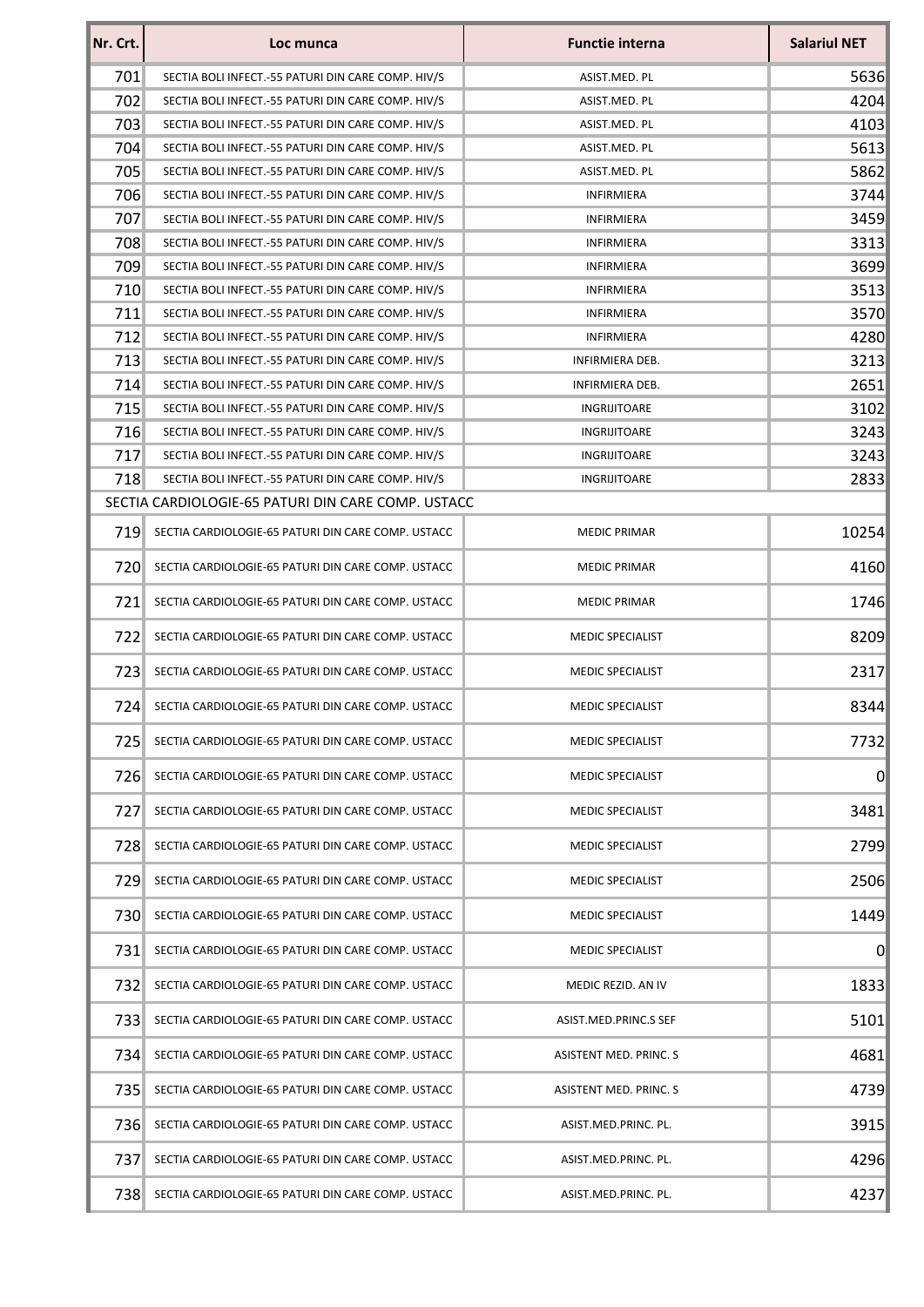| Nr. Crt. | Loc munca                                          | <b>Functie interna</b>  | <b>Salariul NET</b> |
|----------|----------------------------------------------------|-------------------------|---------------------|
| 739      | SECTIA CARDIOLOGIE-65 PATURI DIN CARE COMP. USTACC | ASIST.MED.PRINC. PL.    | 4274                |
| 740      | SECTIA CARDIOLOGIE-65 PATURI DIN CARE COMP. USTACC | ASIST.MED. PL           | 4046                |
| 741      | SECTIA CARDIOLOGIE-65 PATURI DIN CARE COMP. USTACC | ASIST.MED. PL           | 1473                |
| 742      | SECTIA CARDIOLOGIE-65 PATURI DIN CARE COMP. USTACC | ASIST.MED. PL           | 3941                |
| 743      | SECTIA CARDIOLOGIE-65 PATURI DIN CARE COMP. USTACC | ASIST.MED.DEB.PL        | 3394                |
| 7441     | SECTIA CARDIOLOGIE-65 PATURI DIN CARE COMP. USTACC | <b>INFIRMIERA</b>       | 2495                |
| 745      | SECTIA CARDIOLOGIE-65 PATURI DIN CARE COMP. USTACC | <b>INFIRMIERA</b>       | 2628                |
| 746      | SECTIA CARDIOLOGIE-65 PATURI DIN CARE COMP. USTACC | <b>INFIRMIERA</b>       | 2714                |
| 747      | SECTIA CARDIOLOGIE-65 PATURI DIN CARE COMP. USTACC | <b>INFIRMIERA</b>       | 2595                |
| 7481     | SECTIA CARDIOLOGIE-65 PATURI DIN CARE COMP. USTACC | <b>INFIRMIERA</b>       | 0                   |
| 749      | SECTIA CARDIOLOGIE-65 PATURI DIN CARE COMP. USTACC | INFIRMIERA DEB.         | 2665                |
| 750      | SECTIA CARDIOLOGIE-65 PATURI DIN CARE COMP. USTACC | INGRIJITOARE            | 2340                |
| 7511     | SECTIA CARDIOLOGIE-65 PATURI DIN CARE COMP. USTACC | INGRIJITOARE            | 2206                |
| 752      | SECTIA CARDIOLOGIE-65 PATURI DIN CARE COMP. USTACC | INGRIJITOARE            | 2412                |
|          | SECTIA CHIRURGIE GENERALA I - COMP. ARSI           |                         |                     |
| 753      | SECTIA CHIRURGIE GENERALA I - COMP. ARSI           | <b>MEDIC SPECIALIST</b> | 7938                |
|          | SECTIA CHIRURGIE GENERALA I-50 PATURI DIN CARE C.A |                         |                     |
| 754      | SECTIA CHIRURGIE GENERALA I-50 PATURI DIN CARE C.A | MEDIC PRIMAR SEF SECTIE | 16955               |
| 755      | SECTIA CHIRURGIE GENERALA I-50 PATURI DIN CARE C.A | <b>MEDIC PRIMAR</b>     | 0                   |
| 756      | SECTIA CHIRURGIE GENERALA I-50 PATURI DIN CARE C.A | <b>MEDIC PRIMAR</b>     | 13634               |
| 757      | SECTIA CHIRURGIE GENERALA I-50 PATURI DIN CARE C.A | <b>MEDIC PRIMAR</b>     | 13624               |
| 758      | SECTIA CHIRURGIE GENERALA I-50 PATURI DIN CARE C.A | <b>MEDIC PRIMAR</b>     | $\overline{0}$      |
| 759      | SECTIA CHIRURGIE GENERALA I-50 PATURI DIN CARE C.A | <b>MEDIC PRIMAR</b>     | 3964                |
| 760      | SECTIA CHIRURGIE GENERALA I-50 PATURI DIN CARE C.A | <b>MEDIC PRIMAR</b>     | 3827                |
| 761      | SECTIA CHIRURGIE GENERALA I-50 PATURI DIN CARE C.A | <b>MEDIC PRIMAR</b>     | 5767                |
| 762      | SECTIA CHIRURGIE GENERALA I-50 PATURI DIN CARE C.A | <b>MEDIC SPECIALIST</b> | 9923                |
| 763      | SECTIA CHIRURGIE GENERALA I-50 PATURI DIN CARE C.A | MEDIC SPECIALIST        | 3667                |
| 764      | SECTIA CHIRURGIE GENERALA I-50 PATURI DIN CARE C.A | <b>MEDIC SPECIALIST</b> | 4672                |
| 765      | SECTIA CHIRURGIE GENERALA I-50 PATURI DIN CARE C.A | ASIST.MED.PRINC.PL SEF  | 5214                |
| 766      | SECTIA CHIRURGIE GENERALA I-50 PATURI DIN CARE C.A | ASISTENT MED. PRINC. S  | 4322                |
| 767      | SECTIA CHIRURGIE GENERALA I-50 PATURI DIN CARE C.A | ASISTENT MED. PRINC. S  | 4806                |
| 768      | SECTIA CHIRURGIE GENERALA I-50 PATURI DIN CARE C.A | ASIST.MED.PRINC. PL.    | 4174                |
| 769      | SECTIA CHIRURGIE GENERALA I-50 PATURI DIN CARE C.A | ASIST.MED.PRINC. PL.    | 3881                |
| 770      | SECTIA CHIRURGIE GENERALA I-50 PATURI DIN CARE C.A | ASIST.MED.PRINC. PL.    | 4040                |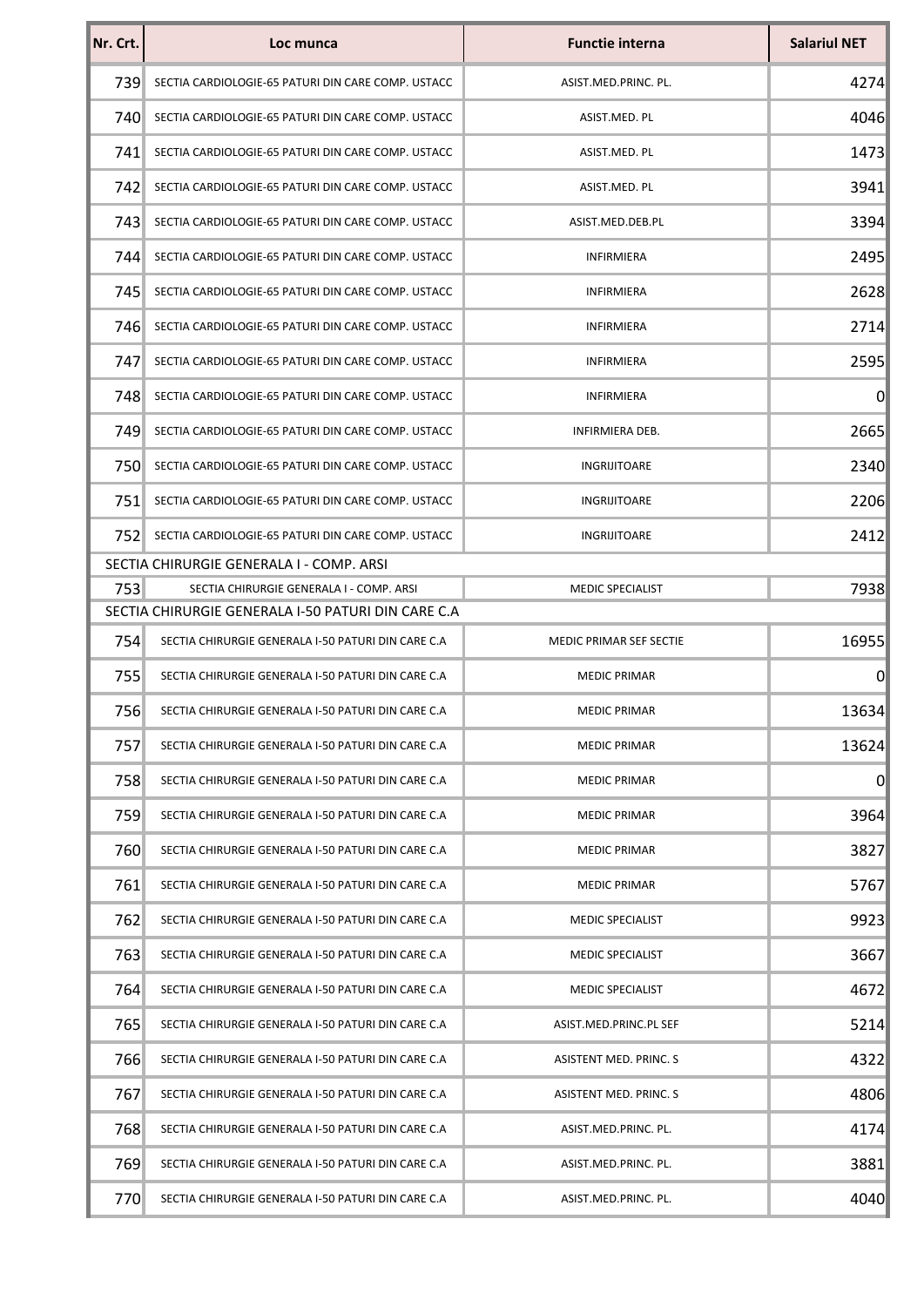| Nr. Crt. | Loc munca                                          | <b>Functie interna</b>        | <b>Salariul NET</b> |
|----------|----------------------------------------------------|-------------------------------|---------------------|
| 771      | SECTIA CHIRURGIE GENERALA I-50 PATURI DIN CARE C.A | ASIST.MED.PRINC. PL.          | 4025                |
| 772      | SECTIA CHIRURGIE GENERALA I-50 PATURI DIN CARE C.A | ASIST.MED.PRINC. PL.          | 4202                |
| 773      | SECTIA CHIRURGIE GENERALA I-50 PATURI DIN CARE C.A | ASIST.MED.PRINC. PL.          | 4320                |
| 774      | SECTIA CHIRURGIE GENERALA I-50 PATURI DIN CARE C.A | ASIST.MED. PL                 | 3272                |
| 775      | SECTIA CHIRURGIE GENERALA I-50 PATURI DIN CARE C.A | ASIST.MED. PL                 | $\Omega$            |
| 776      | SECTIA CHIRURGIE GENERALA I-50 PATURI DIN CARE C.A | <b>INFIRMIERA</b>             | $\overline{0}$      |
| 777      | SECTIA CHIRURGIE GENERALA I-50 PATURI DIN CARE C.A | <b>INFIRMIERA</b>             | 2681                |
| 778      | SECTIA CHIRURGIE GENERALA I-50 PATURI DIN CARE C.A | <b>INFIRMIERA</b>             | 2614                |
| 779      | SECTIA CHIRURGIE GENERALA I-50 PATURI DIN CARE C.A | INGRIJITOARE                  | 2116                |
| 780      | SECTIA CHIRURGIE GENERALA I-50 PATURI DIN CARE C.A | INGRIJITOARE                  | 2302                |
| 781      | SECTIA CHIRURGIE GENERALA I-50 PATURI DIN CARE C.A | INGRIJITOARE                  | 2326                |
| 782      | SECTIA CHIRURGIE GENERALA I-50 PATURI DIN CARE C.A | INGRIJITOARE                  | 1981                |
|          | SECTIA CHIRURGIE GENERALA II- 53 PATURI DIN CARE C |                               |                     |
| 783      | SECTIA CHIRURGIE GENERALA II- 53 PATURI DIN CARE C | MEDIC PRIMAR SEF SECTIE       | 11454               |
| 784      | SECTIA CHIRURGIE GENERALA II- 53 PATURI DIN CARE C | <b>MEDIC PRIMAR</b>           | 13722               |
| 785      | SECTIA CHIRURGIE GENERALA II- 53 PATURI DIN CARE C | <b>MEDIC PRIMAR</b>           | 13825               |
| 786      | SECTIA CHIRURGIE GENERALA II- 53 PATURI DIN CARE C | <b>MEDIC PRIMAR</b>           | 6253                |
| 787      | SECTIA CHIRURGIE GENERALA II- 53 PATURI DIN CARE C | <b>MEDIC PRIMAR</b>           | 4339                |
| 788      | SECTIA CHIRURGIE GENERALA II- 53 PATURI DIN CARE C | <b>MEDIC PRIMAR</b>           | 6197                |
| 789      | SECTIA CHIRURGIE GENERALA II- 53 PATURI DIN CARE C | <b>MEDIC SPECIALIST</b>       | 1666                |
| 790      | SECTIA CHIRURGIE GENERALA II-53 PATURI DIN CARE C  | ASIST.MED.PRINC.PL SEF        | 5223                |
| 791      | SECTIA CHIRURGIE GENERALA II- 53 PATURI DIN CARE C | <b>ASISTENT MED. PRINC. S</b> | 0                   |
| 792      | SECTIA CHIRURGIE GENERALA II- 53 PATURI DIN CARE C | ASIST.MED.PRINC. PL.          | 4192                |
| 793      | SECTIA CHIRURGIE GENERALA II-53 PATURI DIN CARE C  | ASIST.MED.PRINC. PL.          | 4101                |
| 794      | SECTIA CHIRURGIE GENERALA II- 53 PATURI DIN CARE C | ASIST.MED.PRINC. PL.          | 4191                |
| 795      | SECTIA CHIRURGIE GENERALA II-53 PATURI DIN CARE C  | ASIST.MED.PRINC. PL.          | 4094                |
| 7961     | SECTIA CHIRURGIE GENERALA II- 53 PATURI DIN CARE C | ASIST.MED.PRINC. PL.          | 4005                |
| 797      | SECTIA CHIRURGIE GENERALA II- 53 PATURI DIN CARE C | ASIST.MED.PRINC. PL.          | 4192                |
| 798      | SECTIA CHIRURGIE GENERALA II- 53 PATURI DIN CARE C | ASIST.MED.PRINC. PL.          | 4096                |
| 799      | SECTIA CHIRURGIE GENERALA II- 53 PATURI DIN CARE C | ASIST.MED.PRINC. PL.          | 3999                |
| 800      | SECTIA CHIRURGIE GENERALA II- 53 PATURI DIN CARE C | ASIST.MED. PL                 | 0                   |
| 801      | SECTIA CHIRURGIE GENERALA II- 53 PATURI DIN CARE C | ASIST.MED. PL                 | 3927                |
| 802      | SECTIA CHIRURGIE GENERALA II- 53 PATURI DIN CARE C | INFIRMIERA                    | 2745                |
| 803      | SECTIA CHIRURGIE GENERALA II- 53 PATURI DIN CARE C | <b>INFIRMIERA</b>             | 2541                |
| 804      | SECTIA CHIRURGIE GENERALA II- 53 PATURI DIN CARE C | <b>INFIRMIERA</b>             | 2703                |
| 805      | SECTIA CHIRURGIE GENERALA II- 53 PATURI DIN CARE C | <b>INFIRMIERA</b>             | 2687                |
| 806      | SECTIA CHIRURGIE GENERALA II- 53 PATURI DIN CARE C | <b>INFIRMIERA</b>             | 2567                |
| 807      | SECTIA CHIRURGIE GENERALA II-53 PATURI DIN CARE C  | INGRIJITOARE                  | 2380                |
| 808      | SECTIA CHIRURGIE GENERALA II- 53 PATURI DIN CARE C | INGRIJITOARE                  | 2364                |
| 809      | SECTIA CHIRURGIE GENERALA II- 53 PATURI DIN CARE C | MEDIC REZID. AN VI            | 2192                |
|          | SECTIA DERMATO-VENEROLOGIE - 30 PATURI             |                               |                     |
| 810      | SECTIA DERMATO-VENEROLOGIE - 30 PATURI             | MEDIC PRIMAR SEF SECTIE       | 14612               |
| 811      | SECTIA DERMATO-VENEROLOGIE - 30 PATURI             | <b>MEDIC PRIMAR</b>           | 10697               |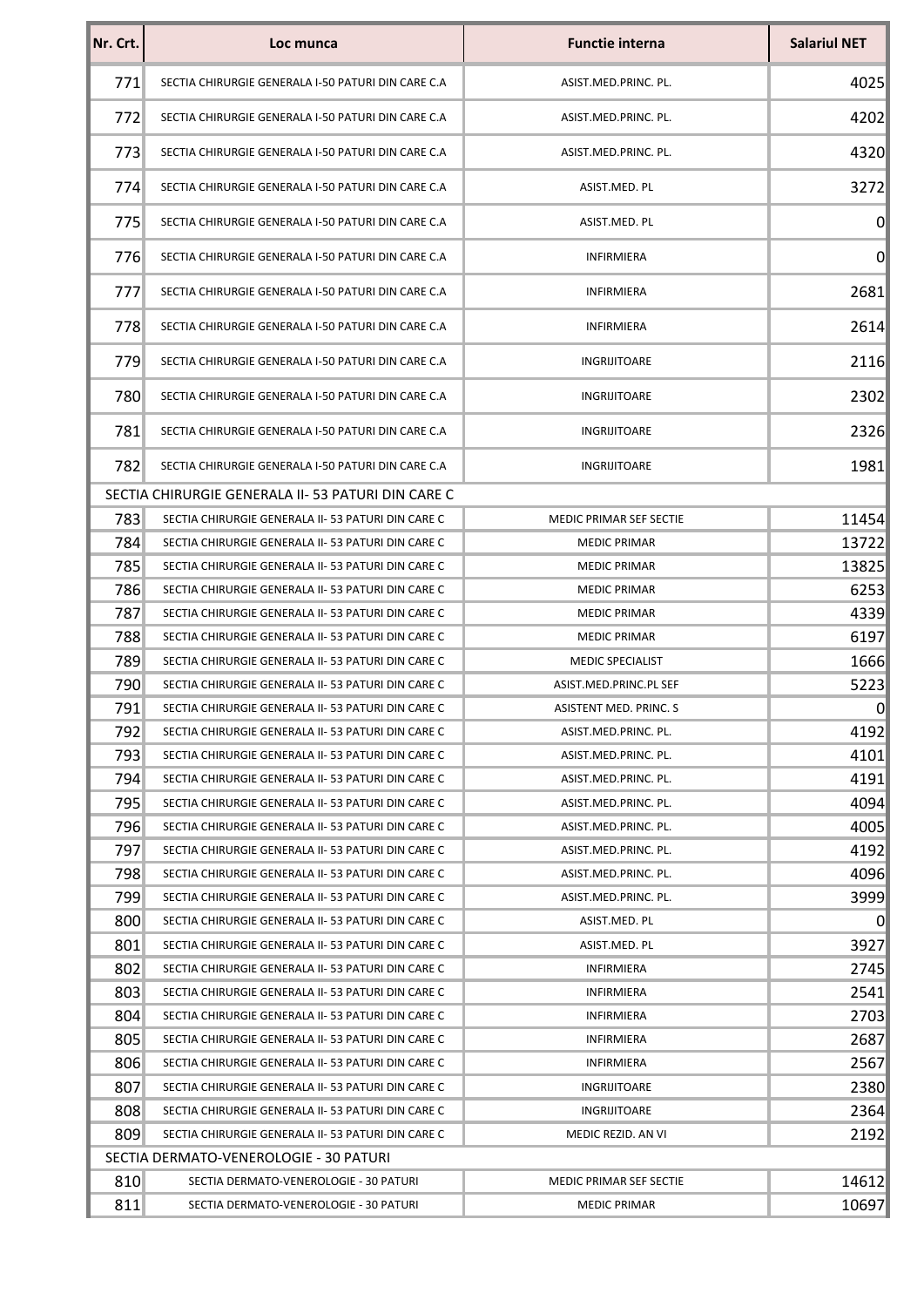| Nr. Crt. | Loc munca                                          | <b>Functie interna</b>  | <b>Salariul NET</b> |
|----------|----------------------------------------------------|-------------------------|---------------------|
| 812      | SECTIA DERMATO-VENEROLOGIE - 30 PATURI             | <b>MEDIC PRIMAR</b>     | 11231               |
| 813      | SECTIA DERMATO-VENEROLOGIE - 30 PATURI             | <b>MEDIC PRIMAR</b>     | 11277               |
| 814      | SECTIA DERMATO-VENEROLOGIE - 30 PATURI             | <b>MEDIC PRIMAR</b>     | 2911                |
| 815      | SECTIA DERMATO-VENEROLOGIE - 30 PATURI             | <b>MEDIC PRIMAR</b>     | 3452                |
| 816      | SECTIA DERMATO-VENEROLOGIE - 30 PATURI             | ASIST.MED.PRINC.PL SEF  | 5378                |
| 817      | SECTIA DERMATO-VENEROLOGIE - 30 PATURI             | ASIST.MED.PRINC. PL.    | 8650                |
| 818      | SECTIA DERMATO-VENEROLOGIE - 30 PATURI             | ASIST.MED.PRINC. PL.    | 3693                |
| 819      | SECTIA DERMATO-VENEROLOGIE - 30 PATURI             | ASIST.MED.PRINC. PL.    | 4044                |
| 820      | SECTIA DERMATO-VENEROLOGIE - 30 PATURI             | ASIST.MED.PRINC. PL.    | 3978                |
| 821      | SECTIA DERMATO-VENEROLOGIE - 30 PATURI             | ASIST.MED. PL           | 3756                |
| 822      | SECTIA DERMATO-VENEROLOGIE - 30 PATURI             | <b>INFIRMIERA</b>       | 2862                |
| 823      | SECTIA DERMATO-VENEROLOGIE - 30 PATURI             | <b>INFIRMIERA</b>       | 2762                |
| 824      | SECTIA DERMATO-VENEROLOGIE - 30 PATURI             | <b>INFIRMIERA</b>       | 2504                |
| 825      | SECTIA DERMATO-VENEROLOGIE - 30 PATURI             | <b>INFIRMIERA</b>       | 2418                |
| 826      | SECTIA DERMATO-VENEROLOGIE - 30 PATURI             | INGRIJITOARE            | 2380                |
| 827      | SECTIA DERMATO-VENEROLOGIE - 30 PATURI             | INGRIJITOARE            | 2176                |
|          | SECTIA ENDOCRINOLOGIE - 34 PATURI DIN CARE COMP.DI |                         |                     |
| 828      | SECTIA ENDOCRINOLOGIE - 34 PATURI DIN CARE COMP.DI | <b>MEDIC SPECIALIST</b> | 8291                |
| 829      | SECTIA ENDOCRINOLOGIE - 34 PATURI DIN CARE COMP.DI | <b>MEDIC SPECIALIST</b> | 8142                |
| 830      | SECTIA ENDOCRINOLOGIE - 34 PATURI DIN CARE COMP.DI | <b>MEDIC SPECIALIST</b> | 1311                |
| 831      | SECTIA ENDOCRINOLOGIE - 34 PATURI DIN CARE COMP.DI | <b>MEDIC SPECIALIST</b> | 0                   |
| 832      | SECTIA ENDOCRINOLOGIE - 34 PATURI DIN CARE COMP.DI | <b>MEDIC SPECIALIST</b> | 2395                |
| 833      | SECTIA ENDOCRINOLOGIE - 34 PATURI DIN CARE COMP.DI | ASIST.MED.PRINC.S SEF   | 5301                |
| 834      | SECTIA ENDOCRINOLOGIE - 34 PATURI DIN CARE COMP.DI | ASISTENT MED. PRINC. S  | 5976                |
| 835      | SECTIA ENDOCRINOLOGIE - 34 PATURI DIN CARE COMP.DI | INFIRMIERA              | 2914                |
| 836      | SECTIA ENDOCRINOLOGIE - 34 PATURI DIN CARE COMP.DI | <b>INFIRMIERA</b>       | 2705                |
| 837      | SECTIA ENDOCRINOLOGIE - 34 PATURI DIN CARE COMP.DI | <b>INFIRMIERA</b>       | 2625                |
| 838      | SECTIA ENDOCRINOLOGIE - 34 PATURI DIN CARE COMP.DI | <b>INFIRMIERA</b>       | 2633                |
| 839      | SECTIA ENDOCRINOLOGIE - 34 PATURI DIN CARE COMP.DI | INGRIJITOARE            | 2361                |
|          | SECTIA GASTROENTEROLOGIE - 35 PATURI               |                         |                     |
| 840      | SECTIA GASTROENTEROLOGIE - 35 PATURI               | MEDIC PRIMAR SEF SECTIE | 11821               |
| 841      | SECTIA GASTROENTEROLOGIE - 35 PATURI               | <b>MEDIC PRIMAR</b>     | 2856                |
| 842      | SECTIA GASTROENTEROLOGIE - 35 PATURI               | <b>MEDIC PRIMAR</b>     | 3466                |
| 843      | SECTIA GASTROENTEROLOGIE - 35 PATURI               | <b>MEDIC PRIMAR</b>     | 10798               |
| 844      | SECTIA GASTROENTEROLOGIE - 35 PATURI               | <b>MEDIC SPECIALIST</b> | 8876                |
| 845      | SECTIA GASTROENTEROLOGIE - 35 PATURI               | <b>MEDIC SPECIALIST</b> | 835                 |
| 846      | SECTIA GASTROENTEROLOGIE - 35 PATURI               | <b>MEDIC SPECIALIST</b> | 0                   |
| 847      | SECTIA GASTROENTEROLOGIE - 35 PATURI               | <b>MEDIC SPECIALIST</b> | 2382                |
| 848      | SECTIA GASTROENTEROLOGIE - 35 PATURI               | <b>MEDIC SPECIALIST</b> | 1588                |
| 849      | SECTIA GASTROENTEROLOGIE - 35 PATURI               | <b>MEDIC SPECIALIST</b> | 7428                |
| 850      | SECTIA GASTROENTEROLOGIE - 35 PATURI               | ASIST.MED.PRINC.S SEF   | 5452                |
| 851      | SECTIA GASTROENTEROLOGIE - 35 PATURI               | ASISTENT MED. PRINC. S  | 4669                |
| 852      | SECTIA GASTROENTEROLOGIE - 35 PATURI               | ASISTENT MED. PRINC. S  | 4869                |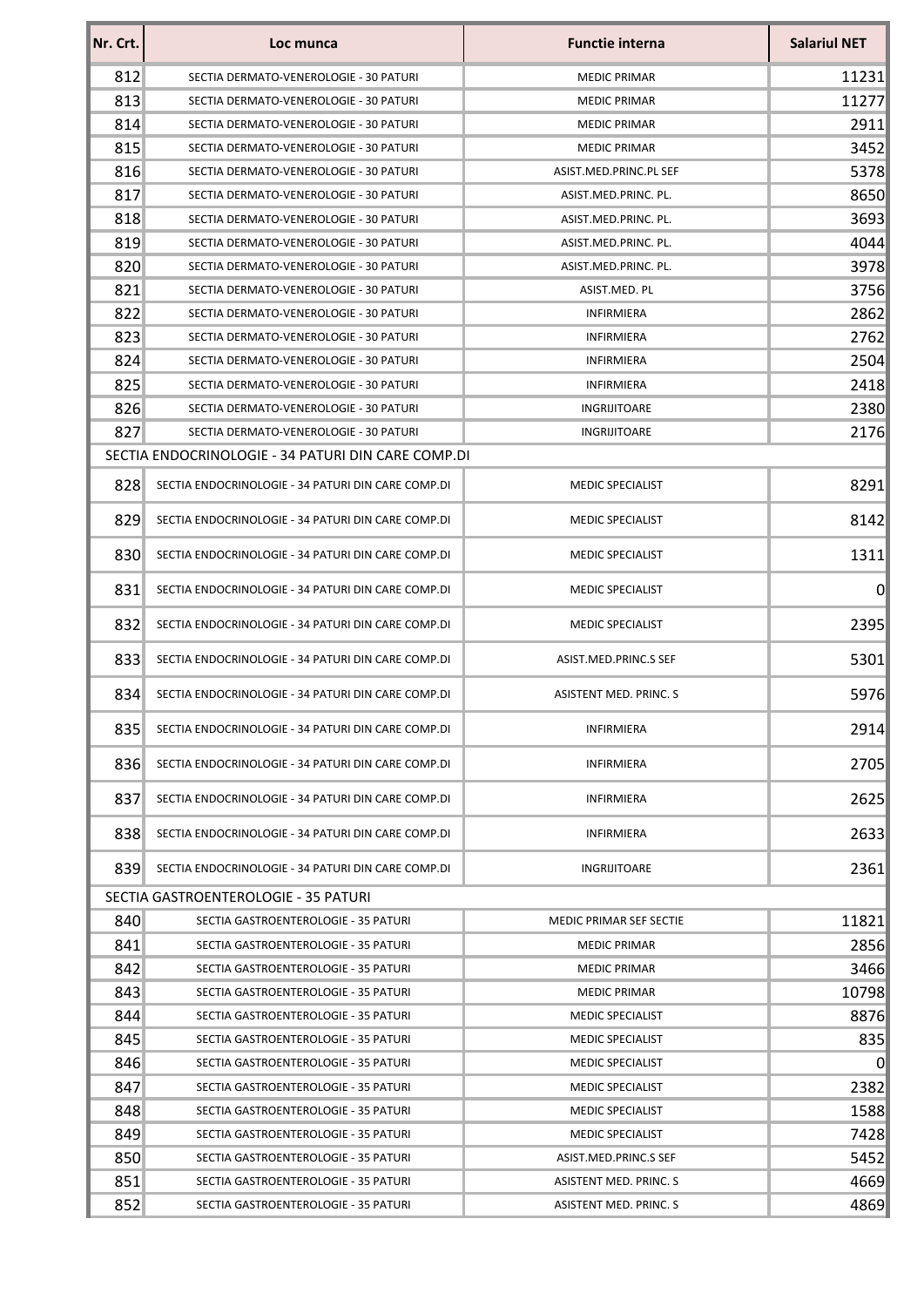| Nr. Crt. | Loc munca                                          | <b>Functie interna</b>  | <b>Salariul NET</b> |
|----------|----------------------------------------------------|-------------------------|---------------------|
| 853      | SECTIA GASTROENTEROLOGIE - 35 PATURI               | ASISTENT MED. PRINC. S  | 4744                |
| 854      | SECTIA GASTROENTEROLOGIE - 35 PATURI               | ASISTENT MED. PRINC. S  | 4804                |
| 855      | SECTIA GASTROENTEROLOGIE - 35 PATURI               | ASIST.MED.PRINC. PL.    | 4302                |
| 856      | SECTIA GASTROENTEROLOGIE - 35 PATURI               | ASIST.MED.PRINC. PL.    | 4166                |
| 857      | SECTIA GASTROENTEROLOGIE - 35 PATURI               | ASIST.MED.PRINC. PL.    | 4211                |
| 858      | SECTIA GASTROENTEROLOGIE - 35 PATURI               | ASIST.MED.PRINC. PL.    | 4174                |
| 859      | SECTIA GASTROENTEROLOGIE - 35 PATURI               | ASIST.MED. PL           | 605                 |
| 860      | SECTIA GASTROENTEROLOGIE - 35 PATURI               | ASIST.MED. PL           | 4201                |
| 861      | SECTIA GASTROENTEROLOGIE - 35 PATURI               | <b>INFIRMIERA</b>       | 2699                |
| 862      | SECTIA GASTROENTEROLOGIE - 35 PATURI               | <b>INFIRMIERA</b>       | 868                 |
| 863      | SECTIA GASTROENTEROLOGIE - 35 PATURI               | <b>INFIRMIERA</b>       | 2758                |
| 864      | SECTIA GASTROENTEROLOGIE - 35 PATURI               | <b>INFIRMIERA</b>       | 2584                |
| 865      | SECTIA GASTROENTEROLOGIE - 35 PATURI               | INFIRMIERA              | 2559                |
| 866      | SECTIA GASTROENTEROLOGIE - 35 PATURI               | INGRIJITOARE            | 2421                |
| 867      | SECTIA GASTROENTEROLOGIE - 35 PATURI               | INGRIJITOARE            | 2330                |
|          | SECTIA MED.INT.II-33 PATURI                        |                         |                     |
| 868      | SECTIA MED.INT.II-33 PATURI                        | MEDIC PRIMAR SEF SECTIE | 11861               |
| 869      | SECTIA MED.INT.II-33 PATURI                        | <b>MEDIC PRIMAR</b>     | $\vert 0 \vert$     |
| 870      | SECTIA MED.INT.II-33 PATURI                        | <b>MEDIC PRIMAR</b>     | 0                   |
| 871      | SECTIA MED.INT.II-33 PATURI                        | <b>MEDIC SPECIALIST</b> | 7561                |
| 872      | SECTIA MED.INT.II-33 PATURI                        | <b>MEDIC SPECIALIST</b> | 0                   |
| 873      | SECTIA MED.INT.II-33 PATURI                        | <b>MEDIC SPECIALIST</b> | 1065                |
| 874      | SECTIA MED.INT.II-33 PATURI                        | <b>MEDIC SPECIALIST</b> | 7722                |
| 875      | SECTIA MED.INT.II-33 PATURI                        | MEDIC REZID. AN III     | $\overline{0}$      |
| 876      | SECTIA MED.INT.II-33 PATURI                        | ASIST.MED.PRINC.PL SEF  | 5923                |
| 877      | SECTIA MED.INT.II-33 PATURI                        | ASIST.MED.PRINC. PL.    | 4504                |
| 878      | SECTIA MED.INT.II-33 PATURI                        | ASIST.MED.PRINC. PL.    | 4466                |
| 879      | SECTIA MED.INT.II-33 PATURI                        | ASIST.MED.PRINC. PL.    | 3851                |
| 880      | SECTIA MED.INT.II-33 PATURI                        | ASIST.MED.PRINC. PL.    | 4213                |
| 881      | SECTIA MED.INT.II-33 PATURI                        | ASIST.MED.PRINC. PL.    | 4457                |
| 882      | SECTIA MED.INT.II-33 PATURI                        | ASIST.MED.PRINC. PL.    | 3963                |
| 883      | SECTIA MED.INT.II-33 PATURI                        | <b>INFIRMIERA</b>       | 2775                |
| 884      | SECTIA MED.INT.II-33 PATURI                        | <b>INFIRMIERA</b>       | 2611                |
| 885      | SECTIA MED.INT.II-33 PATURI                        | <b>INFIRMIERA</b>       | 2893                |
| 886      | SECTIA MED.INT.II-33 PATURI                        | <b>INFIRMIERA</b>       | 2717                |
| 887      | SECTIA MED.INT.II-33 PATURI                        | INFIRMIERA              | 2695                |
| 888      | SECTIA MED.INT.II-33 PATURI                        | INGRIJITOARE            | 2478                |
| 889      | SECTIA MED.INT.II-33 PATURI                        | INGRIJITOARE            | 2253                |
|          | SECTIA MEDICINA INTERNA I -62 PATURI DIN CARE COMP |                         |                     |
| 890      | SECTIA MEDICINA INTERNA I -62 PATURI DIN CARE COMP | MEDIC PRIMAR SEF SECTIE | 11249               |
| 891      | SECTIA MEDICINA INTERNA I -62 PATURI DIN CARE COMP | <b>MEDIC PRIMAR</b>     | 10994               |
| 892      | SECTIA MEDICINA INTERNA I -62 PATURI DIN CARE COMP | <b>MEDIC PRIMAR</b>     | 1608                |
| 893      | SECTIA MEDICINA INTERNA I -62 PATURI DIN CARE COMP | <b>MEDIC PRIMAR</b>     | 11011               |
| 894      | SECTIA MEDICINA INTERNA I -62 PATURI DIN CARE COMP | <b>MEDIC PRIMAR</b>     | 5338                |
| 895      | SECTIA MEDICINA INTERNA I -62 PATURI DIN CARE COMP | <b>MEDIC PRIMAR</b>     | 0                   |
| 896      | SECTIA MEDICINA INTERNA I -62 PATURI DIN CARE COMP | <b>MEDIC PRIMAR</b>     | 707                 |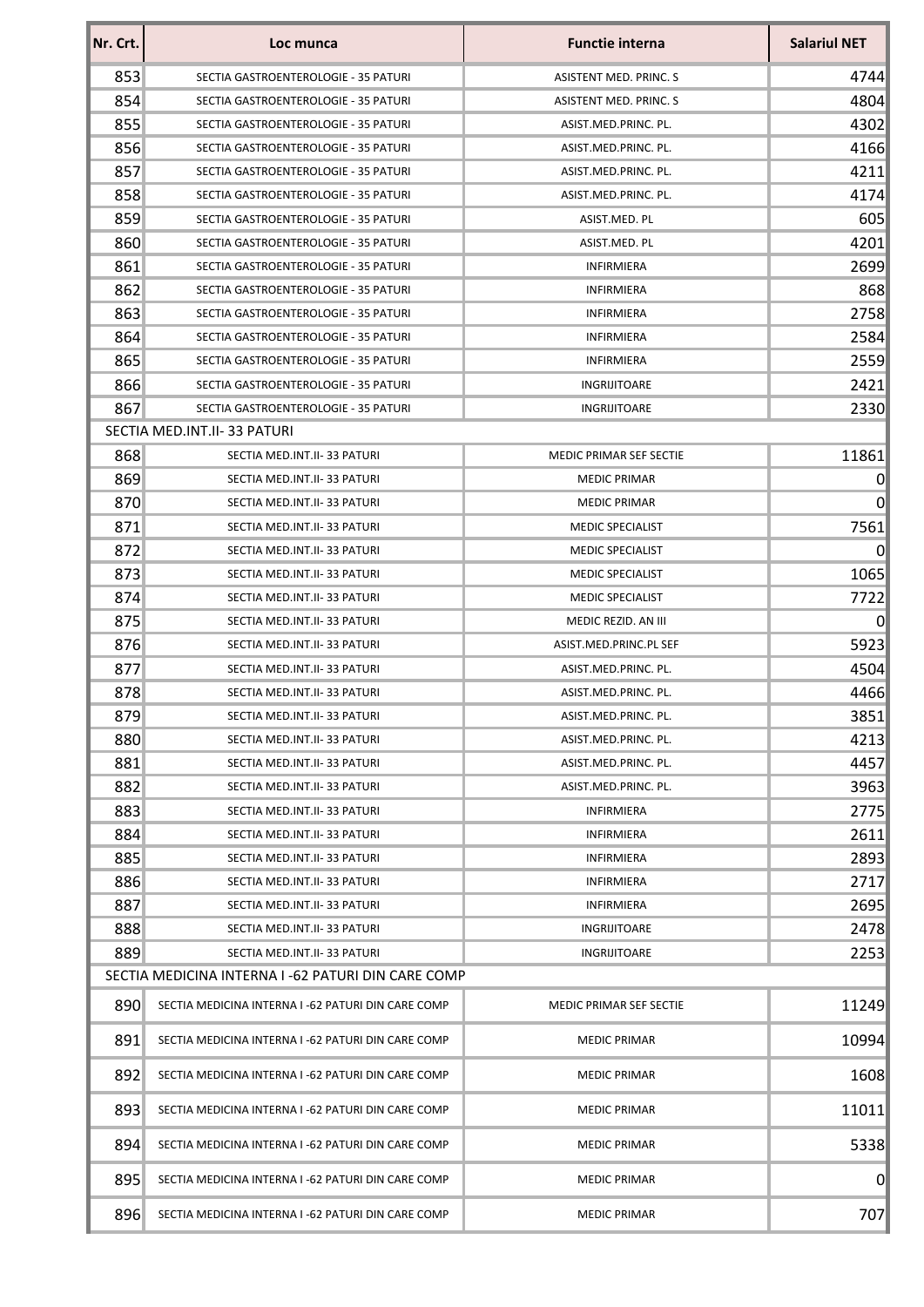| Nr. Crt.                                           | Loc munca                                          | <b>Functie interna</b>  | <b>Salariul NET</b> |  |
|----------------------------------------------------|----------------------------------------------------|-------------------------|---------------------|--|
| 897                                                | SECTIA MEDICINA INTERNA I -62 PATURI DIN CARE COMP | <b>MEDIC PRIMAR</b>     | $\boldsymbol{0}$    |  |
| 898                                                | SECTIA MEDICINA INTERNA I -62 PATURI DIN CARE COMP | <b>MEDIC PRIMAR</b>     | $\overline{0}$      |  |
| 899                                                | SECTIA MEDICINA INTERNA I -62 PATURI DIN CARE COMP | <b>MEDIC PRIMAR</b>     | 1378                |  |
| 900                                                | SECTIA MEDICINA INTERNA I -62 PATURI DIN CARE COMP | <b>MEDIC SPECIALIST</b> | $\boldsymbol{0}$    |  |
| 901                                                | SECTIA MEDICINA INTERNA I -62 PATURI DIN CARE COMP | <b>MEDIC SPECIALIST</b> | $\overline{0}$      |  |
| 902                                                | SECTIA MEDICINA INTERNA I -62 PATURI DIN CARE COMP | <b>MEDIC SPECIALIST</b> | $\boldsymbol{0}$    |  |
| 903                                                | SECTIA MEDICINA INTERNA I -62 PATURI DIN CARE COMP | <b>MEDIC SPECIALIST</b> | $\overline{0}$      |  |
| 904                                                | SECTIA MEDICINA INTERNA I -62 PATURI DIN CARE COMP | <b>MEDIC SPECIALIST</b> | $\overline{0}$      |  |
| 905                                                | SECTIA MEDICINA INTERNA I -62 PATURI DIN CARE COMP | <b>MEDIC SPECIALIST</b> | 3056                |  |
| 906                                                | SECTIA MEDICINA INTERNA I -62 PATURI DIN CARE COMP | <b>MEDIC SPECIALIST</b> | 2112                |  |
| 907                                                | SECTIA MEDICINA INTERNA I -62 PATURI DIN CARE COMP | <b>MEDIC SPECIALIST</b> | 13898               |  |
| 908                                                | SECTIA MEDICINA INTERNA I -62 PATURI DIN CARE COMP | MEDIC REZID. AN V       | 1351                |  |
| 909                                                | SECTIA MEDICINA INTERNA I -62 PATURI DIN CARE COMP | ASIST.MED.PRINC.S SEF   | 5310                |  |
| 910                                                | SECTIA MEDICINA INTERNA I -62 PATURI DIN CARE COMP | ASISTENT MED. PRINC. S  | 4565                |  |
| 911                                                | SECTIA MEDICINA INTERNA I -62 PATURI DIN CARE COMP | ASISTENT MED. PRINC. S  | 4545                |  |
| 912                                                | SECTIA MEDICINA INTERNA I -62 PATURI DIN CARE COMP | ASISTENT MED. PRINC. S  | 4589                |  |
| 913                                                | SECTIA MEDICINA INTERNA I -62 PATURI DIN CARE COMP | ASIST.MED.PRINC. PL.    | 4106                |  |
| 914                                                | SECTIA MEDICINA INTERNA I -62 PATURI DIN CARE COMP | ASIST.MED.PRINC. PL.    | 4210                |  |
| 915                                                | SECTIA MEDICINA INTERNA I -62 PATURI DIN CARE COMP | ASIST.MED.PRINC. PL.    | 4135                |  |
| 916                                                | SECTIA MEDICINA INTERNA I -62 PATURI DIN CARE COMP | ASIST.MED.PRINC. PL.    | 4304                |  |
| 917                                                | SECTIA MEDICINA INTERNA I -62 PATURI DIN CARE COMP | ASIST.MED.PRINC. PL.    | 4223                |  |
| 918                                                | SECTIA MEDICINA INTERNA I -62 PATURI DIN CARE COMP | ASIST.MED.PRINC. PL.    | 4010                |  |
| 919                                                | SECTIA MEDICINA INTERNA I -62 PATURI DIN CARE COMP | ASIST.MED.PRINC. PL.    | 3234                |  |
| 920                                                | SECTIA MEDICINA INTERNA I -62 PATURI DIN CARE COMP | ASIST.MED. PL           | 3786                |  |
| 921                                                | SECTIA MEDICINA INTERNA I -62 PATURI DIN CARE COMP | <b>INFIRMIERA</b>       | 2844                |  |
| 922                                                | SECTIA MEDICINA INTERNA I -62 PATURI DIN CARE COMP | <b>INFIRMIERA</b>       | 2751                |  |
| 923                                                | SECTIA MEDICINA INTERNA I -62 PATURI DIN CARE COMP | <b>INFIRMIERA</b>       | 2628                |  |
| 924                                                | SECTIA MEDICINA INTERNA I -62 PATURI DIN CARE COMP | <b>INFIRMIERA</b>       | 2782                |  |
| 925                                                | SECTIA MEDICINA INTERNA I -62 PATURI DIN CARE COMP | <b>INFIRMIERA</b>       | 2576                |  |
| 926                                                | SECTIA MEDICINA INTERNA I -62 PATURI DIN CARE COMP | <b>INFIRMIERA</b>       | 2622                |  |
| 927                                                | SECTIA MEDICINA INTERNA I -62 PATURI DIN CARE COMP | INGRIJITOARE            | 2315                |  |
| 928                                                | SECTIA MEDICINA INTERNA I -62 PATURI DIN CARE COMP | INGRIJITOARE            | 2229                |  |
| 929                                                | SECTIA MEDICINA INTERNA I -62 PATURI DIN CARE COMP | INGRIJITOARE            | 2218                |  |
| SECTIA NEONATOLOGIE-25 PATURI DIN CARE COM.T.I.+PR |                                                    |                         |                     |  |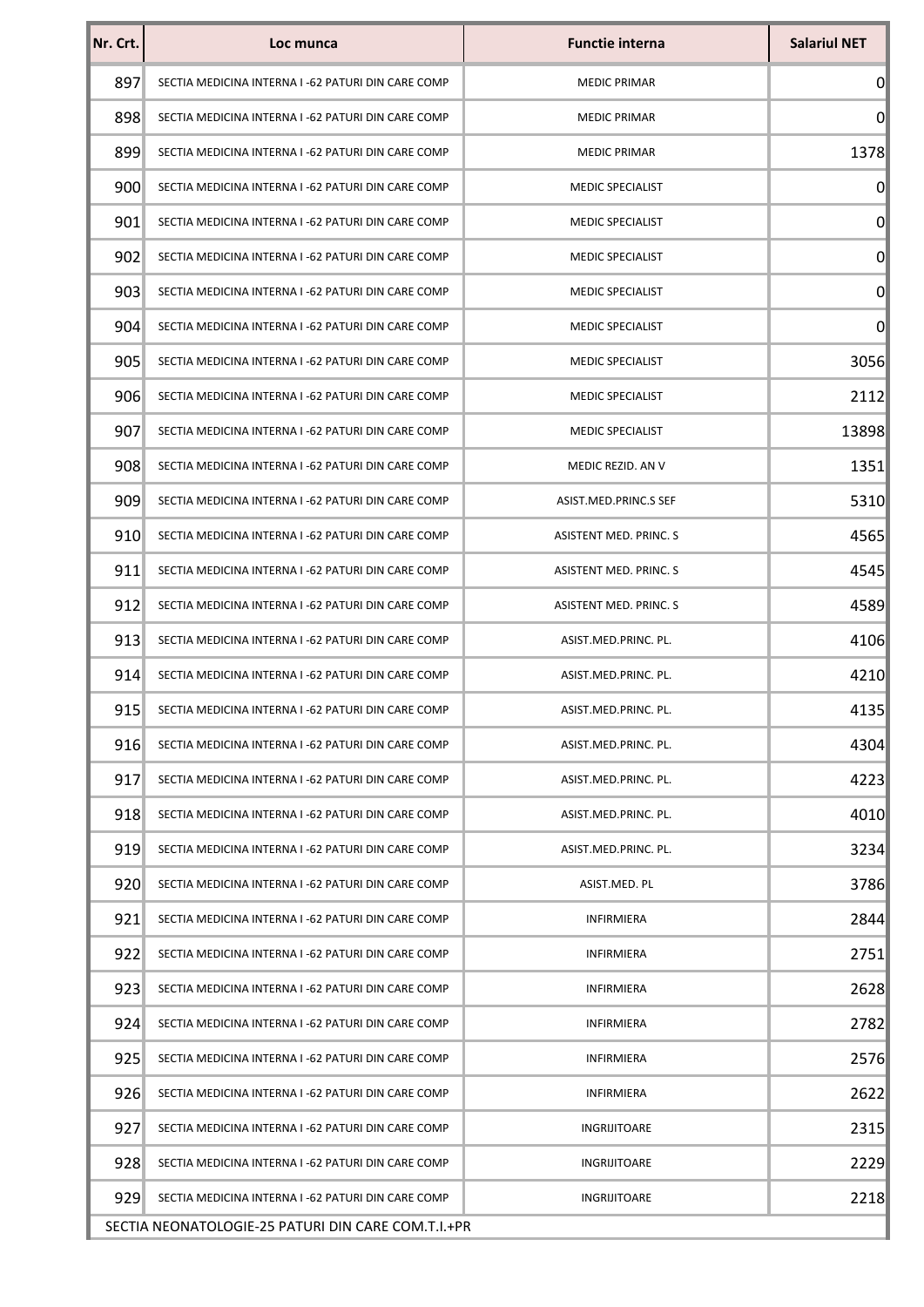| Nr. Crt.         | Loc munca                                                        | <b>Functie interna</b>                     | <b>Salariul NET</b> |
|------------------|------------------------------------------------------------------|--------------------------------------------|---------------------|
| 930 <sup>°</sup> | SECTIA NEONATOLOGIE-25 PATURI DIN CARE COM.T.I.+PR               | <b>MEDIC PRIMAR</b>                        | 6904                |
| 931              | SECTIA NEONATOLOGIE-25 PATURI DIN CARE COM.T.I.+PR               | <b>MEDIC PRIMAR</b>                        | 5380                |
| 932              | SECTIA NEONATOLOGIE-25 PATURI DIN CARE COM.T.I.+PR               | <b>MEDIC SPECIALIST</b>                    | 11786               |
| 933              | SECTIA NEONATOLOGIE-25 PATURI DIN CARE COM.T.I.+PR               | MEDIC SPECIALIST                           | 0                   |
| 934              | SECTIA NEONATOLOGIE-25 PATURI DIN CARE COM.T.I.+PR               | <b>MEDIC SPECIALIST</b>                    | 4061                |
| 935              | SECTIA NEONATOLOGIE-25 PATURI DIN CARE COM.T.I.+PR               | <b>MEDIC SPECIALIST</b>                    | 0                   |
| 936              | SECTIA NEONATOLOGIE-25 PATURI DIN CARE COM.T.I.+PR               | <b>MEDIC SPECIALIST</b>                    | 0                   |
| 937              | SECTIA NEONATOLOGIE-25 PATURI DIN CARE COM.T.I.+PR               | <b>MEDIC SPECIALIST</b>                    | 528                 |
| 938              | SECTIA NEONATOLOGIE-25 PATURI DIN CARE COM.T.I.+PR               | <b>MEDIC SPECIALIST</b>                    | 8193                |
| 939              | SECTIA NEONATOLOGIE-25 PATURI DIN CARE COM.T.I.+PR               | MEDIC REZID. AN V                          | 1159                |
| 940              | SECTIA NEONATOLOGIE-25 PATURI DIN CARE COM.T.I.+PR               | MEDIC REZID. AN V                          | 3217                |
| 941              | SECTIA NEONATOLOGIE-25 PATURI DIN CARE COM.T.I.+PR               | ASIST.MED.PRINC.S SEF                      | 5768                |
| 942              | SECTIA NEONATOLOGIE-25 PATURI DIN CARE COM.T.I.+PR               | ASISTENT MED. PRINC. S                     | 5048                |
| 943              | SECTIA NEONATOLOGIE-25 PATURI DIN CARE COM.T.I.+PR               | ASIST.MED.PRINC. PL.                       | 0                   |
| 944              | SECTIA NEONATOLOGIE-25 PATURI DIN CARE COM.T.I.+PR               | ASIST.MED.PRINC. PL.                       | 4181                |
| 945              | SECTIA NEONATOLOGIE-25 PATURI DIN CARE COM.T.I.+PR               | ASIST.MED.PRINC. PL.                       | 4377                |
| 946              | SECTIA NEONATOLOGIE-25 PATURI DIN CARE COM.T.I.+PR               | ASIST.MED. PL                              | 4339                |
| 947              | SECTIA NEONATOLOGIE-25 PATURI DIN CARE COM.T.I.+PR               | INFIRMIERA                                 | 2685                |
| 948              | SECTIA NEONATOLOGIE-25 PATURI DIN CARE COM.T.I.+PR               | <b>INFIRMIERA</b>                          | 3074                |
| 9491             | SECTIA NEONATOLOGIE-25 PATURI DIN CARE COM.T.I.+PR               | <b>INFIRMIERA</b>                          | 2815                |
| 950 <sub>1</sub> | SECTIA NEONATOLOGIE-25 PATURI DIN CARE COM.T.I.+PR               | <b>INFIRMIERA</b>                          | 3014                |
| 951              | SECTIA NEONATOLOGIE-25 PATURI DIN CARE COM.T.I.+PR               | INFIRMIERA                                 | 2485                |
| 952              | SECTIA NEONATOLOGIE-25 PATURI DIN CARE COM.T.I.+PR               | INGRIJITOARE                               | 2441                |
|                  | SECTIA NEUROLOGIE - 90 PATURI*                                   |                                            |                     |
| 953              | SECTIA NEUROLOGIE - 90 PATURI*                                   | MEDIC PRIMAR SEF SECTIE                    | 13916               |
| 954              | SECTIA NEUROLOGIE - 90 PATURI*                                   | <b>MEDIC PRIMAR</b>                        | 12539               |
| 955              | SECTIA NEUROLOGIE - 90 PATURI*                                   | <b>MEDIC PRIMAR</b>                        | 0                   |
| 956              | SECTIA NEUROLOGIE - 90 PATURI*                                   | <b>MEDIC PRIMAR</b>                        | 10716               |
| 957              | SECTIA NEUROLOGIE - 90 PATURI*                                   | <b>MEDIC PRIMAR</b>                        | 0                   |
| 958              | SECTIA NEUROLOGIE - 90 PATURI*                                   | <b>MEDIC PRIMAR</b>                        | 5088                |
| 959<br>960       | SECTIA NEUROLOGIE - 90 PATURI*<br>SECTIA NEUROLOGIE - 90 PATURI* | <b>MEDIC PRIMAR</b><br><b>MEDIC PRIMAR</b> | 1927<br>0           |
| 961              | SECTIA NEUROLOGIE - 90 PATURI*                                   | MEDIC SPECIALIST                           | 2109                |
| 962              | SECTIA NEUROLOGIE - 90 PATURI*                                   | <b>MEDIC SPECIALIST</b>                    | 10184               |
| 963              | SECTIA NEUROLOGIE - 90 PATURI*                                   | <b>MEDIC SPECIALIST</b>                    | 9838                |
| 964              | SECTIA NEUROLOGIE - 90 PATURI*                                   | <b>MEDIC SPECIALIST</b>                    | $\boldsymbol{0}$    |
| 965              | SECTIA NEUROLOGIE - 90 PATURI*                                   | <b>MEDIC SPECIALIST</b>                    | 3448                |
| 966              | SECTIA NEUROLOGIE - 90 PATURI*                                   | <b>MEDIC SPECIALIST</b>                    | 2619                |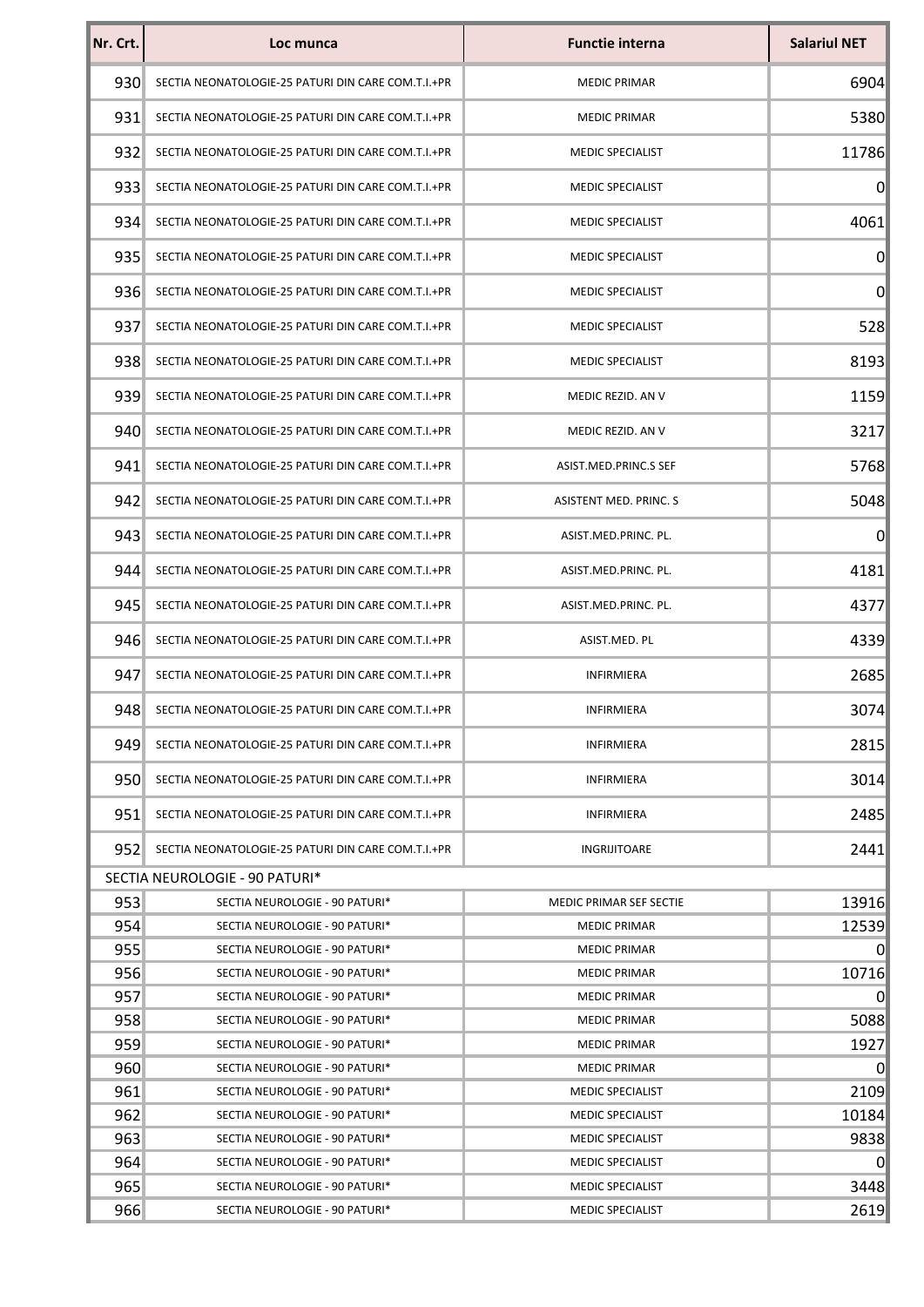| Nr. Crt. | Loc munca                                                  | <b>Functie interna</b>    | <b>Salariul NET</b> |
|----------|------------------------------------------------------------|---------------------------|---------------------|
| 967      | SECTIA NEUROLOGIE - 90 PATURI*                             | <b>MEDIC SPECIALIST</b>   | 0                   |
| 968      | SECTIA NEUROLOGIE - 90 PATURI*                             | <b>MEDIC SPECIALIST</b>   | 901                 |
| 969      | SECTIA NEUROLOGIE - 90 PATURI*                             | <b>MEDIC SPECIALIST</b>   | 2444                |
| 970      | SECTIA NEUROLOGIE - 90 PATURI*                             | <b>MEDIC SPECIALIST</b>   | 8505                |
| 971      | SECTIA NEUROLOGIE - 90 PATURI*                             | MEDIC REZID. AN IV        | 1959                |
| 972      | SECTIA NEUROLOGIE - 90 PATURI*                             | ASIST.MED.PRINC.S SEF     | 7058                |
| 973      | SECTIA NEUROLOGIE - 90 PATURI*                             | ASISTENT MED. PRINC. S    | 5415                |
| 974      | SECTIA NEUROLOGIE - 90 PATURI*                             | ASISTENT MED. PRINC. S    | 5558                |
| 975      | SECTIA NEUROLOGIE - 90 PATURI*                             | ASISTENT MED. PRINC. S    | 5427                |
| 976      | SECTIA NEUROLOGIE - 90 PATURI*                             | ASISTENT MED. PRINC. S    | 5370                |
| 977      | SECTIA NEUROLOGIE - 90 PATURI*                             | ASISTENT MED. PRINC. S    | 5471                |
| 978      | SECTIA NEUROLOGIE - 90 PATURI*                             | ASISTENT MED. PRINC. S    | 5523                |
| 979      | SECTIA NEUROLOGIE - 90 PATURI*                             | <b>ASISTENT MEDICAL S</b> | 5076                |
| 980      | SECTIA NEUROLOGIE - 90 PATURI*                             | <b>ASISTENT MEDICAL S</b> | 5050                |
| 981      | SECTIA NEUROLOGIE - 90 PATURI*                             | ASIST.MED.PRINC. PL.      | 4929                |
| 982      | SECTIA NEUROLOGIE - 90 PATURI*                             | ASIST.MED.PRINC. PL.      | 4875                |
| 983      | SECTIA NEUROLOGIE - 90 PATURI*                             | ASIST.MED.PRINC. PL.      | 4671                |
| 984      | SECTIA NEUROLOGIE - 90 PATURI*                             | ASIST.MED.PRINC. PL.      | 4776                |
| 985      | SECTIA NEUROLOGIE - 90 PATURI*                             | ASIST.MED.PRINC. PL.      | 4810                |
| 986      | SECTIA NEUROLOGIE - 90 PATURI*                             | ASIST.MED.PRINC. PL.      | 5183                |
| 987      | SECTIA NEUROLOGIE - 90 PATURI*                             | ASIST.MED.PRINC. PL.      | 4560                |
| 988      | SECTIA NEUROLOGIE - 90 PATURI*                             | ASIST.MED.PRINC. PL.      | 4892                |
| 989      | SECTIA NEUROLOGIE - 90 PATURI*                             | ASIST.MED.PRINC. PL.      | 4904                |
| 990      | SECTIA NEUROLOGIE - 90 PATURI*                             | ASIST.MED. PL             | $\boldsymbol{0}$    |
| 991      | SECTIA NEUROLOGIE - 90 PATURI*                             | ASIST.MED. PL             | 4548                |
| 992      | SECTIA NEUROLOGIE - 90 PATURI*                             | ASIST.MED. PL             | 4044                |
| 993      | SECTIA NEUROLOGIE - 90 PATURI*                             | INFIRMIERA                | 2970                |
| 994      | SECTIA NEUROLOGIE - 90 PATURI*                             | <b>INFIRMIERA</b>         | 3035                |
| 995      | SECTIA NEUROLOGIE - 90 PATURI*                             | <b>INFIRMIERA</b>         | 3117                |
| 996      | SECTIA NEUROLOGIE - 90 PATURI*                             | <b>INFIRMIERA</b>         | 2751                |
| 997      | SECTIA NEUROLOGIE - 90 PATURI*                             | <b>INFIRMIERA</b>         | 3157                |
| 998      | SECTIA NEUROLOGIE - 90 PATURI*                             | <b>INFIRMIERA</b>         | 3088                |
| 999      | SECTIA NEUROLOGIE - 90 PATURI*                             | <b>INFIRMIERA</b>         | 3053                |
| 1000     | SECTIA NEUROLOGIE - 90 PATURI*                             | <b>INFIRMIERA</b>         | 3117                |
| 1001     | SECTIA NEUROLOGIE - 90 PATURI*                             | <b>INFIRMIERA</b>         | 3089                |
| 1002     | SECTIA NEUROLOGIE - 90 PATURI*                             | <b>INFIRMIERA</b>         | 3035                |
| 1003     | SECTIA NEUROLOGIE - 90 PATURI*                             | INGRIJITOARE              | 2604                |
| 1004     | SECTIA NEUROLOGIE - 90 PATURI*                             | INGRIJITOARE              | 2615                |
| 1005     | SECTIA NEUROLOGIE - 90 PATURI*                             | INGRIJITOARE              | 2512                |
|          | SECTIA NEUROLOGIE-COMP. DE RECUP. NEUROLOGICA-12 paturi    |                           |                     |
| 1006     | SECTIA NEUROLOGIE-COMP. DE RECUP. NEUROLOGICA-12<br>paturi | KINETOTERAPEUT            | 5168                |
| 1007     | SECTIA NEUROLOGIE-COMP. DE RECUP. NEUROLOGICA-12<br>paturi | ASIST.MED.PRINC. PL.      | 4485                |
|          | SECTIA OBSTETRICA-GINECOLOGIE - 50 PATURI                  |                           |                     |
| 1008     | SECTIA OBSTETRICA-GINECOLOGIE - 50 PATURI                  | MEDIC PRIMAR SEF SECTIE   | 12934               |
| 1009     | SECTIA OBSTETRICA-GINECOLOGIE - 50 PATURI                  | <b>MEDIC PRIMAR</b>       | 11193               |
| 1010     | SECTIA OBSTETRICA-GINECOLOGIE - 50 PATURI                  | <b>MEDIC PRIMAR</b>       | 13026               |
| 1011     | SECTIA OBSTETRICA-GINECOLOGIE - 50 PATURI                  | <b>MEDIC PRIMAR</b>       | 10796               |
| 1012     | SECTIA OBSTETRICA-GINECOLOGIE - 50 PATURI                  | <b>MEDIC PRIMAR</b>       | 12288               |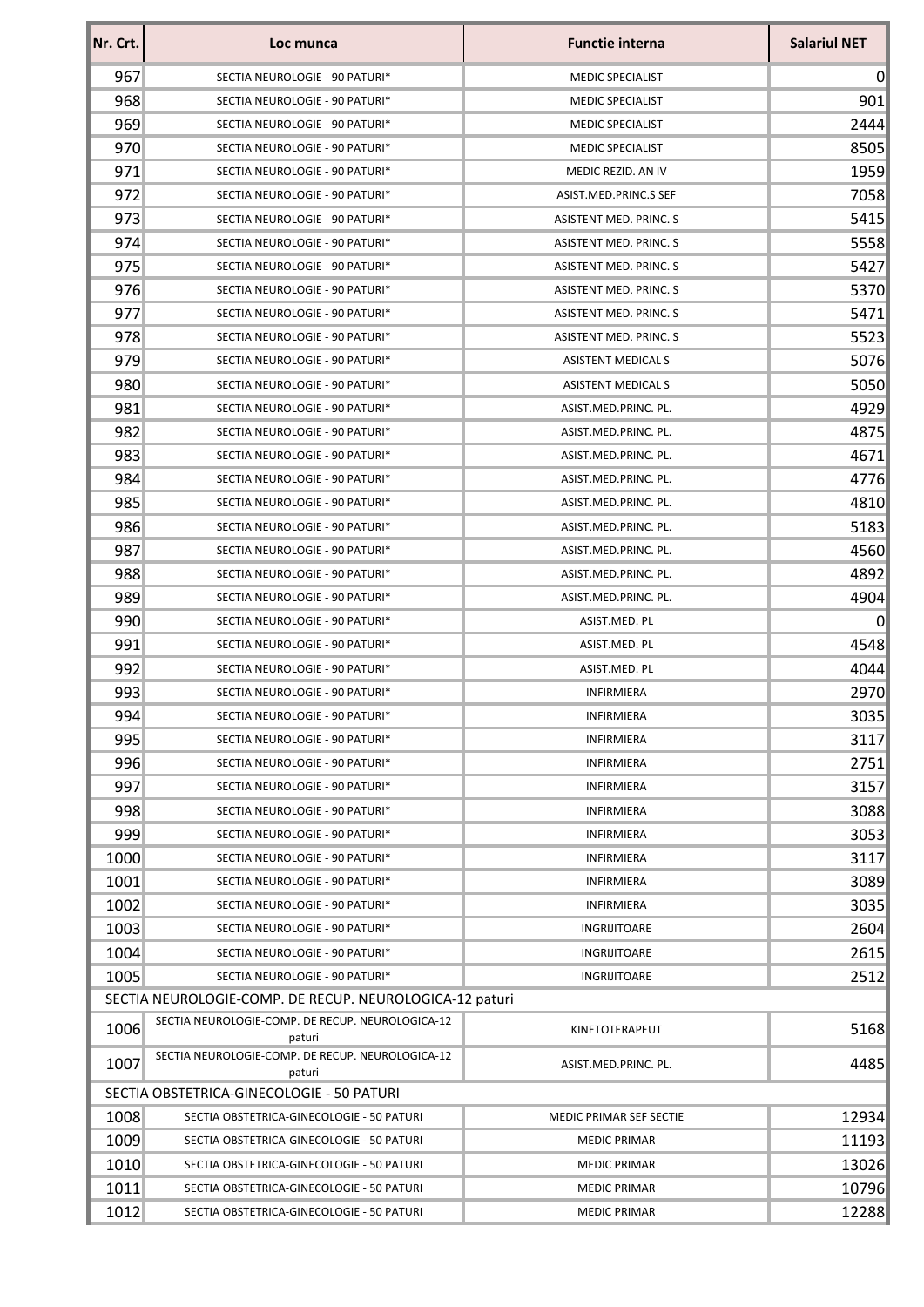| Nr. Crt.     | Loc munca                                                                              | <b>Functie interna</b>          | <b>Salariul NET</b> |
|--------------|----------------------------------------------------------------------------------------|---------------------------------|---------------------|
| 1013         | SECTIA OBSTETRICA-GINECOLOGIE - 50 PATURI                                              | <b>MEDIC PRIMAR</b>             | 3840                |
| 1014         | SECTIA OBSTETRICA-GINECOLOGIE - 50 PATURI                                              | <b>MEDIC PRIMAR</b>             | 6216                |
| 1015         | SECTIA OBSTETRICA-GINECOLOGIE - 50 PATURI                                              | <b>MEDIC PRIMAR</b>             | 3784                |
| 1016         | SECTIA OBSTETRICA-GINECOLOGIE - 50 PATURI                                              | <b>MEDIC PRIMAR</b>             | 3942                |
| 1017         | SECTIA OBSTETRICA-GINECOLOGIE - 50 PATURI                                              | <b>MEDIC PRIMAR</b>             | 1219                |
| 1018         | SECTIA OBSTETRICA-GINECOLOGIE - 50 PATURI                                              | <b>MEDIC PRIMAR</b>             | $\vert 0 \vert$     |
| 1019         | SECTIA OBSTETRICA-GINECOLOGIE - 50 PATURI                                              | <b>MEDIC SPECIALIST</b>         | 0                   |
| 1020         | SECTIA OBSTETRICA-GINECOLOGIE - 50 PATURI                                              | <b>MEDIC SPECIALIST</b>         | 8128                |
| 1021         | SECTIA OBSTETRICA-GINECOLOGIE - 50 PATURI                                              | MEDIC SPECIALIST                | 8258                |
| 1022         | SECTIA OBSTETRICA-GINECOLOGIE - 50 PATURI                                              | <b>MEDIC SPECIALIST</b>         | 9329                |
| 1023         | SECTIA OBSTETRICA-GINECOLOGIE - 50 PATURI                                              | <b>MEDIC SPECIALIST</b>         | 4255                |
| 1024         | SECTIA OBSTETRICA-GINECOLOGIE - 50 PATURI                                              | <b>MEDIC SPECIALIST</b>         | 3667                |
| 1025         | SECTIA OBSTETRICA-GINECOLOGIE - 50 PATURI                                              | MEDIC SPECIALIST                | 2848                |
| 1026         | SECTIA OBSTETRICA-GINECOLOGIE - 50 PATURI                                              | MEDIC SPECIALIST                | 0                   |
| 1027         | SECTIA OBSTETRICA-GINECOLOGIE - 50 PATURI                                              | MEDIC SPECIALIST                | 3686                |
| 1028         | SECTIA OBSTETRICA-GINECOLOGIE - 50 PATURI                                              | <b>MEDIC SPECIALIST</b>         | 3096                |
| 1029         | SECTIA OBSTETRICA-GINECOLOGIE - 50 PATURI                                              | <b>MEDIC SPECIALIST</b>         | $\overline{0}$      |
| 1030         | SECTIA OBSTETRICA-GINECOLOGIE - 50 PATURI                                              | <b>MEDIC SPECIALIST</b>         | 4130                |
| 1031         | SECTIA OBSTETRICA-GINECOLOGIE - 50 PATURI                                              | <b>MEDIC SPECIALIST</b>         | 6334                |
| 1032         | SECTIA OBSTETRICA-GINECOLOGIE - 50 PATURI                                              | MEDIC REZID. AN V               | 2057                |
| 1033         | SECTIA OBSTETRICA-GINECOLOGIE - 50 PATURI                                              | ASIST.MED.PRINC.PL SEF          | 4989                |
| 1034         | SECTIA OBSTETRICA-GINECOLOGIE - 50 PATURI                                              | ASISTENT MED. PRINC. S          | 4748                |
| 1035         | SECTIA OBSTETRICA-GINECOLOGIE - 50 PATURI                                              | <b>MOASA PRINCIPALS</b>         | 4692                |
| 1036         | SECTIA OBSTETRICA-GINECOLOGIE - 50 PATURI                                              | <b>ASISTENT MEDICAL S</b>       | 4121                |
| 1037         | SECTIA OBSTETRICA-GINECOLOGIE - 50 PATURI                                              | ASIST.MED.PRINC. PL.            | 4240                |
| 1038         | SECTIA OBSTETRICA-GINECOLOGIE - 50 PATURI                                              | ASIST.MED.PRINC. PL.            | 3951                |
| 1039         | SECTIA OBSTETRICA-GINECOLOGIE - 50 PATURI                                              | ASIST.MED.PRINC. PL.            | 4409                |
| 1040         | SECTIA OBSTETRICA-GINECOLOGIE - 50 PATURI                                              | ASIST.MED.PRINC. PL.            | 4137                |
| 1041         | SECTIA OBSTETRICA-GINECOLOGIE - 50 PATURI                                              | ASIST.MED.PRINC. PL.            | 4196                |
| 1042         | SECTIA OBSTETRICA-GINECOLOGIE - 50 PATURI                                              | ASIST.MED.PRINC. PL.            | 4380                |
|              | SECTIA OBSTETRICA-GINECOLOGIE - 50 PATURI                                              | ASIST.MED.PRINC. PL.            | 4056                |
| 1043<br>1044 | SECTIA OBSTETRICA-GINECOLOGIE - 50 PATURI                                              |                                 | 2783                |
|              | SECTIA OBSTETRICA-GINECOLOGIE - 50 PATURI                                              | INFIRMIERA<br><b>INFIRMIERA</b> |                     |
| 1045         |                                                                                        | <b>INFIRMIERA</b>               | 2763                |
| 1046         | SECTIA OBSTETRICA-GINECOLOGIE - 50 PATURI<br>SECTIA OBSTETRICA-GINECOLOGIE - 50 PATURI | <b>INFIRMIERA</b>               | 2676                |
| 1047         |                                                                                        |                                 | 2698                |
| 1048         | SECTIA OBSTETRICA-GINECOLOGIE - 50 PATURI                                              | INGRIJITOARE                    | 2464                |
| 1049         | SECTIA OBSTETRICA-GINECOLOGIE - 50 PATURI<br>SECTIA OFTALMOLOGIE - 35 PATURI           | INGRIJITOARE                    | 2302                |
| 1050         | SECTIA OFTALMOLOGIE - 35 PATURI                                                        | MEDIC PRIMAR SEF SECTIE         | 11713               |
|              |                                                                                        |                                 |                     |
| 1051         | SECTIA OFTALMOLOGIE - 35 PATURI                                                        | <b>MEDIC PRIMAR</b>             | 6730                |
| 1052         | SECTIA OFTALMOLOGIE - 35 PATURI                                                        | <b>MEDIC PRIMAR</b>             | 10558               |
| 1053         | SECTIA OFTALMOLOGIE - 35 PATURI                                                        | <b>MEDIC PRIMAR</b>             | $\Omega$            |
| 1054         | SECTIA OFTALMOLOGIE - 35 PATURI                                                        | <b>MEDIC PRIMAR</b>             | 11651               |
| 1055         | SECTIA OFTALMOLOGIE - 35 PATURI                                                        | <b>MEDIC PRIMAR</b>             | 5102                |
| 1056         | SECTIA OFTALMOLOGIE - 35 PATURI                                                        | <b>MEDIC PRIMAR</b>             | 4936                |
| 1057         | SECTIA OFTALMOLOGIE - 35 PATURI                                                        | <b>MEDIC PRIMAR</b>             | 7473                |
| 1058         | SECTIA OFTALMOLOGIE - 35 PATURI                                                        | <b>MEDIC PRIMAR</b>             | 4510                |
| 1059         | SECTIA OFTALMOLOGIE - 35 PATURI                                                        | <b>MEDIC SPECIALIST</b>         | $\overline{0}$      |
| 1060         | SECTIA OFTALMOLOGIE - 35 PATURI                                                        | MEDIC SPECIALIST                | $\Omega$            |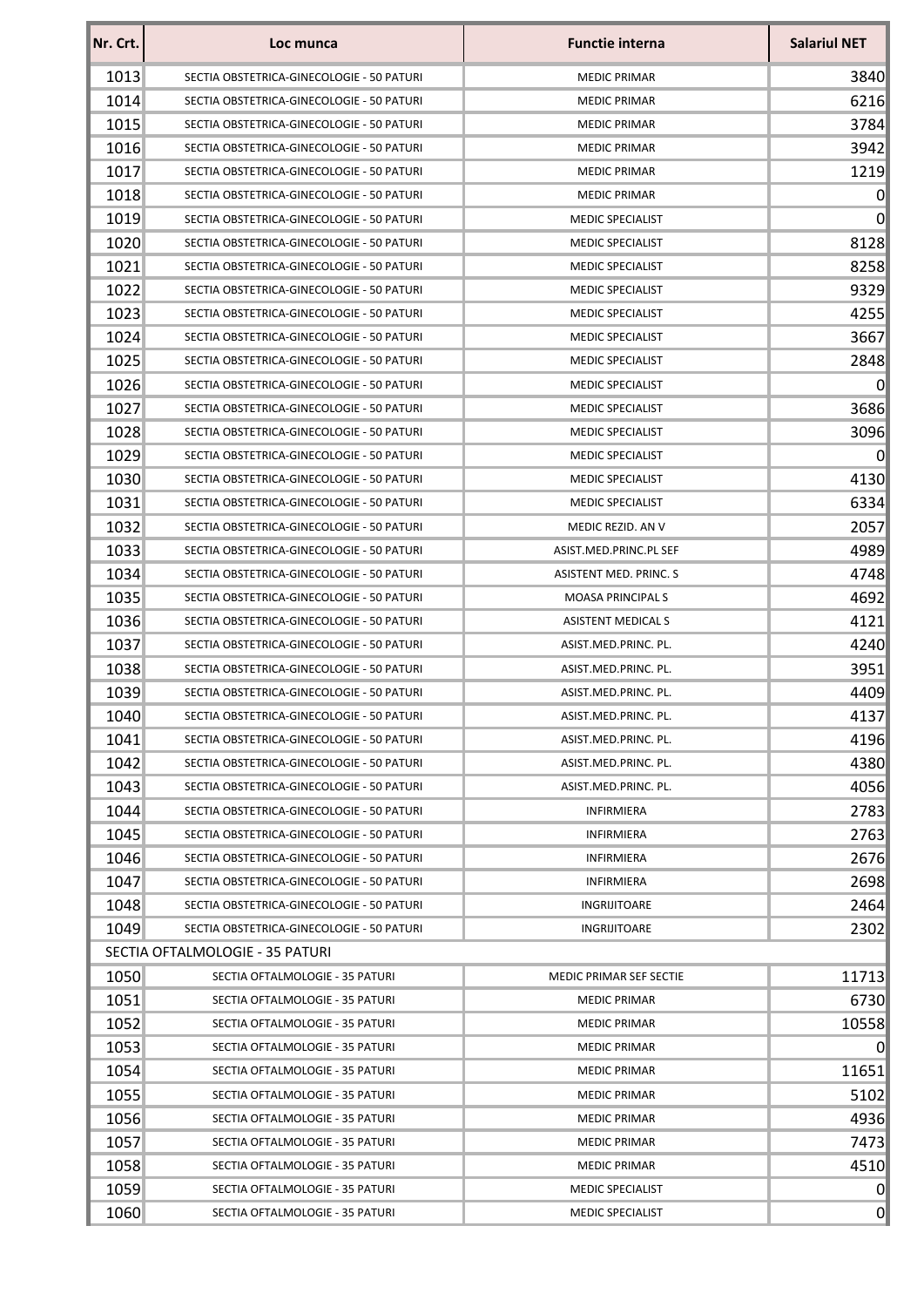| Nr. Crt. | Loc munca                                          | <b>Functie interna</b>         | <b>Salariul NET</b> |
|----------|----------------------------------------------------|--------------------------------|---------------------|
| 1061     | SECTIA OFTALMOLOGIE - 35 PATURI                    | <b>MEDIC SPECIALIST</b>        | 1159                |
| 1062     | SECTIA OFTALMOLOGIE - 35 PATURI                    | ASIST.MED.PRINC.S SEF          | 5141                |
| 1063     | SECTIA OFTALMOLOGIE - 35 PATURI                    | ASISTENT MED. PRINC. S         | 4639                |
| 1064     | SECTIA OFTALMOLOGIE - 35 PATURI                    | ASISTENT MED. PRINC. S         | 4607                |
| 1065     | SECTIA OFTALMOLOGIE - 35 PATURI                    | ASISTENT MED. PRINC. S         | 4531                |
| 1066     | SECTIA OFTALMOLOGIE - 35 PATURI                    | ASIST.MED.PRINC. PL.           | 4051                |
| 1067     | SECTIA OFTALMOLOGIE - 35 PATURI                    | ASIST.MED.PRINC. PL.           | 4083                |
| 1068     | SECTIA OFTALMOLOGIE - 35 PATURI                    | ASIST.MED.PRINC. PL.           | 4121                |
| 1069     | SECTIA OFTALMOLOGIE - 35 PATURI                    | <b>INFIRMIERA</b>              | 2758                |
| 1070     | SECTIA OFTALMOLOGIE - 35 PATURI                    | INFIRMIERA                     | 2687                |
| 1071     | SECTIA OFTALMOLOGIE - 35 PATURI                    | <b>INFIRMIERA</b>              | 2745                |
| 1072     | SECTIA OFTALMOLOGIE - 35 PATURI                    | INGRIJITOARE                   | 2361                |
| 1073     | SECTIA OFTALMOLOGIE - 35 PATURI                    | INGRIJITOARE                   | 2302                |
| 1074     | SECTIA OFTALMOLOGIE - 35 PATURI                    | INGRIJITOARE                   | 2299                |
|          | SECTIA ONCOLOGIE - 46 PATURI                       |                                |                     |
| 1075     | SECTIA ONCOLOGIE - 46 PATURI                       | <b>MEDIC PRIMAR SEF SECTIE</b> | 13148               |
| 1076     | SECTIA ONCOLOGIE - 46 PATURI                       | <b>MEDIC PRIMAR</b>            | 5324                |
| 1077     | SECTIA ONCOLOGIE - 46 PATURI                       | <b>MEDIC PRIMAR</b>            | 4867                |
| 1078     | SECTIA ONCOLOGIE - 46 PATURI                       | <b>MEDIC SPECIALIST</b>        | 8884                |
| 1079     | SECTIA ONCOLOGIE - 46 PATURI                       | <b>MEDIC SPECIALIST</b>        | 8902                |
| 1080     | SECTIA ONCOLOGIE - 46 PATURI                       | <b>MEDIC SPECIALIST</b>        | 3922                |
| 1081     | SECTIA ONCOLOGIE - 46 PATURI                       | <b>MEDIC SPECIALIST</b>        | 3864                |
| 1082     | SECTIA ONCOLOGIE - 46 PATURI                       | <b>MEDIC SPECIALIST</b>        | 2317                |
| 1083     | SECTIA ONCOLOGIE - 46 PATURI                       | <b>MEDIC SPECIALIST</b>        | 1868                |
| 1084     | SECTIA ONCOLOGIE - 46 PATURI                       | ASIST.MED.PRINC.PL SEF         | 5913                |
| 1085     | SECTIA ONCOLOGIE - 46 PATURI                       | ASISTENT MED. PRINC. S         | 5242                |
| 1086     | SECTIA ONCOLOGIE - 46 PATURI                       | ASISTENT MED. PRINC. S         | $\Omega$            |
| 1087     | SECTIA ONCOLOGIE - 46 PATURI                       | ASISTENT MED. PRINC. S         | 5410                |
| 1088     | SECTIA ONCOLOGIE - 46 PATURI                       | ASISTENT MED. PRINC. S         | 5309                |
| 1089     | SECTIA ONCOLOGIE - 46 PATURI                       | ASIST.MED.PRINC. PL.           | 5017                |
| 1090     | SECTIA ONCOLOGIE - 46 PATURI                       | ASIST.MED.PRINC. PL.           | 4661                |
| 1091     | SECTIA ONCOLOGIE - 46 PATURI                       | ASIST.MED.PRINC. PL.           | 4961                |
| 1092     | SECTIA ONCOLOGIE - 46 PATURI                       | ASIST.MED.PRINC. PL.           | 5125                |
| 1093     | SECTIA ONCOLOGIE - 46 PATURI                       | ASIST.MED.PRINC. PL.           | 4696                |
| 1094     | SECTIA ONCOLOGIE - 46 PATURI                       | ASIST.MED.PRINC. PL.           | 4502                |
| 1095     | SECTIA ONCOLOGIE - 46 PATURI                       | ASIST.MED.PRINC. PL.           | 4895                |
| 1096     | SECTIA ONCOLOGIE - 46 PATURI                       | ASIST.MED.PRINC. PL.           | 4772                |
| 1097     | SECTIA ONCOLOGIE - 46 PATURI                       | ASIST.MED. PL                  | 4679                |
| 1098     | SECTIA ONCOLOGIE - 46 PATURI                       | INFIRMIERA                     | 3035                |
| 1099     | SECTIA ONCOLOGIE - 46 PATURI                       | <b>INFIRMIERA</b>              | $\Omega$            |
| 1100     | SECTIA ONCOLOGIE - 46 PATURI                       | INFIRMIERA                     | 3046                |
| 1101     | SECTIA ONCOLOGIE - 46 PATURI                       | <b>INFIRMIERA</b>              | 3126                |
| 1102     | SECTIA ONCOLOGIE - 46 PATURI                       | <b>INFIRMIERA</b>              | 2897                |
| 1103     | SECTIA ONCOLOGIE - 46 PATURI                       | INGRIJITOARE                   | 2719                |
| 1104     | SECTIA ONCOLOGIE - 46 PATURI                       | INGRIJITOARE                   | $\Omega$            |
| 1105     | SECTIA ONCOLOGIE - 46 PATURI                       | INGRIJITOARE                   | 2793                |
|          | SECTIA ORL-33 PATURI DIN CARE COMP.CHIR.ORALA MAXI |                                |                     |
|          |                                                    |                                |                     |
| 1106     | SECTIA ORL-33 PATURI DIN CARE COMP.CHIR.ORALA MAXI | MEDIC SPECIALIST SEF SECTIE    | 9049                |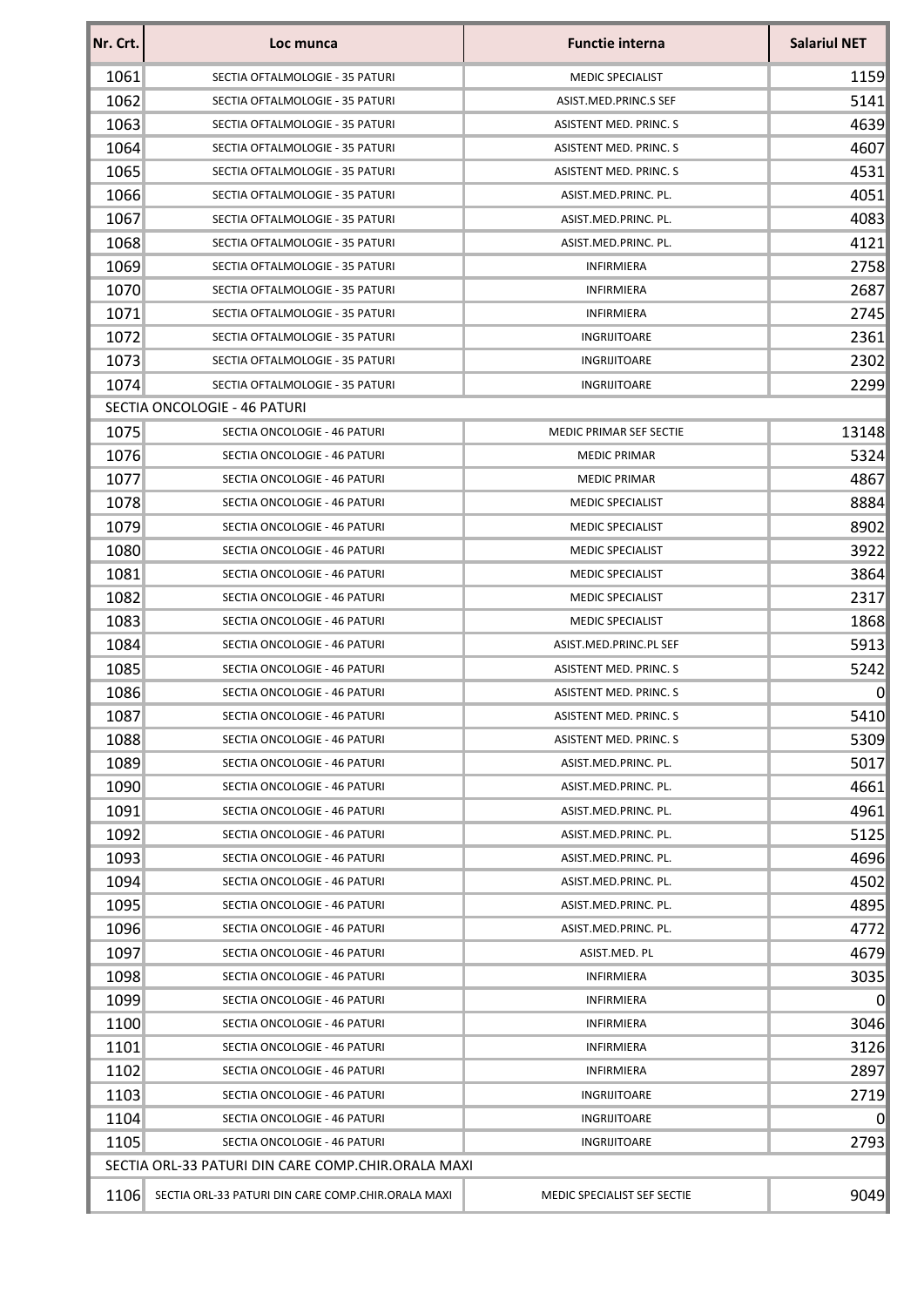| Nr. Crt. | Loc munca                                          | <b>Functie interna</b>  | <b>Salariul NET</b> |
|----------|----------------------------------------------------|-------------------------|---------------------|
| 1107     | SECTIA ORL-33 PATURI DIN CARE COMP.CHIR.ORALA MAXI | <b>MEDIC PRIMAR</b>     | 10211               |
| 1108     | SECTIA ORL-33 PATURI DIN CARE COMP.CHIR.ORALA MAXI | <b>MEDIC PRIMAR</b>     | 10705               |
| 1109     | SECTIA ORL-33 PATURI DIN CARE COMP.CHIR.ORALA MAXI | <b>MEDIC PRIMAR</b>     | 3688                |
| 1110     | SECTIA ORL-33 PATURI DIN CARE COMP.CHIR.ORALA MAXI | <b>MEDIC PRIMAR</b>     | 3034                |
| 1111     | SECTIA ORL-33 PATURI DIN CARE COMP.CHIR.ORALA MAXI | <b>MEDIC PRIMAR</b>     | $\mathbf 0$         |
| 1112     | SECTIA ORL-33 PATURI DIN CARE COMP.CHIR.ORALA MAXI | <b>MEDIC PRIMAR</b>     | 3365                |
| 1113     | SECTIA ORL-33 PATURI DIN CARE COMP.CHIR.ORALA MAXI | <b>MEDIC PRIMAR</b>     | 10572               |
| 1114     | SECTIA ORL-33 PATURI DIN CARE COMP.CHIR.ORALA MAXI | MEDIC SPECIALIST        | 4268                |
| 1115     | SECTIA ORL-33 PATURI DIN CARE COMP.CHIR.ORALA MAXI | <b>MEDIC SPECIALIST</b> | 8324                |
| 1116     | SECTIA ORL-33 PATURI DIN CARE COMP.CHIR.ORALA MAXI | <b>MEDIC SPECIALIST</b> | 3241                |
| 1117     | SECTIA ORL-33 PATURI DIN CARE COMP.CHIR.ORALA MAXI | MEDIC SPECIALIST        | 3305                |
| 1118     | SECTIA ORL-33 PATURI DIN CARE COMP.CHIR.ORALA MAXI | MEDIC SPECIALIST        | 7682                |
| 1119     | SECTIA ORL-33 PATURI DIN CARE COMP.CHIR.ORALA MAXI | ASIST.MED.PRINC.S SEF   | 5378                |
| 1120     | SECTIA ORL-33 PATURI DIN CARE COMP.CHIR.ORALA MAXI | ASIST.MED.PRINC. PL.    | 3864                |
| 1121     | SECTIA ORL-33 PATURI DIN CARE COMP.CHIR.ORALA MAXI | ASIST.MED.PRINC. PL.    | 4094                |
| 1122     | SECTIA ORL-33 PATURI DIN CARE COMP.CHIR.ORALA MAXI | ASIST.MED.PRINC. PL.    | 4290                |
| 1123     | SECTIA ORL-33 PATURI DIN CARE COMP.CHIR.ORALA MAXI | ASIST.MED.PRINC. PL.    | 4213                |
| 1124     | SECTIA ORL-33 PATURI DIN CARE COMP.CHIR.ORALA MAXI | ASIST.MED.PRINC. PL.    | 4269                |
| 1125     | SECTIA ORL-33 PATURI DIN CARE COMP.CHIR.ORALA MAXI | <b>INFIRMIERA</b>       | 2733                |
| 1126     | SECTIA ORL-33 PATURI DIN CARE COMP.CHIR.ORALA MAXI | INFIRMIERA              | 2745                |
| 1127     | SECTIA ORL-33 PATURI DIN CARE COMP.CHIR.ORALA MAXI | <b>INFIRMIERA</b>       | 2922                |
| 11281    | SECTIA ORL-33 PATURI DIN CARE COMP.CHIR.ORALA MAXI | INFIRMIERA              | 2790                |
| 11291    | SECTIA ORL-33 PATURI DIN CARE COMP.CHIR.ORALA MAXI | INGRIJITOARE            | 2342                |
|          | SECTIA ORTOPEDIE-TRAUMATOLOGIE - 48 PATURI         |                         |                     |
| 1130     | SECTIA ORTOPEDIE-TRAUMATOLOGIE - 48 PATURI         | MEDIC PRIMAR SEF SECTIE | 14033               |
| 1131     | SECTIA ORTOPEDIE-TRAUMATOLOGIE - 48 PATURI         | <b>MEDIC PRIMAR</b>     | 14015               |
| 1132     | SECTIA ORTOPEDIE-TRAUMATOLOGIE - 48 PATURI         | <b>MEDIC PRIMAR</b>     | 10547               |
| 1133     | SECTIA ORTOPEDIE-TRAUMATOLOGIE - 48 PATURI         | <b>MEDIC PRIMAR</b>     | 10561               |
| 1134     | SECTIA ORTOPEDIE-TRAUMATOLOGIE - 48 PATURI         | <b>MEDIC PRIMAR</b>     | 12750               |
| 1135     | SECTIA ORTOPEDIE-TRAUMATOLOGIE - 48 PATURI         | <b>MEDIC PRIMAR</b>     | $\mathbf 0$         |
| 1136     | SECTIA ORTOPEDIE-TRAUMATOLOGIE - 48 PATURI         | <b>MEDIC PRIMAR</b>     | 2218                |
| 1137     | SECTIA ORTOPEDIE-TRAUMATOLOGIE - 48 PATURI         | <b>MEDIC PRIMAR</b>     | 0                   |
| 1138     | SECTIA ORTOPEDIE-TRAUMATOLOGIE - 48 PATURI         | <b>MEDIC PRIMAR</b>     | 4575                |
| 1139     | SECTIA ORTOPEDIE-TRAUMATOLOGIE - 48 PATURI         | <b>MEDIC PRIMAR</b>     | $\boldsymbol{0}$    |
| 1140     | SECTIA ORTOPEDIE-TRAUMATOLOGIE - 48 PATURI         | <b>MEDIC PRIMAR</b>     | 0                   |
| 1141     | SECTIA ORTOPEDIE-TRAUMATOLOGIE - 48 PATURI         | MEDIC SPECIALIST        | 9075                |
| 1142     | SECTIA ORTOPEDIE-TRAUMATOLOGIE - 48 PATURI         | <b>MEDIC SPECIALIST</b> | 2011                |
| 1143     | SECTIA ORTOPEDIE-TRAUMATOLOGIE - 48 PATURI         | <b>MEDIC SPECIALIST</b> | 9130                |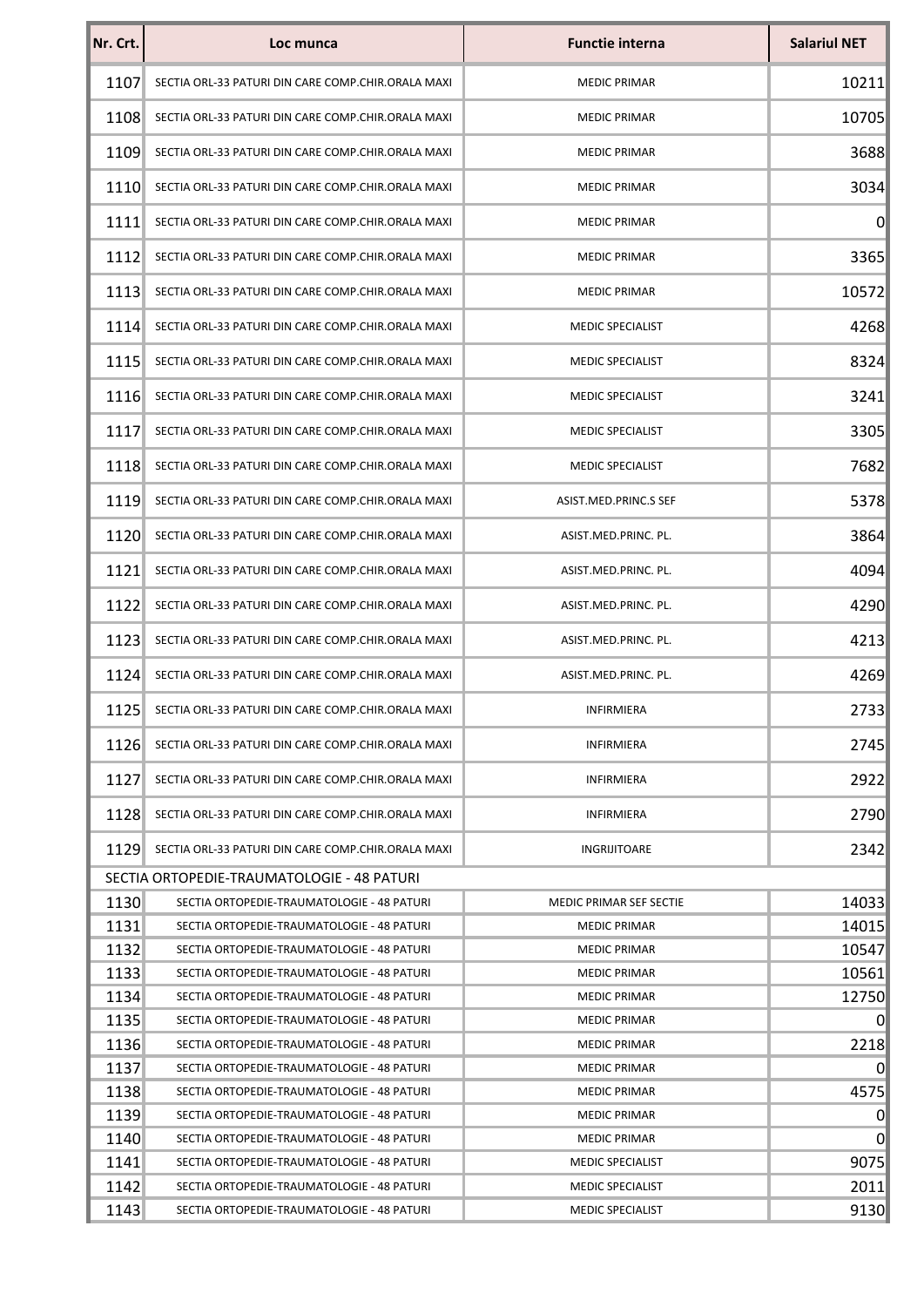| Nr. Crt. | Loc munca                                                 | <b>Functie interna</b>        | <b>Salariul NET</b> |
|----------|-----------------------------------------------------------|-------------------------------|---------------------|
| 1144     | SECTIA ORTOPEDIE-TRAUMATOLOGIE - 48 PATURI                | <b>MEDIC SPECIALIST</b>       | 3696                |
| 1145     | SECTIA ORTOPEDIE-TRAUMATOLOGIE - 48 PATURI                | <b>MEDIC SPECIALIST</b>       | 2454                |
| 1146     | SECTIA ORTOPEDIE-TRAUMATOLOGIE - 48 PATURI                | <b>MEDIC SPECIALIST</b>       | 2514                |
| 1147     | SECTIA ORTOPEDIE-TRAUMATOLOGIE - 48 PATURI                | <b>MEDIC SPECIALIST</b>       | 2898                |
| 1148     | SECTIA ORTOPEDIE-TRAUMATOLOGIE - 48 PATURI                | ASIST.MED.PRINC.PL SEF        | 5242                |
| 1149     | SECTIA ORTOPEDIE-TRAUMATOLOGIE - 48 PATURI                | ASISTENT MED. PRINC. S        | 4791                |
| 1150     | SECTIA ORTOPEDIE-TRAUMATOLOGIE - 48 PATURI                | <b>ASISTENT MED. PRINC. S</b> | 4703                |
| 1151     | SECTIA ORTOPEDIE-TRAUMATOLOGIE - 48 PATURI                | ASIST.MED.PRINC. PL.          | 4224                |
| 1152     | SECTIA ORTOPEDIE-TRAUMATOLOGIE - 48 PATURI                | ASIST.MED.PRINC. PL.          | 4342                |
| 1153     | SECTIA ORTOPEDIE-TRAUMATOLOGIE - 48 PATURI                | ASIST.MED.PRINC. PL.          | 4302                |
| 1154     | SECTIA ORTOPEDIE-TRAUMATOLOGIE - 48 PATURI                | ASIST.MED.PRINC. PL.          | 4181                |
| 1155     | SECTIA ORTOPEDIE-TRAUMATOLOGIE - 48 PATURI                | ASIST.MED.PRINC. PL.          | 4302                |
| 1156     | SECTIA ORTOPEDIE-TRAUMATOLOGIE - 48 PATURI                | ASIST.MED.PRINC. PL.          | 4302                |
| 1157     | SECTIA ORTOPEDIE-TRAUMATOLOGIE - 48 PATURI                | ASIST.MED.PRINC. PL.          | 4330                |
| 1158     | SECTIA ORTOPEDIE-TRAUMATOLOGIE - 48 PATURI                | ASIST.MED. PL                 | 3139                |
| 1159     | SECTIA ORTOPEDIE-TRAUMATOLOGIE - 48 PATURI                | <b>INFIRMIERA</b>             | 2605                |
| 1160     | SECTIA ORTOPEDIE-TRAUMATOLOGIE - 48 PATURI                | <b>INFIRMIERA</b>             | 2668                |
| 1161     | SECTIA ORTOPEDIE-TRAUMATOLOGIE - 48 PATURI                | <b>INFIRMIERA</b>             | 2422                |
| 1162     | SECTIA ORTOPEDIE-TRAUMATOLOGIE - 48 PATURI                | <b>INFIRMIERA</b>             | 2370                |
| 1163     | SECTIA ORTOPEDIE-TRAUMATOLOGIE - 48 PATURI                | <b>INFIRMIERA</b>             | 2452                |
| 1164     | SECTIA ORTOPEDIE-TRAUMATOLOGIE - 48 PATURI                | INGRIJITOARE                  | 2262                |
| 1165     | SECTIA ORTOPEDIE-TRAUMATOLOGIE - 48 PATURI                | INGRIJITOARE                  | 2263                |
| 1166     | SECTIA ORTOPEDIE-TRAUMATOLOGIE - 48 PATURI                | INGRIJITOARE                  | 2263                |
| 1167     | SECTIA ORTOPEDIE-TRAUMATOLOGIE - 48 PATURI                | INGRIJITOARE                  | 2239                |
|          | SECTIA ORTOPEDIE-TRAUMATOLOGIE - SALA DE KINETOTERAPIE    |                               |                     |
| 1168     | SECTIA ORTOPEDIE-TRAUMATOLOGIE - SALA DE<br>KINETOTERAPIE | KINETOTERAPEUT PRINC.S        | 5442                |
|          | SECTIA PEDIATRIE - 69 PATURI                              |                               |                     |
| 1169     | SECTIA PEDIATRIE - 69 PATURI                              | MEDIC PRIMAR SEF SECTIE       | 11446               |
| 1170     | SECTIA PEDIATRIE - 69 PATURI                              | <b>MEDIC PRIMAR</b>           | 10604               |
| 1171     | SECTIA PEDIATRIE - 69 PATURI                              | <b>MEDIC PRIMAR</b>           | 9961                |
| 1172     | SECTIA PEDIATRIE - 69 PATURI                              | <b>MEDIC PRIMAR</b>           | $\Omega$            |
| 1173     | SECTIA PEDIATRIE - 69 PATURI                              | <b>MEDIC PRIMAR</b>           | 10643               |
| 1174     | SECTIA PEDIATRIE - 69 PATURI                              | <b>MEDIC PRIMAR</b>           | 3811                |
| 1175     | SECTIA PEDIATRIE - 69 PATURI                              | <b>MEDIC PRIMAR</b>           | 4047                |
| 1176     | SECTIA PEDIATRIE - 69 PATURI                              | <b>MEDIC PRIMAR</b>           | 4229                |
| 1177     | SECTIA PEDIATRIE - 69 PATURI                              | <b>MEDIC SPECIALIST</b>       | 8251                |
| 1178     | SECTIA PEDIATRIE - 69 PATURI                              | <b>MEDIC SPECIALIST</b>       | 2360                |
| 1179     | SECTIA PEDIATRIE - 69 PATURI                              | <b>MEDIC SPECIALIST</b>       | 1803                |
| 1180     | SECTIA PEDIATRIE - 69 PATURI                              | <b>MEDIC SPECIALIST</b>       | 2819                |
| 1181     | SECTIA PEDIATRIE - 69 PATURI                              | <b>MEDIC SPECIALIST</b>       | 3292                |
| 1182     | SECTIA PEDIATRIE - 69 PATURI                              | <b>MEDIC SPECIALIST</b>       | 7721                |
| 1183     | SECTIA PEDIATRIE - 69 PATURI                              | ASIST.MED.PRINC.S SEF         | 5216                |
| 1184     | SECTIA PEDIATRIE - 69 PATURI                              | ASISTENT MED. PRINC. S        | 4653                |
| 1185     | SECTIA PEDIATRIE - 69 PATURI                              | ASISTENT MED. PRINC. S        | 4623                |
| 1186     | SECTIA PEDIATRIE - 69 PATURI                              | ASISTENT MED. PRINC. S        | 4696                |
| 1187     | SECTIA PEDIATRIE - 69 PATURI                              | ASISTENT MED. PRINC. S        | 4572                |
| 1188     | SECTIA PEDIATRIE - 69 PATURI                              | ASISTENT MED. PRINC. S        | 4163                |
| 1189     | SECTIA PEDIATRIE - 69 PATURI                              | ASIST.MED.PRINC. PL.          | 4144                |
| 1190     | SECTIA PEDIATRIE - 69 PATURI                              | ASIST.MED.PRINC. PL.          | 4338                |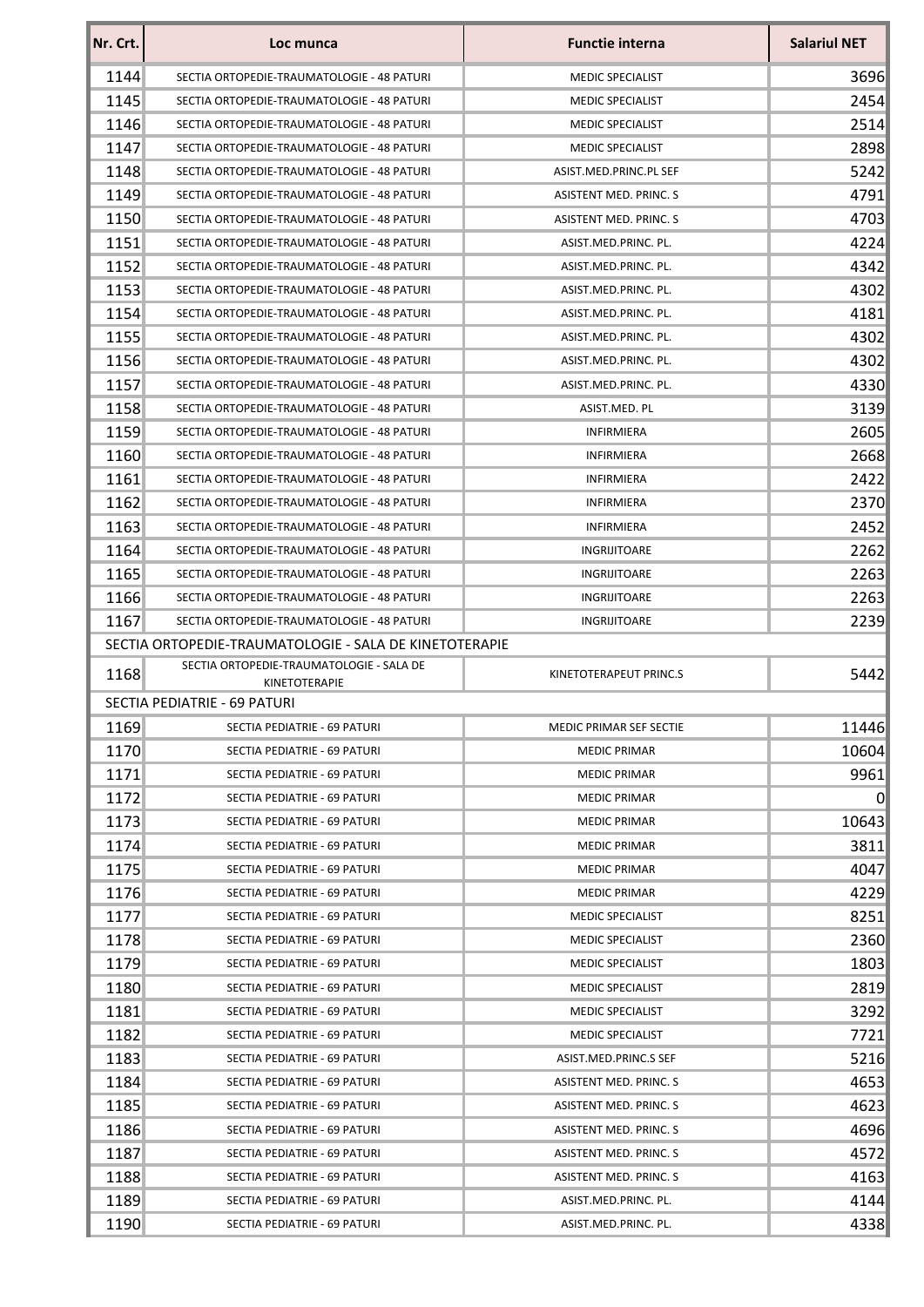| Nr. Crt. | Loc munca                           | <b>Functie interna</b>  | <b>Salariul NET</b> |
|----------|-------------------------------------|-------------------------|---------------------|
| 1191     | SECTIA PEDIATRIE - 69 PATURI        | ASIST.MED.PRINC. PL.    | 4204                |
| 1192     | SECTIA PEDIATRIE - 69 PATURI        | ASIST.MED.PRINC. PL.    | 4340                |
| 1193     | SECTIA PEDIATRIE - 69 PATURI        | ASIST.MED.PRINC. PL.    | 4058                |
| 1194     | SECTIA PEDIATRIE - 69 PATURI        | ASIST.MED.PRINC. PL.    | 4222                |
| 1195     | SECTIA PEDIATRIE - 69 PATURI        | ASIST.MED.PRINC. PL.    | 3993                |
| 1196     | SECTIA PEDIATRIE - 69 PATURI        | ASIST.MED. PL           | 3484                |
| 1197     | SECTIA PEDIATRIE - 69 PATURI        | <b>INFIRMIERA</b>       | 2760                |
| 1198     | SECTIA PEDIATRIE - 69 PATURI        | <b>INFIRMIERA</b>       | 2861                |
| 1199     | SECTIA PEDIATRIE - 69 PATURI        | <b>INFIRMIERA</b>       | 2481                |
| 1200     | SECTIA PEDIATRIE - 69 PATURI        | <b>INFIRMIERA</b>       | 2817                |
| 1201     | SECTIA PEDIATRIE - 69 PATURI        | <b>INFIRMIERA</b>       | 2593                |
| 1202     | SECTIA PEDIATRIE - 69 PATURI        | <b>INFIRMIERA</b>       | 2840                |
| 1203     | SECTIA PEDIATRIE - 69 PATURI        | INGRIJITOARE            | 2284                |
| 1204     | SECTIA PEDIATRIE - 69 PATURI        | INGRIJITOARE            | 2704                |
| 1205     | SECTIA PEDIATRIE - 69 PATURI        | INGRIJITOARE            | $\Omega$            |
|          | SECTIA PSIHIATRIE ACUTI - 60 PATURI |                         |                     |
| 1206     | SECTIA PSIHIATRIE ACUTI - 60 PATURI | MEDIC PRIMAR SEF SECTIE | 17683               |
| 1207     | SECTIA PSIHIATRIE ACUTI - 60 PATURI | <b>MEDIC PRIMAR</b>     | 14568               |
| 1208     | SECTIA PSIHIATRIE ACUTI - 60 PATURI | <b>MEDIC PRIMAR</b>     | 15772               |
| 1209     | SECTIA PSIHIATRIE ACUTI - 60 PATURI | <b>MEDIC PRIMAR</b>     | 14528               |
| 1210     | SECTIA PSIHIATRIE ACUTI - 60 PATURI | <b>MEDIC PRIMAR</b>     | 2856                |
| 1211     | SECTIA PSIHIATRIE ACUTI - 60 PATURI | <b>MEDIC PRIMAR</b>     | $\Omega$            |
| 1212     | SECTIA PSIHIATRIE ACUTI - 60 PATURI | <b>MEDIC SPECIALIST</b> | 11051               |
| 1213     | SECTIA PSIHIATRIE ACUTI - 60 PATURI | <b>MEDIC SPECIALIST</b> | 10338               |
| 1214     | SECTIA PSIHIATRIE ACUTI - 60 PATURI | <b>MEDIC SPECIALIST</b> | 2326                |
| 1215     | SECTIA PSIHIATRIE ACUTI - 60 PATURI | <b>MEDIC SPECIALIST</b> | 3769                |
| 1216     | SECTIA PSIHIATRIE ACUTI - 60 PATURI | <b>MEDIC SPECIALIST</b> | 1873                |
| 1217     | SECTIA PSIHIATRIE ACUTI - 60 PATURI | <b>MEDIC SPECIALIST</b> | 2641                |
| 1218     | SECTIA PSIHIATRIE ACUTI - 60 PATURI | MEDIC REZID. AN V       | 690                 |
| 1219     | SECTIA PSIHIATRIE ACUTI - 60 PATURI | MEDIC REZID. AN V       | 0                   |
| 1220     | SECTIA PSIHIATRIE ACUTI - 60 PATURI | PSIHOLOG PRINC.         | 6544                |
| 1221     | SECTIA PSIHIATRIE ACUTI - 60 PATURI | ASIST.MED.PRINC.PL SEF  | 6982                |
| 1222     | SECTIA PSIHIATRIE ACUTI - 60 PATURI | ASISTENT MED. PRINC. S  | 6001                |
| 1223     | SECTIA PSIHIATRIE ACUTI - 60 PATURI | ASISTENT MED. PRINC. S  | 6273                |
| 1224     | SECTIA PSIHIATRIE ACUTI - 60 PATURI | ASISTENT MED. PRINC. S  | 6196                |
| 1225     | SECTIA PSIHIATRIE ACUTI - 60 PATURI | ASISTENT MED. PRINC. S  | 6472                |
| 1226     | SECTIA PSIHIATRIE ACUTI - 60 PATURI | ASISTENT MED. PRINC. S  | 6338                |
| 1227     | SECTIA PSIHIATRIE ACUTI - 60 PATURI | ASISTENT MED. PRINC. S  | 6183                |
| 1228     | SECTIA PSIHIATRIE ACUTI - 60 PATURI | ASISTENT MED. PRINC. S  | 6231                |
| 1229     | SECTIA PSIHIATRIE ACUTI - 60 PATURI | ASISTENT MED. PRINC. S  | 6183                |
| 1230     | SECTIA PSIHIATRIE ACUTI - 60 PATURI | ASIST.MED.PRINC. PL.    | 6394                |
| 1231     | SECTIA PSIHIATRIE ACUTI - 60 PATURI | ASIST.MED.PRINC. PL.    | 5747                |
| 1232     | SECTIA PSIHIATRIE ACUTI - 60 PATURI | ASIST.MED.PRINC. PL.    | 5317                |
| 1233     | SECTIA PSIHIATRIE ACUTI - 60 PATURI | ASIST.MED.PRINC. PL.    | 5474                |
| 1234     | SECTIA PSIHIATRIE ACUTI - 60 PATURI | ASIST.MED.PRINC. PL.    | 5324                |
| 1235     | SECTIA PSIHIATRIE ACUTI - 60 PATURI | <b>INFIRMIERA</b>       | 3170                |
| 1236     | SECTIA PSIHIATRIE ACUTI - 60 PATURI | <b>INFIRMIERA</b>       | 3318                |
| 1237     | SECTIA PSIHIATRIE ACUTI - 60 PATURI | <b>INFIRMIERA</b>       | 3246                |
| 1238     | SECTIA PSIHIATRIE ACUTI - 60 PATURI | <b>INFIRMIERA</b>       | 3066                |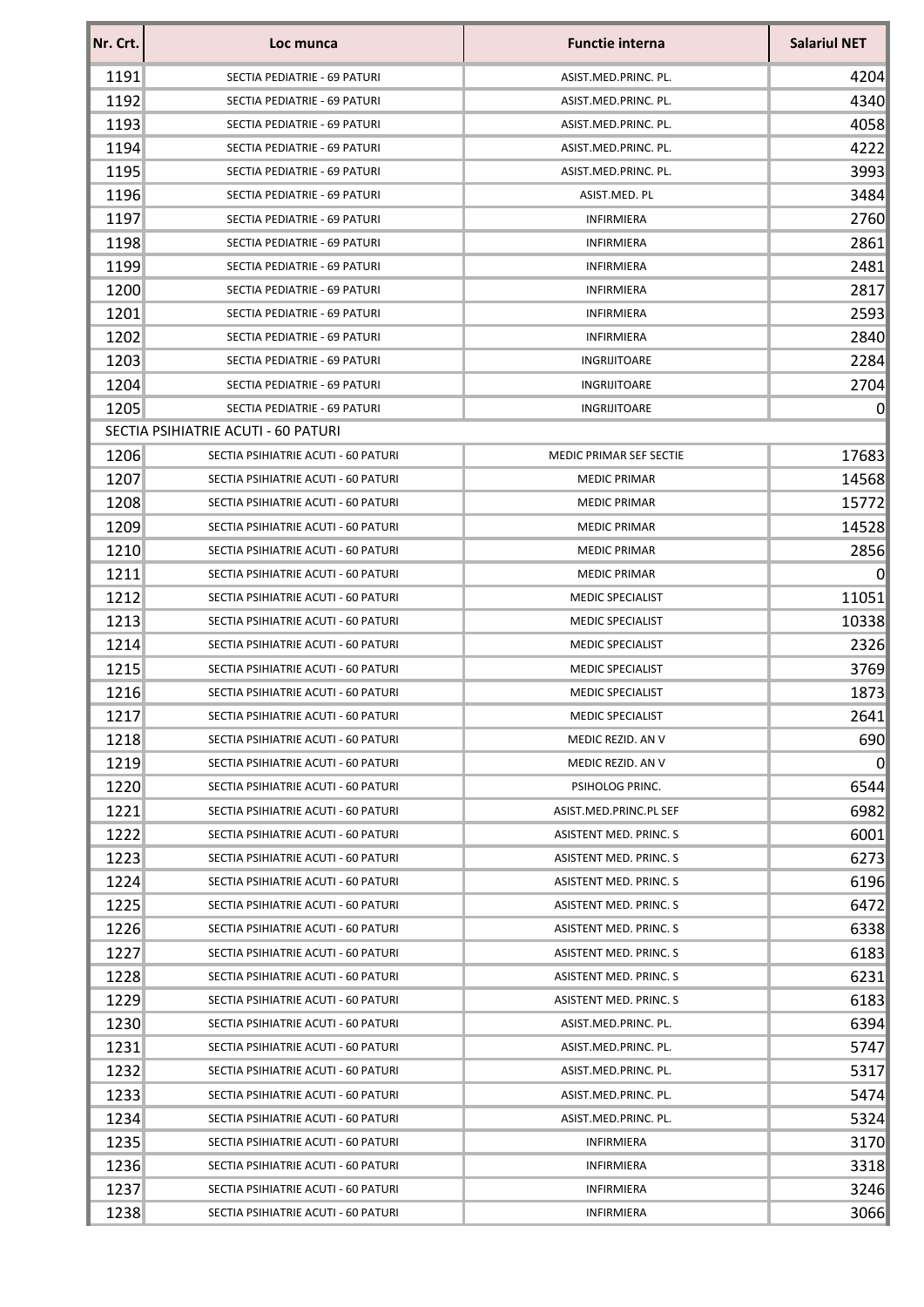| 1239<br>SECTIA PSIHIATRIE ACUTI - 60 PATURI<br><b>INFIRMIERA</b><br>1240<br>INGRIJITOARE<br>SECTIA PSIHIATRIE ACUTI - 60 PATURI<br>1241<br>SECTIA PSIHIATRIE ACUTI - 60 PATURI<br>INGRIJITOARE<br>1242<br>SECTIA PSIHIATRIE ACUTI - 60 PATURI<br>MUNCITOR NECALIFICAT I<br>1243<br>SECTIA PSIHIATRIE ACUTI - 60 PATURI<br>MUNCITOR NECALIFICAT I<br>SECTIA REC., MED. FIZICA SI BALNEOLOGIE-56 PATURI<br>1244<br>SECTIA REC., MED. FIZICA SI BALNEOLOGIE-56 PATURI<br>MEDIC PRIMAR SEF SECTIE<br>1245<br>SECTIA REC., MED. FIZICA SI BALNEOLOGIE-56 PATURI<br><b>MEDIC PRIMAR</b><br>1246<br>SECTIA REC., MED. FIZICA SI BALNEOLOGIE-56 PATURI<br><b>MEDIC PRIMAR</b><br>1247<br>SECTIA REC., MED. FIZICA SI BALNEOLOGIE-56 PATURI<br><b>MEDIC PRIMAR</b><br>1248<br>SECTIA REC., MED. FIZICA SI BALNEOLOGIE-56 PATURI<br><b>MEDIC SPECIALIST</b><br>1249<br>SECTIA REC., MED. FIZICA SI BALNEOLOGIE-56 PATURI<br><b>MEDIC SPECIALIST</b><br>1250<br>SECTIA REC., MED. FIZICA SI BALNEOLOGIE-56 PATURI<br><b>MEDIC SPECIALIST</b><br>1251<br>SECTIA REC., MED. FIZICA SI BALNEOLOGIE-56 PATURI<br>MEDIC SPECIALIST<br>1252<br>SECTIA REC., MED. FIZICA SI BALNEOLOGIE-56 PATURI<br><b>MEDIC SPECIALIST</b><br>1253<br>SECTIA REC., MED. FIZICA SI BALNEOLOGIE-56 PATURI<br>ASIST.MED.PRINC.S SEF<br>1254<br>SECTIA REC., MED. FIZICA SI BALNEOLOGIE-56 PATURI<br>ASISTENT MED. PRINC. S<br>1255<br>ASISTENT MED. PRINC. S<br>SECTIA REC., MED. FIZICA SI BALNEOLOGIE-56 PATURI<br>1256<br>SECTIA REC., MED. FIZICA SI BALNEOLOGIE-56 PATURI<br>ASIST.MED.PRINC. PL.<br>1257<br>SECTIA REC., MED. FIZICA SI BALNEOLOGIE-56 PATURI<br>ASIST.MED.PRINC. PL.<br>1258<br>SECTIA REC., MED. FIZICA SI BALNEOLOGIE-56 PATURI<br>ASIST.MED.PRINC. PL.<br>1259<br>SECTIA REC., MED. FIZICA SI BALNEOLOGIE-56 PATURI<br>ASIST.MED.PRINC. PL.<br>1260<br>SECTIA REC., MED. FIZICA SI BALNEOLOGIE-56 PATURI<br>ASIST.MED.PRINC. PL.<br>1261<br>SECTIA REC., MED. FIZICA SI BALNEOLOGIE-56 PATURI<br>ASIST.MED.PRINC. PL.<br>1262<br>SECTIA REC., MED. FIZICA SI BALNEOLOGIE-56 PATURI<br>ASIST.MED. PL<br>1263<br>SECTIA REC., MED. FIZICA SI BALNEOLOGIE-56 PATURI<br><b>INFIRMIERA</b><br>1264<br>SECTIA REC., MED. FIZICA SI BALNEOLOGIE-56 PATURI<br><b>INFIRMIERA</b><br>1265<br>SECTIA REC., MED. FIZICA SI BALNEOLOGIE-56 PATURI<br><b>INFIRMIERA</b><br>1266<br>SECTIA REC., MED. FIZICA SI BALNEOLOGIE-56 PATURI<br><b>INFIRMIERA</b><br>1267<br>SECTIA REC., MED. FIZICA SI BALNEOLOGIE-56 PATURI<br>INGRIJITOARE<br>1268<br>SECTIA REC., MED. FIZICA SI BALNEOLOGIE-56 PATURI<br>INGRIJITOARE<br>1269<br>SECTIA REC., MED. FIZICA SI BALNEOLOGIE-56 PATURI<br>INGRIJITOARE<br>SECTIA UROLOGIE - 25 PATURI<br>1270<br>SECTIA UROLOGIE - 25 PATURI<br>MEDIC SPECIALIST SEF SECTIE<br>1271<br>SECTIA UROLOGIE - 25 PATURI<br><b>MEDIC PRIMAR</b><br>1272<br><b>MEDIC PRIMAR</b><br>SECTIA UROLOGIE - 25 PATURI<br>1273<br>SECTIA UROLOGIE - 25 PATURI<br><b>MEDIC PRIMAR</b><br>1274<br>SECTIA UROLOGIE - 25 PATURI<br><b>MEDIC PRIMAR</b><br>1275<br>SECTIA UROLOGIE - 25 PATURI<br><b>MEDIC SPECIALIST</b><br>1276<br>SECTIA UROLOGIE - 25 PATURI<br><b>MEDIC SPECIALIST</b><br>1277<br>SECTIA UROLOGIE - 25 PATURI<br><b>MEDIC SPECIALIST</b><br>1278<br>SECTIA UROLOGIE - 25 PATURI<br><b>MEDIC SPECIALIST</b><br>1279<br>SECTIA UROLOGIE - 25 PATURI<br><b>MEDIC SPECIALIST</b><br>1280<br>SECTIA UROLOGIE - 25 PATURI<br>MEDIC SPECIALIST<br>8651<br>1281<br><b>MEDIC SPECIALIST</b><br>SECTIA UROLOGIE - 25 PATURI<br>1282<br>SECTIA UROLOGIE - 25 PATURI<br>ASIST.MED.PRINC.S SEF<br>1283<br>SECTIA UROLOGIE - 25 PATURI<br>ASISTENT MED. PRINC. S<br>1284<br>SECTIA UROLOGIE - 25 PATURI<br>ASISTENT MED. PRINC. S | Nr. Crt. | Loc munca                   | <b>Functie interna</b> | <b>Salariul NET</b> |
|-------------------------------------------------------------------------------------------------------------------------------------------------------------------------------------------------------------------------------------------------------------------------------------------------------------------------------------------------------------------------------------------------------------------------------------------------------------------------------------------------------------------------------------------------------------------------------------------------------------------------------------------------------------------------------------------------------------------------------------------------------------------------------------------------------------------------------------------------------------------------------------------------------------------------------------------------------------------------------------------------------------------------------------------------------------------------------------------------------------------------------------------------------------------------------------------------------------------------------------------------------------------------------------------------------------------------------------------------------------------------------------------------------------------------------------------------------------------------------------------------------------------------------------------------------------------------------------------------------------------------------------------------------------------------------------------------------------------------------------------------------------------------------------------------------------------------------------------------------------------------------------------------------------------------------------------------------------------------------------------------------------------------------------------------------------------------------------------------------------------------------------------------------------------------------------------------------------------------------------------------------------------------------------------------------------------------------------------------------------------------------------------------------------------------------------------------------------------------------------------------------------------------------------------------------------------------------------------------------------------------------------------------------------------------------------------------------------------------------------------------------------------------------------------------------------------------------------------------------------------------------------------------------------------------------------------------------------------------------------------------------------------------------------------------------------------------------------------------------------------------------------------------------------------------------------------------------------------------------------------------------------------------------------------------------------------------------------------------------------------------------------------------------------------------------------------------------------------------------------------------------------------------------------------------------------------------------------------------------------------------------------------------------------------------------------------------------------------------|----------|-----------------------------|------------------------|---------------------|
| 2873<br>2932<br>2880<br>3007<br>11010<br>4367<br>1939<br>10425<br>8326<br>7961<br>7708<br>4810<br>3676<br>5098<br>4505<br>4607<br>4162<br>4164<br>4222<br>4053<br>3987<br>4157<br>3758<br>3050<br>2745<br>2683<br>2452<br>2380<br>2285<br>1922<br>9932<br>$\vert 0 \vert$<br>4327<br>2746<br>13260<br>9054<br>2307<br>5156<br>5144<br>1507<br>0<br>5406<br>4727<br>4695                                                                                                                                                                                                                                                                                                                                                                                                                                                                                                                                                                                                                                                                                                                                                                                                                                                                                                                                                                                                                                                                                                                                                                                                                                                                                                                                                                                                                                                                                                                                                                                                                                                                                                                                                                                                                                                                                                                                                                                                                                                                                                                                                                                                                                                                                                                                                                                                                                                                                                                                                                                                                                                                                                                                                                                                                                                                                                                                                                                                                                                                                                                                                                                                                                                                                                                                                 |          |                             |                        | 3196                |
|                                                                                                                                                                                                                                                                                                                                                                                                                                                                                                                                                                                                                                                                                                                                                                                                                                                                                                                                                                                                                                                                                                                                                                                                                                                                                                                                                                                                                                                                                                                                                                                                                                                                                                                                                                                                                                                                                                                                                                                                                                                                                                                                                                                                                                                                                                                                                                                                                                                                                                                                                                                                                                                                                                                                                                                                                                                                                                                                                                                                                                                                                                                                                                                                                                                                                                                                                                                                                                                                                                                                                                                                                                                                                                                         |          |                             |                        |                     |
|                                                                                                                                                                                                                                                                                                                                                                                                                                                                                                                                                                                                                                                                                                                                                                                                                                                                                                                                                                                                                                                                                                                                                                                                                                                                                                                                                                                                                                                                                                                                                                                                                                                                                                                                                                                                                                                                                                                                                                                                                                                                                                                                                                                                                                                                                                                                                                                                                                                                                                                                                                                                                                                                                                                                                                                                                                                                                                                                                                                                                                                                                                                                                                                                                                                                                                                                                                                                                                                                                                                                                                                                                                                                                                                         |          |                             |                        |                     |
|                                                                                                                                                                                                                                                                                                                                                                                                                                                                                                                                                                                                                                                                                                                                                                                                                                                                                                                                                                                                                                                                                                                                                                                                                                                                                                                                                                                                                                                                                                                                                                                                                                                                                                                                                                                                                                                                                                                                                                                                                                                                                                                                                                                                                                                                                                                                                                                                                                                                                                                                                                                                                                                                                                                                                                                                                                                                                                                                                                                                                                                                                                                                                                                                                                                                                                                                                                                                                                                                                                                                                                                                                                                                                                                         |          |                             |                        |                     |
|                                                                                                                                                                                                                                                                                                                                                                                                                                                                                                                                                                                                                                                                                                                                                                                                                                                                                                                                                                                                                                                                                                                                                                                                                                                                                                                                                                                                                                                                                                                                                                                                                                                                                                                                                                                                                                                                                                                                                                                                                                                                                                                                                                                                                                                                                                                                                                                                                                                                                                                                                                                                                                                                                                                                                                                                                                                                                                                                                                                                                                                                                                                                                                                                                                                                                                                                                                                                                                                                                                                                                                                                                                                                                                                         |          |                             |                        |                     |
|                                                                                                                                                                                                                                                                                                                                                                                                                                                                                                                                                                                                                                                                                                                                                                                                                                                                                                                                                                                                                                                                                                                                                                                                                                                                                                                                                                                                                                                                                                                                                                                                                                                                                                                                                                                                                                                                                                                                                                                                                                                                                                                                                                                                                                                                                                                                                                                                                                                                                                                                                                                                                                                                                                                                                                                                                                                                                                                                                                                                                                                                                                                                                                                                                                                                                                                                                                                                                                                                                                                                                                                                                                                                                                                         |          |                             |                        |                     |
|                                                                                                                                                                                                                                                                                                                                                                                                                                                                                                                                                                                                                                                                                                                                                                                                                                                                                                                                                                                                                                                                                                                                                                                                                                                                                                                                                                                                                                                                                                                                                                                                                                                                                                                                                                                                                                                                                                                                                                                                                                                                                                                                                                                                                                                                                                                                                                                                                                                                                                                                                                                                                                                                                                                                                                                                                                                                                                                                                                                                                                                                                                                                                                                                                                                                                                                                                                                                                                                                                                                                                                                                                                                                                                                         |          |                             |                        |                     |
|                                                                                                                                                                                                                                                                                                                                                                                                                                                                                                                                                                                                                                                                                                                                                                                                                                                                                                                                                                                                                                                                                                                                                                                                                                                                                                                                                                                                                                                                                                                                                                                                                                                                                                                                                                                                                                                                                                                                                                                                                                                                                                                                                                                                                                                                                                                                                                                                                                                                                                                                                                                                                                                                                                                                                                                                                                                                                                                                                                                                                                                                                                                                                                                                                                                                                                                                                                                                                                                                                                                                                                                                                                                                                                                         |          |                             |                        |                     |
|                                                                                                                                                                                                                                                                                                                                                                                                                                                                                                                                                                                                                                                                                                                                                                                                                                                                                                                                                                                                                                                                                                                                                                                                                                                                                                                                                                                                                                                                                                                                                                                                                                                                                                                                                                                                                                                                                                                                                                                                                                                                                                                                                                                                                                                                                                                                                                                                                                                                                                                                                                                                                                                                                                                                                                                                                                                                                                                                                                                                                                                                                                                                                                                                                                                                                                                                                                                                                                                                                                                                                                                                                                                                                                                         |          |                             |                        |                     |
|                                                                                                                                                                                                                                                                                                                                                                                                                                                                                                                                                                                                                                                                                                                                                                                                                                                                                                                                                                                                                                                                                                                                                                                                                                                                                                                                                                                                                                                                                                                                                                                                                                                                                                                                                                                                                                                                                                                                                                                                                                                                                                                                                                                                                                                                                                                                                                                                                                                                                                                                                                                                                                                                                                                                                                                                                                                                                                                                                                                                                                                                                                                                                                                                                                                                                                                                                                                                                                                                                                                                                                                                                                                                                                                         |          |                             |                        |                     |
|                                                                                                                                                                                                                                                                                                                                                                                                                                                                                                                                                                                                                                                                                                                                                                                                                                                                                                                                                                                                                                                                                                                                                                                                                                                                                                                                                                                                                                                                                                                                                                                                                                                                                                                                                                                                                                                                                                                                                                                                                                                                                                                                                                                                                                                                                                                                                                                                                                                                                                                                                                                                                                                                                                                                                                                                                                                                                                                                                                                                                                                                                                                                                                                                                                                                                                                                                                                                                                                                                                                                                                                                                                                                                                                         |          |                             |                        |                     |
|                                                                                                                                                                                                                                                                                                                                                                                                                                                                                                                                                                                                                                                                                                                                                                                                                                                                                                                                                                                                                                                                                                                                                                                                                                                                                                                                                                                                                                                                                                                                                                                                                                                                                                                                                                                                                                                                                                                                                                                                                                                                                                                                                                                                                                                                                                                                                                                                                                                                                                                                                                                                                                                                                                                                                                                                                                                                                                                                                                                                                                                                                                                                                                                                                                                                                                                                                                                                                                                                                                                                                                                                                                                                                                                         |          |                             |                        |                     |
|                                                                                                                                                                                                                                                                                                                                                                                                                                                                                                                                                                                                                                                                                                                                                                                                                                                                                                                                                                                                                                                                                                                                                                                                                                                                                                                                                                                                                                                                                                                                                                                                                                                                                                                                                                                                                                                                                                                                                                                                                                                                                                                                                                                                                                                                                                                                                                                                                                                                                                                                                                                                                                                                                                                                                                                                                                                                                                                                                                                                                                                                                                                                                                                                                                                                                                                                                                                                                                                                                                                                                                                                                                                                                                                         |          |                             |                        |                     |
|                                                                                                                                                                                                                                                                                                                                                                                                                                                                                                                                                                                                                                                                                                                                                                                                                                                                                                                                                                                                                                                                                                                                                                                                                                                                                                                                                                                                                                                                                                                                                                                                                                                                                                                                                                                                                                                                                                                                                                                                                                                                                                                                                                                                                                                                                                                                                                                                                                                                                                                                                                                                                                                                                                                                                                                                                                                                                                                                                                                                                                                                                                                                                                                                                                                                                                                                                                                                                                                                                                                                                                                                                                                                                                                         |          |                             |                        |                     |
|                                                                                                                                                                                                                                                                                                                                                                                                                                                                                                                                                                                                                                                                                                                                                                                                                                                                                                                                                                                                                                                                                                                                                                                                                                                                                                                                                                                                                                                                                                                                                                                                                                                                                                                                                                                                                                                                                                                                                                                                                                                                                                                                                                                                                                                                                                                                                                                                                                                                                                                                                                                                                                                                                                                                                                                                                                                                                                                                                                                                                                                                                                                                                                                                                                                                                                                                                                                                                                                                                                                                                                                                                                                                                                                         |          |                             |                        |                     |
|                                                                                                                                                                                                                                                                                                                                                                                                                                                                                                                                                                                                                                                                                                                                                                                                                                                                                                                                                                                                                                                                                                                                                                                                                                                                                                                                                                                                                                                                                                                                                                                                                                                                                                                                                                                                                                                                                                                                                                                                                                                                                                                                                                                                                                                                                                                                                                                                                                                                                                                                                                                                                                                                                                                                                                                                                                                                                                                                                                                                                                                                                                                                                                                                                                                                                                                                                                                                                                                                                                                                                                                                                                                                                                                         |          |                             |                        |                     |
|                                                                                                                                                                                                                                                                                                                                                                                                                                                                                                                                                                                                                                                                                                                                                                                                                                                                                                                                                                                                                                                                                                                                                                                                                                                                                                                                                                                                                                                                                                                                                                                                                                                                                                                                                                                                                                                                                                                                                                                                                                                                                                                                                                                                                                                                                                                                                                                                                                                                                                                                                                                                                                                                                                                                                                                                                                                                                                                                                                                                                                                                                                                                                                                                                                                                                                                                                                                                                                                                                                                                                                                                                                                                                                                         |          |                             |                        |                     |
|                                                                                                                                                                                                                                                                                                                                                                                                                                                                                                                                                                                                                                                                                                                                                                                                                                                                                                                                                                                                                                                                                                                                                                                                                                                                                                                                                                                                                                                                                                                                                                                                                                                                                                                                                                                                                                                                                                                                                                                                                                                                                                                                                                                                                                                                                                                                                                                                                                                                                                                                                                                                                                                                                                                                                                                                                                                                                                                                                                                                                                                                                                                                                                                                                                                                                                                                                                                                                                                                                                                                                                                                                                                                                                                         |          |                             |                        |                     |
|                                                                                                                                                                                                                                                                                                                                                                                                                                                                                                                                                                                                                                                                                                                                                                                                                                                                                                                                                                                                                                                                                                                                                                                                                                                                                                                                                                                                                                                                                                                                                                                                                                                                                                                                                                                                                                                                                                                                                                                                                                                                                                                                                                                                                                                                                                                                                                                                                                                                                                                                                                                                                                                                                                                                                                                                                                                                                                                                                                                                                                                                                                                                                                                                                                                                                                                                                                                                                                                                                                                                                                                                                                                                                                                         |          |                             |                        |                     |
|                                                                                                                                                                                                                                                                                                                                                                                                                                                                                                                                                                                                                                                                                                                                                                                                                                                                                                                                                                                                                                                                                                                                                                                                                                                                                                                                                                                                                                                                                                                                                                                                                                                                                                                                                                                                                                                                                                                                                                                                                                                                                                                                                                                                                                                                                                                                                                                                                                                                                                                                                                                                                                                                                                                                                                                                                                                                                                                                                                                                                                                                                                                                                                                                                                                                                                                                                                                                                                                                                                                                                                                                                                                                                                                         |          |                             |                        |                     |
|                                                                                                                                                                                                                                                                                                                                                                                                                                                                                                                                                                                                                                                                                                                                                                                                                                                                                                                                                                                                                                                                                                                                                                                                                                                                                                                                                                                                                                                                                                                                                                                                                                                                                                                                                                                                                                                                                                                                                                                                                                                                                                                                                                                                                                                                                                                                                                                                                                                                                                                                                                                                                                                                                                                                                                                                                                                                                                                                                                                                                                                                                                                                                                                                                                                                                                                                                                                                                                                                                                                                                                                                                                                                                                                         |          |                             |                        |                     |
|                                                                                                                                                                                                                                                                                                                                                                                                                                                                                                                                                                                                                                                                                                                                                                                                                                                                                                                                                                                                                                                                                                                                                                                                                                                                                                                                                                                                                                                                                                                                                                                                                                                                                                                                                                                                                                                                                                                                                                                                                                                                                                                                                                                                                                                                                                                                                                                                                                                                                                                                                                                                                                                                                                                                                                                                                                                                                                                                                                                                                                                                                                                                                                                                                                                                                                                                                                                                                                                                                                                                                                                                                                                                                                                         |          |                             |                        |                     |
|                                                                                                                                                                                                                                                                                                                                                                                                                                                                                                                                                                                                                                                                                                                                                                                                                                                                                                                                                                                                                                                                                                                                                                                                                                                                                                                                                                                                                                                                                                                                                                                                                                                                                                                                                                                                                                                                                                                                                                                                                                                                                                                                                                                                                                                                                                                                                                                                                                                                                                                                                                                                                                                                                                                                                                                                                                                                                                                                                                                                                                                                                                                                                                                                                                                                                                                                                                                                                                                                                                                                                                                                                                                                                                                         |          |                             |                        |                     |
|                                                                                                                                                                                                                                                                                                                                                                                                                                                                                                                                                                                                                                                                                                                                                                                                                                                                                                                                                                                                                                                                                                                                                                                                                                                                                                                                                                                                                                                                                                                                                                                                                                                                                                                                                                                                                                                                                                                                                                                                                                                                                                                                                                                                                                                                                                                                                                                                                                                                                                                                                                                                                                                                                                                                                                                                                                                                                                                                                                                                                                                                                                                                                                                                                                                                                                                                                                                                                                                                                                                                                                                                                                                                                                                         |          |                             |                        |                     |
|                                                                                                                                                                                                                                                                                                                                                                                                                                                                                                                                                                                                                                                                                                                                                                                                                                                                                                                                                                                                                                                                                                                                                                                                                                                                                                                                                                                                                                                                                                                                                                                                                                                                                                                                                                                                                                                                                                                                                                                                                                                                                                                                                                                                                                                                                                                                                                                                                                                                                                                                                                                                                                                                                                                                                                                                                                                                                                                                                                                                                                                                                                                                                                                                                                                                                                                                                                                                                                                                                                                                                                                                                                                                                                                         |          |                             |                        |                     |
|                                                                                                                                                                                                                                                                                                                                                                                                                                                                                                                                                                                                                                                                                                                                                                                                                                                                                                                                                                                                                                                                                                                                                                                                                                                                                                                                                                                                                                                                                                                                                                                                                                                                                                                                                                                                                                                                                                                                                                                                                                                                                                                                                                                                                                                                                                                                                                                                                                                                                                                                                                                                                                                                                                                                                                                                                                                                                                                                                                                                                                                                                                                                                                                                                                                                                                                                                                                                                                                                                                                                                                                                                                                                                                                         |          |                             |                        |                     |
|                                                                                                                                                                                                                                                                                                                                                                                                                                                                                                                                                                                                                                                                                                                                                                                                                                                                                                                                                                                                                                                                                                                                                                                                                                                                                                                                                                                                                                                                                                                                                                                                                                                                                                                                                                                                                                                                                                                                                                                                                                                                                                                                                                                                                                                                                                                                                                                                                                                                                                                                                                                                                                                                                                                                                                                                                                                                                                                                                                                                                                                                                                                                                                                                                                                                                                                                                                                                                                                                                                                                                                                                                                                                                                                         |          |                             |                        |                     |
|                                                                                                                                                                                                                                                                                                                                                                                                                                                                                                                                                                                                                                                                                                                                                                                                                                                                                                                                                                                                                                                                                                                                                                                                                                                                                                                                                                                                                                                                                                                                                                                                                                                                                                                                                                                                                                                                                                                                                                                                                                                                                                                                                                                                                                                                                                                                                                                                                                                                                                                                                                                                                                                                                                                                                                                                                                                                                                                                                                                                                                                                                                                                                                                                                                                                                                                                                                                                                                                                                                                                                                                                                                                                                                                         |          |                             |                        |                     |
|                                                                                                                                                                                                                                                                                                                                                                                                                                                                                                                                                                                                                                                                                                                                                                                                                                                                                                                                                                                                                                                                                                                                                                                                                                                                                                                                                                                                                                                                                                                                                                                                                                                                                                                                                                                                                                                                                                                                                                                                                                                                                                                                                                                                                                                                                                                                                                                                                                                                                                                                                                                                                                                                                                                                                                                                                                                                                                                                                                                                                                                                                                                                                                                                                                                                                                                                                                                                                                                                                                                                                                                                                                                                                                                         |          |                             |                        |                     |
|                                                                                                                                                                                                                                                                                                                                                                                                                                                                                                                                                                                                                                                                                                                                                                                                                                                                                                                                                                                                                                                                                                                                                                                                                                                                                                                                                                                                                                                                                                                                                                                                                                                                                                                                                                                                                                                                                                                                                                                                                                                                                                                                                                                                                                                                                                                                                                                                                                                                                                                                                                                                                                                                                                                                                                                                                                                                                                                                                                                                                                                                                                                                                                                                                                                                                                                                                                                                                                                                                                                                                                                                                                                                                                                         |          |                             |                        |                     |
|                                                                                                                                                                                                                                                                                                                                                                                                                                                                                                                                                                                                                                                                                                                                                                                                                                                                                                                                                                                                                                                                                                                                                                                                                                                                                                                                                                                                                                                                                                                                                                                                                                                                                                                                                                                                                                                                                                                                                                                                                                                                                                                                                                                                                                                                                                                                                                                                                                                                                                                                                                                                                                                                                                                                                                                                                                                                                                                                                                                                                                                                                                                                                                                                                                                                                                                                                                                                                                                                                                                                                                                                                                                                                                                         |          |                             |                        |                     |
|                                                                                                                                                                                                                                                                                                                                                                                                                                                                                                                                                                                                                                                                                                                                                                                                                                                                                                                                                                                                                                                                                                                                                                                                                                                                                                                                                                                                                                                                                                                                                                                                                                                                                                                                                                                                                                                                                                                                                                                                                                                                                                                                                                                                                                                                                                                                                                                                                                                                                                                                                                                                                                                                                                                                                                                                                                                                                                                                                                                                                                                                                                                                                                                                                                                                                                                                                                                                                                                                                                                                                                                                                                                                                                                         |          |                             |                        |                     |
|                                                                                                                                                                                                                                                                                                                                                                                                                                                                                                                                                                                                                                                                                                                                                                                                                                                                                                                                                                                                                                                                                                                                                                                                                                                                                                                                                                                                                                                                                                                                                                                                                                                                                                                                                                                                                                                                                                                                                                                                                                                                                                                                                                                                                                                                                                                                                                                                                                                                                                                                                                                                                                                                                                                                                                                                                                                                                                                                                                                                                                                                                                                                                                                                                                                                                                                                                                                                                                                                                                                                                                                                                                                                                                                         |          |                             |                        |                     |
|                                                                                                                                                                                                                                                                                                                                                                                                                                                                                                                                                                                                                                                                                                                                                                                                                                                                                                                                                                                                                                                                                                                                                                                                                                                                                                                                                                                                                                                                                                                                                                                                                                                                                                                                                                                                                                                                                                                                                                                                                                                                                                                                                                                                                                                                                                                                                                                                                                                                                                                                                                                                                                                                                                                                                                                                                                                                                                                                                                                                                                                                                                                                                                                                                                                                                                                                                                                                                                                                                                                                                                                                                                                                                                                         |          |                             |                        |                     |
|                                                                                                                                                                                                                                                                                                                                                                                                                                                                                                                                                                                                                                                                                                                                                                                                                                                                                                                                                                                                                                                                                                                                                                                                                                                                                                                                                                                                                                                                                                                                                                                                                                                                                                                                                                                                                                                                                                                                                                                                                                                                                                                                                                                                                                                                                                                                                                                                                                                                                                                                                                                                                                                                                                                                                                                                                                                                                                                                                                                                                                                                                                                                                                                                                                                                                                                                                                                                                                                                                                                                                                                                                                                                                                                         |          |                             |                        |                     |
|                                                                                                                                                                                                                                                                                                                                                                                                                                                                                                                                                                                                                                                                                                                                                                                                                                                                                                                                                                                                                                                                                                                                                                                                                                                                                                                                                                                                                                                                                                                                                                                                                                                                                                                                                                                                                                                                                                                                                                                                                                                                                                                                                                                                                                                                                                                                                                                                                                                                                                                                                                                                                                                                                                                                                                                                                                                                                                                                                                                                                                                                                                                                                                                                                                                                                                                                                                                                                                                                                                                                                                                                                                                                                                                         |          |                             |                        |                     |
|                                                                                                                                                                                                                                                                                                                                                                                                                                                                                                                                                                                                                                                                                                                                                                                                                                                                                                                                                                                                                                                                                                                                                                                                                                                                                                                                                                                                                                                                                                                                                                                                                                                                                                                                                                                                                                                                                                                                                                                                                                                                                                                                                                                                                                                                                                                                                                                                                                                                                                                                                                                                                                                                                                                                                                                                                                                                                                                                                                                                                                                                                                                                                                                                                                                                                                                                                                                                                                                                                                                                                                                                                                                                                                                         |          |                             |                        |                     |
|                                                                                                                                                                                                                                                                                                                                                                                                                                                                                                                                                                                                                                                                                                                                                                                                                                                                                                                                                                                                                                                                                                                                                                                                                                                                                                                                                                                                                                                                                                                                                                                                                                                                                                                                                                                                                                                                                                                                                                                                                                                                                                                                                                                                                                                                                                                                                                                                                                                                                                                                                                                                                                                                                                                                                                                                                                                                                                                                                                                                                                                                                                                                                                                                                                                                                                                                                                                                                                                                                                                                                                                                                                                                                                                         |          |                             |                        |                     |
|                                                                                                                                                                                                                                                                                                                                                                                                                                                                                                                                                                                                                                                                                                                                                                                                                                                                                                                                                                                                                                                                                                                                                                                                                                                                                                                                                                                                                                                                                                                                                                                                                                                                                                                                                                                                                                                                                                                                                                                                                                                                                                                                                                                                                                                                                                                                                                                                                                                                                                                                                                                                                                                                                                                                                                                                                                                                                                                                                                                                                                                                                                                                                                                                                                                                                                                                                                                                                                                                                                                                                                                                                                                                                                                         |          |                             |                        |                     |
|                                                                                                                                                                                                                                                                                                                                                                                                                                                                                                                                                                                                                                                                                                                                                                                                                                                                                                                                                                                                                                                                                                                                                                                                                                                                                                                                                                                                                                                                                                                                                                                                                                                                                                                                                                                                                                                                                                                                                                                                                                                                                                                                                                                                                                                                                                                                                                                                                                                                                                                                                                                                                                                                                                                                                                                                                                                                                                                                                                                                                                                                                                                                                                                                                                                                                                                                                                                                                                                                                                                                                                                                                                                                                                                         |          |                             |                        |                     |
|                                                                                                                                                                                                                                                                                                                                                                                                                                                                                                                                                                                                                                                                                                                                                                                                                                                                                                                                                                                                                                                                                                                                                                                                                                                                                                                                                                                                                                                                                                                                                                                                                                                                                                                                                                                                                                                                                                                                                                                                                                                                                                                                                                                                                                                                                                                                                                                                                                                                                                                                                                                                                                                                                                                                                                                                                                                                                                                                                                                                                                                                                                                                                                                                                                                                                                                                                                                                                                                                                                                                                                                                                                                                                                                         |          |                             |                        |                     |
|                                                                                                                                                                                                                                                                                                                                                                                                                                                                                                                                                                                                                                                                                                                                                                                                                                                                                                                                                                                                                                                                                                                                                                                                                                                                                                                                                                                                                                                                                                                                                                                                                                                                                                                                                                                                                                                                                                                                                                                                                                                                                                                                                                                                                                                                                                                                                                                                                                                                                                                                                                                                                                                                                                                                                                                                                                                                                                                                                                                                                                                                                                                                                                                                                                                                                                                                                                                                                                                                                                                                                                                                                                                                                                                         |          |                             |                        |                     |
|                                                                                                                                                                                                                                                                                                                                                                                                                                                                                                                                                                                                                                                                                                                                                                                                                                                                                                                                                                                                                                                                                                                                                                                                                                                                                                                                                                                                                                                                                                                                                                                                                                                                                                                                                                                                                                                                                                                                                                                                                                                                                                                                                                                                                                                                                                                                                                                                                                                                                                                                                                                                                                                                                                                                                                                                                                                                                                                                                                                                                                                                                                                                                                                                                                                                                                                                                                                                                                                                                                                                                                                                                                                                                                                         |          |                             |                        |                     |
|                                                                                                                                                                                                                                                                                                                                                                                                                                                                                                                                                                                                                                                                                                                                                                                                                                                                                                                                                                                                                                                                                                                                                                                                                                                                                                                                                                                                                                                                                                                                                                                                                                                                                                                                                                                                                                                                                                                                                                                                                                                                                                                                                                                                                                                                                                                                                                                                                                                                                                                                                                                                                                                                                                                                                                                                                                                                                                                                                                                                                                                                                                                                                                                                                                                                                                                                                                                                                                                                                                                                                                                                                                                                                                                         |          |                             |                        |                     |
|                                                                                                                                                                                                                                                                                                                                                                                                                                                                                                                                                                                                                                                                                                                                                                                                                                                                                                                                                                                                                                                                                                                                                                                                                                                                                                                                                                                                                                                                                                                                                                                                                                                                                                                                                                                                                                                                                                                                                                                                                                                                                                                                                                                                                                                                                                                                                                                                                                                                                                                                                                                                                                                                                                                                                                                                                                                                                                                                                                                                                                                                                                                                                                                                                                                                                                                                                                                                                                                                                                                                                                                                                                                                                                                         |          |                             |                        |                     |
|                                                                                                                                                                                                                                                                                                                                                                                                                                                                                                                                                                                                                                                                                                                                                                                                                                                                                                                                                                                                                                                                                                                                                                                                                                                                                                                                                                                                                                                                                                                                                                                                                                                                                                                                                                                                                                                                                                                                                                                                                                                                                                                                                                                                                                                                                                                                                                                                                                                                                                                                                                                                                                                                                                                                                                                                                                                                                                                                                                                                                                                                                                                                                                                                                                                                                                                                                                                                                                                                                                                                                                                                                                                                                                                         |          |                             |                        |                     |
|                                                                                                                                                                                                                                                                                                                                                                                                                                                                                                                                                                                                                                                                                                                                                                                                                                                                                                                                                                                                                                                                                                                                                                                                                                                                                                                                                                                                                                                                                                                                                                                                                                                                                                                                                                                                                                                                                                                                                                                                                                                                                                                                                                                                                                                                                                                                                                                                                                                                                                                                                                                                                                                                                                                                                                                                                                                                                                                                                                                                                                                                                                                                                                                                                                                                                                                                                                                                                                                                                                                                                                                                                                                                                                                         |          |                             |                        |                     |
|                                                                                                                                                                                                                                                                                                                                                                                                                                                                                                                                                                                                                                                                                                                                                                                                                                                                                                                                                                                                                                                                                                                                                                                                                                                                                                                                                                                                                                                                                                                                                                                                                                                                                                                                                                                                                                                                                                                                                                                                                                                                                                                                                                                                                                                                                                                                                                                                                                                                                                                                                                                                                                                                                                                                                                                                                                                                                                                                                                                                                                                                                                                                                                                                                                                                                                                                                                                                                                                                                                                                                                                                                                                                                                                         |          |                             |                        |                     |
|                                                                                                                                                                                                                                                                                                                                                                                                                                                                                                                                                                                                                                                                                                                                                                                                                                                                                                                                                                                                                                                                                                                                                                                                                                                                                                                                                                                                                                                                                                                                                                                                                                                                                                                                                                                                                                                                                                                                                                                                                                                                                                                                                                                                                                                                                                                                                                                                                                                                                                                                                                                                                                                                                                                                                                                                                                                                                                                                                                                                                                                                                                                                                                                                                                                                                                                                                                                                                                                                                                                                                                                                                                                                                                                         | 1285     | SECTIA UROLOGIE - 25 PATURI | ASISTENT MED. PRINC. S | 4828                |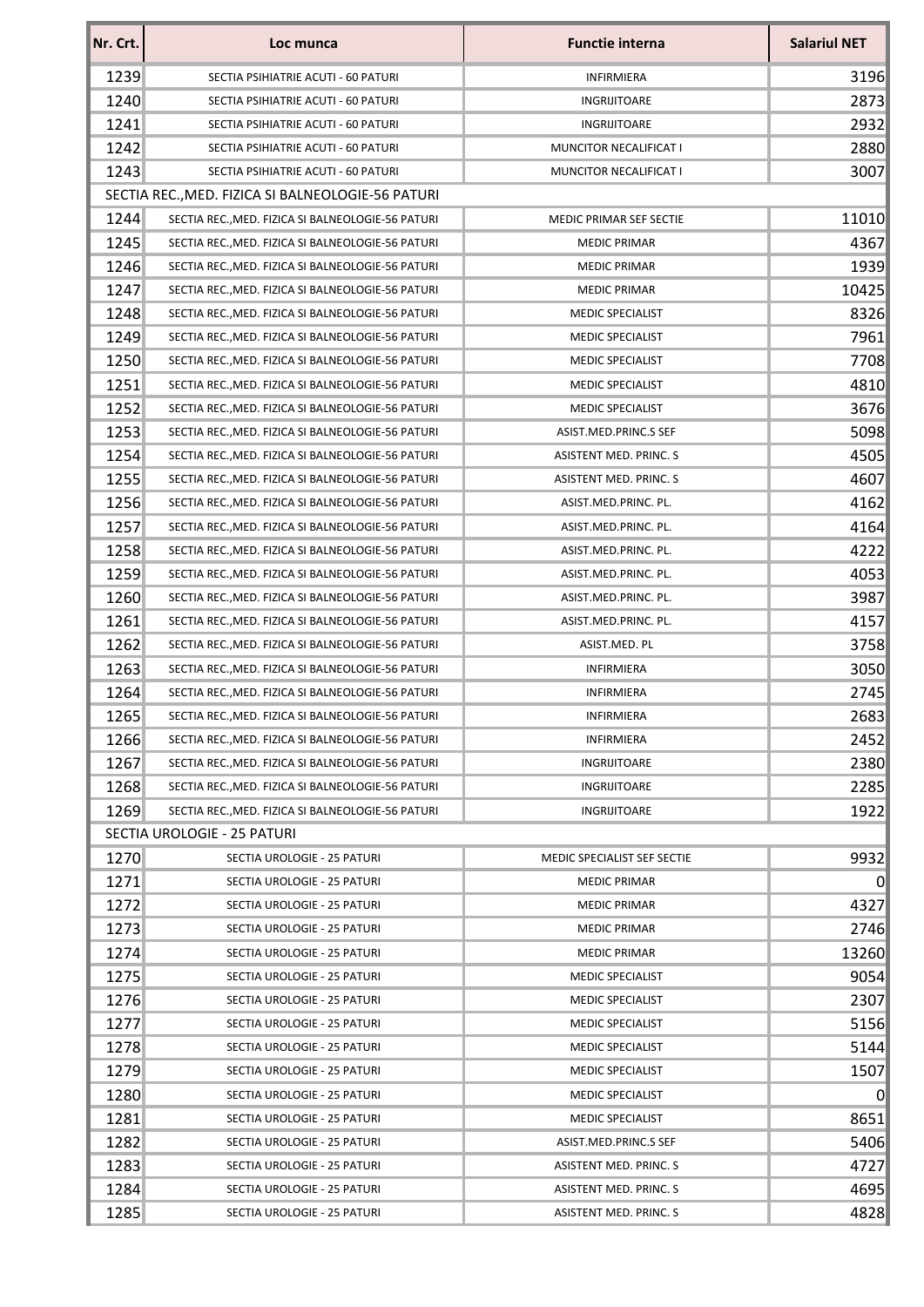| Nr. Crt. | Loc munca                                          | <b>Functie interna</b>       | <b>Salariul NET</b> |
|----------|----------------------------------------------------|------------------------------|---------------------|
| 1286     | SECTIA UROLOGIE - 25 PATURI                        | ASIST.MED.PRINC. PL.         | 4302                |
| 1287     | SECTIA UROLOGIE - 25 PATURI                        | ASIST.MED. PL                | 4167                |
| 1288     | SECTIA UROLOGIE - 25 PATURI                        | <b>INFIRMIERA</b>            | 2696                |
| 1289     | SECTIA UROLOGIE - 25 PATURI                        | INFIRMIERA                   | 2586                |
| 1290     | SECTIA UROLOGIE - 25 PATURI                        | <b>INGRIJITOARE</b>          | 2439                |
| 1291     | SECTIA UROLOGIE - 25 PATURI                        | INGRIJITOARE                 | 2193                |
|          | SERV. A.T.A.P.C. BIROU-ACHIZ.PUBLICE CONTRACTARE   |                              |                     |
| 1292     | SERV. A.T.A.P.C. BIROU-ACHIZ.PUBLICE CONTRACTARE   | SEF SERVICIU - GRADUL II     | 4239                |
| 1293     | SERV. A.T.A.P.C. BIROU-ACHIZ.PUBLICE CONTRACTARE   | ECONOMIST SPECIALIST IA      | 3623                |
| 1294     | SERV. A.T.A.P.C. BIROU-ACHIZ.PUBLICE CONTRACTARE   | ECONOMIST SPECIALIST IA      | 3546                |
| 1295     | SERV. A.T.A.P.C. BIROU-ACHIZ.PUBLICE CONTRACTARE   | INGINER SPECIALIST IA        | 3540                |
|          | SERV. A.T.A.P.C.- COMP. APROVIZIONARE-TRANSPORT    |                              |                     |
| 1296     | SERV. A.T.A.P.C.- COMP. APROVIZIONARE-TRANSPORT    | ECONOMIST SPECIALIST IA      | 3625                |
| 1297     | SERV. A.T.A.P.C.- COMP. APROVIZIONARE-TRANSPORT    | ECONOMIST SPECIALIST IA      | 3627                |
| 1298     | SERV. A.T.A.P.C.- COMP. APROVIZIONARE-TRANSPORT    | MAGAZINER                    | 2398                |
| 1299     | SERV. A.T.A.P.C.- COMP. APROVIZIONARE-TRANSPORT    | MAGAZINER                    | 2349                |
| 1300     | SERV. A.T.A.P.C.- COMP. APROVIZIONARE-TRANSPORT    | <b>CURIER</b>                | 1879                |
| 1301     | SERV. A.T.A.P.C.- COMP. APROVIZIONARE-TRANSPORT    | MUNCITOR CALIFICAT II        | 3187                |
| 1302     | SERV. A.T.A.P.C.- COMP. APROVIZIONARE-TRANSPORT    | SOFER II                     | 2842                |
| 1303     | SERV. A.T.A.P.C.- COMP. APROVIZIONARE-TRANSPORT    | SOFER II                     | 3199                |
| 1304     | SERV. A.T.A.P.C.- COMP. APROVIZIONARE-TRANSPORT    | SOFER II                     | 2365                |
| 1305     | SERV. A.T.A.P.C.- COMP. APROVIZIONARE-TRANSPORT    | SOFER II                     | 2353                |
| 1306     | SERV. A.T.A.P.C.- COMP. APROVIZIONARE-TRANSPORT    | SOFER II                     | 3694                |
| 1307     | SERV. A.T.A.P.C.- COMP. APROVIZIONARE-TRANSPORT    | SOFER AUTOSANITARA III       | 2639                |
| 1308     | SERV. A.T.A.P.C.- COMP. APROVIZIONARE-TRANSPORT    | SOFER AUTOSANITARA III       | 2330                |
| 1309     | SERV. A.T.A.P.C.- COMP. APROVIZIONARE-TRANSPORT    | SOFER AUTOSANITARA III       | 2410                |
| 1310     | SERV. A.T.A.P.C.- COMP. APROVIZIONARE-TRANSPORT    | MUNCITOR NECALIFICAT I       | 1674                |
|          | Serv. A.T.A.P.C.-Bloc alimentar                    |                              |                     |
| 1311     | Serv. A.T.A.P.C.-Bloc alimentar                    | <b>BUCATAR CALIFICAT</b>     | 2447                |
| 1312     | Serv. A.T.A.P.C.-Bloc alimentar                    | <b>BUCATAR CALIFICAT</b>     | 2606                |
| 1313     | Serv. A.T.A.P.C.-Bloc alimentar                    | <b>BUCATAR CALIFICAT</b>     | 2802                |
| 1314     | Serv. A.T.A.P.C.-Bloc alimentar                    | <b>BUCATAR CALIFICAT</b>     | 2751                |
| 1315     | Serv. A.T.A.P.C.-Bloc alimentar                    | <b>BUCATAR CALIFICAT</b>     | 2740                |
| 1316     | Serv. A.T.A.P.C.-Bloc alimentar                    | <b>BUCATAR CALIFICAT</b>     | 2622                |
| 1317     | Serv. A.T.A.P.C.-Bloc alimentar                    | MUNCITOR NECALIFICAT I       | 2003                |
| 1318     | Serv. A.T.A.P.C.-Bloc alimentar                    | MUNCITOR NECALIFICAT I       | 2027                |
| 1319     | Serv. A.T.A.P.C.-Bloc alimentar                    | MUNCITOR NECALIFICAT I       | 1851                |
| 1320     | Serv. A.T.A.P.C.-Bloc alimentar                    | MUNCITOR NECALIFICAT I       | 1953                |
| 1321     | Serv. A.T.A.P.C.-Bloc alimentar                    | MUNCITOR NECALIFICAT I       | 1921                |
| 1322     | Serv. A.T.A.P.C.-Bloc alimentar                    | MUNCITOR NECALIFICAT         | 1992                |
| 1323     | Serv. A.T.A.P.C.-Bloc alimentar                    | MUNCITOR NECALIFICAT         | 2023                |
| 1324     | Serv. A.T.A.P.C.-Bloc alimentar                    | MUNCITOR NECALIFICAT         | 1922                |
|          | SERV. DE EVALUARE SI STATISTICA MED.-COMP. INF.MED |                              |                     |
| 1325     | SERV. DE EVALUARE SI STATISTICA MED.-COMP. INF.MED | SEF SERVICIU - GRADUL II     | 4235                |
| 1326     | SERV. DE EVALUARE SI STATISTICA MED.-COMP. INF.MED | ECONOMIST SPECIALIST IA      | 3544                |
| 1327     | SERV. DE EVALUARE SI STATISTICA MED.-COMP. INF.MED | INGINER DE SISTEM GRADUL I A | 3540                |
|          | SERV. EVALUARE SI STATISTICA MEDICALA              |                              |                     |
| 1328     | SERV. EVALUARE SI STATISTICA MEDICALA              | STATIST.MED.PRINC. M         | 2564                |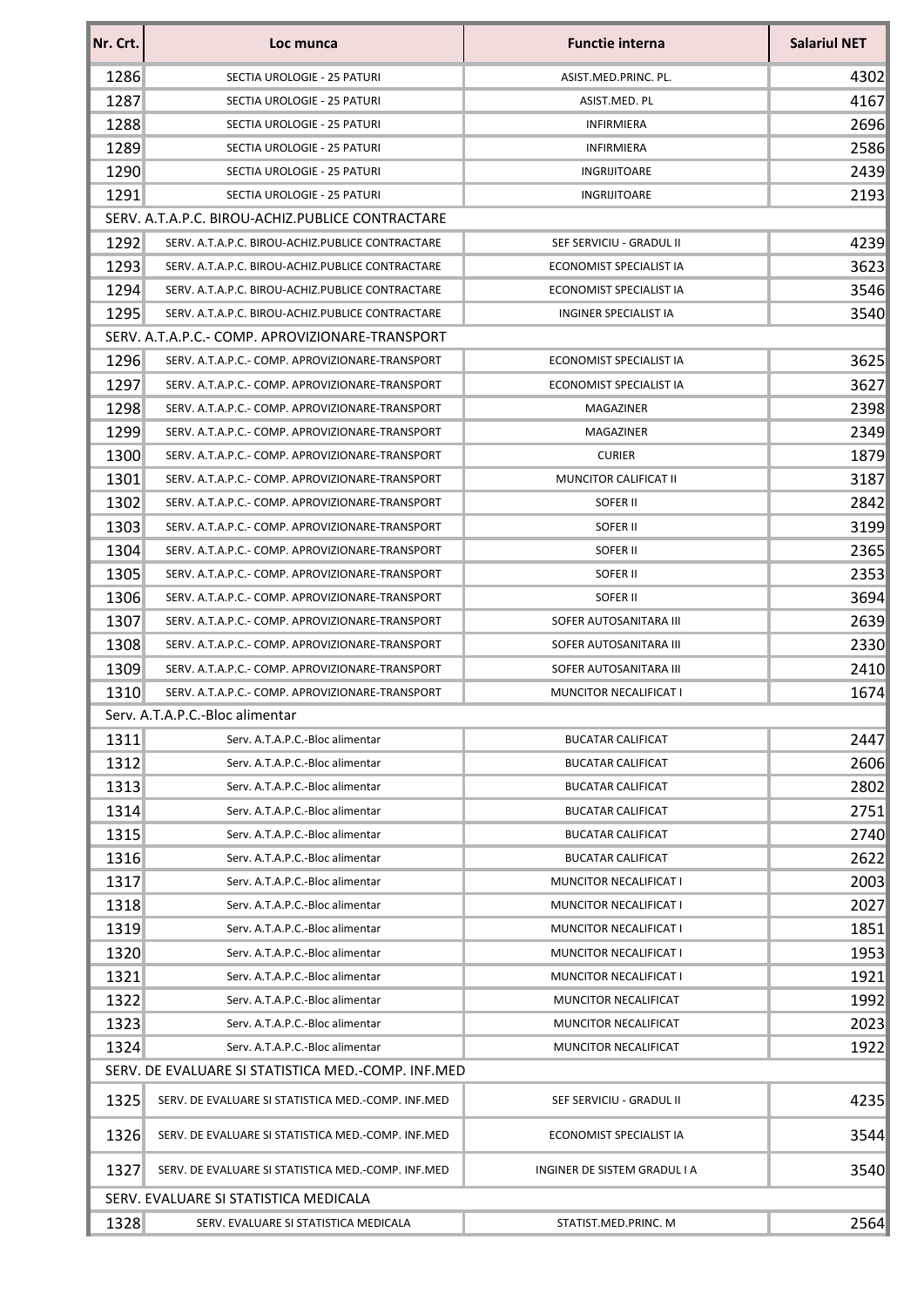| Nr. Crt. | Loc munca                                | <b>Functie interna</b>                   | <b>Salariul NET</b> |
|----------|------------------------------------------|------------------------------------------|---------------------|
| 1329     | SERV. EVALUARE SI STATISTICA MEDICALA    | STATIST.MED.PRINC. M                     | 2891                |
| 1330     | SERV. EVALUARE SI STATISTICA MEDICALA    | STATIST.MED.PRINC. M                     | 2577                |
| 1331     | SERV. EVALUARE SI STATISTICA MEDICALA    | ECONOMIST SPECIALIST IA                  | 3745                |
| 1332     | SERV. EVALUARE SI STATISTICA MEDICALA    | REGISTRATOR MED. PRINC.                  | 2484                |
| 1333     | SERV. EVALUARE SI STATISTICA MEDICALA    | REGISTRATOR MED. PRINC.                  | 2574                |
| 1334     | SERV. EVALUARE SI STATISTICA MEDICALA    | REGISTRATOR MED. PRINC.                  | 2612                |
| 1335     | SERV. EVALUARE SI STATISTICA MEDICALA    | REGISTRATOR MED. PRINC.                  | 3687                |
| 1336     | SERV. EVALUARE SI STATISTICA MEDICALA    | REGISTRATOR MED. PRINC.                  | 2783                |
| 1337     | SERV. EVALUARE SI STATISTICA MEDICALA    | REGISTRATOR MED. PRINC.                  | 2475                |
| 1338     | SERV. EVALUARE SI STATISTICA MEDICALA    | REGISTRATOR MED. PRINC.                  | 2495                |
| 1339     | SERV. EVALUARE SI STATISTICA MEDICALA    | REGISTRATOR MED. PRINC.                  | 2255                |
| 1340     | SERV. EVALUARE SI STATISTICA MEDICALA    | REGISTRATOR MED. PRINC.                  | 2609                |
| 1341     | SERV. EVALUARE SI STATISTICA MEDICALA    | REGISTRATOR MED. PRINC.                  | 2471                |
| 1342     | SERV. EVALUARE SI STATISTICA MEDICALA    | <b>REGISTRATOR MED. PRINC.</b>           | 2312                |
| 1343     | SERV. EVALUARE SI STATISTICA MEDICALA    | REGISTRATOR MED. PRINC.                  | 2878                |
| 1344     | SERV. EVALUARE SI STATISTICA MEDICALA    | REGISTRATOR MED. PRINC.                  | 2515                |
| 1345     | SERV. EVALUARE SI STATISTICA MEDICALA    | REGISTRATOR MED. PRINC.                  | 2232                |
| 1346     | SERV. EVALUARE SI STATISTICA MEDICALA    | REGISTRATOR MED. PRINC.                  | 2476                |
| 1347     | SERV. EVALUARE SI STATISTICA MEDICALA    | REGISTRATOR MED. PRINC.                  | 3380                |
| 1348     | SERV. EVALUARE SI STATISTICA MEDICALA    | REGISTRATOR MED. PRINC.                  | 2869                |
| 1349     | SERV. EVALUARE SI STATISTICA MEDICALA    | REGISTRATOR MED. PRINC.                  | 3209                |
| 1350     | SERV. EVALUARE SI STATISTICA MEDICALA    | REGISTRATOR MED. PRINC.                  | 2400                |
| 1351     | SERV. EVALUARE SI STATISTICA MEDICALA    | REGISTRATOR MED.                         | 2632                |
| 1352     | SERV. EVALUARE SI STATISTICA MEDICALA    | REGISTRATOR MED.                         | 2796                |
|          | Serv. Manag. Q-Comp. Manag. Q            |                                          |                     |
| 1353     | Serv. Manag. Q-Comp. Manag. Q            | SEF SERVICIU - GRADUL II                 | 4214                |
| 1354     | Serv. Manag. Q-Comp. Manag. Q            | <b>CONSILIER GRADUL I</b>                | 3637                |
|          | Serv. Manag. Q-Comp. Management proiecte |                                          |                     |
| 1355     | Serv. Manag. Q-Comp. Management proiecte | CONSILIER GRADUL I                       | 3481                |
|          | SERVICIU FINANCIAR-CONTABILITATE         |                                          |                     |
| 1356     | SERVICIU FINANCIAR-CONTABILITATE         | SEF SERVICIU - GRADUL II                 | 5045                |
| 1357     | SERVICIU FINANCIAR-CONTABILITATE         | ECONOMIST SPECIALIST IA                  | 3737                |
| 1358     | SERVICIU FINANCIAR-CONTABILITATE         | ECONOMIST SPECIALIST IA                  | 4091                |
| 1359     | SERVICIU FINANCIAR-CONTABILITATE         | ECONOMIST SPECIALIST IA                  | 3743                |
| 1360     | SERVICIU FINANCIAR-CONTABILITATE         | ECONOMIST SPECIALIST IA                  | 4084                |
| 1361     | SERVICIU FINANCIAR-CONTABILITATE         | ECONOMIST SPECIALIST IA                  | 3742                |
| 1362     | SERVICIU FINANCIAR-CONTABILITATE         | ECONOMIST SPECIALIST IA                  | 3873                |
| 1363     | SERVICIU FINANCIAR-CONTABILITATE         | ECONOMIST SPECIALIST IA                  | 6170                |
|          | SERVICIU MEDICINA LEGALA SPITAL          |                                          |                     |
| 1364     | SERVICIU MEDICINA LEGALA SPITAL          | MEDIC PRIMAR SEF SECTIE APML (a.p./m.l.) | 23356               |
| 1365     | SERVICIU MEDICINA LEGALA SPITAL          | MEDIC PRIMAR APML (a.p./m.l.)            | 22370               |
| 1366     | SERVICIU MEDICINA LEGALA SPITAL          | MEDIC PRIMAR APML (a.p./m.l.)            | 21206               |
| 1367     | SERVICIU MEDICINA LEGALA SPITAL          | MEDIC PRIMAR APML (a.p./m.l.)            | 3787                |
| 1368     | SERVICIU MEDICINA LEGALA SPITAL          | MEDIC PRIMAR APML (a.p./m.l.)            | 2481                |
| 1369     | SERVICIU MEDICINA LEGALA SPITAL          | MEDIC PRIMAR APML (a.p./m.l.)            | 2894                |
| 1370     | SERVICIU MEDICINA LEGALA SPITAL          | MEDIC SPECIALIST APML (a.p./m.l.)        | 2881                |
| 1371     | SERVICIU MEDICINA LEGALA SPITAL          | MEDIC SPECIALIST APML (a.p./m.l.)        | 15170               |
| 1372     | SERVICIU MEDICINA LEGALA SPITAL          | ASIST.MED.PRINC. PL. APML (a.p./m.l.)    | 6779                |
| 1373     | SERVICIU MEDICINA LEGALA SPITAL          | ASIST.MED.PL. APML (a.p./m.l.)           | 5835                |
|          |                                          |                                          |                     |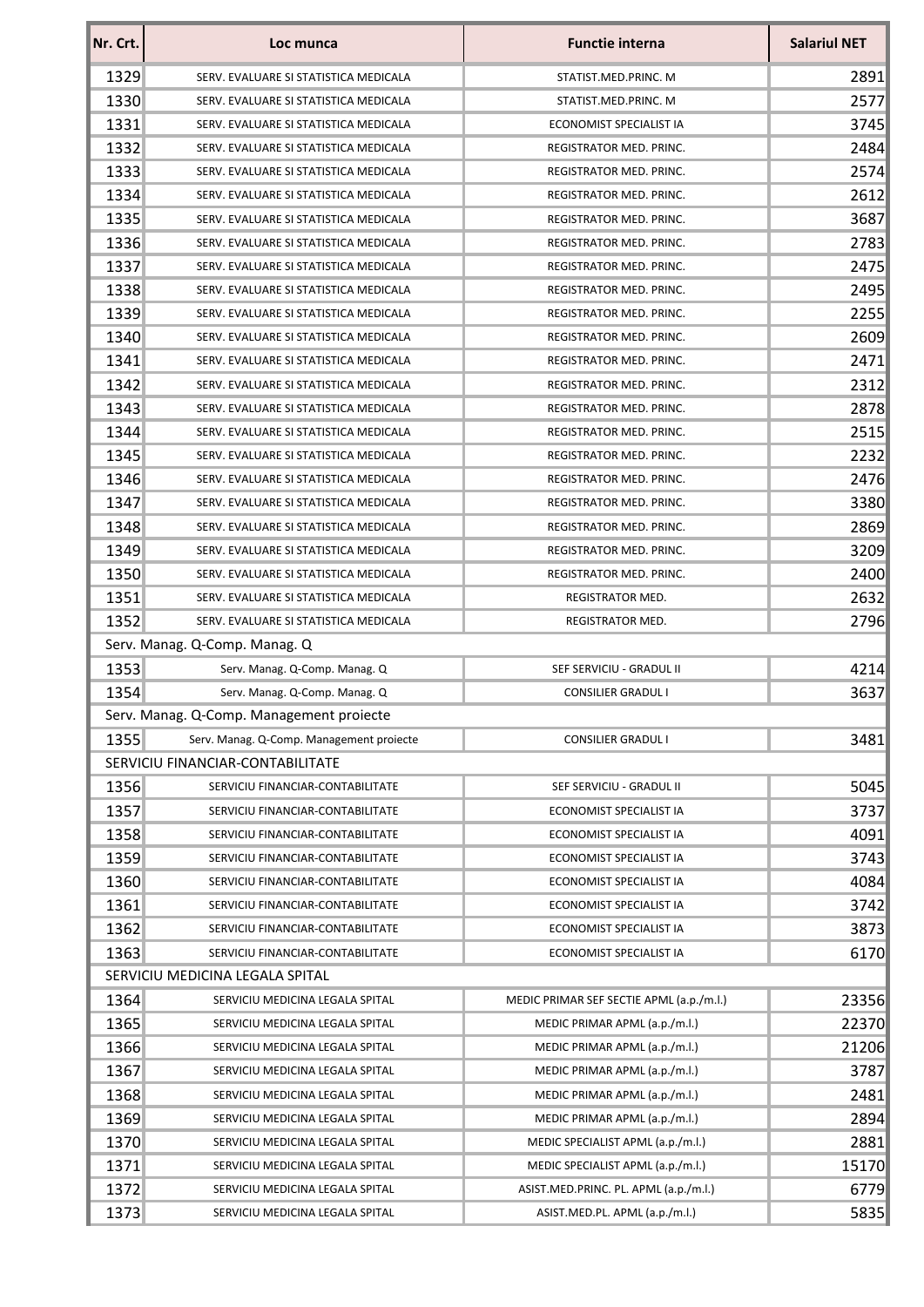| Nr. Crt. | Loc munca                                                                   | <b>Functie interna</b>                   | <b>Salariul NET</b> |
|----------|-----------------------------------------------------------------------------|------------------------------------------|---------------------|
| 1374     | SERVICIU MEDICINA LEGALA SPITAL                                             | BRANCARDIER APML (a.p./m.l.)             | 3978                |
| 1375     | SERVICIU MEDICINA LEGALA SPITAL                                             | AUTOPSIER APML (a.p./m.l.)               | 5975                |
| 1376     | SERVICIU MEDICINA LEGALA SPITAL                                             | AUTOPSIER APML (a.p./m.l.)               | 5751                |
| 1377     | SERVICIU MEDICINA LEGALA SPITAL                                             | INGRIJITOARE APML (a.p./m.l.)            | 3917                |
|          | SERVICIU RESURSE UMANE ORGANIZARE - SALARIZARE                              |                                          |                     |
| 1378     | SERVICIU RESURSE UMANE ORGANIZARE - SALARIZARE                              | SEF SERVICIU - GRADUL II                 | 4137                |
| 1379     | SERVICIU RESURSE UMANE ORGANIZARE - SALARIZARE                              | ECONOMIST SPECIALIST IA                  | 3628                |
| 1380     | SERVICIU RESURSE UMANE ORGANIZARE - SALARIZARE                              | ECONOMIST SPECIALIST IA                  | 3628                |
| 1381     | SERVICIU RESURSE UMANE ORGANIZARE - SALARIZARE                              | ECONOMIST SPECIALIST IA                  | 3629                |
| 1382     | SERVICIU RESURSE UMANE ORGANIZARE - SALARIZARE                              | ECONOMIST SPECIALIST IA                  | 3628                |
| 1383     | SERVICIU RESURSE UMANE ORGANIZARE - SALARIZARE                              | ECONOMIST SPECIALIST IA                  | 3705                |
| 1384     | SERVICIU RESURSE UMANE ORGANIZARE - SALARIZARE                              | ECONOMIST SPECIALIST IA                  | 3632                |
| 1385     | SERVICIU RESURSE UMANE ORGANIZARE - SALARIZARE                              | ECONOMIST SPECIALIST IA                  | 3459                |
|          | SERVICIUL ANATOMIE PATOLOGICA SPITAL                                        |                                          |                     |
| 1386     | SERVICIUL ANATOMIE PATOLOGICA SPITAL                                        | MEDIC PRIMAR SEF SECTIE APML (a.p./m.l.) | 22786               |
| 1387     | SERVICIUL ANATOMIE PATOLOGICA SPITAL                                        | MEDIC PRIMAR APML (a.p./m.l.)            | 21523               |
| 1388     | SERVICIUL ANATOMIE PATOLOGICA SPITAL                                        | MEDIC PRIMAR APML (a.p./m.l.)            | 1306                |
| 1389     | SERVICIUL ANATOMIE PATOLOGICA SPITAL                                        | MEDIC PRIMAR APML (a.p./m.l.)            | 636                 |
| 1390     | SERVICIUL ANATOMIE PATOLOGICA SPITAL                                        | MEDIC PRIMAR APML (a.p./m.l.)            | 1306                |
| 1391     | SERVICIUL ANATOMIE PATOLOGICA SPITAL                                        | MEDIC SPECIALIST APML (a.p./m.l.)        | 15534               |
| 1392     | SERVICIUL ANATOMIE PATOLOGICA SPITAL                                        | MEDIC SPECIALIST APML (a.p./m.l.)        | $\Omega$            |
| 1393     | SERVICIUL ANATOMIE PATOLOGICA SPITAL                                        | MEDIC SPECIALIST APML (a.p./m.l.)        | 1858                |
| 1394     | SERVICIUL ANATOMIE PATOLOGICA SPITAL                                        | MEDIC SPECIALIST APML (a.p./m.l.)        | 9184                |
| 1395     | SERVICIUL ANATOMIE PATOLOGICA SPITAL                                        | ASIST.MED.PRINC.S APML (a.p./m.l.)       | 7924                |
| 1396     | SERVICIUL ANATOMIE PATOLOGICA SPITAL                                        | ASIST.MED.PRINC.S APML (a.p./m.l.)       | 7416                |
| 1397     | SERVICIUL ANATOMIE PATOLOGICA SPITAL                                        | ASIST.MED.PRINC. PL. APML (a.p./m.l.)    | 6912                |
| 1398     | SERVICIUL ANATOMIE PATOLOGICA SPITAL                                        | ASIST.MED.PRINC. PL. APML (a.p./m.l.)    | 7048                |
| 1399     | SERVICIUL ANATOMIE PATOLOGICA SPITAL                                        | ASIST.MED.PRINC. PL. APML (a.p./m.l.)    | 7137                |
| 1400     | SERVICIUL ANATOMIE PATOLOGICA SPITAL                                        | ASIST.MED.PRINC. PL. APML (a.p./m.l.)    | 7029                |
| 1401     | SERVICIUL ANATOMIE PATOLOGICA SPITAL                                        | ASIST.MED.PRINC. PL. APML (a.p./m.l.)    | 8504                |
| 1402     | SERVICIUL ANATOMIE PATOLOGICA SPITAL                                        | AUTOPSIER APML (a.p./m.l.)               | 5490                |
| 1403     | SERVICIUL ANATOMIE PATOLOGICA SPITAL                                        | AUTOPSIER PRINCIPAL APML (a.p./m.l.)     | 6665                |
| 1404     | SERVICIUL ANATOMIE PATOLOGICA SPITAL                                        | INGRIJITOARE APML (a.p./m.l.)            | 3992                |
|          | SERVICIUL DE PREVENIRE A INFECTIILOR ASOCIATE ASISTENTEI MEDICALE           |                                          |                     |
| 1405     | SERVICIUL DE PREVENIRE A INFECTIILOR ASOCIATE<br><b>ASISTENTEI MEDICALE</b> | <b>MEDIC SPECIALIST</b>                  | 11318               |
| 1406     | SERVICIUL DE PREVENIRE A INFECTIILOR ASOCIATE<br>ASISTENTEI MEDICALE        | <b>MEDIC SPECIALIST</b>                  | 10721               |
| 1407     | SERVICIUL DE PREVENIRE A INFECTIILOR ASOCIATE<br><b>ASISTENTEI MEDICALE</b> | <b>ASISTENT MEDICAL S</b>                | 4619                |
| 1408     | SERVICIUL DE PREVENIRE A INFECTIILOR ASOCIATE<br>ASISTENTEI MEDICALE        | ASIST.MED.PRINC. PL.                     | 4782                |
| 1409     | SERVICIUL DE PREVENIRE A INFECTIILOR ASOCIATE<br><b>ASISTENTEI MEDICALE</b> | ASIST.MED.PRINC. PL.                     | 4811                |
| 1410     | SERVICIUL DE PREVENIRE A INFECTIILOR ASOCIATE<br>ASISTENTEI MEDICALE        | ASIST.MED.PRINC. PL.                     | 4789                |
| 1411     | SERVICIUL DE PREVENIRE A INFECTIILOR ASOCIATE<br>ASISTENTEI MEDICALE        | <b>INFIRMIERA</b>                        | 2879                |
|          | <b>START IN VIATA</b>                                                       |                                          |                     |
| 1412     | <b>START IN VIATA</b>                                                       | <b>COORDONATOR ACTIVITATE PARTENER</b>   | 5897                |
| 1413     | START IN VIATA                                                              | <b>CONTABIL P1</b>                       | 1575                |
| 1414     | <b>START IN VIATA</b>                                                       | EXPERT ORGANIZARE EVENIMENTE             | 0                   |
| 1415     | START IN VIATA                                                              | FORMATOR ASISTENTE MEDICALE              | $\overline{0}$      |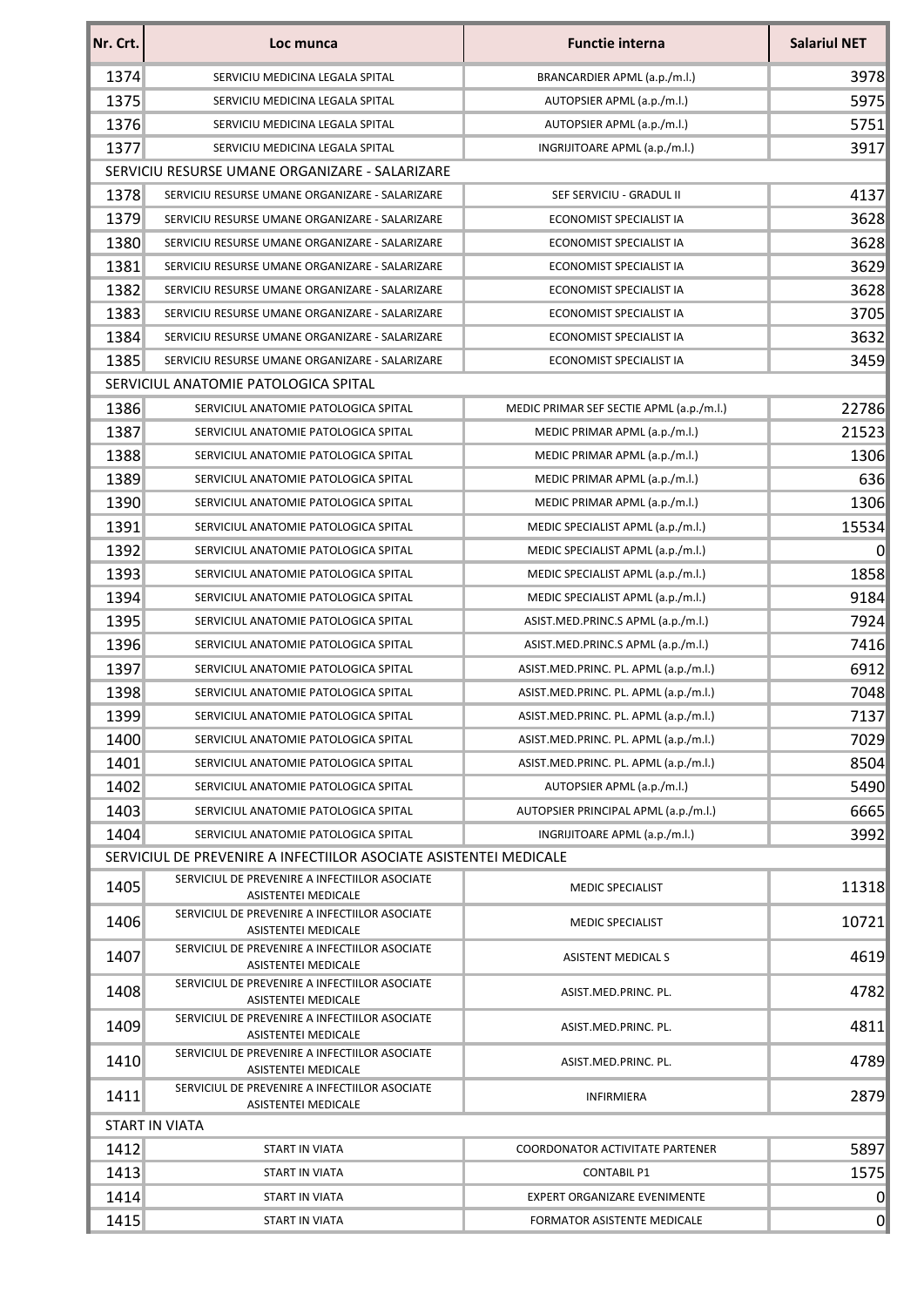| Nr. Crt.    | Loc munca                              | <b>Functie interna</b>                     | <b>Salariul NET</b> |
|-------------|----------------------------------------|--------------------------------------------|---------------------|
| 1416        | START IN VIATA                         | <b>FORMATOR ASISTENTE MEDICALE</b>         | 1401                |
| 1417        | START IN VIATA                         | <b>FORMATOR ASISTENTE MEDICALE</b>         | $\overline{0}$      |
| 1418        | <b>START IN VIATA</b>                  | <b>FORMATOR ASISTENTE MEDICALE</b>         | 0                   |
| 1419        | START IN VIATA                         | <b>FORMATOR ASISTENTE MEDICALE</b>         | 0                   |
| 1420        | START IN VIATA                         | <b>FORMATOR ASISTENTE MEDICALE</b>         | 4908                |
| 1421        | START IN VIATA                         | <b>FORMATOR ASISTENTE MEDICALE</b>         | 1401                |
| 1422        | START IN VIATA                         | <b>FORMATOR ASISTENTE MEDICALE</b>         | 2453                |
| 1423        | START IN VIATA                         | <b>FORMATOR ASISTENTE MEDICALE</b>         | 0                   |
| 1424        | START IN VIATA                         | <b>FORMATOR ASISTENTE MEDICALE</b>         | 2453                |
| 1425        | START IN VIATA                         | <b>FORMATOR ASISTENTE MEDICALE</b>         | 0                   |
| 1426        | START IN VIATA                         | FORMATOR ASISTENTE MEDICALE                | $\overline{0}$      |
| 1427        | START IN VIATA                         | <b>FORMATOR ASISTENTE MEDICALE</b>         | 1401                |
| 1428        | START IN VIATA                         | FORMATOR ASISTENTE MEDICALE                | 2453                |
| 1429        | START IN VIATA                         | <b>FORMATOR ASISTENTE MEDICALE</b>         | 2803                |
| 1430        | START IN VIATA                         | FORMATOR ASISTENTE MEDICALE                | 2453                |
| 1431        | <b>START IN VIATA</b>                  | COORDONATOR PROGRAME FORMARE               | 11794               |
| 1432        | START IN VIATA                         | ASISTENT COORDONATOR PROGRAME FORMARE      | 5897                |
|             | STATIA DE HEMODIALIZA                  |                                            |                     |
| 1433        | STATIA DE HEMODIALIZA                  | <b>MEDIC PRIMAR</b>                        | 11893               |
| 1434        | STATIA DE HEMODIALIZA                  | <b>MEDIC PRIMAR</b>                        | $\vert 0 \vert$     |
| 1435        | STATIA DE HEMODIALIZA                  | ASIST.MED.PRINC. PL.                       | 4197                |
| 1436        | STATIA DE HEMODIALIZA                  | ASIST.MED.DEB.PL                           | 1675                |
| STERILIZARI |                                        |                                            |                     |
| 1437        | STERILIZARI                            | ASIST.MED.PRINC.S SEF                      | 5254                |
| 1438        | STERILIZARI                            | ASISTENT MED. PRINC. S                     | 4308                |
| 1439        | STERILIZARI                            | ASISTENT MED. PRINC. S                     | 4727                |
| 1440        | STERILIZARI                            | ASISTENT MED. PRINC. S                     | 4439                |
| 1441        | STERILIZARI                            | ASIST.MED.PRINC. PL.                       | 4053                |
| 1442        | STERILIZARI                            | ASIST.MED.PRINC. PL.                       | 4382                |
| 1443        | STERILIZARI                            | ASIST.MED.PRINC. PL.                       | 4290                |
| 1444        | STERILIZARI                            | ASIST.MED.PRINC. PL.                       | 4290                |
| 1445        | STERILIZARI                            | ASIST.MED.PRINC. PL.                       | 4220                |
| 1446        | STERILIZARI                            | ASIST.MED.PRINC. PL.                       | 4220                |
| 1447        | STERILIZARI                            | ASIST.MED.PRINC. PL.                       | 4220                |
| 1448        | STERILIZARI                            | ASIST.MED.PRINC. PL.                       | 4373                |
| 1449        | STERILIZARI                            | ASIST.MED.PRINC. PL.                       | 4079                |
| 1450        | STERILIZARI                            | ASIST.MED.PRINC. PL.                       | 4142                |
| 1451        | STERILIZARI                            | ASIST.MED.PRINC. PL.                       | 4053                |
| 1452        | STERILIZARI                            | ASIST.MED.PRINC. PL.                       | 4290                |
| 1453        | STERILIZARI                            | SORA MED.                                  | 3880                |
|             | UNITATE DE PRIMIRE A URGENTELOR- SMURD |                                            |                     |
| 1454        | UNITATE DE PRIMIRE A URGENTELOR- SMURD | MEDIC SPECIALIST SEF - UPU+ATI (upu/smurd) | 15716               |
| 1455        | UNITATE DE PRIMIRE A URGENTELOR-SMURD  | MEDIC PRIMAR-UPU+ATI (upu/smurd)           | 18293               |
| 1456        | UNITATE DE PRIMIRE A URGENTELOR-SMURD  | MEDIC PRIMAR-UPU+ATI (upu/smurd)           | 18333               |
| 1457        | UNITATE DE PRIMIRE A URGENTELOR-SMURD  | MEDIC PRIMAR-UPU+ATI (upu/smurd)           | 1788                |
| 1458        | UNITATE DE PRIMIRE A URGENTELOR- SMURD | MEDIC PRIMAR-UPU+ATI (upu/smurd)           | $\overline{0}$      |
| 1459        | UNITATE DE PRIMIRE A URGENTELOR-SMURD  | MEDIC SPECIALIST-UPU+ATI (upu/smurd)       | 1499                |
| 1460        | UNITATE DE PRIMIRE A URGENTELOR-SMURD  | MEDIC SPECIALIST-UPU+ATI (upu/smurd)       | 14770               |
| 1461        | UNITATE DE PRIMIRE A URGENTELOR-SMURD  | MEDIC SPECIALIST-UPU+ATI (upu/smurd)       | 0                   |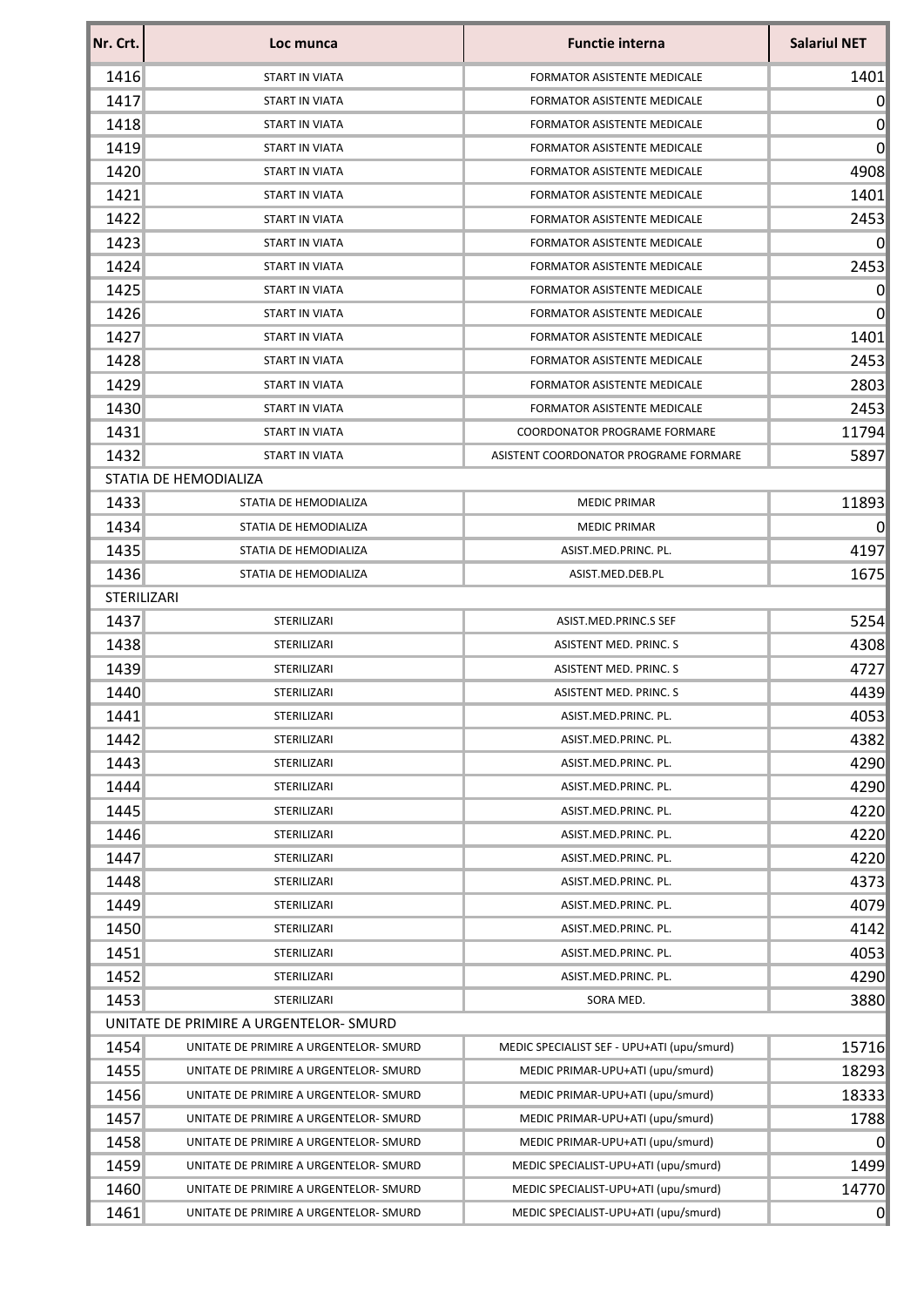| Nr. Crt. | Loc munca                              | <b>Functie interna</b>                                                             | <b>Salariul NET</b> |
|----------|----------------------------------------|------------------------------------------------------------------------------------|---------------------|
| 1462     | UNITATE DE PRIMIRE A URGENTELOR- SMURD | MEDIC SPECIALIST-UPU+ATI (upu/smurd)                                               | 13939               |
| 1463     | UNITATE DE PRIMIRE A URGENTELOR- SMURD | MEDIC SPECIALIST-UPU+ATI (upu/smurd)                                               | 13815               |
| 1464     | UNITATE DE PRIMIRE A URGENTELOR- SMURD | MEDIC SPECIALIST-UPU+ATI (upu/smurd)                                               | 13424               |
| 1465     | UNITATE DE PRIMIRE A URGENTELOR- SMURD | MEDIC SPECIALIST-UPU+ATI (upu/smurd)                                               | 1972                |
| 1466     | UNITATE DE PRIMIRE A URGENTELOR- SMURD | MEDIC SPECIALIST-UPU+ATI (upu/smurd)                                               | 3356                |
| 1467     | UNITATE DE PRIMIRE A URGENTELOR- SMURD | MEDIC SPECIALIST-UPU+ATI (upu/smurd)                                               | 1882                |
| 1468     | UNITATE DE PRIMIRE A URGENTELOR- SMURD | MEDIC SPECIALIST-UPU+ATI (upu/smurd)                                               | 1444                |
| 1469     | UNITATE DE PRIMIRE A URGENTELOR- SMURD | MEDIC SPECIALIST-UPU+ATI (upu/smurd)                                               | 0                   |
| 1470     | UNITATE DE PRIMIRE A URGENTELOR- SMURD | MEDIC SPECIALIST-UPU+ATI (upu/smurd)                                               | 2180                |
| 1471     | UNITATE DE PRIMIRE A URGENTELOR- SMURD | MEDIC SPECIALIST-UPU+ATI (upu/smurd)                                               | 1936                |
| 1472     | UNITATE DE PRIMIRE A URGENTELOR- SMURD | MEDIC SPECIALIST-UPU+ATI (upu/smurd)                                               | 13465               |
| 1473     | UNITATE DE PRIMIRE A URGENTELOR- SMURD | MEDIC SPECIALIST-UPU+ATI (upu/smurd)                                               | 12094               |
| 1474     | UNITATE DE PRIMIRE A URGENTELOR- SMURD | ASIST. SOCIAL PRINC. S-UPU+ATI (upu/smurd)                                         | 5556                |
| 1475     | UNITATE DE PRIMIRE A URGENTELOR- SMURD | ASIST.MED.PRINC.S - SEF UPU+ATI (upu/smurd)                                        | 7750                |
| 1476     | UNITATE DE PRIMIRE A URGENTELOR- SMURD | ASIST.MED. PRINC. S-UPU+ATI (upu/smurd)                                            | 6911                |
| 1477     | UNITATE DE PRIMIRE A URGENTELOR- SMURD | ASIST.MED. PRINC. S-UPU+ATI (upu/smurd)                                            | 6879                |
| 1478     | UNITATE DE PRIMIRE A URGENTELOR- SMURD | ASIST.MED. PRINC. S-UPU+ATI (upu/smurd)                                            | 8212                |
| 1479     | UNITATE DE PRIMIRE A URGENTELOR- SMURD | ASIST.MED. PRINC. S-UPU+ATI (upu/smurd)                                            | 6986                |
| 1480     | UNITATE DE PRIMIRE A URGENTELOR- SMURD | ASIST.MED. PRINC. S-UPU+ATI (upu/smurd)                                            | 6995                |
| 1481     | UNITATE DE PRIMIRE A URGENTELOR-SMURD  | ASIST.MED. PRINC. S-UPU+ATI (upu/smurd)                                            | 6857                |
| 1482     | UNITATE DE PRIMIRE A URGENTELOR- SMURD | ASIST.MED. PRINC. S-UPU+ATI (upu/smurd)                                            | 7321                |
| 1483     | UNITATE DE PRIMIRE A URGENTELOR-SMURD  | ASIST.MED. PRINC. S-UPU+ATI (upu/smurd)                                            | 6900                |
| 1484     | UNITATE DE PRIMIRE A URGENTELOR- SMURD | ASIST.MED. PRINC. S-UPU+ATI (upu/smurd)                                            | 7145                |
| 1485     | UNITATE DE PRIMIRE A URGENTELOR-SMURD  | ASISTENT MED. S - UPU+ATI (upu/smurd)                                              | $\vert 0 \vert$     |
| 1486     | UNITATE DE PRIMIRE A URGENTELOR- SMURD | ASISTENT MED. S - UPU+ATI (upu/smurd)                                              | 5425                |
| 1487     | UNITATE DE PRIMIRE A URGENTELOR- SMURD | ASISTENT SOCIAL PRINC.PL -UPU+ATI (upu/smurd)                                      | 3889                |
| 1488     | UNITATE DE PRIMIRE A URGENTELOR- SMURD | ASIST.MED. PRINC.PL-UPU+ATI (upu/smurd)                                            | 6295                |
| 1489     | UNITATE DE PRIMIRE A URGENTELOR-SMURD  | ASIST.MED. PRINC.PL-UPU+ATI (upu/smurd)                                            | 6227                |
| 1490     | UNITATE DE PRIMIRE A URGENTELOR- SMURD | ASIST.MED. PRINC.PL-UPU+ATI (upu/smurd)                                            | 7298                |
| 1491     | UNITATE DE PRIMIRE A URGENTELOR-SMURD  | ASIST.MED. PRINC.PL-UPU+ATI (upu/smurd)                                            | 6067                |
| 1492     | UNITATE DE PRIMIRE A URGENTELOR-SMURD  | ASIST.MED. PRINC.PL-UPU+ATI (upu/smurd)                                            | 6229                |
| 1493     | UNITATE DE PRIMIRE A URGENTELOR-SMURD  | ASIST.MED. PRINC.PL-UPU+ATI (upu/smurd)                                            | 0                   |
| 1494     | UNITATE DE PRIMIRE A URGENTELOR-SMURD  | ASIST.MED. PRINC.PL-UPU+ATI (upu/smurd)                                            | 6263                |
| 1495     | UNITATE DE PRIMIRE A URGENTELOR- SMURD |                                                                                    | 6523                |
| 1496     | UNITATE DE PRIMIRE A URGENTELOR-SMURD  | ASIST.MED. PRINC.PL-UPU+ATI (upu/smurd)<br>ASIST.MED. PRINC.PL-UPU+ATI (upu/smurd) | 6112                |
|          |                                        |                                                                                    | 6523                |
| 1497     | UNITATE DE PRIMIRE A URGENTELOR-SMURD  | ASIST.MED. PRINC.PL-UPU+ATI (upu/smurd)                                            |                     |
| 1498     | UNITATE DE PRIMIRE A URGENTELOR-SMURD  | ASIST.MED. PRINC.PL-UPU+ATI (upu/smurd)                                            | 6320                |
| 1499     | UNITATE DE PRIMIRE A URGENTELOR- SMURD | ASIST.MED. PRINC.PL-UPU+ATI (upu/smurd)                                            | 6095                |
| 1500     | UNITATE DE PRIMIRE A URGENTELOR-SMURD  | ASIST.MED. PRINC.PL-UPU+ATI (upu/smurd)                                            | 5839                |
| 1501     | UNITATE DE PRIMIRE A URGENTELOR-SMURD  | ASIST.MED. PRINC.PL-UPU+ATI (upu/smurd)                                            | 6264                |
| 1502     | UNITATE DE PRIMIRE A URGENTELOR-SMURD  | ASIST.MED. PRINC.PL-UPU+ATI (upu/smurd)                                            | 6401                |
| 1503     | UNITATE DE PRIMIRE A URGENTELOR-SMURD  | ASIST.MED. PRINC.PL-UPU+ATI (upu/smurd)                                            | 6183                |
| 1504     | UNITATE DE PRIMIRE A URGENTELOR-SMURD  | ASIST.MED. PRINC.PL-UPU+ATI (upu/smurd)                                            | 5911                |
| 1505     | UNITATE DE PRIMIRE A URGENTELOR-SMURD  | ASIST.MED. PRINC.PL-UPU+ATI (upu/smurd)                                            | 6774                |
| 1506     | UNITATE DE PRIMIRE A URGENTELOR-SMURD  | ASIST.MED. PRINC.PL-UPU+ATI (upu/smurd)                                            | 5821                |
| 1507     | UNITATE DE PRIMIRE A URGENTELOR-SMURD  | ASIST.MED. PRINC.PL-UPU+ATI (upu/smurd)                                            | 5950                |
| 1508     | UNITATE DE PRIMIRE A URGENTELOR-SMURD  | ASIST.MED. PRINC.PL-UPU+ATI (upu/smurd)                                            | 6154                |
| 1509     | UNITATE DE PRIMIRE A URGENTELOR-SMURD  | ASIST.MED. PRINC.PL-UPU+ATI (upu/smurd)                                            | 6389                |
| 1510     | UNITATE DE PRIMIRE A URGENTELOR-SMURD  | ASIST.MED. PRINC.PL-UPU+ATI (upu/smurd)                                            | 6263                |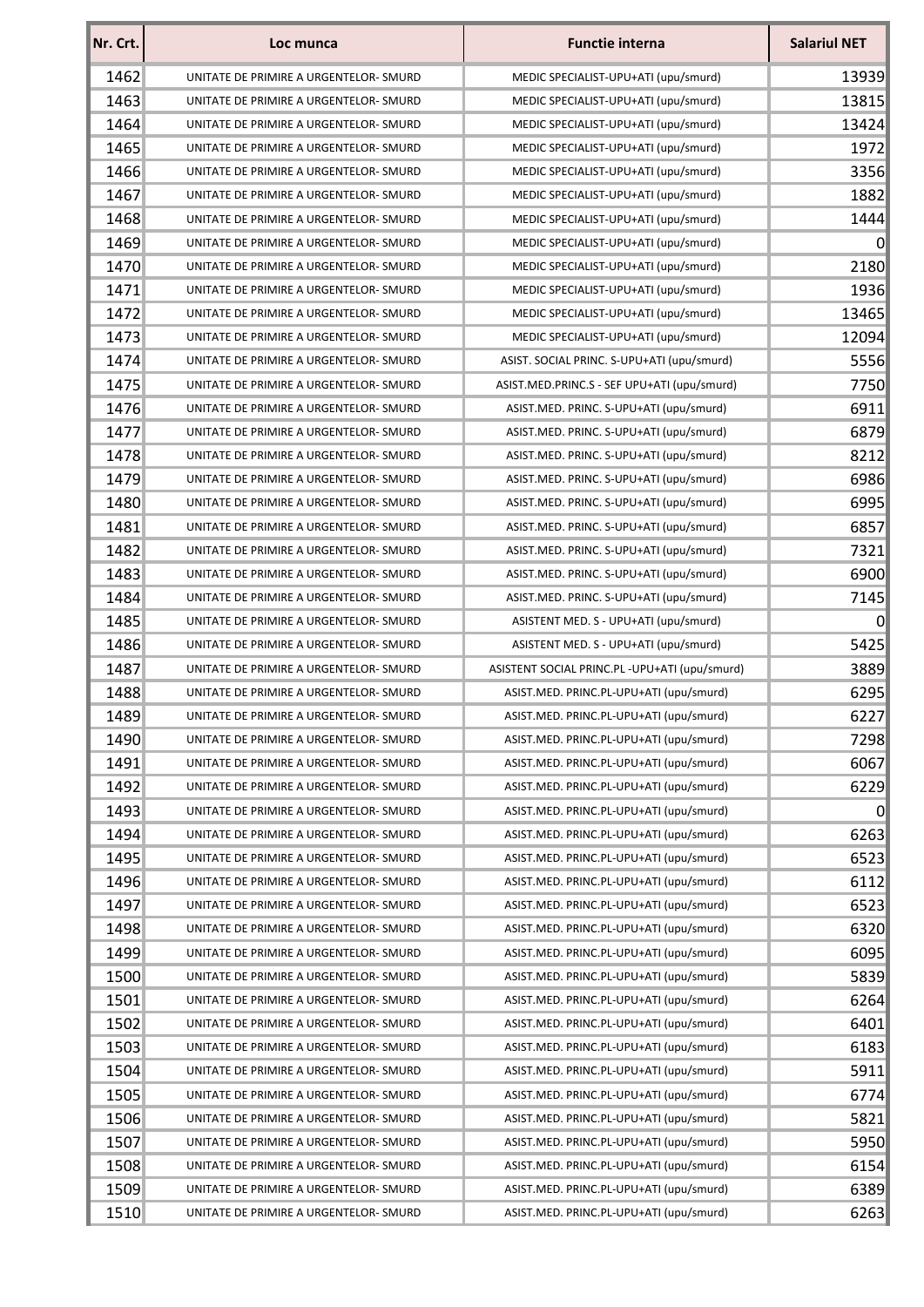| Nr. Crt.                                          | Loc munca                                         | <b>Functie interna</b>                     | <b>Salariul NET</b> |  |
|---------------------------------------------------|---------------------------------------------------|--------------------------------------------|---------------------|--|
| 1511                                              | UNITATE DE PRIMIRE A URGENTELOR- SMURD            | ASIST.MED. PRINC.PL-UPU+ATI (upu/smurd)    | 6455                |  |
| 1512                                              | UNITATE DE PRIMIRE A URGENTELOR-SMURD             | ASIST. MED. PL-UPU+ATI (upu/smurd)         | 5425                |  |
| 1513                                              | UNITATE DE PRIMIRE A URGENTELOR- SMURD            | ASIST. MED. PL-UPU+ATI (upu/smurd)         | 5517                |  |
| 1514                                              | UNITATE DE PRIMIRE A URGENTELOR-SMURD             | ASIST. MED. PL-UPU+ATI (upu/smurd)         | 5874                |  |
| 1515                                              | UNITATE DE PRIMIRE A URGENTELOR- SMURD            | ASIST. MED. PL-UPU+ATI (upu/smurd)         | 5296                |  |
| 1516                                              | UNITATE DE PRIMIRE A URGENTELOR- SMURD            | ASIST. MED. PL-UPU+ATI (upu/smurd)         | 4703                |  |
| 1517                                              | UNITATE DE PRIMIRE A URGENTELOR- SMURD            | ASIST. MED. PL-UPU+ATI (upu/smurd)         | 5876                |  |
| 1518                                              | UNITATE DE PRIMIRE A URGENTELOR-SMURD             | INFIRMIERA - UPU+ATI (upu/smurd)           | 3896                |  |
| 1519                                              | UNITATE DE PRIMIRE A URGENTELOR-SMURD             | INFIRMIERA - UPU+ATI (upu/smurd)           | 3800                |  |
| 1520                                              | UNITATE DE PRIMIRE A URGENTELOR-SMURD             | INFIRMIERA - UPU+ATI (upu/smurd)           | 3705                |  |
| 1521                                              | UNITATE DE PRIMIRE A URGENTELOR- SMURD            | INFIRMIERA - UPU+ATI (upu/smurd)           | 3693                |  |
| 1522                                              | UNITATE DE PRIMIRE A URGENTELOR-SMURD             | INFIRMIERA - UPU+ATI (upu/smurd)           | 3636                |  |
| 1523                                              | UNITATE DE PRIMIRE A URGENTELOR-SMURD             | INFIRMIERA - UPU+ATI (upu/smurd)           | 3505                |  |
| 1524                                              | UNITATE DE PRIMIRE A URGENTELOR- SMURD            | INFIRMIERA - UPU+ATI (upu/smurd)           | 3676                |  |
| 1525                                              | UNITATE DE PRIMIRE A URGENTELOR-SMURD             | INFIRMIERA - UPU+ATI (upu/smurd)           | 3390                |  |
| 1526                                              | UNITATE DE PRIMIRE A URGENTELOR- SMURD            | INFIRMIERA - UPU+ATI (upu/smurd)           | 3703                |  |
| 1527                                              | UNITATE DE PRIMIRE A URGENTELOR-SMURD             | INFIRMIERA - UPU+ATI (upu/smurd)           | 3453                |  |
| 1528                                              | UNITATE DE PRIMIRE A URGENTELOR- SMURD            | INFIRMIERA - UPU+ATI (upu/smurd)           | 3800                |  |
| 1529                                              | UNITATE DE PRIMIRE A URGENTELOR-SMURD             | INFIRMIERA - UPU+ATI (upu/smurd)           | 3505                |  |
| 1530                                              | UNITATE DE PRIMIRE A URGENTELOR-SMURD             | BRANCARDIER-UPU+ATI (upu/smurd)            | 3742                |  |
| 1531                                              | UNITATE DE PRIMIRE A URGENTELOR-SMURD             | BRANCARDIER - UPU+ATI (upu/smurd)          | 3804                |  |
| 1532                                              | UNITATE DE PRIMIRE A URGENTELOR-SMURD             | BRANCARDIER-UPU+ATI (upu/smurd)            | 3268                |  |
| 1533                                              | UNITATE DE PRIMIRE A URGENTELOR-SMURD             | BRANCARDIER - UPU+ATI (upu/smurd)          | 3243                |  |
| 1534                                              | UNITATE DE PRIMIRE A URGENTELOR- SMURD            | BRANCARDIER-UPU+ATI (upu/smurd)            | 3250                |  |
| 1535                                              | UNITATE DE PRIMIRE A URGENTELOR- SMURD            | BRANCARDIER-UPU+ATI (upu/smurd)            | 3182                |  |
| 1536                                              | UNITATE DE PRIMIRE A URGENTELOR- SMURD            | BRANCARDIER-UPU+ATI (upu/smurd)            | 3527                |  |
| 1537                                              | UNITATE DE PRIMIRE A URGENTELOR-SMURD             | BRANCARDIER-UPU+ATI (upu/smurd)            | 3383                |  |
| 1538                                              | UNITATE DE PRIMIRE A URGENTELOR- SMURD            | BRANCARDIER - UPU+ATI (upu/smurd)          | 3518                |  |
| 1539                                              | UNITATE DE PRIMIRE A URGENTELOR- SMURD            | BRANCARDIER-UPU+ATI (upu/smurd)            | 2817                |  |
| 1540                                              | UNITATE DE PRIMIRE A URGENTELOR-SMURD             | BRANCARDIER-UPU+ATI (upu/smurd)            | 3222                |  |
| 1541                                              | UNITATE DE PRIMIRE A URGENTELOR-SMURD             | BRANCARDIER-UPU+ATI (upu/smurd)            | 3430                |  |
| 1542                                              | UNITATE DE PRIMIRE A URGENTELOR- SMURD            | BRANCARDIER - UPU+ATI (upu/smurd)          | 2832                |  |
| 1543                                              | UNITATE DE PRIMIRE A URGENTELOR- SMURD            | BRANCARDIER-UPU+ATI (upu/smurd)            | 3179                |  |
| 1544                                              | UNITATE DE PRIMIRE A URGENTELOR-SMURD             | INGRIJITOARE-UPU+ATI (upu/smurd)           | 2882                |  |
| 1545                                              | UNITATE DE PRIMIRE A URGENTELOR-SMURD             | INGRIJITOARE-UPU+ATI (upu/smurd)           | 2897                |  |
| 1546                                              | UNITATE DE PRIMIRE A URGENTELOR-SMURD             | ADMINISTRATOR I (upu/smurd)                | 4909                |  |
| 1547                                              | UNITATE DE PRIMIRE A URGENTELOR- SMURD            | MEDIC REZID. AN V-UPU+ATI (upu/smurd)      | 1857                |  |
| 1548                                              | UNITATE DE PRIMIRE A URGENTELOR-SMURD             | MEDIC REZID. AN V-UPU+ATI (upu/smurd)      | 9530                |  |
| 1549                                              | UNITATE DE PRIMIRE A URGENTELOR- SMURD            | REG. MED. DEB.-UPU-ATI (upu/smurd)         | 3164                |  |
| 1550                                              | UNITATE DE PRIMIRE A URGENTELOR-SMURD             | REGISTR. MED. PRINC. - UPU+ATI (upu/smurd) | 4335                |  |
| 1551                                              | UNITATE DE PRIMIRE A URGENTELOR-SMURD             | REGISTR. MED. PRINC. - UPU+ATI (upu/smurd) | 4407                |  |
| 1552                                              | UNITATE DE PRIMIRE A URGENTELOR- SMURD            | REGISTR. MED. PRINC. - UPU+ATI (upu/smurd) | 4212                |  |
| 1553                                              | UNITATE DE PRIMIRE A URGENTELOR-SMURD             | REGISTR. MED. PRINC. - UPU+ATI (upu/smurd) | 4355                |  |
| 1554                                              | UNITATE DE PRIMIRE A URGENTELOR- SMURD            | REGISTR. MED. PRINC. - UPU+ATI (upu/smurd) | 4298                |  |
| 1555                                              | UNITATE DE PRIMIRE A URGENTELOR-SMURD             | REGISTR. MED. PRINC. - UPU+ATI (upu/smurd) | 4192                |  |
| UNITATEA DE SPITALIZARE DE ZI (CLADIREA CENTRALA) |                                                   |                                            |                     |  |
| 1556                                              | UNITATEA DE SPITALIZARE DE ZI (CLADIREA CENTRALA) | <b>ASISTENT MEDICAL S</b>                  | 6457                |  |
| 1557                                              | UNITATEA DE SPITALIZARE DE ZI (CLADIREA CENTRALA) | ASIST.MED.PRINC. PL.                       | 3256                |  |
| 1558                                              | UNITATEA DE SPITALIZARE DE ZI (CLADIREA CENTRALA) | ASIST.MED. PL                              | 5974                |  |
|                                                   |                                                   |                                            |                     |  |